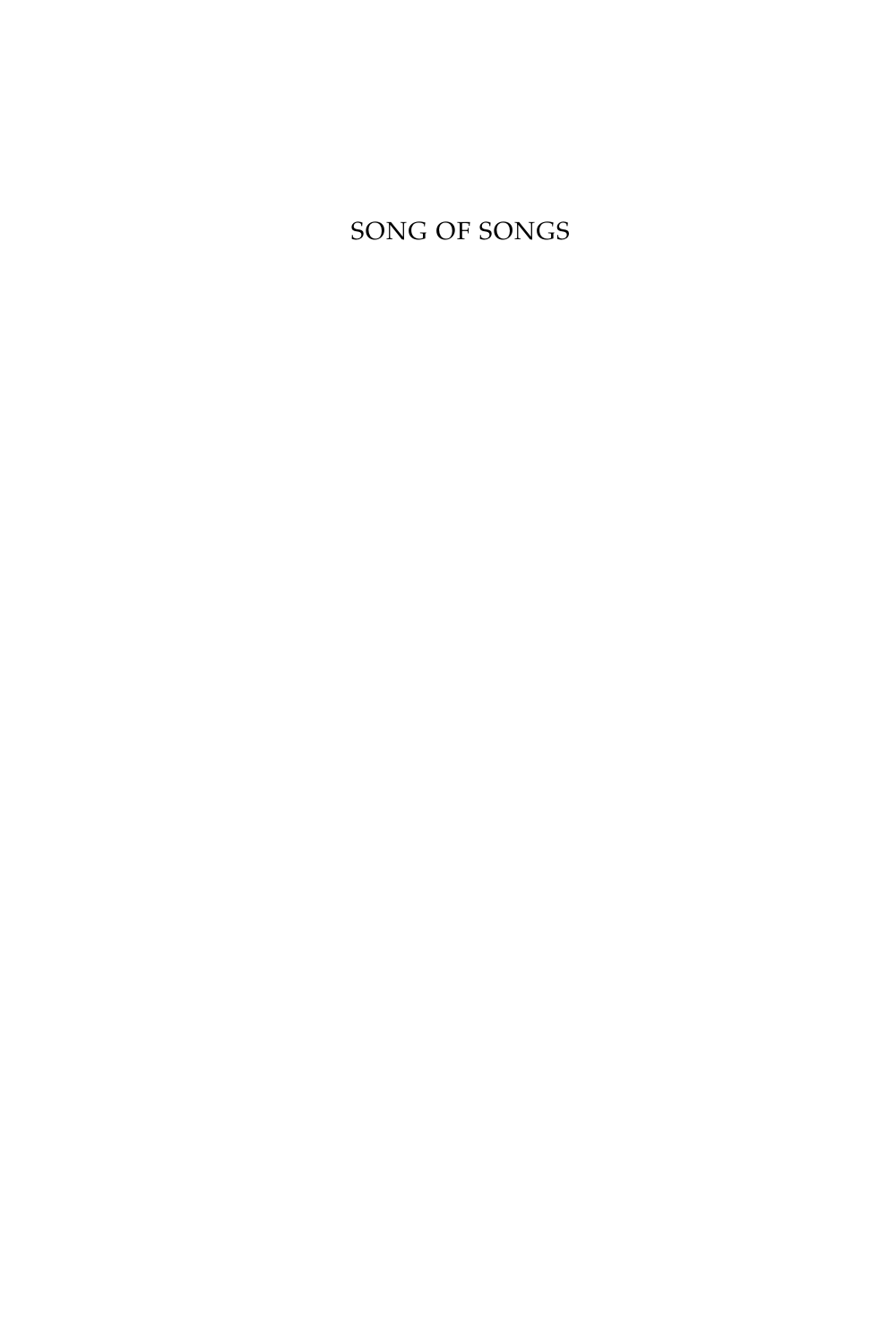### **Editorial Consultants**

Athalya Brenner-Idan Elisabeth Schüssler Fiorenza

#### **Editorial Board**

Mary Ann Beavis Carol J. Dempsey Amy-Jill Levine Linda M. Maloney Ahida Pilarski Sarah Tanzer Lauress Wilkins Lawrence Seung Ai Yang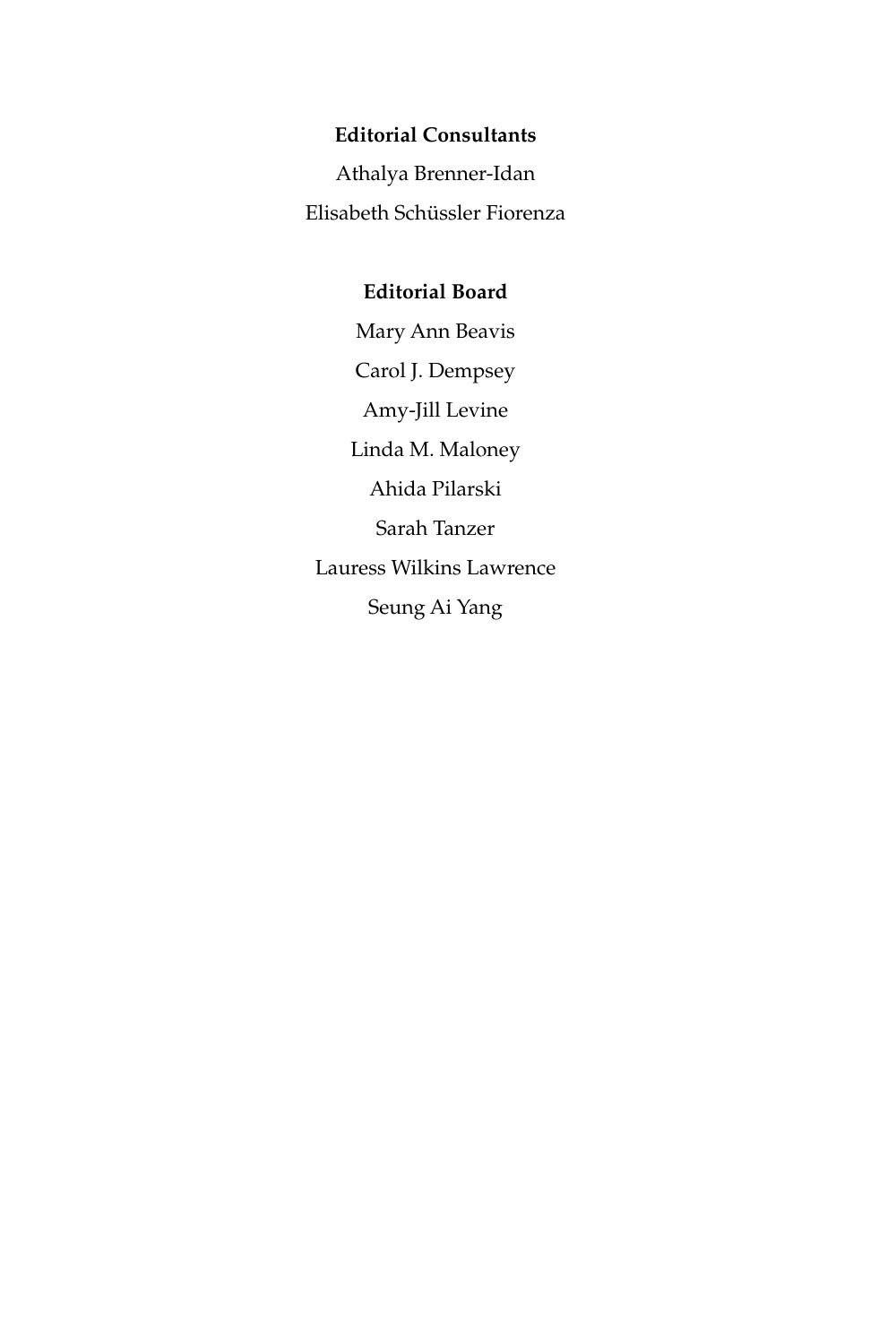WISDOM COMMENTARY

Volume 25



F. Scott Spencer

Lauress Wilkins Lawrence *Volume Editor*

> Barbara E. Reid, OP *General Editor*



A Michael Glazier Book

**LITURGICAL PRESS Collegeville, Minnesota**

**www.litpress.org**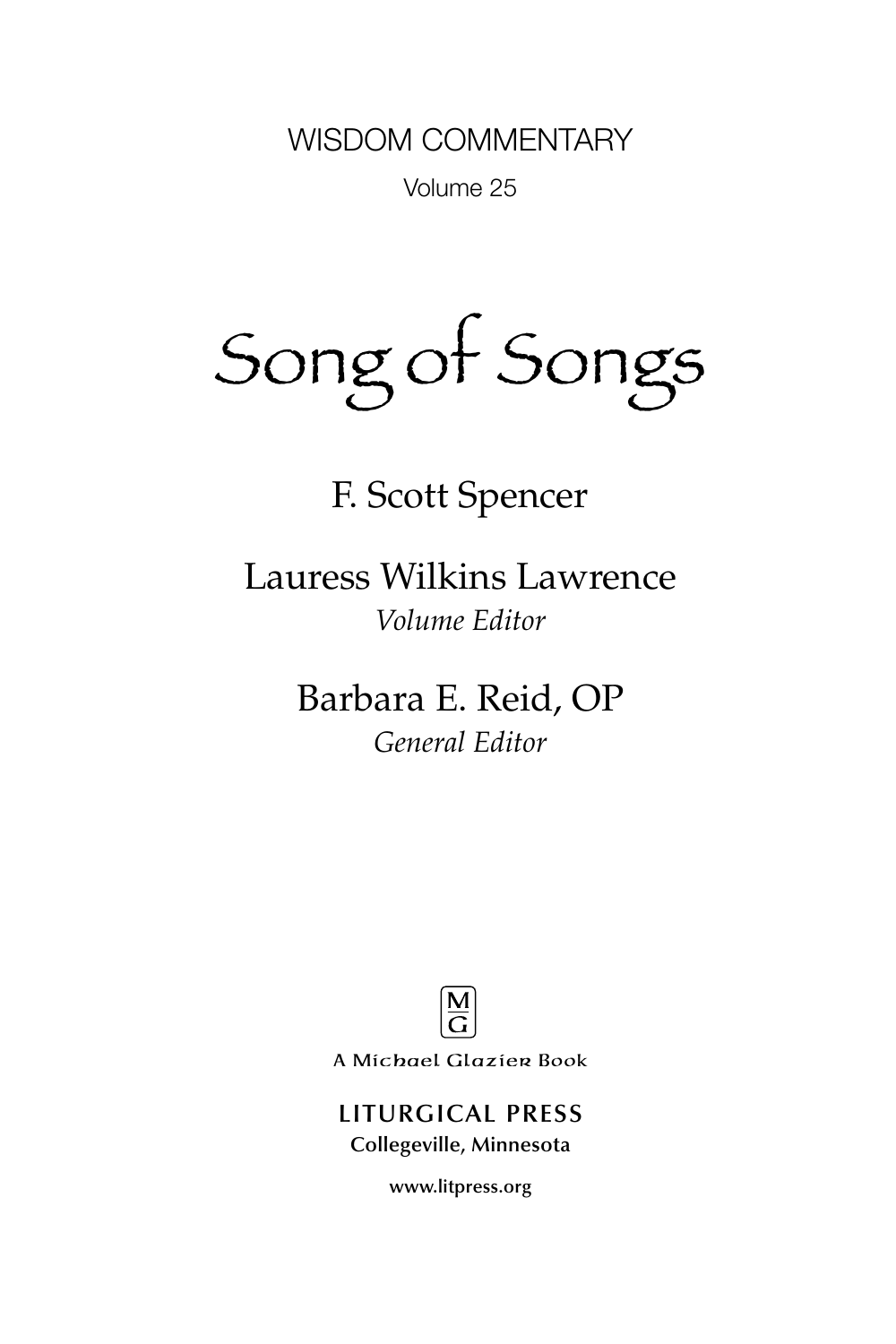A Michael Glazier Book published by Liturgical Press

Cover design by Ann Blattner. *Chapter Letter 'W'*, *Acts of the Apostles*, *Chapter 4*, Donald Jackson, Copyright 2002, *The Saint John's Bible*, Saint John's University, Collegeville, Minnesota USA. Used by permission. All rights reserved.

Scripture texts in this work are taken from the *New Revised Standard Version Bible*, © 1989, Division of Christian Education of the National Council of the Churches of Christ in the United States of America. Used by permission. All rights reserved.

© 2017 by Order of Saint Benedict, Collegeville, Minnesota. All rights reserved. No part of this book may be reproduced in any form, by print, microfilm, microfiche, mechanical recording, photocopying, translation, or by any other means, known or yet unknown, for any purpose except brief quotations in reviews, without the previous written permission of Liturgical Press, Saint John's Abbey, PO Box 7500, Collegeville, Minnesota 56321-7500. Printed in the United States of America.

|  |  |  | $\begin{array}{cccccccccccccccccc} 1 & 2 & 3 & 4 & 5 & 6 & 7 & 8 & 9 \end{array}$ |  |
|--|--|--|-----------------------------------------------------------------------------------|--|
|  |  |  |                                                                                   |  |

#### **Library of Congress Cataloging-in-Publication Data**

Names: Spencer, F. Scott (Franklin Scott), author. Title: Song of Songs / F. Scott Spencer ; Lauress Wilkins Lawrence, volume editor ; Barbara E. Reid, OP, general editor. Description: Collegeville, Minnesota : Liturgical Press, 2016. | Series: Wisdom commentary ; Volume 25 | "A Michael Glazier book." | Includes bibliographical references and index. Identifiers: LCCN 2016026386 (print) | LCCN 2016035385 (ebook) | ISBN 9780814681244 (hardcover : alk. paper) | ISBN 9780814681497 (e-book) Subjects: LCSH: Bible. Song of Solomon—Commentaries. Classification: LCC BS1485.53 .S69 2016 (print) | LCC BS1485.53 (ebook) | DDC 223/.907—dc23

LC record available at https://lccn.loc.gov/2016026386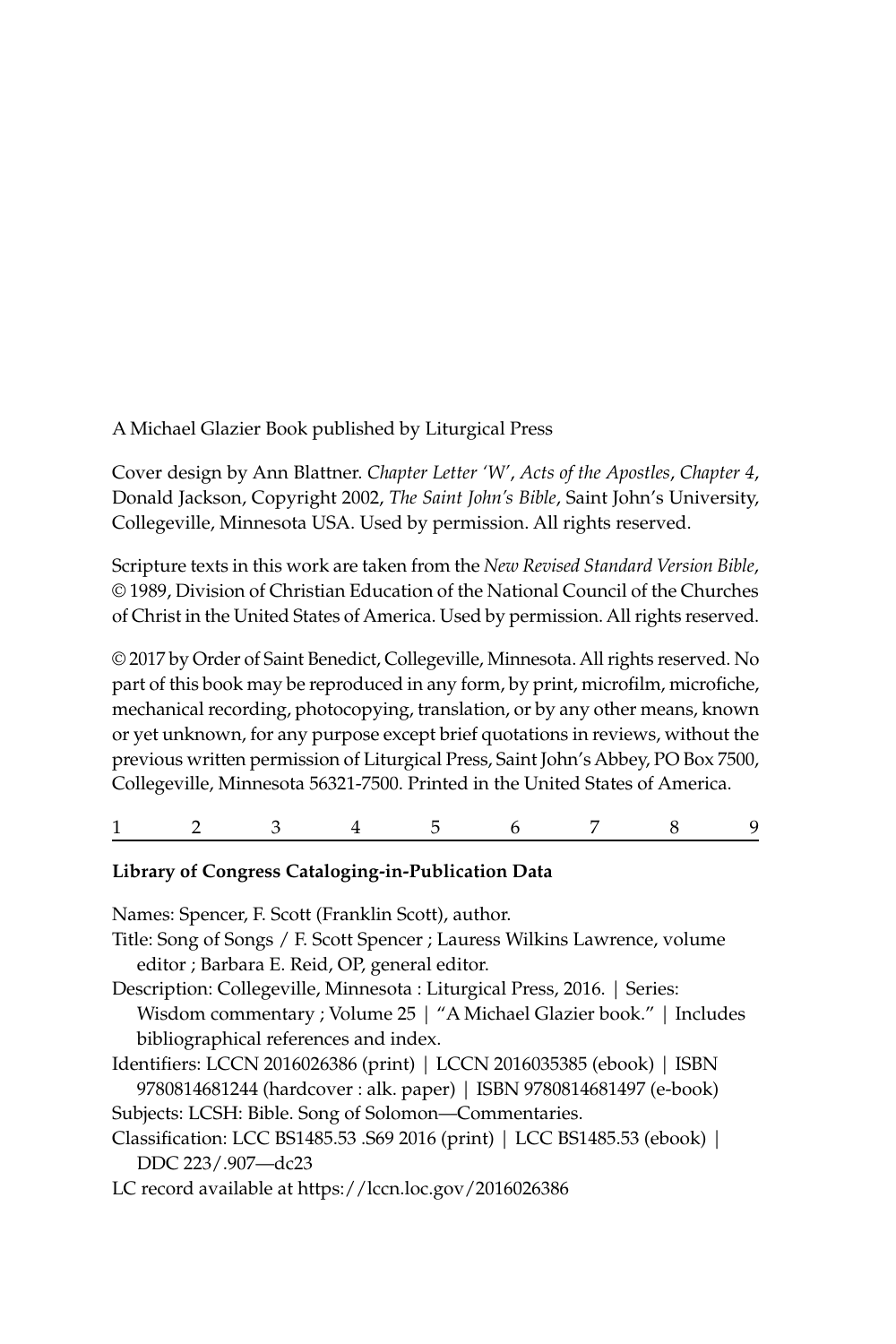*To Janet, my one and only dearest love*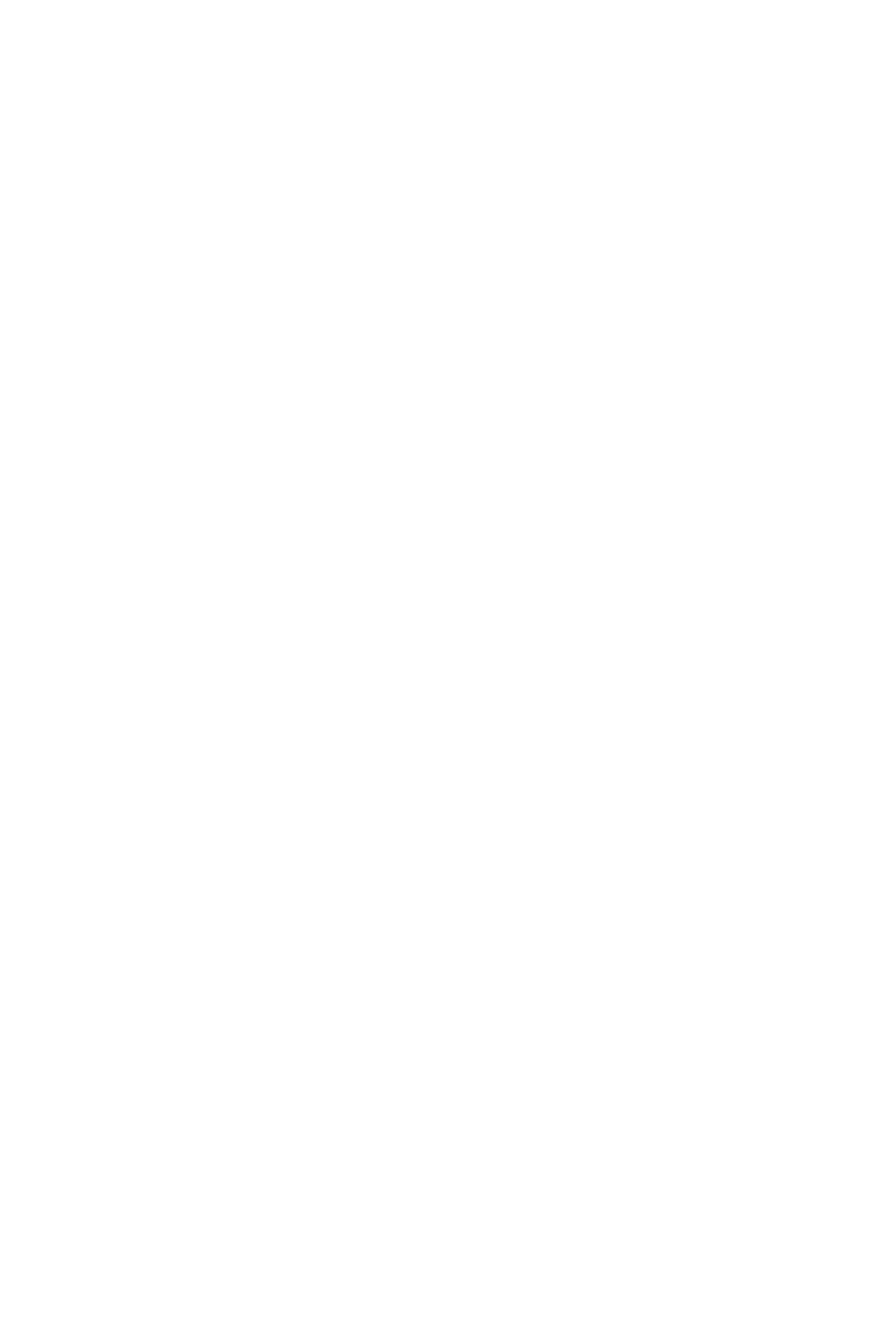# *Contents*

List of Abbreviations ix List of Contributors xiii Foreword *"Tell It on the Mountain"—or, "And You Shall Tell Your Daughter [as Well]"* xv Athalya Brenner-Idan Editor's Introduction to Wisdom Commentary: *"She Is a Breath of the Power of God" (Wis 7:25)* xix Barbara E. Reid, OP Acknowledgments xxxix Author's Introduction: *Playing the Song of Songs in a Feminist Key* xli Song of Songs 1:1 *Heading* 1 Song of Songs 1:2-8 *Comfortable (Mostly) in Her Own Voice and Skin* 5 Song of Songs 1:9–2:7 *Looking at the Lovers' Nest and Letting It Be* 25 Song of Songs 2:8-17 *Viewing, Cooing, and Wooing* 41 Song of Songs 3:1-5 *Seeking and Seizing Her Lover* 59 Song of Songs 3:6-11 *Look Who's Coming to Town* 71 Song of Songs 4:1-7 *Formidable Beauty and Fearful Symmetry* 83 Song of Songs 4:8–5:1 *The Precarious Path to Paradise* 99 Song of Songs 5:2-8 *Painful Pillow Talk* 113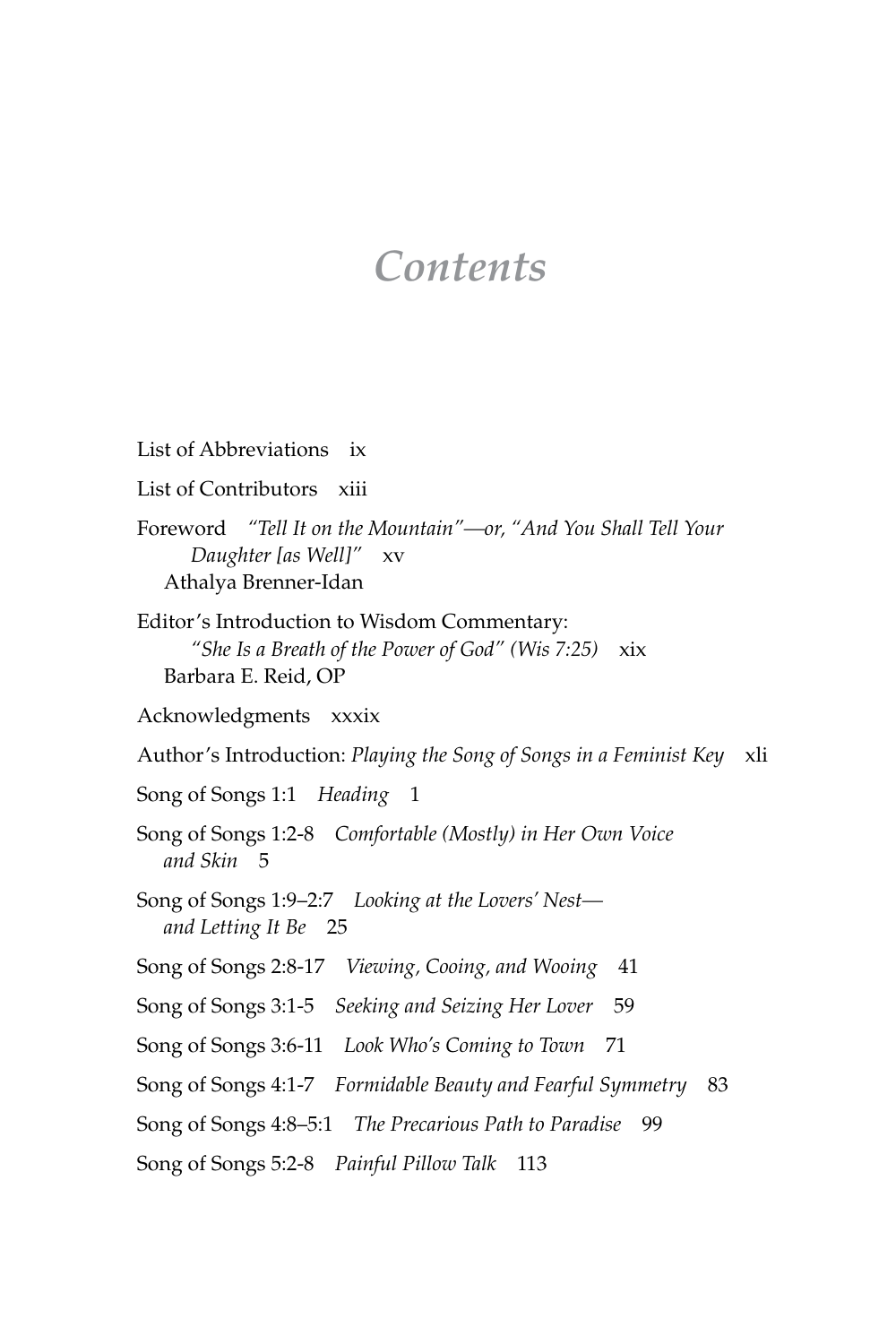viii *Song of Songs*

Song of Songs 5:9–6:3 *Playful Girl Talk* 133

Song of Songs 6:4-10 *An Overwhelming Ode to Terrible Beauty* 147

Song of Songs 6:11-13 *A Flight of Fancy and a Campy Dance* 157

Song of Songs 7:1-9a *The Dynamic Delights of Statuesque Beauty* 167

Song of Songs 7:9b–8:4 *Desiring Old and New, Open and Safe Spaces for Love* 193

Song of Songs 8:5-14 *The Love Song That Never Ends* 207

Works Cited 233

Index of Scripture References and Other Ancient Writings 243

Index of Subjects 247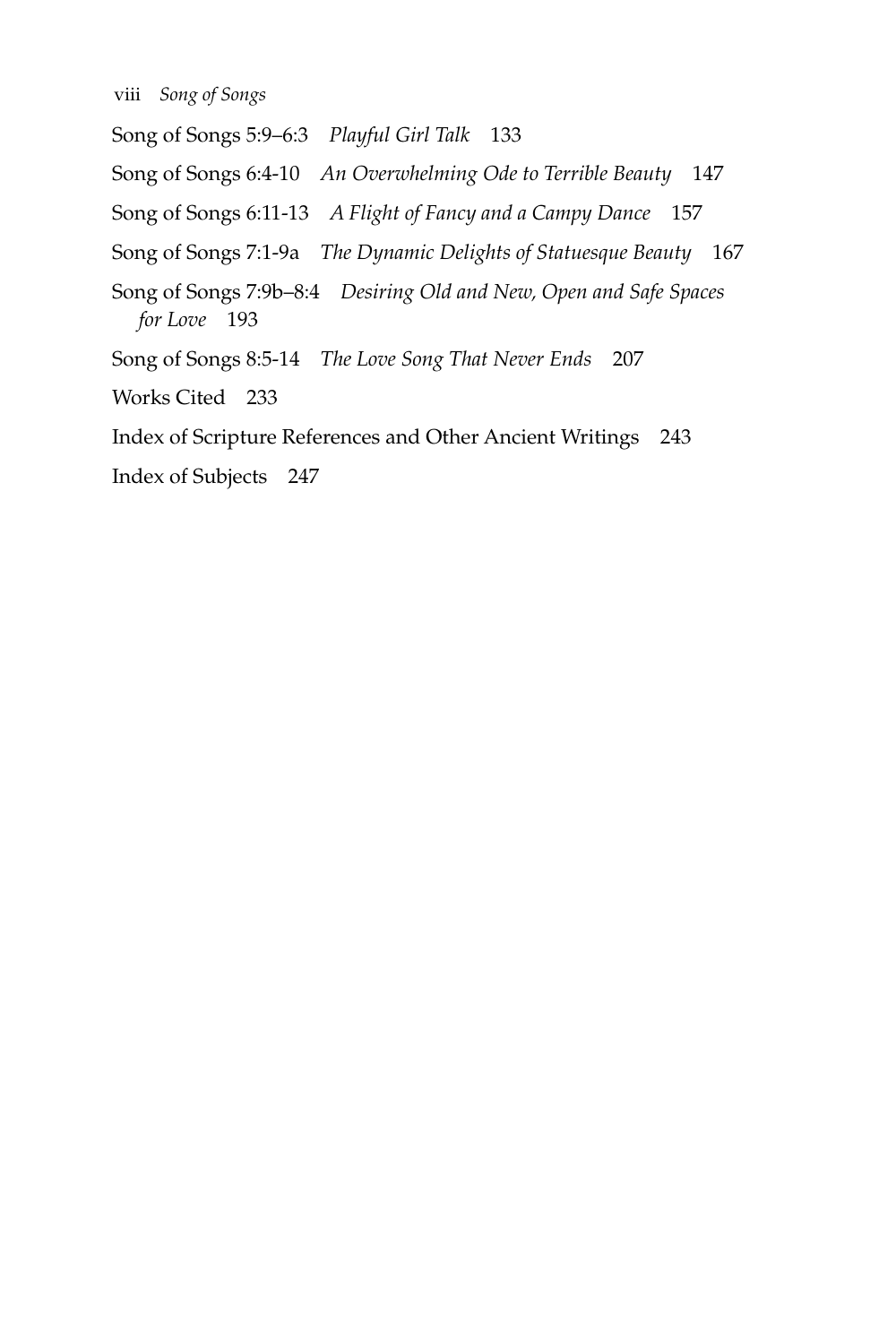# *Abbreviations*

Throughout the commentary, the letters "W," "M," and "D" stand for the Woman/Female protagonist, Man/Male protagonist, and daughters of Jerusalem, respectively, and the flow of speech is represented by an arrow. Hence,  $[W \rightarrow M]$  signals the principal woman (Songstress) speaking to her male lover.

| AB          | Anchor Bible                                                      |
|-------------|-------------------------------------------------------------------|
| ABD         | <b>Anchor Bible Dictionary</b>                                    |
| AnBib       | Analecta Biblica                                                  |
| BBR         | <b>Bulletin for Biblical Research</b>                             |
| Bib         | <i>Biblica</i>                                                    |
| BibInt      | <b>Biblical Interpretation</b>                                    |
| BibInt      | <b>Biblical Interpretation Series</b>                             |
| BLS         | Bible and Literature Series                                       |
| <b>BZAW</b> | Beiheft zur Zeitschrift für die alttestamentliche<br>Wissenschaft |
| CBQ         | Catholic Biblical Quarterly                                       |
| <b>CEB</b>  | Common English Bible                                              |
| FCB         | Feminist Companion to the Bible                                   |
| HTR         | Harvard Theological Review                                        |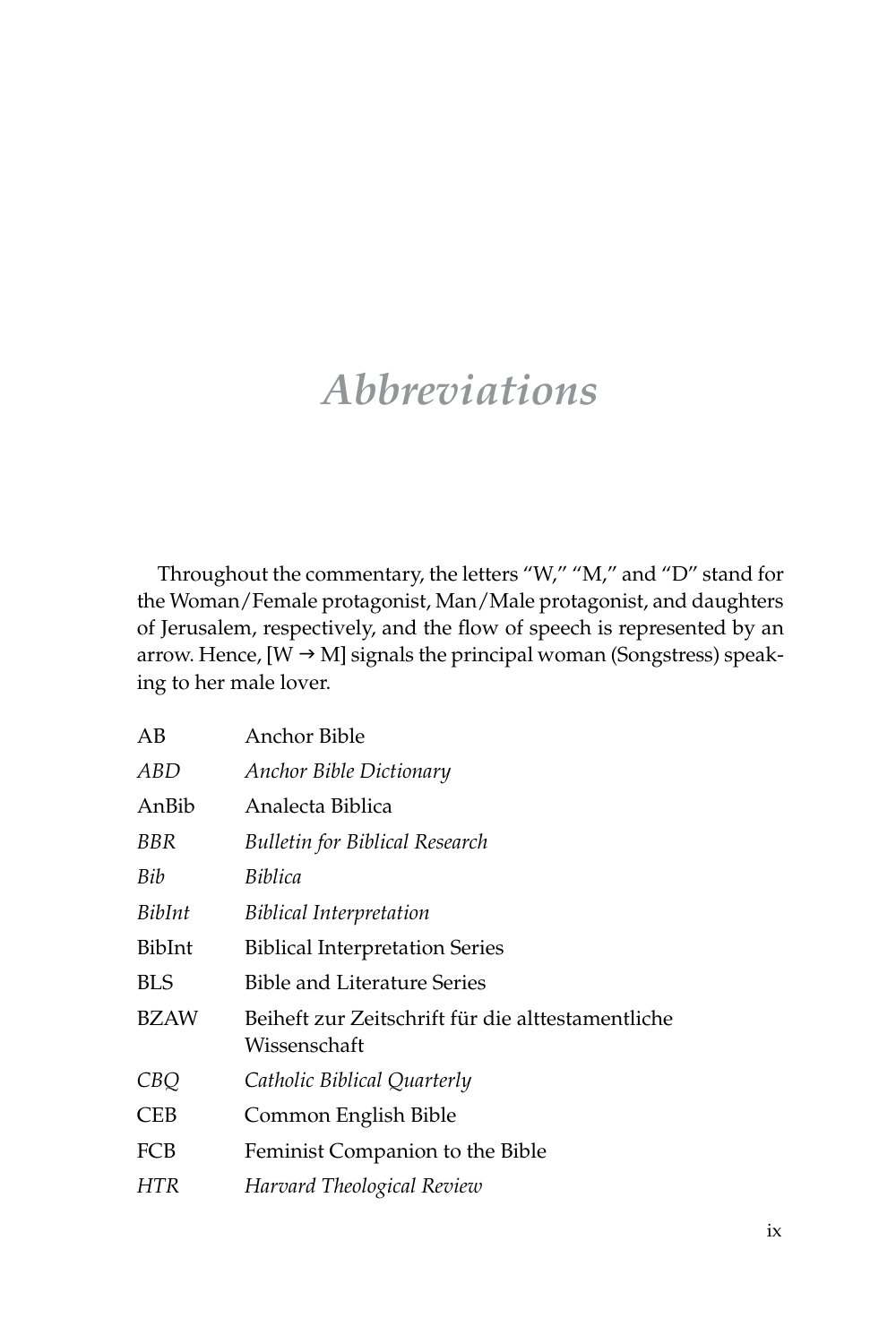### x *Song of Songs*

| IFT            | Introductions in Feminist Theology                              |
|----------------|-----------------------------------------------------------------|
| Int            | Interpretation                                                  |
| IVP            | <b>Inter-Varsity Press</b>                                      |
| JAAR           | Journal of the American Academy of Religion                     |
| <b>JBL</b>     | Journal of Biblical Literature                                  |
| <b>JFSR</b>    | Journal of Feminist Studies in Religion                         |
| JPS            | Jewish Publication Society                                      |
| <b>JSOT</b>    | Journal for the Study of the Old Testament                      |
| <b>JSOTSup</b> | Journal for the Study of the Old Testament Supplement<br>Series |
| KJV            | King James Version                                              |
| LHBOTS         | Library of Hebrew Bible/Old Testament Studies                   |
| LXX            | The Septuagint                                                  |
| МT             | <b>Masoretic Text</b>                                           |
| <b>NAB</b>     | New American Bible                                              |
| NASB           | New American Standard Bible                                     |
| <b>NETS</b>    | New English Translation of the Septuagint                       |
| NIB            | New Interpreter's Bible                                         |
| <b>NICOT</b>   | New International Commentary on the Old Testament               |
| NIV            | New International Version                                       |
| <b>NJPS</b>    | New Jewish Publication Society (Tanakh)                         |
| NRSV           | New Revised Standard Version                                    |
| NWSA           | National Women's Studies Association                            |
| OBT            | Overtures to Biblical Theology                                  |
| OTL            | Old Testament Library                                           |
| OTM            | Oxford Theological Monographs                                   |
| RevExp         | Review & Expositor                                              |
| Rhet.          | Aristotle, Rhetorica                                            |
| SBL            | Society of Biblical Literature                                  |
| SEÅ            | Svensk exegetisk årbosk                                         |
| SR             | Studies in Religion                                             |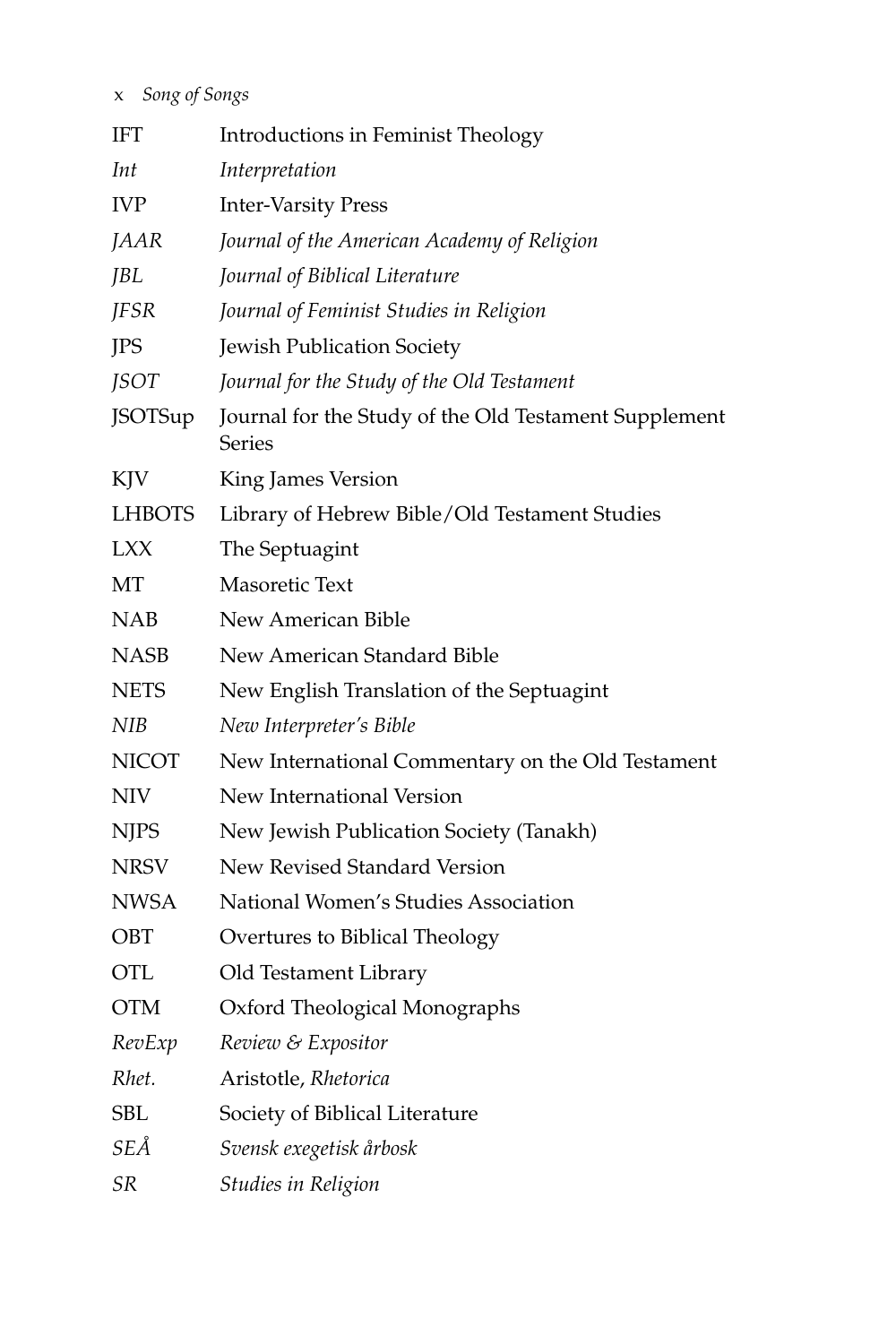| SymS        | <b>Symposium Series</b>                            |
|-------------|----------------------------------------------------|
| <b>TOTC</b> | Tyndale Old Testament Commentaries                 |
| Vg.         | Latin Vulgate                                      |
| VT          | Vetus Testamentum                                  |
| <b>WBC</b>  | Word Biblical Commentary                           |
| YJS         | Yale Judaica Series                                |
| ZAW         | Zeitschrift für die alttestamentliche Wissenschaft |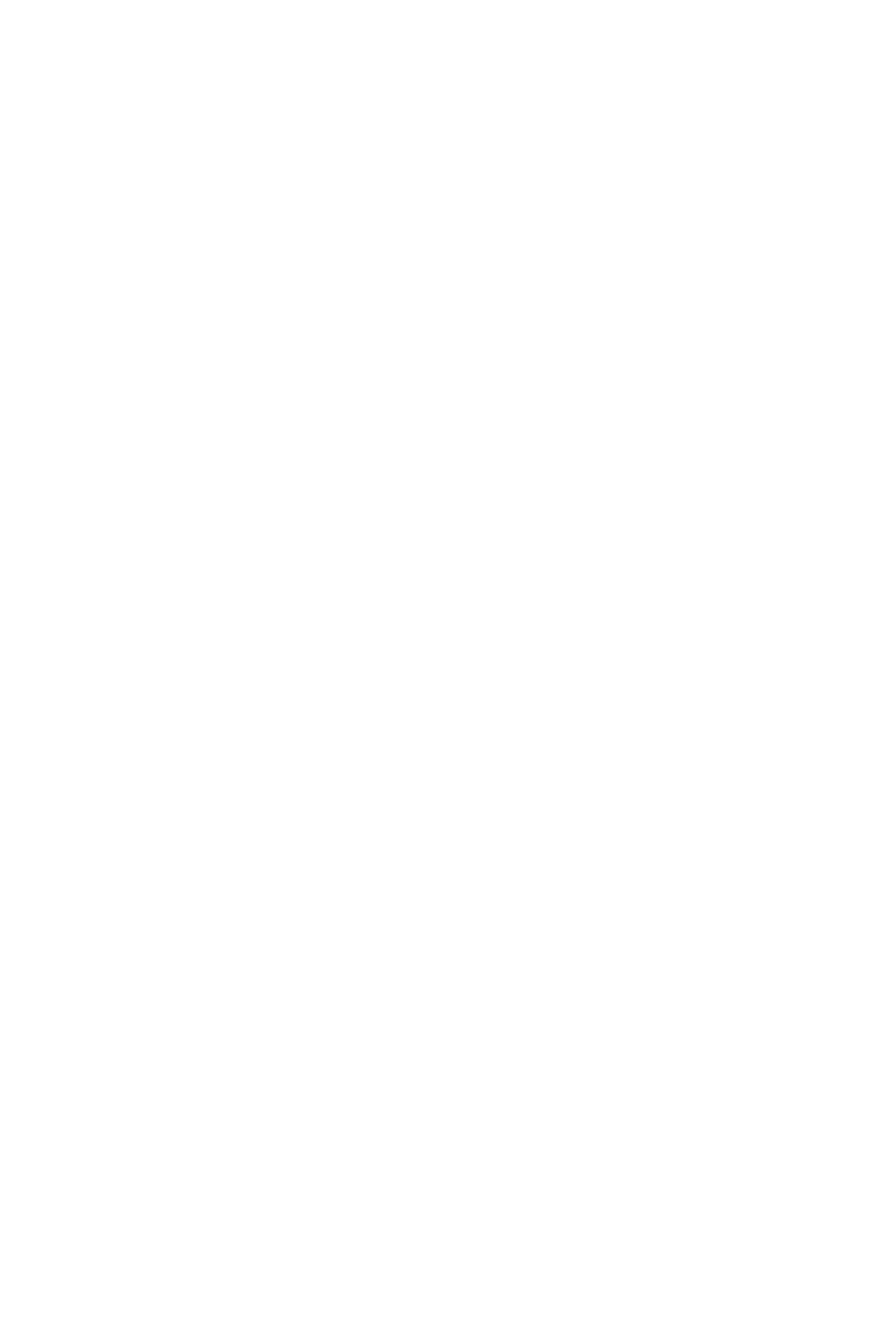# *Contributors*

Debra Band is a Hebrew manuscript artist, resident in the Washington, DC, area. Her illuminated manuscripts of biblical texts are informed by her studies of classical rabbinic thought, Israeli archaeology, and modern biblical studies. Her website is www.dbandart.com.

Rev. Dr. Lindsay Andreolli-Comstock served four years as an antihuman-trafficking specialist in Southeast Asia and is currently the executive director of The Beatitudes Society. For more on her work and publications, see www.lacomstock.com.

Dr. Melissa A. Jackson is a Hebrew Bible scholar and teacher. She has published several pieces on comedy and feminist-critical reading of the Hebrew Bible.

Dr. Elaine James is assistant professor of theology at Saint Catherine University. She is interested in the poetry of the Hebrew Bible and is completing a manuscript on landscape in the Song of Songs (Oxford University Press).

Dr. Lauress Wilkins Lawrence is an African American Hebrew Bible scholar. Previously on the religious studies faculty at Regis College in Weston, MA, she now balances her scholarship with work in philanthropy in Maine.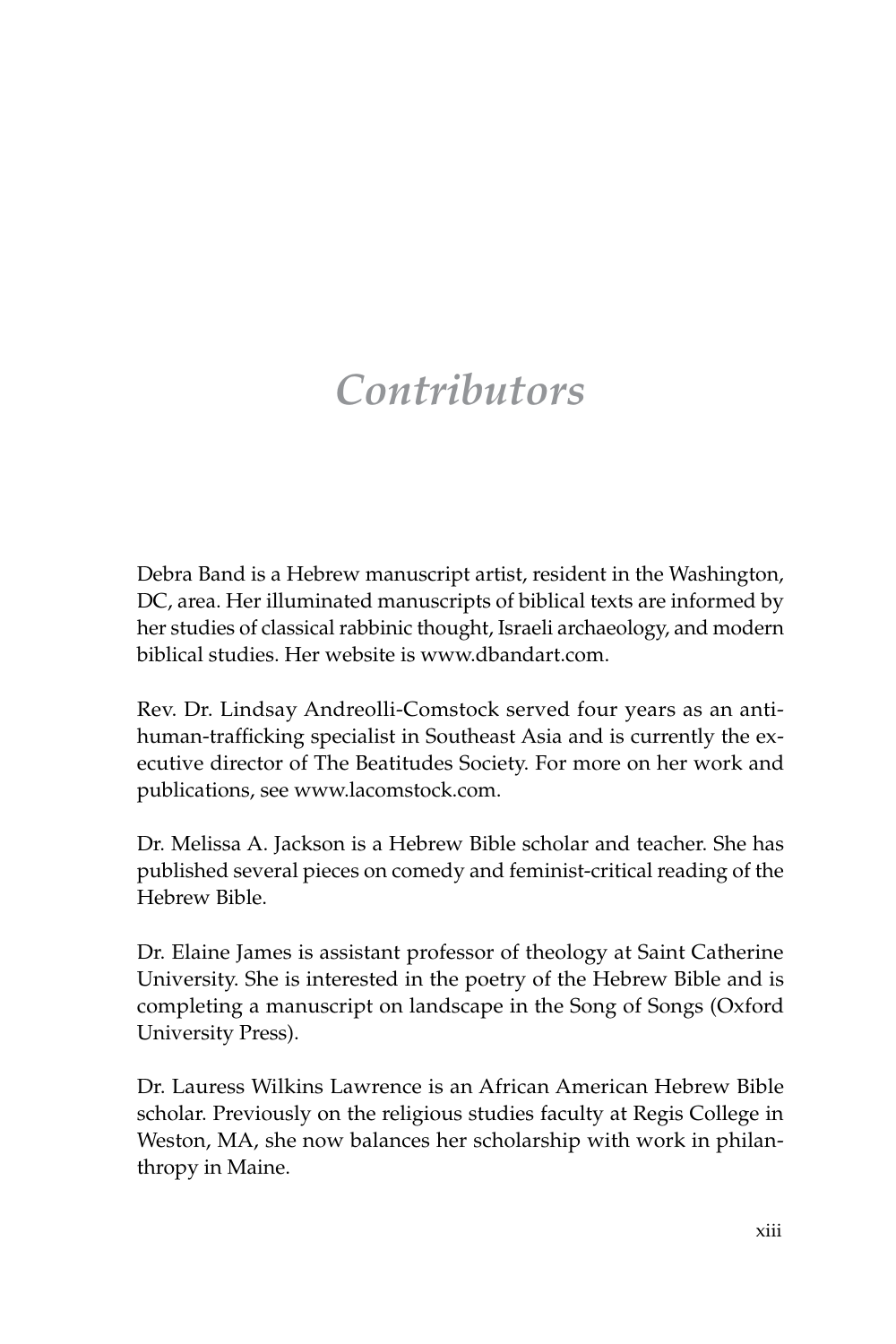#### xiv *Song of Songs*

Rev. Jerusha Moses is an ordained Baptist minister, focused on ministry to children and families. A native of Chennai, India, she currently teaches as adjunct faculty at Virginia Commonwealth University and is working toward a doctor of ministry degree.

Dr. Sarah Zhang is assistant professor of Old Testament at Garrett-Evangelical Theological Seminary. She has cultivated a long relationship with the Song of Songs, leading to a dissertation, several essays, and a co-edited volume on the Song of Songs. Her recent writings explore the emotional and ethical aspects of lyrical experience.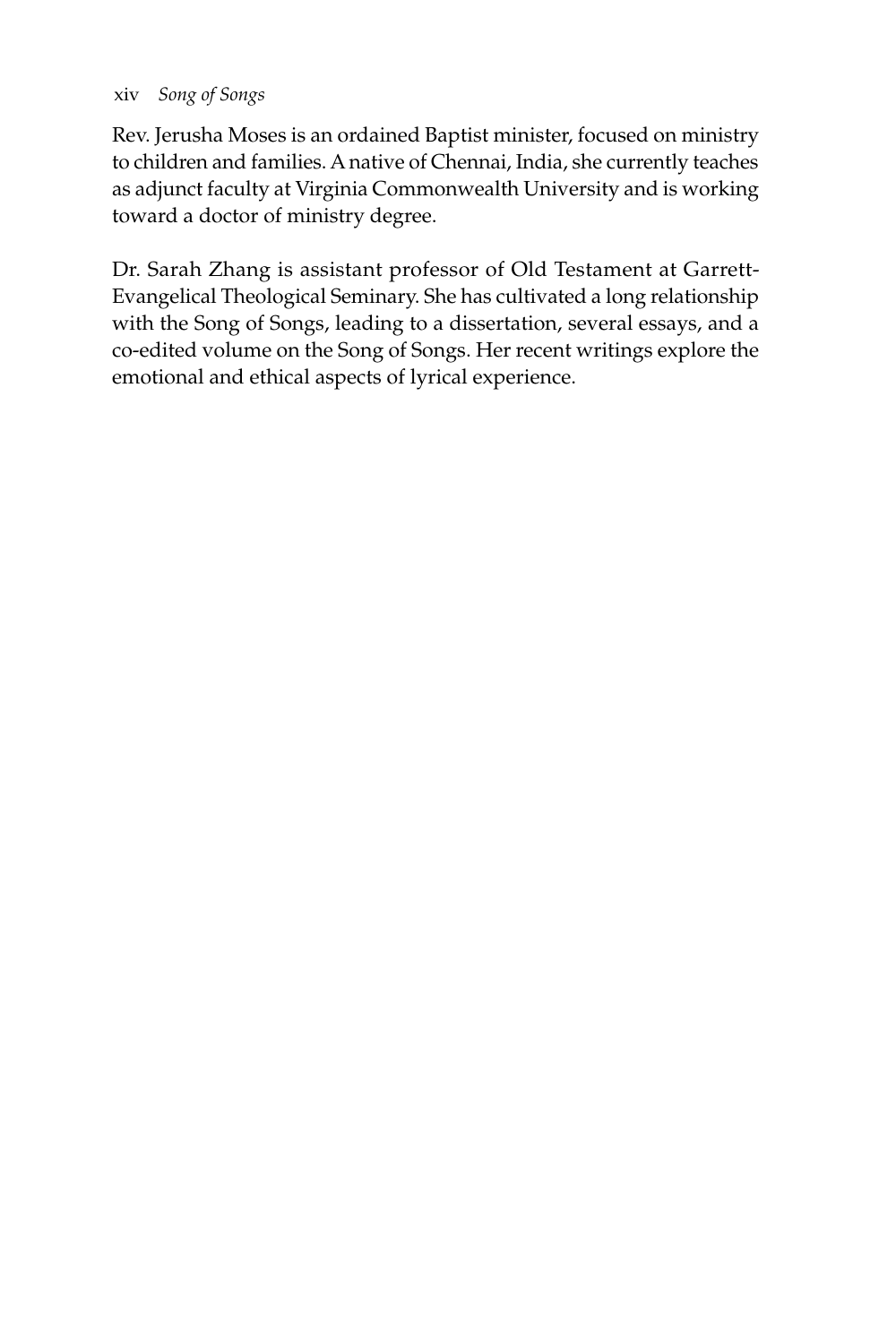## **Foreword**

*"Tell It on the Mountain"—or, "And You Shall Tell Your Daughter [as Well]"*

*Athalya Brenner-Idan Universiteit van Amsterdam/Tel Aviv University*

W<sub>hat can</sub> Wisdom Commentary do to help, and for whom? The commentary genre has always been privileged in biblical studies. Traditionally acclaimed commentary series, such as the International Critical Commentary, Old Testament and New Testament Library, Hermeneia, Anchor Bible, Eerdmans, and Word—to name but several enjoy nearly automatic prestige; and the number of women authors who participate in those is relatively small by comparison to their growing number in the scholarly guild. There certainly are some volumes written by women in them, especially in recent decades. At this time, however, this does not reflect the situation on the ground. Further, size matters. In that sense, the sheer size of the Wisdom Commentary is essential. This also represents a considerable investment and the possibility of reaching a wider audience than those already "converted."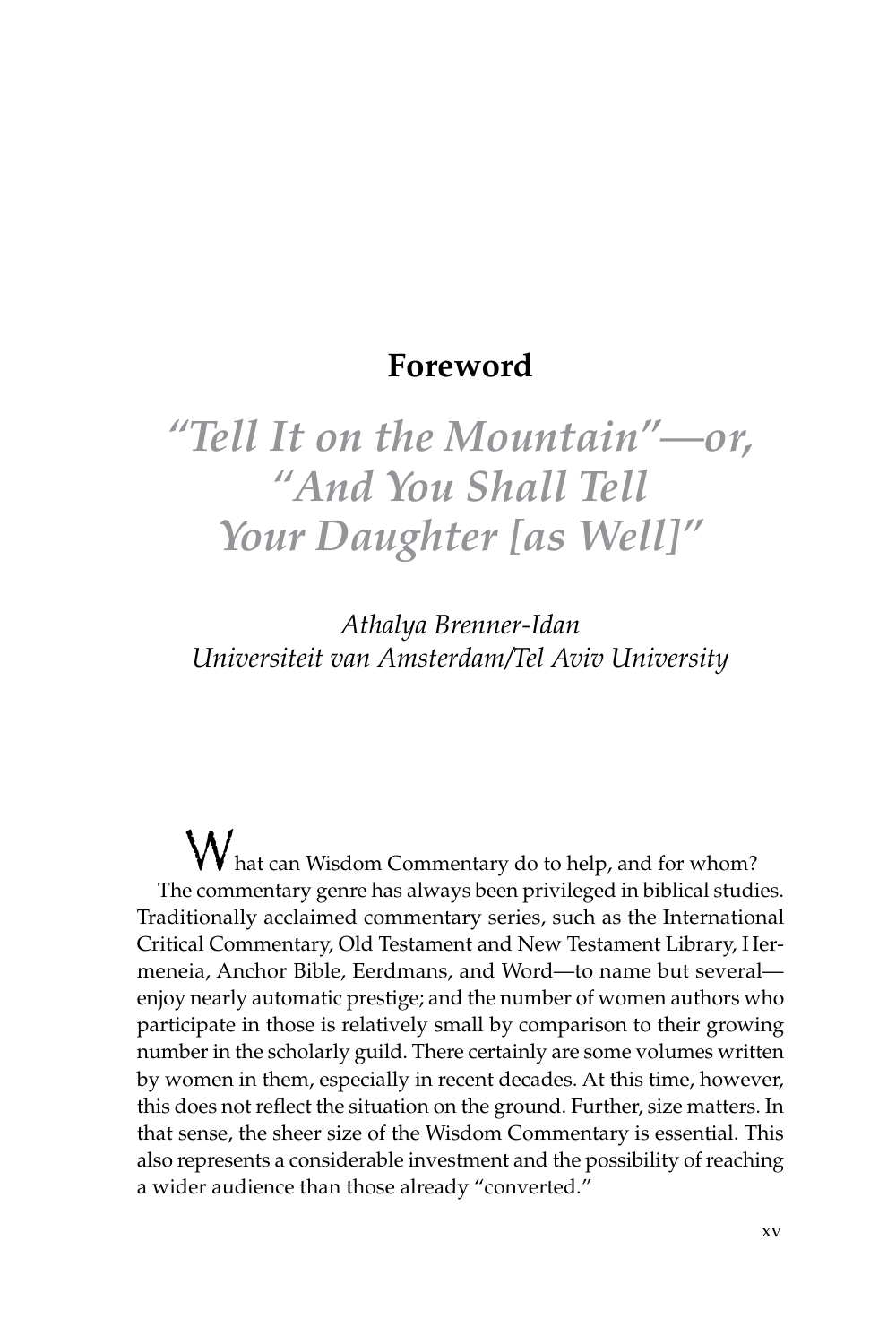Expecting women scholars to deal especially or only with what is considered strictly "female" matters seems unwarranted. According to Audre Lorde, "The master's tools will never dismantle the master's house."1 But this maxim is not relevant to our case. The point of this commentary is not to destroy but to attain greater participation in the interpretive dialogue about biblical texts. Women scholars may bring additional questions to the readerly agenda as well as fresh angles to existing issues. To assume that their questions are designed only to topple a certain male hegemony is not convincing.

At first I did ask myself: is this commentary series an addition to calm raw nerves, an embellishment to make upholding the old hierarchy palatable? Or is it indeed about becoming the Master? On second and third thoughts, however, I understood that becoming the Master is not what this is about. Knowledge is power. Since Foucault at the very least, this cannot be in dispute. Writing commentaries for biblical texts by women for women and for men, of confessional as well as non-confessional convictions, will sabotage (hopefully) the established hierarchy but will not topple it. This is about an attempt to integrate more fully, to introduce another viewpoint, to become. What excites me about the Wisdom Commentary is that it is not offered as just an alternative supplanting or substituting for the dominant discourse.

These commentaries on biblical books will retain nonauthoritative, pluralistic viewpoints. And yes, once again, the weight of a dedicated series, to distinguish from collections of stand-alone volumes, will prove weightier.

That such an approach is especially important in the case of the Hebrew Bible/Old Testament is beyond doubt. Women of Judaism, Christianity, and also Islam have struggled to make it their own for centuries, even more than they have fought for the New Testament and the Qur'an. Every Hebrew Bible/Old Testament volume in this project is evidence that the day has arrived: it is now possible to read *all* the Jewish canonical books as a collection, for a collection they are, with guidance conceived of with the needs of women readers (not only men) as an integral inspiration and part thereof.

In my Jewish tradition, the main motivation for reciting the Haggadah, the ritual text recited yearly on Passover, the festival of liberation from

1. Audre Lorde, "The Master's Tools Will Never Dismantle the Master's House," in *Sister Outsider: Essays and Speeches* (Berkeley, CA: Crossing Press, 1984, 2007), 110–14. First delivered in the Second Sex Conference in New York, 1979.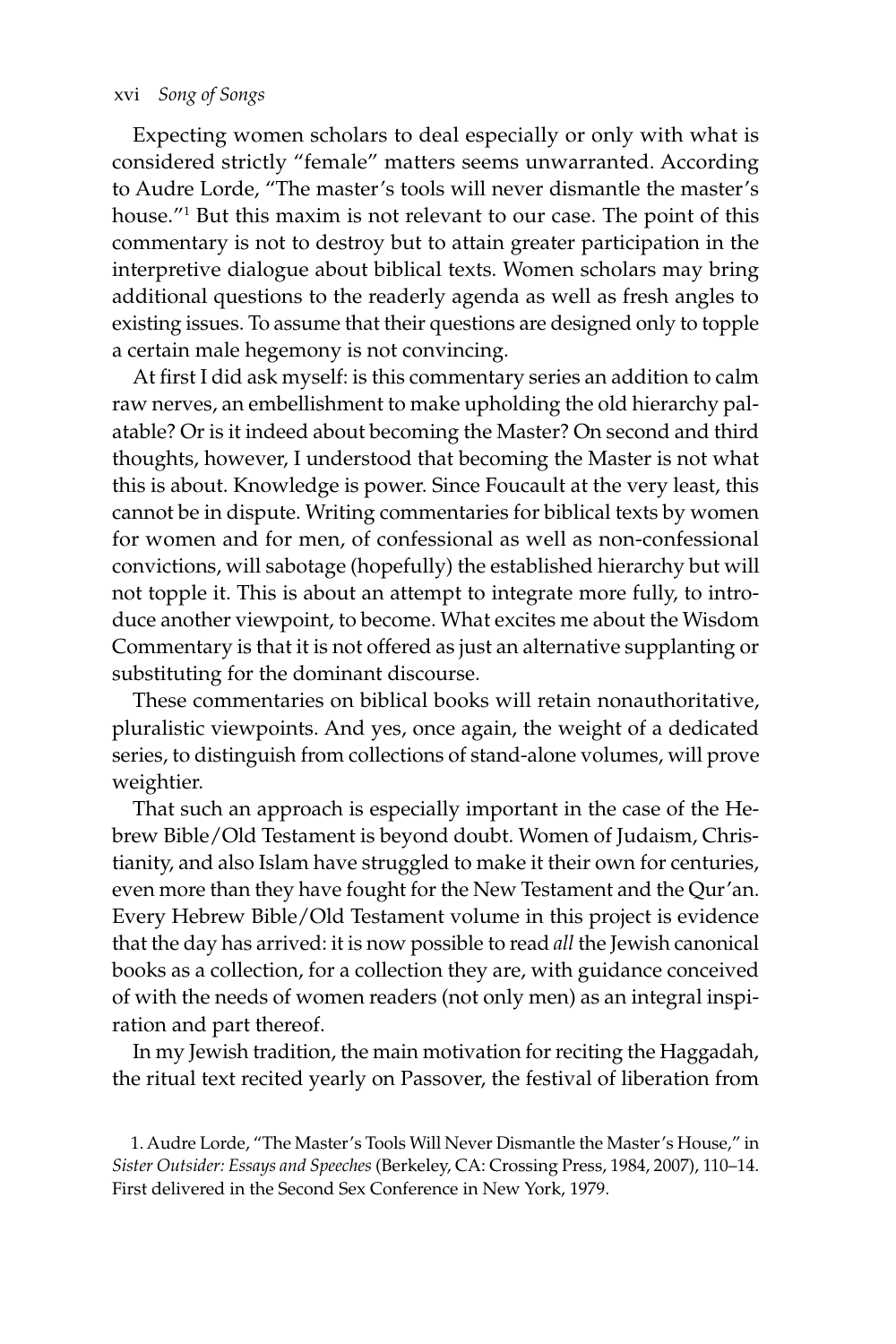bondage, is given as "And you shall tell your son" (from Exod 13:8). The knowledge and experience of past generations is thus transferred to the next, for constructing the present and the future. The ancient maxim is, literally, limited to a male audience. This series remolds the maxim into a new inclusive shape, which is of the utmost consequence: "And you shall tell your son" is extended to "And you shall tell your daughter [as well as your son]." Or, if you want, "Tell it on the mountain," for all to hear.

This is what it's all about.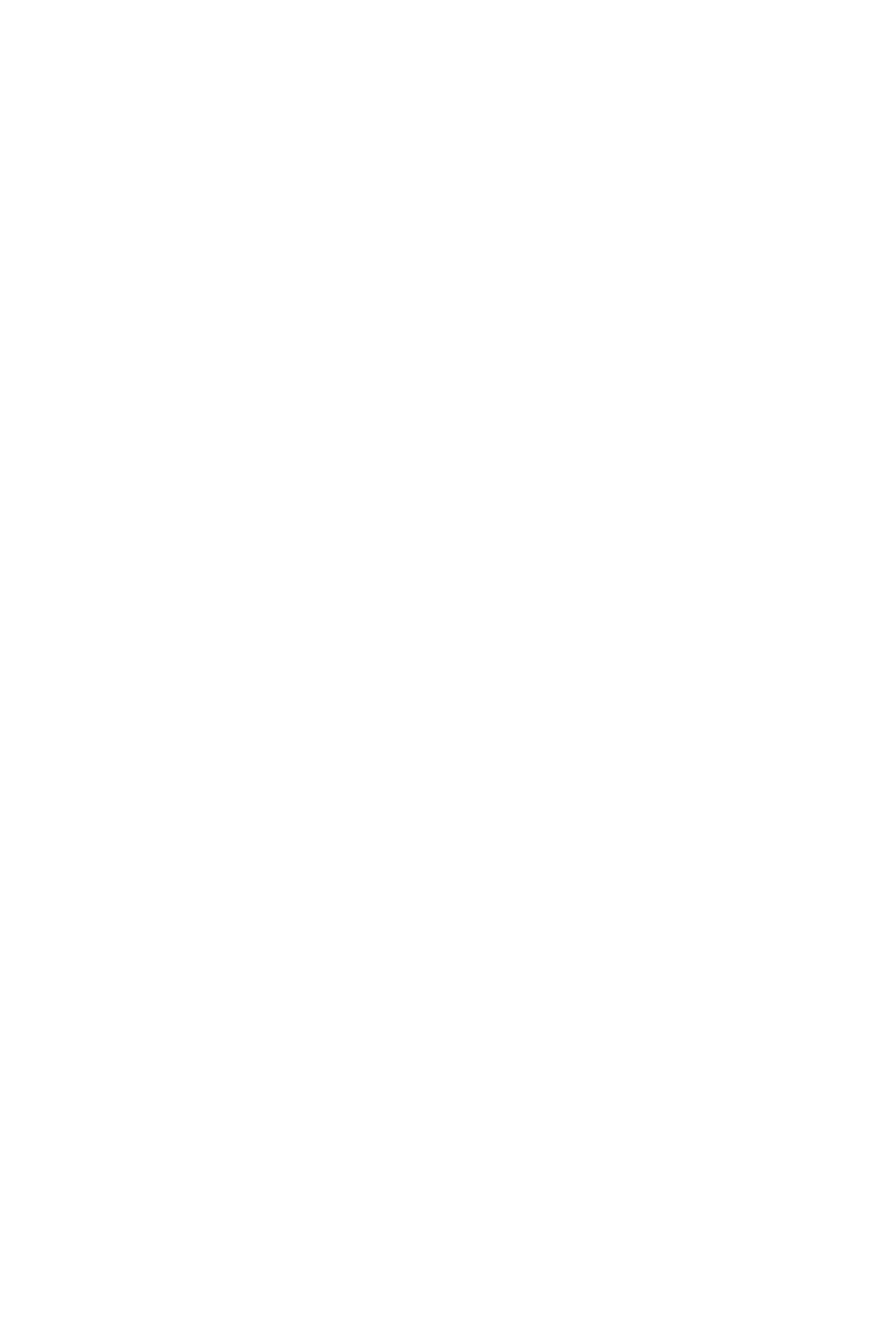## **Editor's Introduction to Wisdom Commentary**

*"She Is a Breath of the Power of God" (Wis 7:25)*

> *Barbara E. Reid, OP General Editor*

Wisdom Commentary is the first series to offer detailed feminist<br>interpretation of every book of the Bible. The fruit of collab-<br>to work by an equipmised and intervalisies team of sebelars, the orative work by an ecumenical and interreligious team of scholars, the volumes provide serious, scholarly engagement with the whole biblical text, not only those texts that explicitly mention women. The series is intended for clergy, teachers, ministers, and all serious students of the Bible. Designed to be both accessible and informed by the various approaches of biblical scholarship, it pays particular attention to the world in front of the text, that is, how the text is heard and appropriated. At the same time, this series aims to be faithful to the ancient text and its earliest audiences; thus the volumes also explicate the worlds behind the text and within it. While issues of gender are primary in this project, the volumes also address the intersecting issues of power, authority, ethnicity, race, class, and religious belief and practice. The fifty-eight volumes include the books regarded as canonical by Jews (i.e., the Tanakh); Protestants (the "Hebrew Bible" and the New Testament); and Roman Catholic, Anglican, and Eastern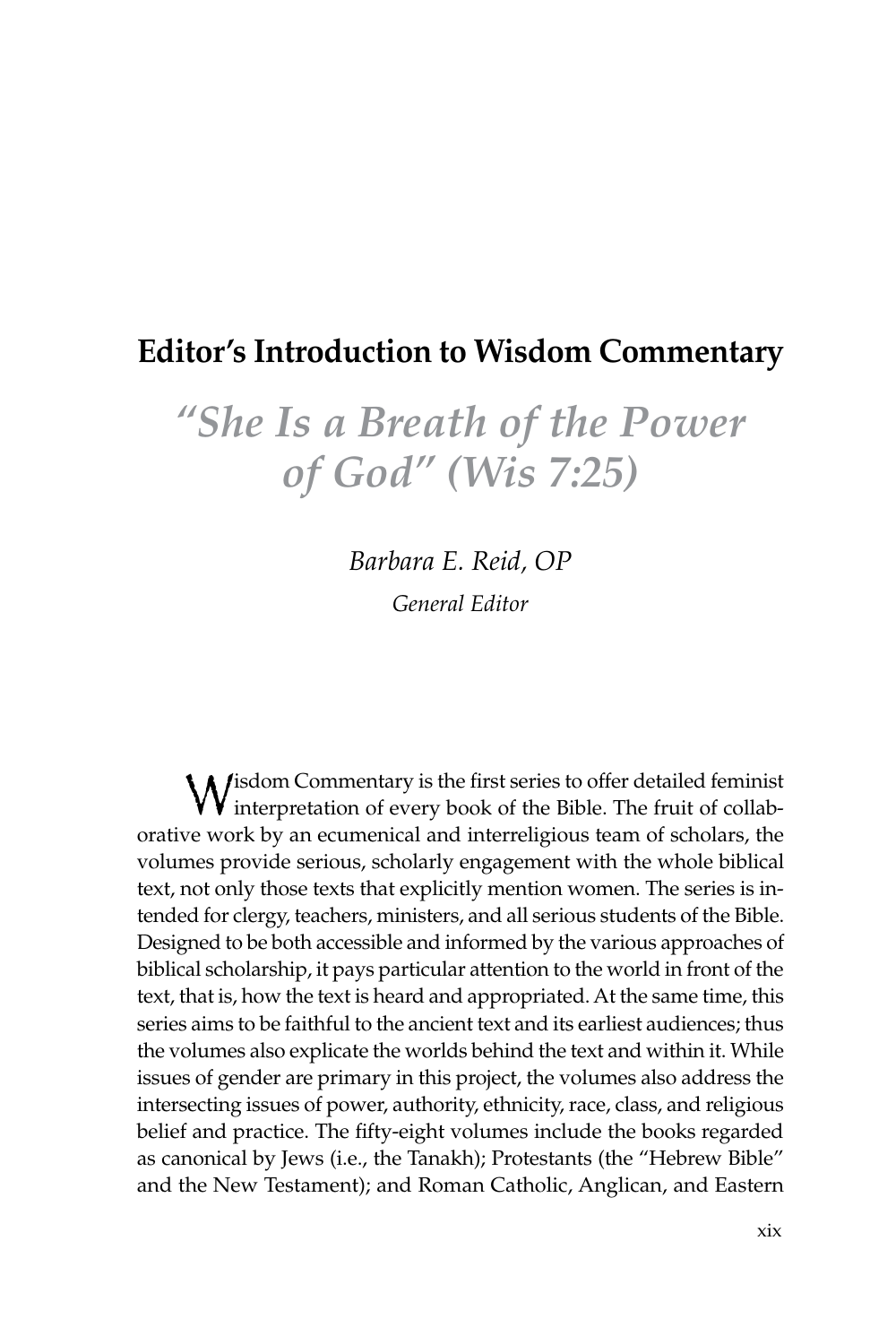Orthodox Communions (i.e., Tobit, Judith, 1 and 2 Maccabees, Wisdom of Solomon, Sirach/Ecclesiasticus, Baruch, including the Letter of Jeremiah, the additions to Esther, and Susanna and Bel and the Dragon in Daniel).

### **A Symphony of Diverse Voices**

Included in the Wisdom Commentary series are voices from scholars of many different religious traditions, of diverse ages, differing sexual identities, and varying cultural, racial, ethnic, and social contexts. Some have been pioneers in feminist biblical interpretation; others are newer contributors from a younger generation. A further distinctive feature of this series is that each volume incorporates voices other than that of the lead author(s). These voices appear alongside the commentary of the lead author(s), in the grayscale inserts. At times, a contributor may offer an alternative interpretation or a critique of the position taken by the lead author(s). At other times, she or he may offer a complementary interpretation from a different cultural context or subject position. Occasionally, portions of previously published material bring in other views. The diverse voices are not intended to be contestants in a debate or a cacophony of discordant notes. The multiple voices reflect that there is no single definitive feminist interpretation of a text. In addition, they show the importance of subject position in the process of interpretation. In this regard, the Wisdom Commentary series takes inspiration from the Talmud and from *The Torah: A Women's Commentary* (ed. Tamara Cohn Eskenazi and Andrea L. Weiss; New York: Women of Reform Judaism, Federation of Temple Sisterhood, 2008), in which many voices, even conflicting ones, are included and not harmonized.

Contributors include biblical scholars, theologians, and readers of Scripture from outside the scholarly and religious guilds. At times, their comments pertain to a particular text. In some instances they address a theme or topic that arises from the text.

Another feature that highlights the collaborative nature of feminist biblical interpretation is that a number of the volumes have two lead authors who have worked in tandem from the inception of the project and whose voices interweave throughout the commentary.

#### **Woman Wisdom**

The title, Wisdom Commentary, reflects both the importance to feminists of the figure of Woman Wisdom in the Scriptures and the distinct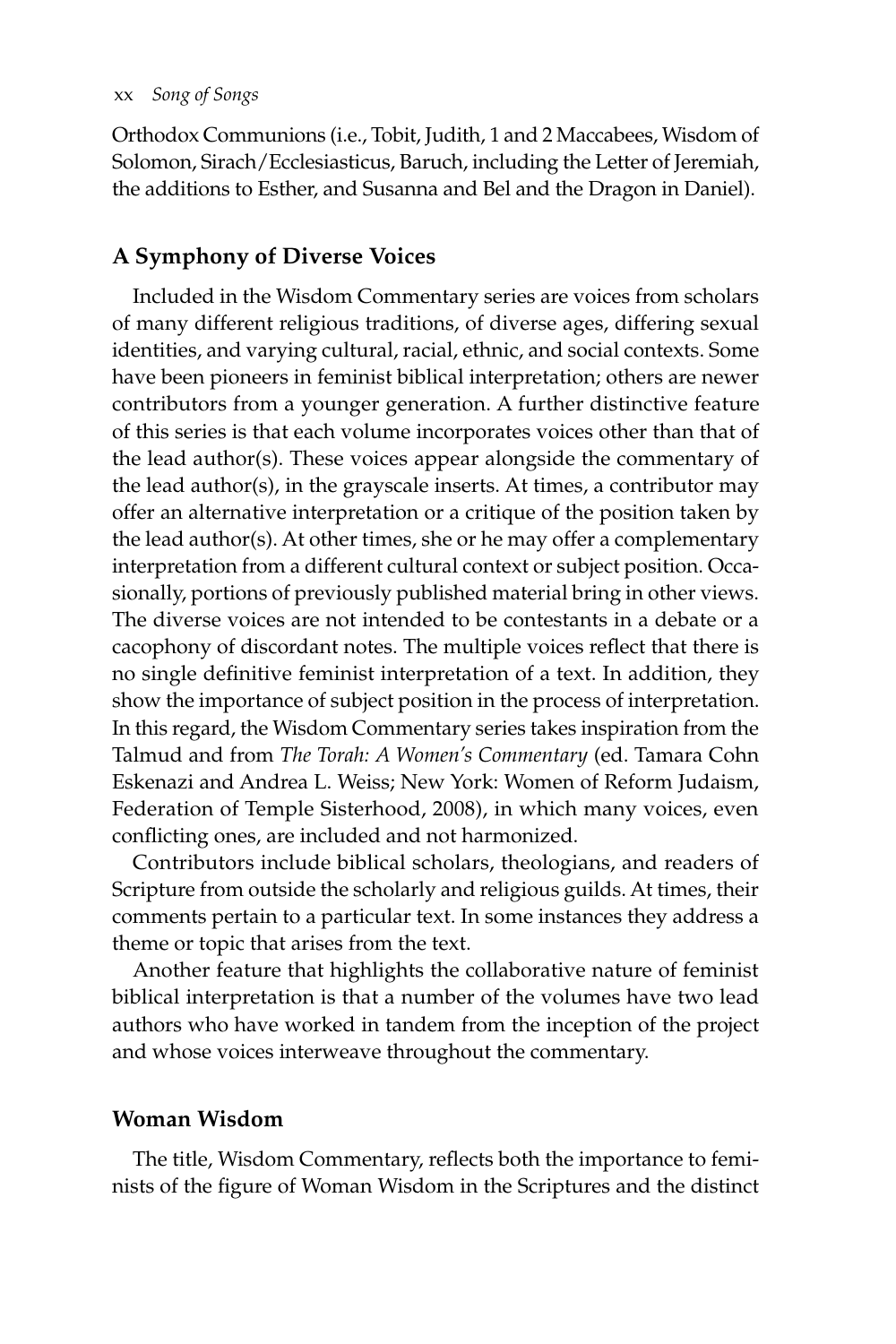wisdom that feminist women and men bring to the interpretive process. In the Scriptures, Woman Wisdom appears as "a breath of the power of God, and a pure emanation of the glory of the Almighty" (Wis 7:25), who was present and active in fashioning all that exists (Prov 8:22-31; Wis 8:6). She is a spirit who pervades and penetrates all things (Wis 7:22-23), and she provides guidance and nourishment at her all-inclusive table (Prov 9:1-5). In both postexilic biblical and nonbiblical Jewish sources, Woman Wisdom is often equated with Torah, e.g., Sir 24:23-34; Bar 3:9–4:4; 38:2; 46:4-5; 2 Bar 48:33, 36; 4 Ezra 5:9-10; 13:55; 14:40; 1 Enoch 42.

The New Testament frequently portrays Jesus as Wisdom incarnate. He invites his followers, "take my yoke upon you and learn from me" (Matt 11:29), just as Ben Sira advises, "put your neck under her [Wisdom's] yoke and let your souls receive instruction" (Sir 51:26). Just as Wisdom experiences rejection (Prov 1:23-25; Sir 15:7-8; Wis 10:3; Bar 3:12), so too does Jesus (Mark 8:31; John 1:10-11). Only some accept his invitation to his all-inclusive banquet (Matt 22:1-14; Luke 14:15-24; compare Prov 1:20-21; 9:3-5). Yet, "wisdom is vindicated by her deeds" (Matt 11:19, speaking of Jesus and John the Baptist; in the Lucan parallel at 7:35 they are called "wisdom's children"). There are numerous parallels between what is said of Wisdom and of the *Logos* in the Prologue of the Fourth Gospel (John 1:1-18). These are only a few of many examples. This female embodiment of divine presence and power is an apt image to guide the work of this series.

#### **Feminism**

There are many different understandings of the term "feminism." The various meanings, aims, and methods have developed exponentially in recent decades. Feminism is a perspective and a movement that springs from a recognition of inequities toward women, and it advocates for changes in whatever structures prevent full human flourishing. Three waves of feminism in the United States are commonly recognized. The first, arising in the mid-nineteenth century and lasting into the early twentieth, was sparked by women's efforts to be involved in the public sphere and to win the right to vote. In the 1960s and 1970s, the second wave focused on civil rights and equality for women. With the third wave, from the 1980s forward, came global feminism and the emphasis on the contextual nature of interpretation. Now a fourth wave may be emerging, with a stronger emphasis on the intersectionality of women's concerns with those of other marginalized groups and the increased use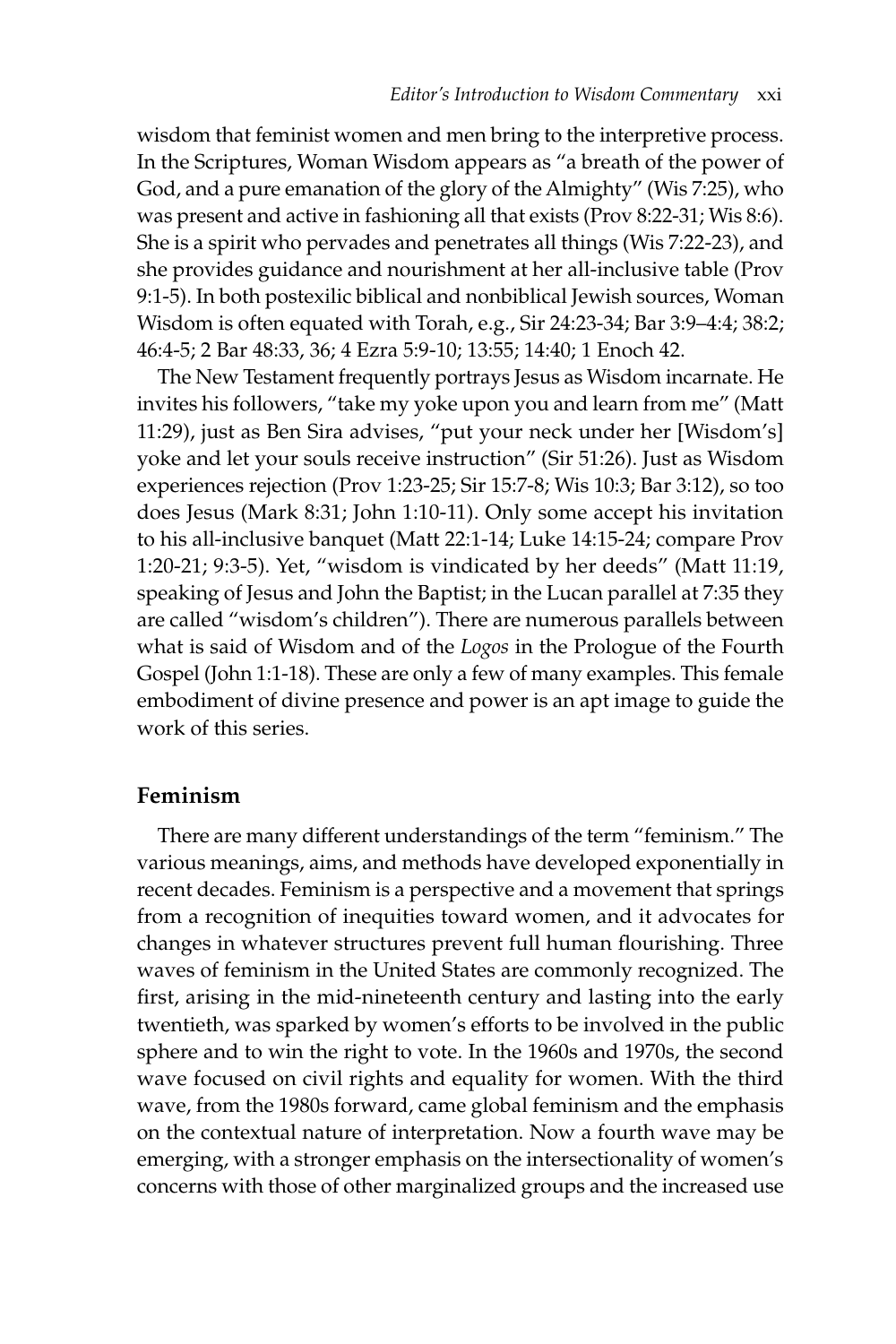of the internet as a platform for discussion and activism.<sup>1</sup> As feminism has matured, it has recognized that inequities based on gender are interwoven with power imbalances based on race, class, ethnicity, religion, sexual identity, physical ability, and a host of other social markers.

#### **Feminist Women and Men**

Men who choose to identify with and partner with feminist women in the work of deconstructing systems of domination and building structures of equality are rightly regarded as feminists. Some men readily identify with experiences of women who are discriminated against on the basis of sex/gender, having themselves had comparable experiences; others who may not have faced direct discrimination or stereotyping recognize that inequity and problematic characterization still occur, and they seek correction. This series is pleased to include feminist men both as lead authors and as contributing voices.

#### **Feminist Biblical Interpretation**

Women interpreting the Bible from the lenses of their own experience is nothing new. Throughout the ages women have recounted the biblical stories, teaching them to their children and others, all the while interpreting them afresh for their time and circumstances.2 Following is a very brief sketch of select foremothers who laid the groundwork for contemporary feminist biblical interpretation.

One of the earliest known Christian women who challenged patriarchal interpretations of Scripture was a consecrated virgin named Helie, who lived in the second century CE. When she refused to marry, her

1. See Martha Rampton, "Four Waves of Feminism" (October 25, 2015), at http:// www.pacificu.edu/about-us/news-events/four-waves-feminism; and Ealasaid Munro, "Feminism: A Fourth Wave?," https://www.psa.ac.uk/insight-plus/feminism -fourth-wave.

2. For fuller treatments of this history, see chap. 7, "One Thousand Years of Feminist Bible Criticism," in Gerda Lerner, *Creation of Feminist Consciousness: From the Middle Ages to Eighteen-Seventy* (New York: Oxford University Press, 1993), 138–66; Susanne Scholz, "From the 'Woman's Bible' to the 'Women's Bible,' The History of Feminist Approaches to the Hebrew Bible," in *Introducing the Women's Hebrew Bible*, IFT 13 (New York: T & T Clark, 2007), 12–32; Marion Ann Taylor and Agnes Choi, eds., *Handbook of Women Biblical Interpreters*: *A Historical and Biographical Guide* (Grand Rapids, MI: Baker Academic, 2012).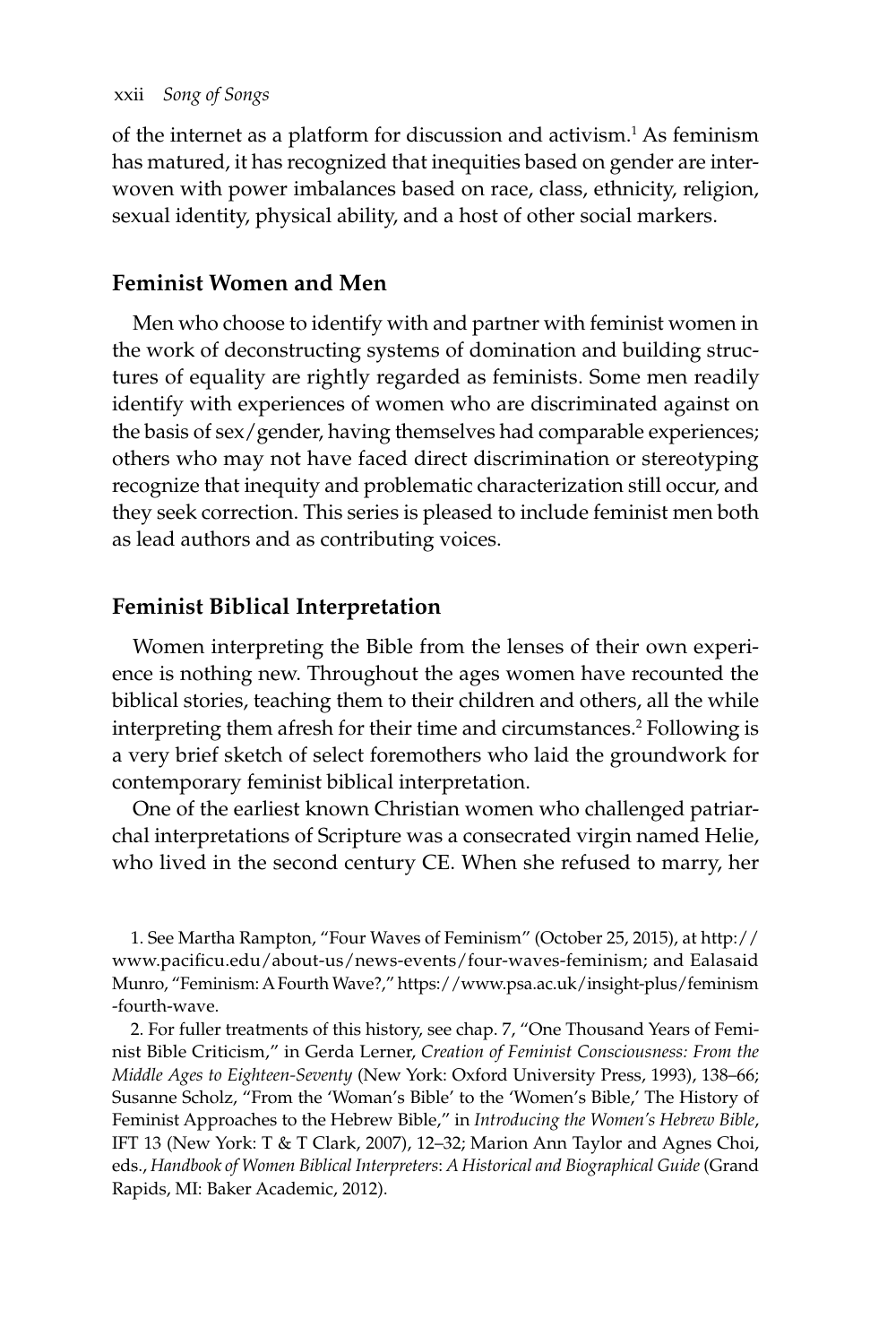parents brought her before a judge, who quoted to her Paul's admonition, "It is better to marry than to be aflame with passion" (1 Cor 7:9). In response, Helie first acknowledges that this is what Scripture says, but then she retorts, "but not for everyone, that is, not for holy virgins."3 She is one of the first to question the notion that a text has one meaning that is applicable in all situations.

A Jewish woman who also lived in the second century CE, Beruriah, is said to have had "profound knowledge of biblical exegesis and outstanding intelligence."4 One story preserved in the Talmud (b. Berakot 10a) tells of how she challenged her husband, Rabbi Meir, when he prayed for the destruction of a sinner. Proffering an alternate interpretation, she argued that Psalm 104:35 advocated praying for the destruction of sin, not the sinner.

In medieval times the first written commentaries on Scripture from a critical feminist point of view emerge. While others may have been produced and passed on orally, they are for the most part lost to us now. Among the earliest preserved feminist writings are those of Hildegard of Bingen (1098–1179), German writer, mystic, and abbess of a Benedictine monastery. She reinterpreted the Genesis narratives in a way that presented women and men as complementary and interdependent. She frequently wrote about feminine aspects of the Divine.<sup>5</sup> Along with other women mystics of the time, such as Julian of Norwich (1342–ca. 1416), she spoke authoritatively from her personal experiences of God's revelation in prayer.

In this era, women were also among the scribes who copied biblical manuscripts. Notable among them is Paula Dei Mansi of Verona, from a distinguished family of Jewish scribes. In 1288, she translated from Hebrew into Italian a collection of Bible commentaries written by her father and added her own explanations.<sup>6</sup>

Another pioneer, Christine de Pizan (1365–ca. 1430), was a French court writer and prolific poet. She used allegory and common sense

3. Madrid, Escorial MS, a II 9, f. 90 v., as cited in Lerner, *Feminist Consciousness*, 140.

4. See Judith R. Baskin, "Women and Post-Biblical Commentary," in *The Torah: A Women's Commentary*, ed. Tamara Cohn Eskenazi and Andrea L. Weiss (New York: Women of Reform Judaism, Federation of Temple Sisterhood, 2008), xlix–lv, at lii.

5. Hildegard of Bingen, *De Operatione Dei*, 1.4.100; PL 197:885bc, as cited in Lerner, *Feminist Consciousness*, 142–43. See also Barbara Newman, *Sister of Wisdom: St. Hildegard's Theology of the Feminine* (Berkeley: University of California Press, 1987).

6. Emily Taitz, Sondra Henry, Cheryl Tallan, eds., *JPS Guide to Jewish Women 600 B.C.E.–1900 C.E.* (Philadelphia: JPS, 2003), 110–11.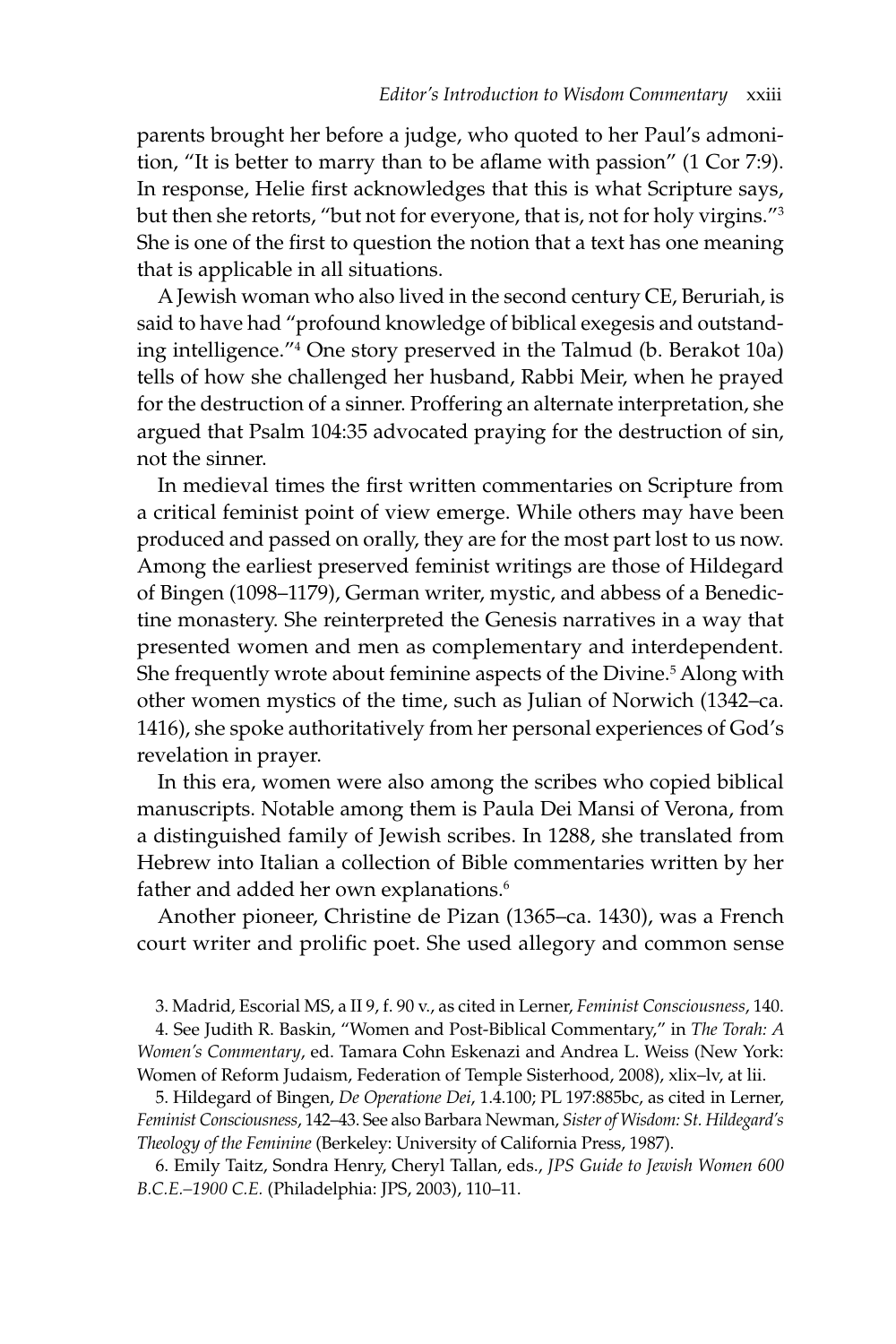to subvert misogynist readings of Scripture and celebrated the accomplishments of female biblical figures to argue for women's active roles in building society.7

By the seventeenth century, there were women who asserted that the biblical text needs to be understood and interpreted in its historical context. For example, Rachel Speght (1597–ca. 1630), a Calvinist English poet, elaborates on the historical situation in first-century Corinth that prompted Paul to say, "It is well for a man not to touch a woman" (1 Cor 7:1). Her aim was to show that the biblical texts should not be applied in a literal fashion to all times and circumstances. Similarly, Margaret Fell (1614–1702), one of the founders of the Religious Society of Friends (Quakers) in Britain, addressed the Pauline prohibitions against women speaking in church by insisting that they do not have universal validity. Rather, they need to be understood in their historical context, as addressed to a local church in particular time-bound circumstances.<sup>8</sup>

Along with analyzing the historical context of the biblical writings, women in the eighteenth and nineteenth centuries began to attend to misogynistic interpretations based on faulty translations. One of the first to do so was British feminist Mary Astell (1666–1731).<sup>9</sup> In the United States, the Grimké sisters, Sarah (1792–1873) and Angelina (1805–1879), Quaker women from a slaveholding family in South Carolina, learned biblical Greek and Hebrew so that they could interpret the Bible for themselves. They were prompted to do so after men sought to silence them from speaking out against slavery and for women's rights by claiming that the Bible (e.g., 1 Cor 14:34) prevented women from speaking in public.<sup>10</sup> Another prominent abolitionist, Sojourner Truth (ca. 1797–1883), a former slave, quoted the Bible liberally in her speeches<sup>11</sup> and in so doing challenged cultural assumptions and biblical interpretations that undergird gender inequities.

7. See further Taylor and Choi, *Handbook of Women Biblical Interpreters*, 127–32.

8. Her major work, *Women's Speaking Justified, Proved and Allowed by the Scriptures*, published in London in 1667, gave a systematic feminist reading of all biblical texts pertaining to women.

9. Mary Astell, *Some Reflections upon Marriage* (New York: Source Book Press, 1970, reprint of the 1730 edition; earliest edition of this work is 1700), 103–4.

10. See further Sarah Grimké, *Letters on the Equality of the Sexes and the Condition of Woman* (Boston: Isaac Knapp, 1838).

11. See, for example, her most famous speech, "Ain't I a Woman?," delivered in 1851 at the Ohio Women's Rights Convention in Akron, OH; http://www.fordham .edu/halsall/mod/sojtruth-woman.asp.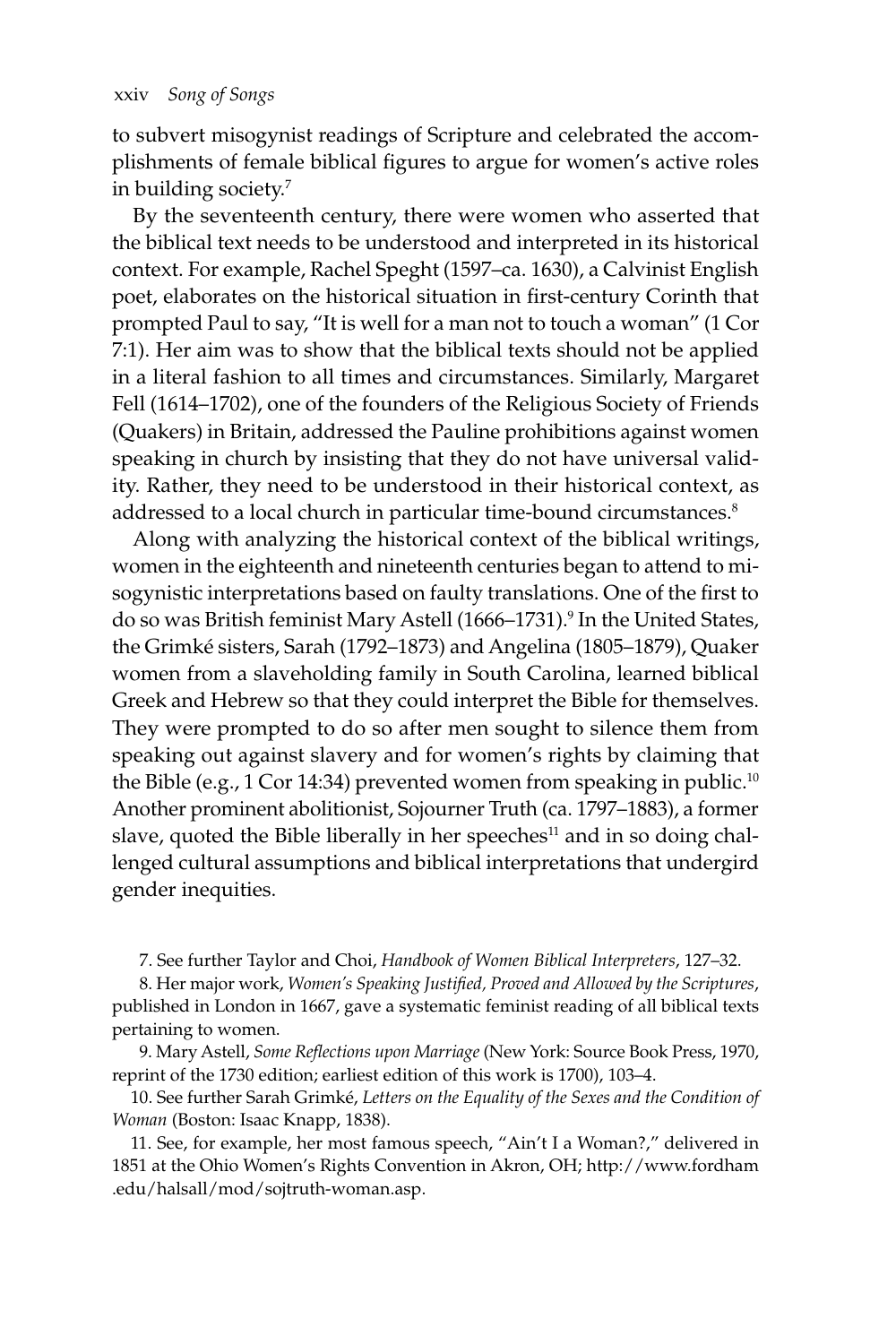Another monumental work that emerged in nineteenth-century England was that of Jewish theologian Grace Aguilar (1816–1847), *The*  Women of Israel,<sup>12</sup> published in 1845. Aguilar's approach was to make connections between the biblical women and contemporary Jewish women's concerns. She aimed to counter the widespread notion that women were degraded in Jewish law and that only in Christianity were women's dignity and value upheld. Her intent was to help Jewish women find strength and encouragement by seeing the evidence of God's compassionate love in the history of every woman in the Bible. While not a full commentary on the Bible, Aguilar's work stands out for its comprehensive treatment of every female biblical character, including even the most obscure references.13

The first person to produce a full-blown feminist commentary on the Bible was Elizabeth Cady Stanton (1815–1902). A leading proponent in the United States for women's right to vote, she found that whenever women tried to make inroads into politics, education, or the work world, the Bible was quoted against them. Along with a team of like-minded women, she produced her own commentary on every text of the Bible that concerned women. Her pioneering two-volume project, *The Woman's Bible*, published in 1895 and 1898, urges women to recognize that texts that degrade women come from the men who wrote the texts, not from God, and to use their common sense to rethink what has been presented to them as sacred.

Nearly a century later, *The Women's Bible Commentary*, edited by Sharon Ringe and Carol Newsom (Westminster John Knox Press, 1992), appeared. This one-volume commentary features North American feminist scholarship on each book of the Protestant canon. Like Cady Stanton's commentary, it does not contain comments on every section of the biblical text but only on those passages deemed relevant to women. It was revised and expanded in 1998 to include the Apocrypha/Deuterocanonical books, and the contributors to this new volume reflect the global face of contemporary feminist scholarship. The revisions made in the third edition, which appeared in 2012, represent the profound advances in feminist biblical scholarship and include newer voices. In both the second and third editions, *The* has been dropped from the title.

12. The full title is *The Women of Israel or Characters and Sketches from the Holy Scriptures and Jewish History Illustrative of the Past History, Present Duty, and Future Destiny of the Hebrew Females, as Based on the Word of God.*

13. See further Eskenazi and Weiss, *The Torah: A Women's Commentary*, xxxviii; Taylor and Choi, *Handbook of Women Biblical Interpreters*, 31–37.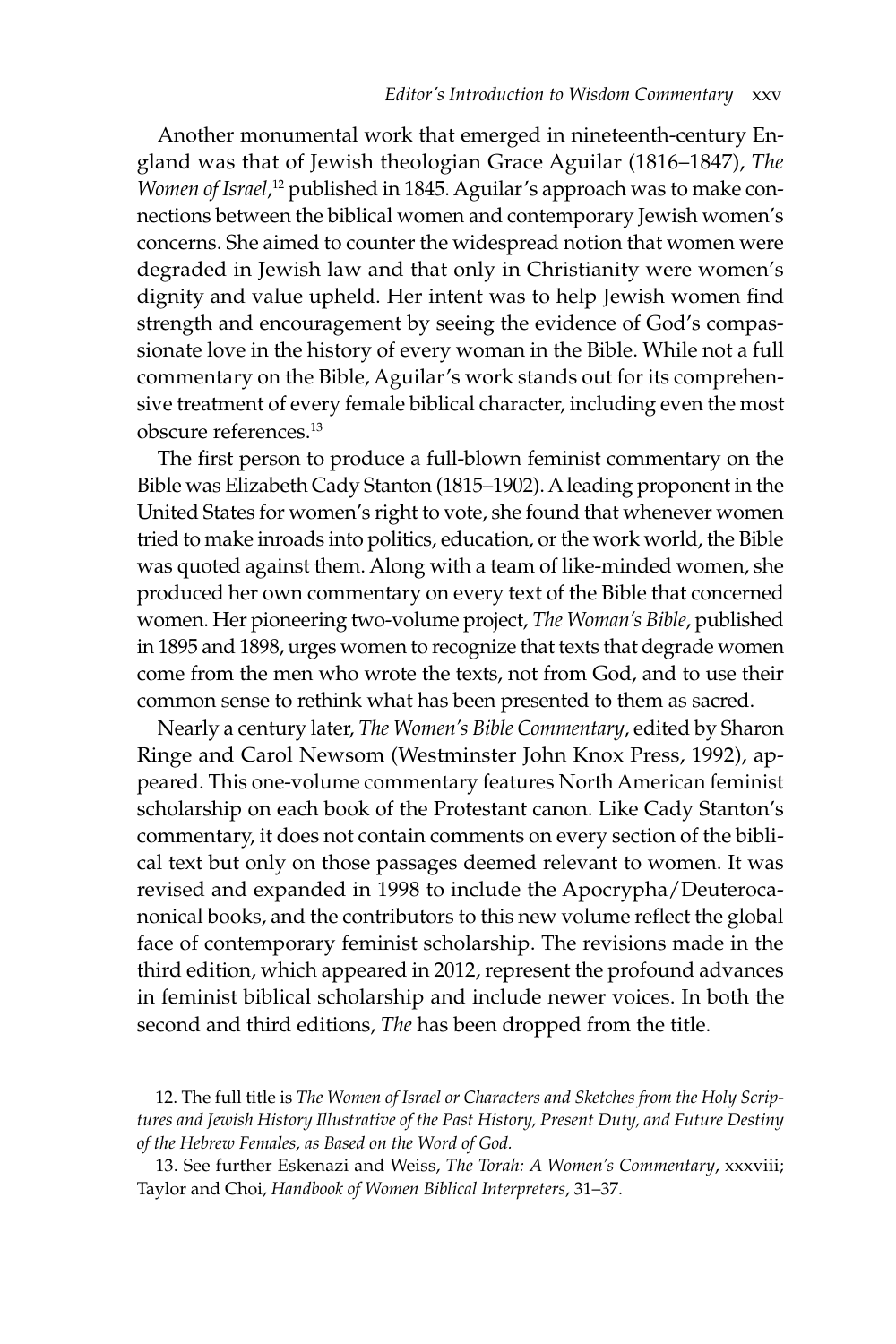Also appearing at the centennial of Cady Stanton's *The Woman's Bible* were two volumes edited by Elisabeth Schüssler Fiorenza with the assistance of Shelly Matthews. The first, *Searching the Scriptures: A Feminist Introduction* (New York: Crossroad, 1993), charts a comprehensive approach to feminist interpretation from ecumenical, interreligious, and multicultural perspectives. The second volume, published in 1994, provides critical feminist commentary on each book of the New Testament as well as on three books of Jewish Pseudepigrapha and eleven other early Christian writings.

In Europe, similar endeavors have been undertaken, such as the onevolume *Kompendium Feministische Bibelauslegung*, edited by Luise Schottroff and Marie-Theres Wacker (Gütersloh, Gütersloher Verlagshaus, 2007), featuring German feminist biblical interpretation of each book of the Bible, along with apocryphal books, and several extrabiblical writings. This work, now in its third edition, has recently been translated into English.14 A multivolume project, *The Bible and Women: An Encylopaedia of Exegesis and Cultural History*, edited by Irmtraud Fischer, Adriana Valerio, Mercedes Navarro Puerto, and Christiana de Groot, is currently in production. This project presents a history of the reception of the Bible as embedded in Western cultural history and focuses particularly on gender-relevant biblical themes, biblical female characters, and women recipients of the Bible. The volumes are published in English, Spanish, Italian, and German.<sup>15</sup>

Another groundbreaking work is the collection The Feminist Companion to the Bible Series, edited by Athalya Brenner (Sheffield: Sheffield Academic, 1993–2015), which comprises twenty volumes of commentaries on the Old Testament. The parallel series, Feminist Companion

14. *Feminist Biblical Interpretation: A Compendium of Critical Commentary on the Books of the Bible and Related Literature*, trans. Lisa E. Dahill, Everett R. Kalin, Nancy Lukens, Linda M. Maloney, Barbara Rumscheidt, Martin Rumscheidt, and Tina Steiner (Grand Rapids, MI: Eerdmans, 2012). Another notable collection is the three volumes edited by Susanne Scholz, *Feminist Interpretation of the Hebrew Bible in Retrospect*, Recent Research in Biblical Studies 7, 8, 9 (Sheffield: Sheffield Phoenix, 2013, 2014, 2016).

15. The first volume, on the Torah, appeared in Spanish in 2009, in German and Italian in 2010, and in English in 2011 (Atlanta, GA: SBL). Four more volumes are now available: *Feminist Biblical Studies in the Twentieth Century*, ed. Elisabeth Schüssler Fiorenza (2014); *The Writings and Later Wisdom Books*, ed. Christl M. Maier and Nuria Calduch-Benages (2014); *Gospels: Narrative and History*, ed. Mercedes Navarro Puerto and Marinella Perroni (2015); and *The High Middle Ages*, ed. Kari Elisabeth Børresen and Adriana Valerio (2015). For further information, see http://www.bibleandwomen.org.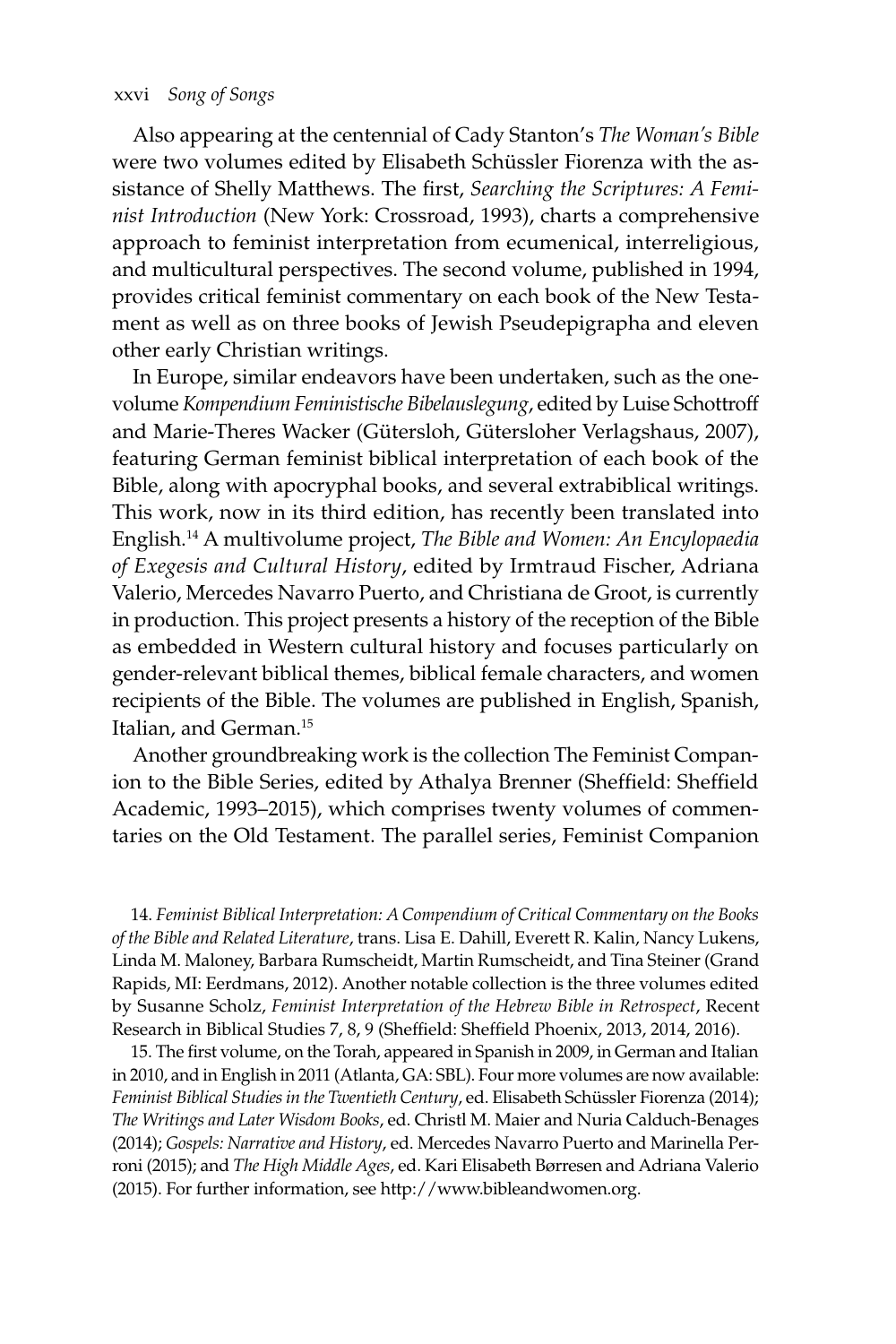to the New Testament and Early Christian Writings, edited by Amy-Jill Levine with Marianne Blickenstaff and Maria Mayo Robbins (Sheffield: Sheffield Academic, 2001–2009), contains thirteen volumes with one more planned. These two series are not full commentaries on the biblical books but comprise collected essays on discrete biblical texts.

Works by individual feminist biblical scholars in all parts of the world abound, and they are now too numerous to list in this introduction. Feminist biblical interpretation has reached a level of maturity that now makes possible a commentary series on every book of the Bible. In recent decades, women have had greater access to formal theological education, have been able to learn critical analytical tools, have put their own interpretations into writing, and have developed new methods of biblical interpretation. Until recent decades the work of feminist biblical interpreters was largely unknown, both to other women and to their brothers in the synagogue, church, and academy. Feminists now have taken their place in the professional world of biblical scholars, where they build on the work of their foremothers and connect with one another across the globe in ways not previously possible. In a few short decades, feminist biblical criticism has become an integral part of the academy.

#### **Methodologies**

Feminist biblical scholars use a variety of methods and often employ a number of them together.<sup>16</sup> In the Wisdom Commentary series, the authors will explain their understanding of feminism and the feminist reading strategies used in their commentary. Each volume treats the biblical text in blocks of material, not an analysis verse by verse. The entire text is considered, not only those passages that feature female characters or that speak specifically about women. When women are not apparent in the narrative, feminist lenses are used to analyze the dynamics in the text between male characters, the models of power, binary ways of thinking, and dynamics of imperialism. Attention is given to how the whole text functions and how it was and is heard, both in its original context and today. Issues of particular concern to women—e.g., poverty, food, health, the environment, water—come to the fore.

16. See the seventeen essays in Caroline Vander Stichele and Todd Penner, eds., *Her Master's Tools? Feminist and Postcolonial Engagements of Historical-Critical Discourse* (Atlanta, GA: SBL, 2005), which show the complementarity of various approaches.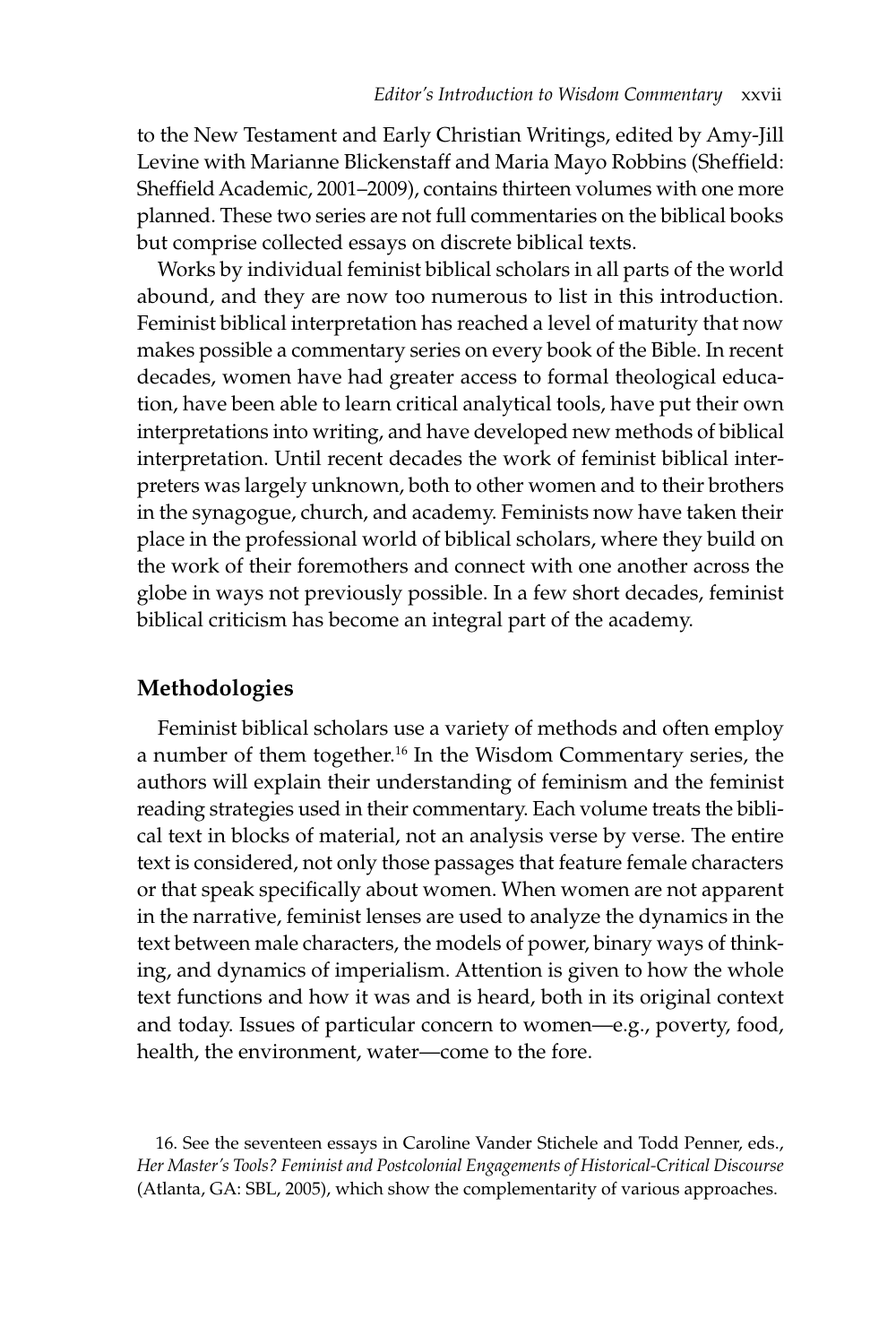One of the approaches used by early feminists and still popular today is to lift up the overlooked and forgotten stories of women in the Bible. Studies of women in each of the Testaments have been done, and there are also studies on women in particular biblical books.17 Feminists recognize that the examples of biblical characters can be both empowering and problematic. The point of the feminist enterprise is not to serve as an apologetic for women; it is rather, in part, to recover women's history and literary roles in all their complexity and to learn from that recovery.

Retrieving the submerged history of biblical women is a crucial step for constructing the story of the past so as to lead to liberative possibilities for the present and future. There are, however, some pitfalls to this approach. Sometimes depictions of biblical women have been naïve and romantic. Some commentators exalt the virtues of both biblical and contemporary women and paint women as superior to men. Such reverse discrimination inhibits movement toward equality for all. In addition, some feminists challenge the idea that one can "pluck positive images out of an admittedly androcentric text, separating literary characterizations from the androcentric interests they were created to serve."18 Still other feminists find these images to have enormous value.

One other danger with seeking the submerged history of women is the tendency for Christian feminists to paint Jesus and even Paul as liberators of women in a way that demonizes Judaism.<sup>19</sup> Wisdom Commentary aims to enhance understanding of Jesus as well as Paul as Jews of their day and to forge solidarity among Jewish and Christian feminists.

17. See, e.g., Alice Bach, ed., *Women in the Hebrew Bible: A Reader* (New York: Routledge, 1998); Tikva Frymer-Kensky, *Reading the Women of the Bible* (New York: Schocken, 2002); Carol Meyers, Toni Craven, and Ross S. Kraemer, *Women in Scripture* (Grand Rapids, MI: Eerdmans, 2000); Irene Nowell, *Women in the Old Testament* (Collegeville, MN: Liturgical Press, 1997); Katharine Doob Sakenfeld, *Just Wives? Stories of Power and Survival in the Old Testament and Today* (Louisville, KY: Westminster John Knox, 2003); Mary Ann Getty-Sullivan, *Women in the New Testament* (Collegeville, MN: Liturgical Press, 2001); Bonnie Thurston, *Women in the New Testament* (New York: Crossroad, 1998).

18. Cheryl Exum, "Second Thoughts about Secondary Characters: Women in Exodus 1.8–2.10," in *A Feminist Companion to Exodus to Deuteronomy*, FCB 6 (Sheffield: Sheffield Academic, 1994), 75–97, at 76.

19. See Judith Plaskow, "Anti-Judaism in Feminist Christian Interpretation," in *Searching the Scriptures: A Feminist Introduction* (New York: Crossroad, 1993), 1:117–29; Amy-Jill Levine, "The New Testament and Anti-Judaism," in *The Misunderstood Jew: The Church and the Scandal of the Jewish Jesus* (San Francisco: HarperSanFrancisco, 2006), 87–117.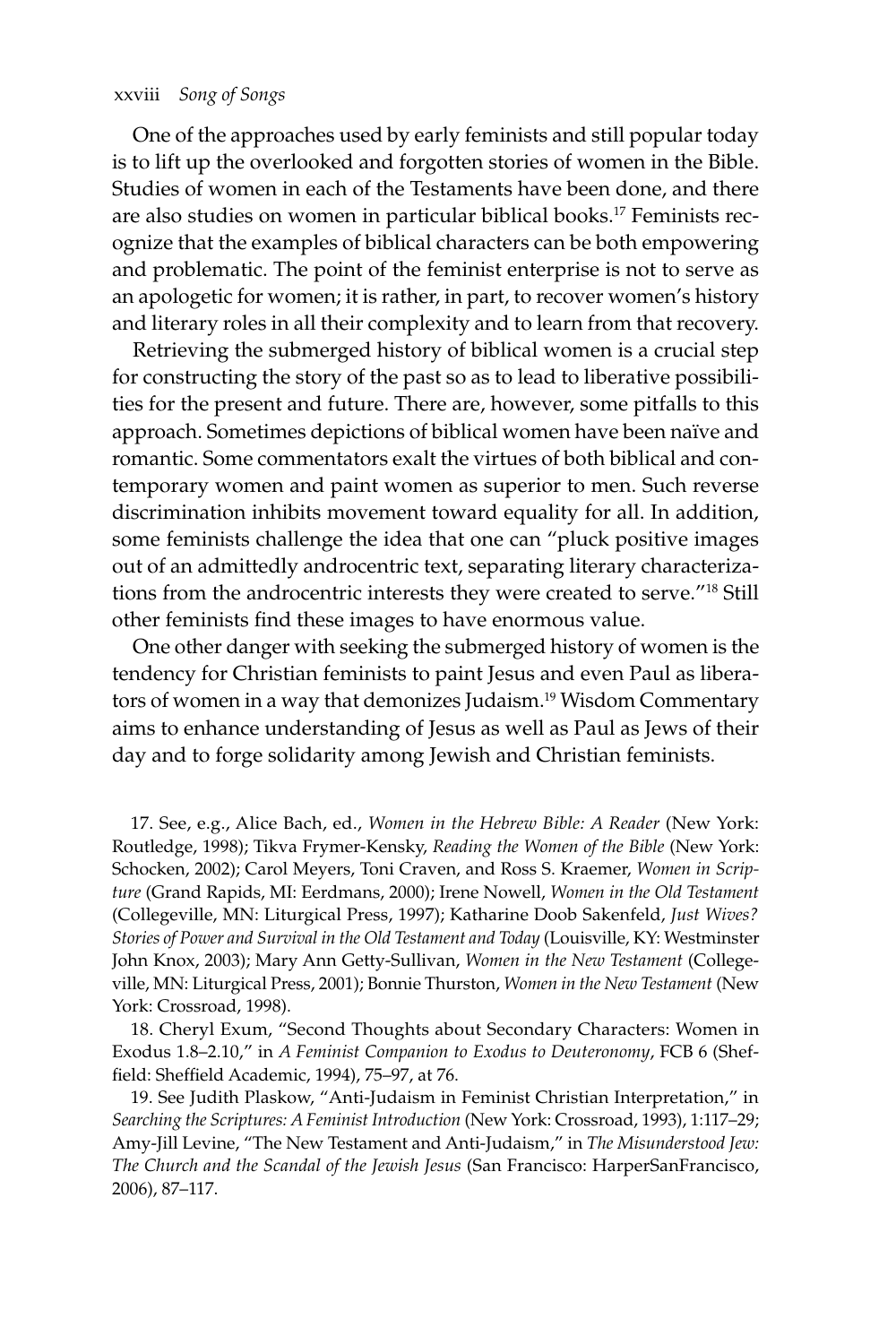Feminist scholars who use historical-critical methods analyze the world behind the text; they seek to understand the historical context from which the text emerged and the circumstances of the communities to whom it was addressed. In bringing feminist lenses to this approach, the aim is not to impose modern expectations on ancient cultures but to unmask the ways that ideologically problematic mind-sets that produced the ancient texts are still promulgated through the text. Feminist biblical scholars aim not only to deconstruct but also to reclaim and reconstruct biblical history as women's history, in which women were central and active agents in creating religious heritage.<sup>20</sup> A further step is to construct meaning for contemporary women and men in a liberative movement toward transformation of social, political, economic, and religious structures.21 In recent years, some feminists have embraced new historicism, which accents the creative role of the interpreter in any construction of history and exposes the power struggles to which the text witnesses.<sup>22</sup>

Literary critics analyze the world of the text: its form, language patterns, and rhetorical function.<sup>23</sup> They do not attempt to separate layers of tradition and redaction but focus on the text holistically, as it is in

20. See, for example, Phyllis A. Bird, *Missing Persons and Mistaken Identities: Women and Gender in Ancient Israel* (Minneapolis: Fortress, 1997); Elisabeth Schüssler Fiorenza, *In Memory of Her: A Feminist Theological Reconstruction of Christian Origins* (New York: Crossroad, 1984); Ross Shepard Kraemer and Mary Rose D'Angelo, eds., *Women and Christian Origins* (New York: Oxford University Press, 1999).

21. See, e.g., Sandra M. Schneiders, *The Revelatory Text: Interpreting the New Testament as Sacred Scripture*, rev. ed. (Collegeville, MN: Liturgical Press, 1999), whose aim is to engage in biblical interpretation not only for intellectual enlightenment but, even more important, for personal and communal transformation. Elisabeth Schüssler Fiorenza (*Wisdom Ways: Introducing Feminist Biblical Interpretation* [Maryknoll, NY: Orbis Books, 2001]) envisions the work of feminist biblical interpretation as a dance of Wisdom that consists of seven steps that interweave in spiral movements toward liberation, the final one being transformative action for change.

22. See Gina Hens Piazza, *The New Historicism*, Guides to Biblical Scholarship, Old Testament Series (Minneapolis: Fortress, 2002).

23. Phyllis Trible was among the first to employ this method with texts from Genesis and Ruth in her groundbreaking book *God and the Rhetoric of Sexuality*, OBT (Philadelphia: Fortress, 1978). Another pioneer in feminist literary criticism is Mieke Bal (*Lethal Love: Feminist Literary Readings of Biblical Love Stories* [Bloomington: Indiana University Press, 1987]). For surveys of recent developments in literary methods, see Terry Eagleton, *Literary Theory: An Introduction*, 3rd ed. (Minneapolis: University of Minnesota Press, 2008); Janice Capel Anderson and Stephen D. Moore, eds., *Mark and Method: New Approaches in Biblical Studies*, 2nd ed. (Minneapolis: Fortress, 2008).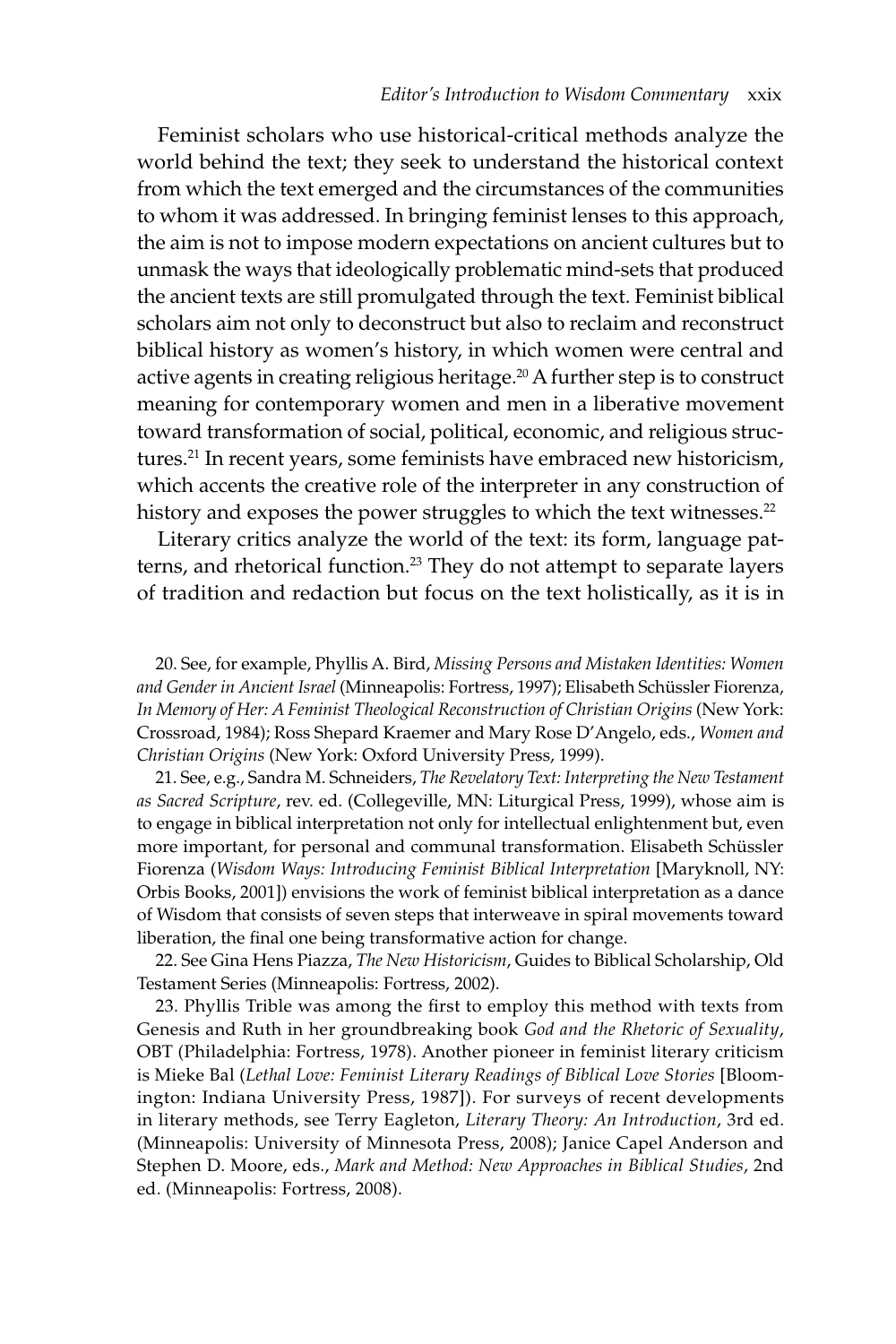its present form. They examine how meaning is created in the interaction between the text and its reader in multiple contexts. Within the arena of literary approaches are reader-oriented approaches, narrative, rhetorical, structuralist, post-structuralist, deconstructive, ideological, autobiographical, and performance criticism.24 Narrative critics study the interrelation among author, text, and audience through investigation of settings, both spatial and temporal; characters; plot; and narrative techniques (e.g., irony, parody, intertextual allusions). Reader-response critics attend to the impact that the text has on the reader or hearer. They recognize that when a text is detrimental toward women there is the choice either to affirm the text or to read against the grain toward a liberative end. Rhetorical criticism analyzes the style of argumentation and attends to how the author is attempting to shape the thinking or actions of the hearer. Structuralist critics analyze the complex patterns of binary oppositions in the text to derive its meaning.<sup>25</sup> Post-structuralist approaches challenge the notion that there are fixed meanings to any biblical text or that there is one universal truth. They engage in close readings of the text and often engage in intertextual analysis.<sup>26</sup> Within this approach is deconstructionist criticism, which views the text as a site of conflict, with competing narratives. The interpreter aims to expose the fault lines and overturn and reconfigure binaries by elevating the underling of a pair and foregrounding it.<sup>27</sup> Feminists also use other postmodern approaches, such as ideological and autobiographical criticism. The former analyzes the system of ideas that underlies the power and

24. See, e.g., J. Cheryl Exum and David J. A. Clines, eds., *The New Literary Criticism and the Hebrew Bible* (Valley Forge, PA: Trinity Press International, 1993); Edgar V. McKnight and Elizabeth Struthers Malbon, eds., *The New Literary Criticism and the New Testament* (Valley Forge, PA: Trinity Press International, 1994).

25. See, e.g., David Jobling, *The Sense of Biblical Narrative: Three Structural Analyses in the Old Testament*, JSOTSup 7 (Sheffield: University of Sheffield Press, 1978).

26. See, e.g., Stephen D. Moore, *Poststructuralism and the New Testament: Derrida and Foucault at the Foot of the Cross* (Minneapolis: Fortress, 1994); *The Bible in Theory: Critical and Postcritical Essays* (Atlanta, GA: SBL, 2010); Yvonne Sherwood, *A Biblical Text and Its Afterlives: The Survival of Jonah in Western Culture* (Cambridge: Cambridge University Press, 2000).

27. David Penchansky, "Deconstruction," in *The Oxford Encyclopedia of Biblical Interpretation*, ed. Steven McKenzie (New York: Oxford University Press, 2013), 196–205. See, for example, Danna Nolan Fewell and David M. Gunn, *Gender, Power, and Promise: The Subject of the Bible's First Story* (Nashville, TN: Abingdon, 1993); David Rutledge, *Reading Marginally: Feminism, Deconstruction and the Bible*, BibInt 21 (Leiden: Brill, 1996).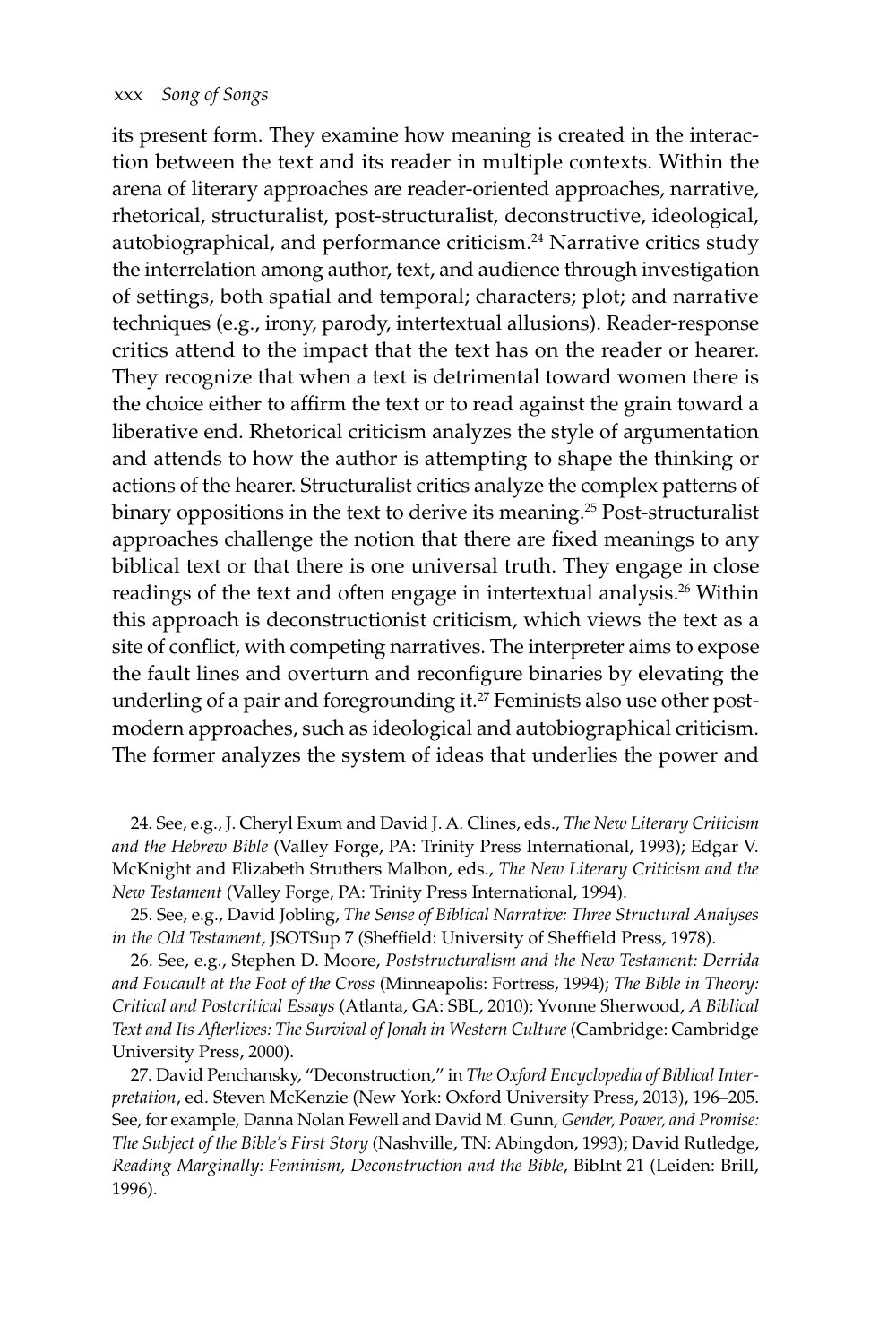values concealed in the text as well as that of the interpreter.<sup>28</sup> The latter involves deliberate self-disclosure while reading the text as a critical exegete.<sup>29</sup> Performance criticism attends to how the text was passed on orally, usually in communal settings, and to the verbal and nonverbal interactions between the performer and the audience.<sup>30</sup>

From the beginning, feminists have understood that interpreting the Bible is an act of power. In recent decades, feminist biblical scholars have developed hermeneutical theories of the ethics and politics of biblical interpretation to challenge the claims to value neutrality of most academic biblical scholarship. Feminist biblical scholars have also turned their attention to how some biblical writings were shaped by the power of empire and how this still shapes readers' self-understandings today. They have developed hermeneutical approaches that reveal, critique, and evaluate the interactions depicted in the text against the context of empire, and they consider implications for contemporary contexts.<sup>31</sup> Feminists also analyze the dynamics of colonization and the mentalities of colonized peoples in the exercise of biblical interpretation. As Kwok Pui-lan explains, "A postcolonial feminist interpretation of the Bible needs to investigate the deployment of gender in the narration of identity, the negotiation of power differentials between the colonizers and the colonized, and the reinforcement of patriarchal control over spheres where these elites could exercise control."<sup>32</sup> Methods and models from sociology and cultural anthropology are used by feminists to investigate

28. See Tina Pippin, ed., *Ideological Criticism of Biblical Texts: Semeia* 59 (1992); Terry Eagleton, *Ideology: An Introduction* (London: Verso, 2007).

29. See, e.g., Ingrid Rose Kitzberger, ed., *Autobiographical Biblical Interpretation: Between Text and Self* (Leiden: Deo, 2002); P. J. W. Schutte, "When *They*, *We*, and the Passive Become *I*—Introducing Autobiographical Biblical Criticism," *HTS Teologiese Studies / Theological Studies* vol. 61 (2005): 401–16.

30. See, e.g., Holly Hearon and Philip Ruge-Jones, eds., *The Bible in Ancient and Modern Media: Story and Performance* (Eugene, OR: Cascade Books, 2009).

31. E.g., Gale Yee, ed., *Judges and Method: New Approaches in Biblical Studies* (Minneapolis: Fortress, 1995); Warren Carter, *The Gospel of Matthew in Its Roman Imperial Context* (London: T & T Clark, 2005); *The Roman Empire and the New Testament: An Essential Guide* (Nashville, TN: Abingdon, 2006); Elisabeth Schüssler Fiorenza, *The Power of the Word: Scripture and the Rhetoric of Empire* (Minneapolis: Fortress, 2007); Judith E. McKinlay, *Reframing Her: Biblical Women in Postcolonial Focus* (Sheffield: Sheffield Phoenix, 2004).

32. Kwok Pui-lan, *Postcolonial Imagination and Feminist Theology* (Louisville, KY: Westminster John Knox, 2005), 9. See also, Musa W. Dube, ed., *Postcolonial Feminist Interpretation of the Bible* (St. Louis, MO: Chalice Press, 2000); Cristl M. Maier and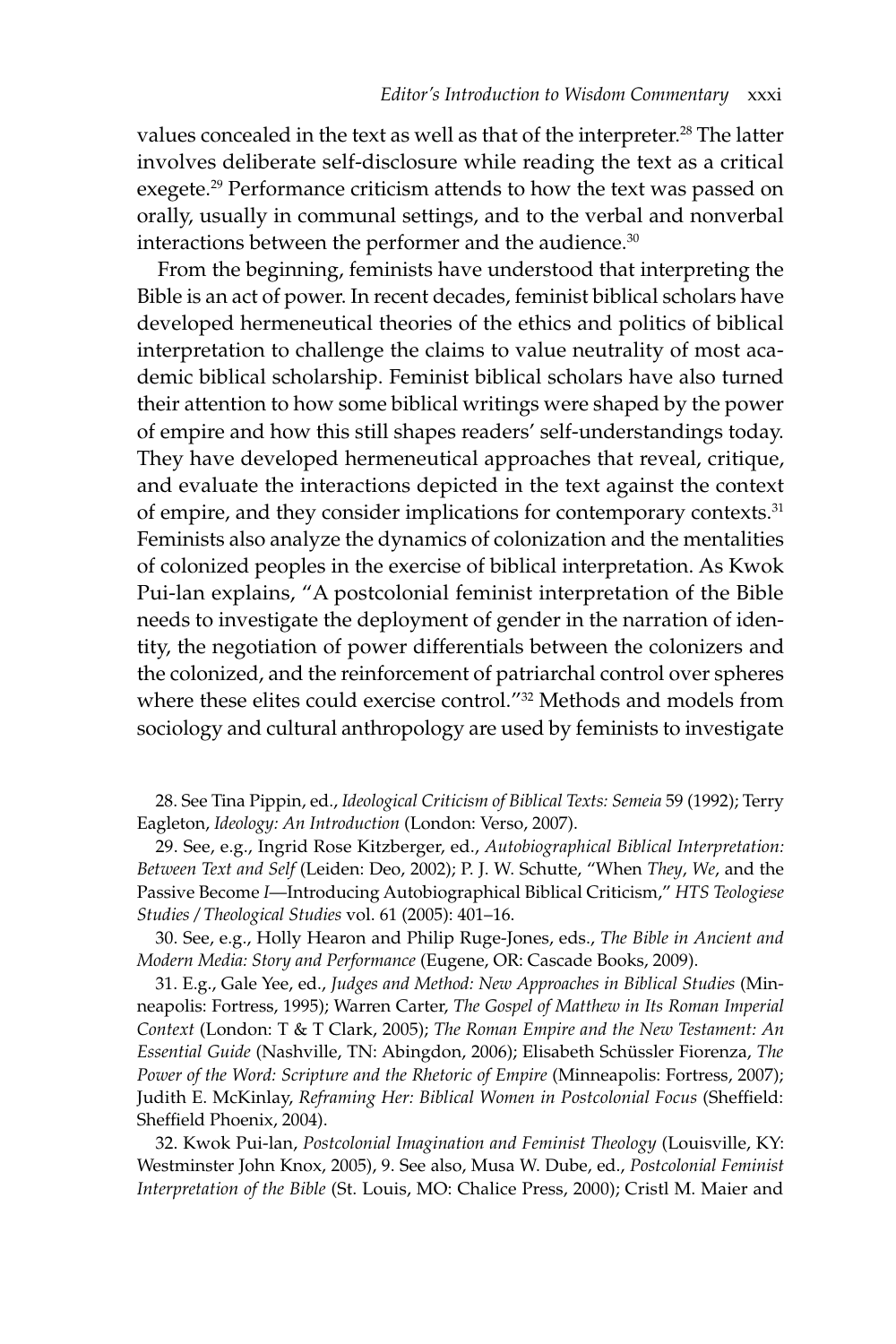women's everyday lives, their experiences of marriage, child rearing, labor, money, illness, etc.<sup>33</sup>

As feminists have examined the construction of gender from varying cultural perspectives, they have become ever more cognizant that the way gender roles are defined within differing cultures varies radically. As Mary Ann Tolbert observes, "Attempts to isolate some universal role that cross-culturally defines 'woman' have run into contradictory evidence at every turn."34 Some women have coined new terms to highlight the particularities of their socio-cultural context. Many African American feminists, for example, call themselves *womanists* to draw attention to the double oppression of racism and sexism they experience.35 Similarly, many US Hispanic feminists speak of themselves as *mujeristas* (*mujer* is Spanish for "woman").<sup>36</sup> Others prefer to be called "Latina feminists."<sup>37</sup> Both groups emphasize that the context for their theologizing is *mestizaje* and *mulatez* (racial and cultural mixture), done *en conjunto* (in community), with *lo cotidiano* (everyday lived experience) of Hispanic women as starting points for theological reflection and the encounter with the divine. Intercultural analysis has become an indispensable tool for working toward justice for women at the global level.<sup>38</sup>

35. Alice Walker coined the term (*In Search of Our Mothers' Gardens: Womanist Prose* [New York: Harcourt Brace Jovanovich, 1967, 1983]). See also Katie G. Cannon, "The Emergence of Black Feminist Consciousness," in *Feminist Interpretation of the Bible*, ed. Letty M. Russell (Philadelphia: Westminster, 1985), 30–40; Renita Weems, *Just a Sister Away: A Womanist Vision of Women's Relationships in the Bible* (San Diego: Lura Media, 1988); Nyasha Junior, *An Introduction to Womanist Biblical Interpretation* (Louisville, KY: Westminster John Knox, 2015).

36. Ada María Isasi-Díaz (*Mujerista Theology: A Theology for the Twenty-first Century* [Maryknoll, NY: Orbis Books, 1996]) is credited with coining the term.

37. E.g., María Pilar Aquino, Daisy L. Machado, and Jeanette Rodríguez, eds., *A Reader in Latina Feminist Theology* (Austin: University of Texas Press, 2002).

38. See, e.g., María Pilar Aquino and María José Rosado-Nunes, eds., *Feminist Intercultural Theology: Latina Explorations for a Just World*, Studies in Latino/a Catholicism (Maryknoll, NY: Orbis Books, 2007).

Carolyn J. Sharp, *Prophecy and Power: Jeremiah in Feminist and Postcolonial Perspective* (London: Bloomsbury, 2013).

<sup>33.</sup> See, for example, Carol Meyers, *Discovering Eve: Ancient Israelite Women in Context* (New York: Oxford University Press, 1991); Luise Schottroff, *Lydia's Impatient Sisters: A Feminist Social History of Early Christianity*, trans. Barbara and Martin Rumscheidt (Louisville, KY: Westminster John Knox, 1995); Susan Niditch, *"My Brother Esau Is a Hairy Man": Hair and Identity in Ancient Israel* (Oxford: Oxford University Press, 2008).

<sup>34.</sup> Mary Ann Tolbert, "Social, Sociological, and Anthropological Methods," in *Searching the Scriptures*, 1:255–71, at 265.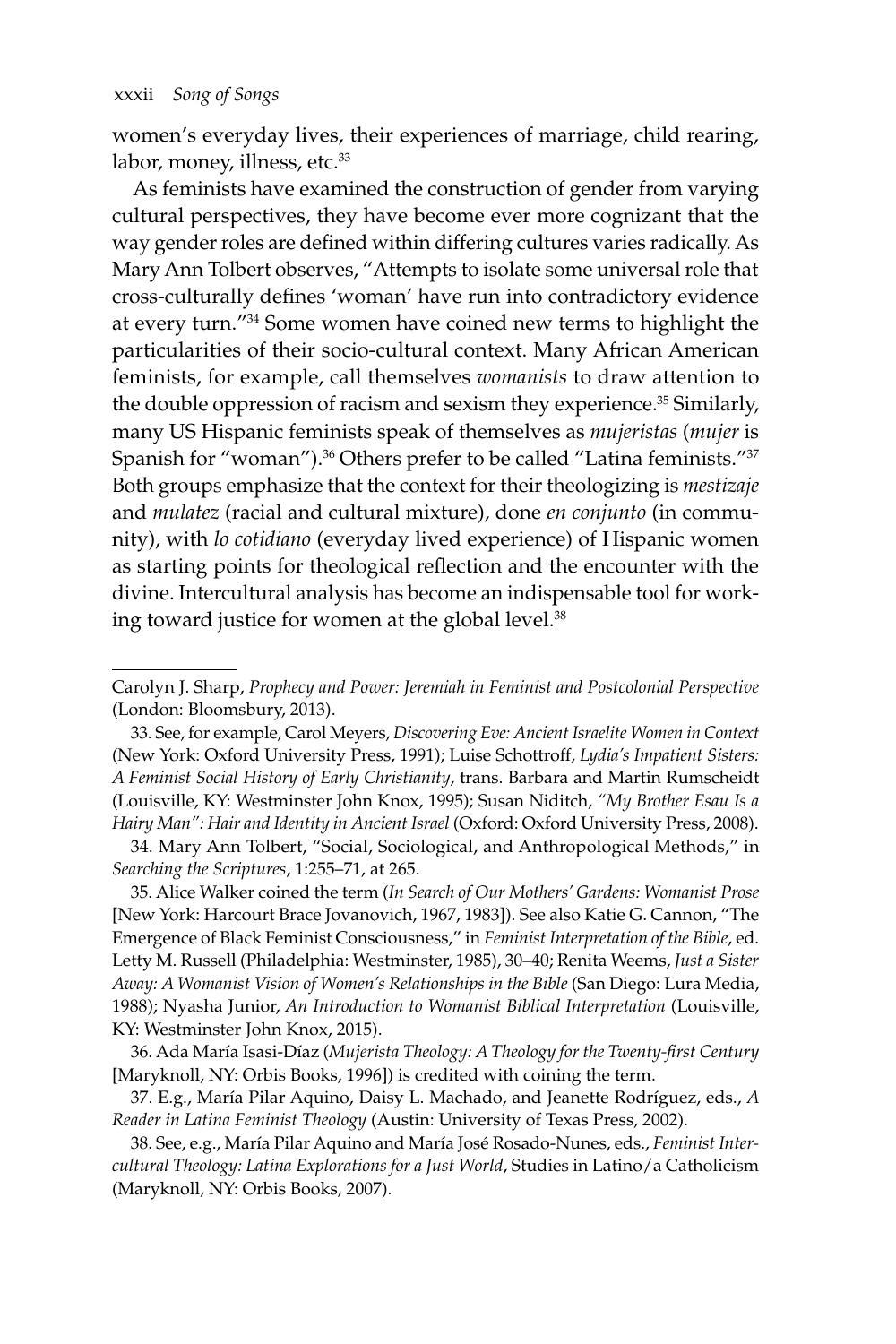Some feminists are among those who have developed lesbian, gay, bisexual, and transgender (LGBT) interpretation. This approach focuses on issues of sexual identity and uses various reading strategies. Some point out the ways in which categories that emerged in recent centuries are applied anachronistically to biblical texts to make modern-day judgments. Others show how the Bible is silent on contemporary issues about sexual identity. Still others examine same-sex relationships in the Bible by figures such as Ruth and Naomi or David and Jonathan. In recent years, queer theory has emerged; it emphasizes the blurriness of boundaries not just of sexual identity but also of gender roles. Queer critics often focus on texts in which figures transgress what is traditionally considered proper gender behavior.39

Feminists also recognize that the struggle for women's equality and dignity is intimately connected with the struggle for respect for Earth and for the whole of the cosmos. Ecofeminists interpret Scripture in ways that highlight the link between human domination of nature and male subjugation of women. They show how anthropocentric ways of interpreting the Bible have overlooked or dismissed Earth and Earth community. They invite readers to identify not only with human characters in the biblical narrative but also with other Earth creatures and domains of nature, especially those that are the object of injustice. Some use creative imagination to retrieve the interests of Earth implicit in the narrative and enable Earth to speak.<sup>40</sup>

#### **Biblical Authority**

By the late nineteenth century, some feminists, such as Elizabeth Cady Stanton, began to question openly whether the Bible could continue to be regarded as authoritative for women. They viewed the Bible itself as

39. See, e.g., Bernadette J. Brooten, *Love between Women: Early Christian Responses to Female Homoeroticism* (Chicago and London: University of Chicago Press, 1996); Mary Rose D'Angelo, "Women Partners in the New Testament," *JFSR* 6 (1990): 65–86; Deirdre J. Good, "Reading Strategies for Biblical Passages on Same-Sex Relations," *Theology and Sexuality* 7 (1997): 70–82; Deryn Guest, *When Deborah Met Jael: Lesbian Feminist Hermeneutics* (London: SCM Press, 2011); Teresa Hornsby and Ken Stone, eds., *Bible Trouble: Queer Readings at the Boundaries of Biblical Scholarship* (Atlanta, GA: SBL, 2011).

40. E.g., Norman C. Habel and Peter Trudinger, *Exploring Ecological Hermeneutics*, SymS 46 (Atlanta, GA: SBL, 2008); Mary Judith Ress, *Ecofeminism in Latin America*, Women from the Margins (Maryknoll, NY: Orbis Books, 2006).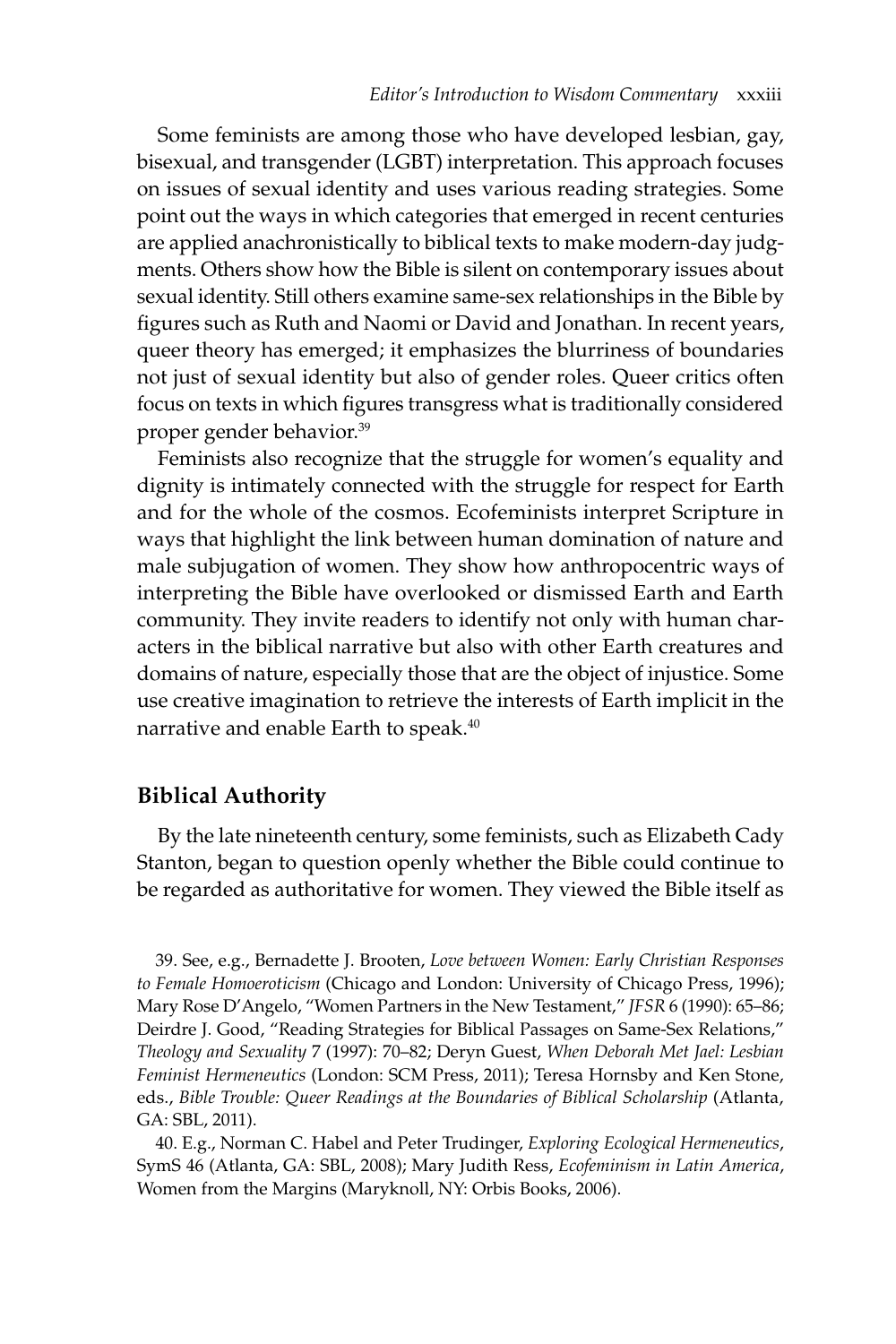the source of women's oppression, and some rejected its sacred origin and saving claims. Some decided that the Bible and the religious traditions that enshrine it are too thoroughly saturated with androcentrism and patriarchy to be redeemable.<sup>41</sup>

In the Wisdom Commentary series, questions such as these may be raised, but the aim of this series is not to lead readers to reject the authority of the biblical text. Rather, the aim is to promote better understanding of the contexts from which the text arose and of the rhetorical effects it has on women and men in contemporary contexts. Such understanding can lead to a deepening of faith, with the Bible serving as an aid to bring flourishing of life.

#### **Language for God**

Because of the ways in which the term "God" has been used to symbolize the divine in predominantly male, patriarchal, and monarchical modes, feminists have designed new ways of speaking of the divine. Some have called attention to the inadequacy of the term *God* by trying to visually destabilize our ways of thinking and speaking of the divine. Rosemary Radford Ruether proposed *God/ess*, as an unpronounceable term pointing to the unnameable understanding of the divine that transcends patriarchal limitations.<sup>42</sup> Some have followed traditional Jewish practice, writing *G-d.* Elisabeth Schüssler Fiorenza has adopted *G\*d*. 43 Others draw on the biblical tradition to mine female and non-genderspecific metaphors and symbols.<sup>44</sup> In Wisdom Commentary, there is not one standard way of expressing the divine; each author will use her or his preferred ways. The one exception is that when the tetragrammaton, YHWH, the name revealed to Moses in Exodus 3:14, is used, it will be without vowels, respecting the Jewish custom of avoiding pronouncing the divine name out of reverence.

41. E.g., Mary Daly, *Beyond God the Father: A Philosophy of Women's Liberation* (Boston: Beacon, 1973).

42. Rosemary Radford Ruether, *Sexism and God-Talk: Toward a Feminist Theology* (Boston: Beacon, 1983).

43. Elisabeth Schüssler Fiorenza, *Jesus: Miriam's Child, Sophia's Prophet; Critical Issues in Feminist Christology* (New York: Continuum, 1994), 191 n. 3.

44. E.g., Sallie McFague, *Models of God: Theology for an Ecological, Nuclear Age* (Philadelphia: Fortress, 1987); Catherine LaCugna, *God for Us: The Trinity and Christian Life* (San Francisco: HarperCollins, 1991); Elizabeth A. Johnson, *She Who Is: The Mystery of God in Feminist Theological Discourse* (New York: Crossroad, 1992). See further Elizabeth A. Johnson, "God," in *Dictionary of Feminist Theologies*, 128–30.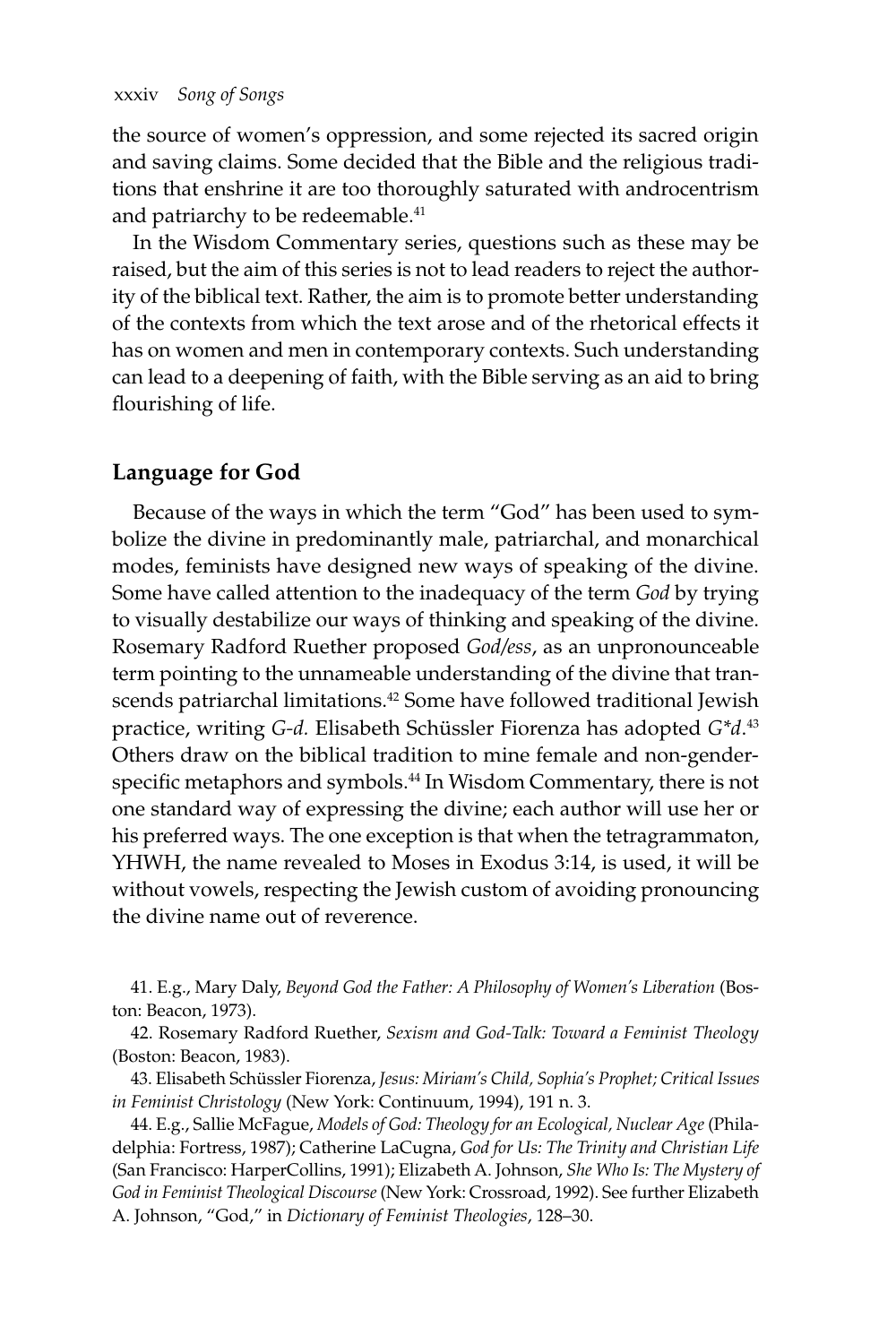#### **Nomenclature for the Two Testaments**

In recent decades, some biblical scholars have begun to call the two Testaments of the Bible by names other than the traditional nomenclature: Old and New Testament. Some regard "Old" as derogatory, implying that it is no longer relevant or that it has been superseded. Consequently, terms like Hebrew Bible, First Testament, and Jewish Scriptures and, correspondingly, Christian Scriptures or Second Testament have come into use. There are a number of difficulties with these designations. The term "Hebrew Bible" does not take into account that parts of the Old Testament are written not in Hebrew but in Aramaic.<sup>45</sup> Moreover, for Roman Catholics, Anglicans, and Eastern Orthodox believers, the Old Testament includes books written in Greek—the Deuterocanonical books, considered Apocrypha by Protestants. The term "Jewish Scriptures" is inadequate because these books are also sacred to Christians. Conversely, "Christian Scriptures" is not an accurate designation for the New Testament, since the Old Testament is also part of the Christian Scriptures. Using "First and Second Testament" also has difficulties, in that it can imply a hierarchy and a value judgment.<sup>46</sup> Jews generally use the term Tanakh, an acronym for Torah (Pentateuch), Nevi'im (Prophets), and Ketuvim (Writings).

In Wisdom Commentary, if authors choose to use a designation other than Tanakh, Old Testament, and New Testament, they will explain how they mean the term.

#### **Translation**

Modern feminist scholars recognize the complexities connected with biblical translation, as they have delved into questions about philosophy of language, how meanings are produced, and how they are culturally situated. Today it is evident that simply translating into gender-neutral formulations cannot address all the challenges presented by androcentric texts. Efforts at feminist translation must also deal with issues around authority and canonicity.<sup>47</sup>

Because of these complexities, the editors of Wisdom Commentary series have chosen to use an existing translation, the New Revised Standard

<sup>45.</sup> Gen 31:47; Jer 10:11; Ezra 4:7–6:18; 7:12-26; Dan 2:4–7:28.

<sup>46.</sup> See Levine, *The Misunderstood Jew*, 193–99.

<sup>47.</sup> Elizabeth Castelli, "*Les Belles Infidèles/*Fidelity or Feminism? The Meanings of Feminist Biblical Translation," in *Searching the Scriptures*, 1:189–204, here 190.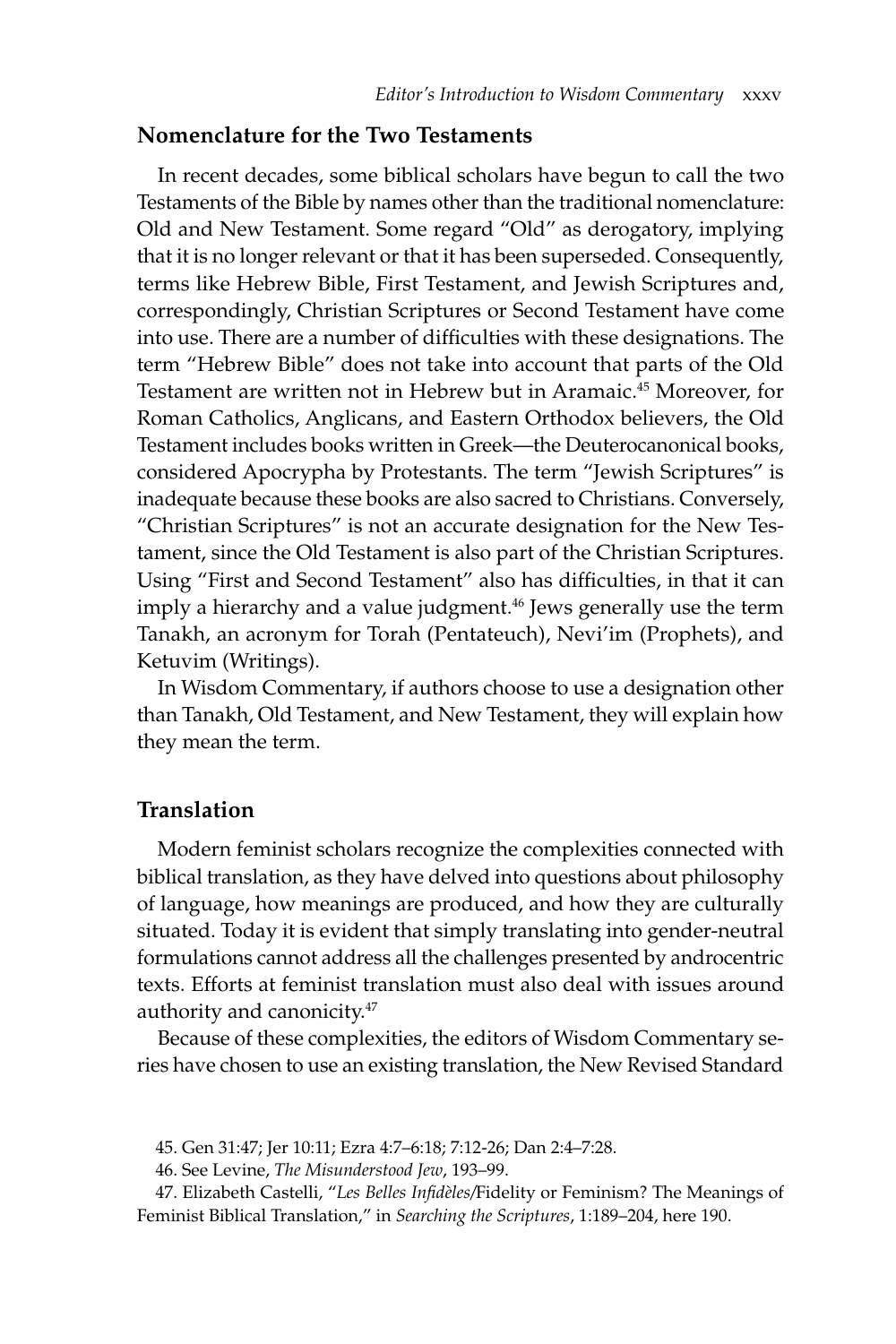Version (NRSV), which is provided for easy reference at the top of each page of commentary. The NRSV was produced by a team of ecumenical and interreligious scholars, is a fairly literal translation, and uses inclusive language for human beings. Brief discussions about problematic translations appear in the inserts labeled "Translation Matters." When more detailed discussions are available, these will be indicated in footnotes. In the commentary, wherever Hebrew or Greek words are used, English translation is provided. In cases where a wordplay is involved, transliteration is provided to enable understanding.

#### **Art and Poetry**

Artistic expression in poetry, music, sculpture, painting, and various other modes is very important to feminist interpretation. Where possible, art and poetry are included in the print volumes of the series. In a number of instances, these are original works created for this project. Regrettably, copyright and production costs prohibit the inclusion of color photographs and other artistic work. It is our hope that the web version will allow a greater collection of such resources.

#### **Glossary**

Because there are a number of excellent readily available resources that provide definitions and concise explanations of terms used in feminist theological and biblical studies, this series will not include a glossary. We refer you to works such as *Dictionary of Feminist Theologies*, edited by Letty M. Russell with J. Shannon Clarkson (Louisville, KY: Westminster John Knox, 1996), and volume 1 of *Searching the Scriptures*, edited by Elisabeth Schüssler Fiorenza with the assistance of Shelly Matthews (New York: Crossroad, 1992). Individual authors in the Wisdom Commentary series will define the way they are using terms that may be unfamiliar.

#### **Bibliography**

Because bibliographies are quickly outdated and because the space is limited, only a list of Works Cited is included in the print volumes. A comprehensive bibliography for each volume is posted on a dedicated website and is updated regularly. The link for this volume can be found at wisdomcommentary.org.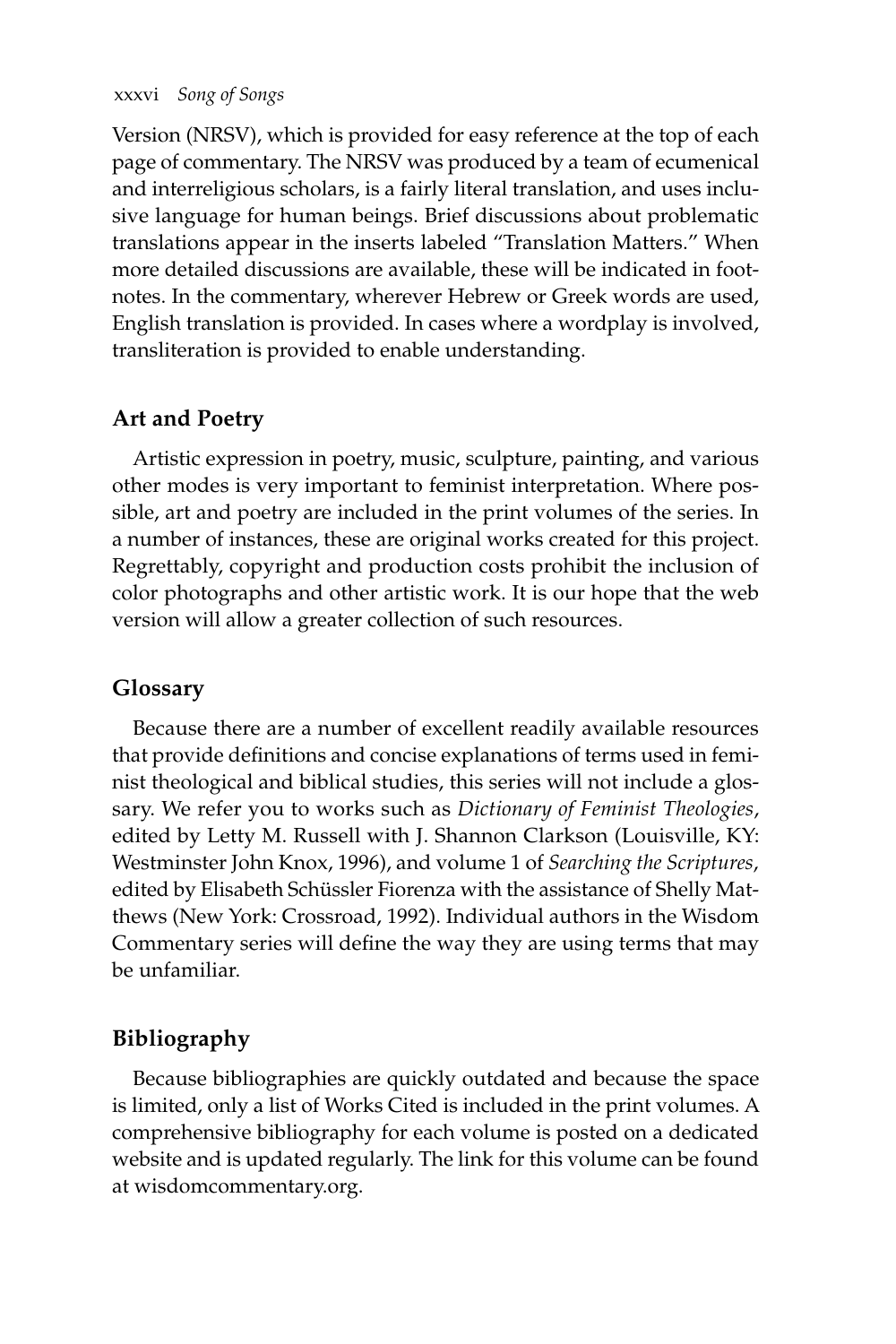## **A Concluding Word**

In just a few short decades, feminist biblical studies has grown exponentially, both in the methods that have been developed and in the number of scholars who have embraced it. We realize that this series is limited and will soon need to be revised and updated. It is our hope that Wisdom Commentary, by making the best of current feminist biblical scholarship available in an accessible format to ministers, preachers, teachers, scholars, and students, will aid all readers in their advancement toward God's vision of dignity, equality, and justice for all.

 $\overline{\phantom{a}}$ 

#### **Acknowledgments**

There are a great many people who have made this series possible: first, Peter Dwyer, director, and Hans Christoffersen, publisher of the academic market at Liturgical Press, who have believed in this project and have shepherded it since it was conceived in 2008. Editorial consultants Athalya Brenner-Idan and Elisabeth Schüssler Fiorenza have not only been an inspiration with their pioneering work but have encouraged us all along the way with their personal involvement. Volume editors Mary Ann Beavis, Carol J. Dempsey, Amy-Jill Levine, Linda M. Maloney, Ahida Pilarski, Sarah Tanzer, Lauress Wilkins Lawrence, and Seung Ai Yang have lent their extraordinary wisdom to the shaping of the series, have used their extensive networks of relationships to secure authors and contributors, and have worked tirelessly to guide their work to completion. Two others who contributed greatly to the shaping of the project at the outset were Linda M. Day and Mignon Jacobs, as well as Barbara E. Bowe of blessed memory (d. 2010). Editorial and research assistant Susan M. Hickman has provided invaluable support with administrative details and arrangements. I am grateful to Brian Eisenschenk and Christine Henderson who have assisted Susan Hickman with the Wiki. There are countless others at Liturgical Press whose daily work makes the production possible. I am especially thankful to Lauren L. Murphy, Andrea Humphrey, Lauress Wilkins Lawrence, and Justin Howell for their work in copyediting.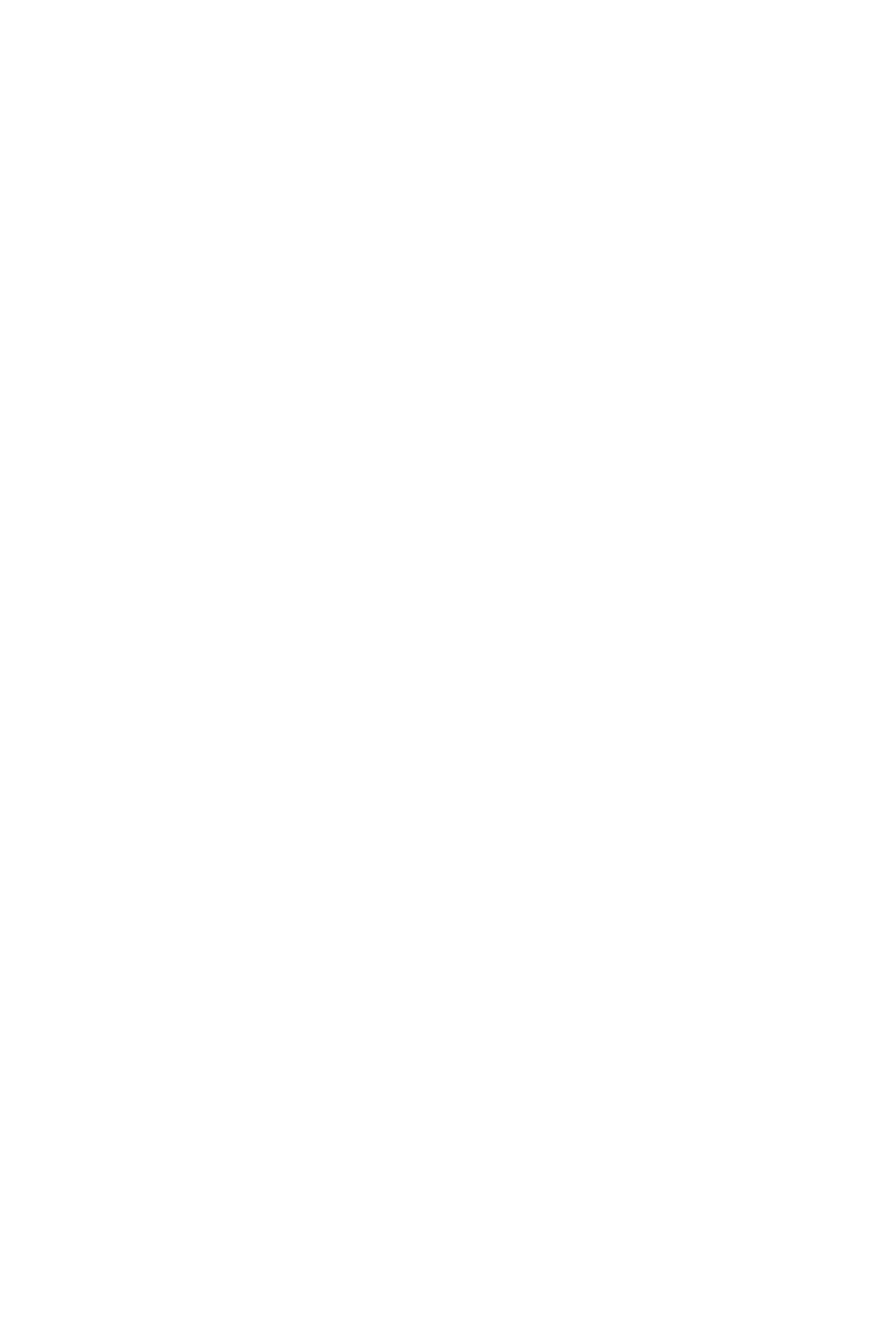# *Acknowledgments*

In my wildest dreams, I never imagined writing a commentary on<br>the Song of Songs, much less being asked to do so. But however<br>pre-might judge the final product, the precess of receptably a pen n my wildest dreams, I never imagined writing a commentary on readers might judge the final product, the process of researching, pondering, and producing this volume has been one of the most enjoyable experiences of my professional life. I'm very grateful to the general editor, Barbara Reid, for inviting me to contribute to this monumental series and to the volume editor, Lauress Wilkins Lawrence, for her careful attention to the manuscript at every stage and her numerous insights that I gladly incorporated. Both of these scholars represent models of uncommon wisdom and unstinting support. While I have tried to heed their sage voices calling out at conferences (where we've met) and on the cyberstreets of email, I still have much to learn from them and other feminist scholars concerning this breathtaking "Holiest of Songs."

I also thank the amazing women's chorus of Contributing Voices (and Visuals), who enriched this commentary with their distinctive and wideranging offerings. It's been an honor and pleasure to work with each one of you.

My first deep dive into this book came a few years ago in a memorable seminar, "Sex and Song," at the Baptist Theological Seminary at Richmond, where I teach. I want to give a shout out to that exceptional group of students who worked with me: Josh Beeler, Blaine Britt, Ben Brown, Alice Cates, Joel Ingram, Joe Kendrick, Khan Naw, Tovah Nunez, Jeff Poythress, Tina Schilling, Catie Walsh, Jeff Walton, and Carolyn Williams. Thanks, gang, for your openness, enthusiasm, and sharp thinking throughout the course (even at 8:20 a.m., twice a week!).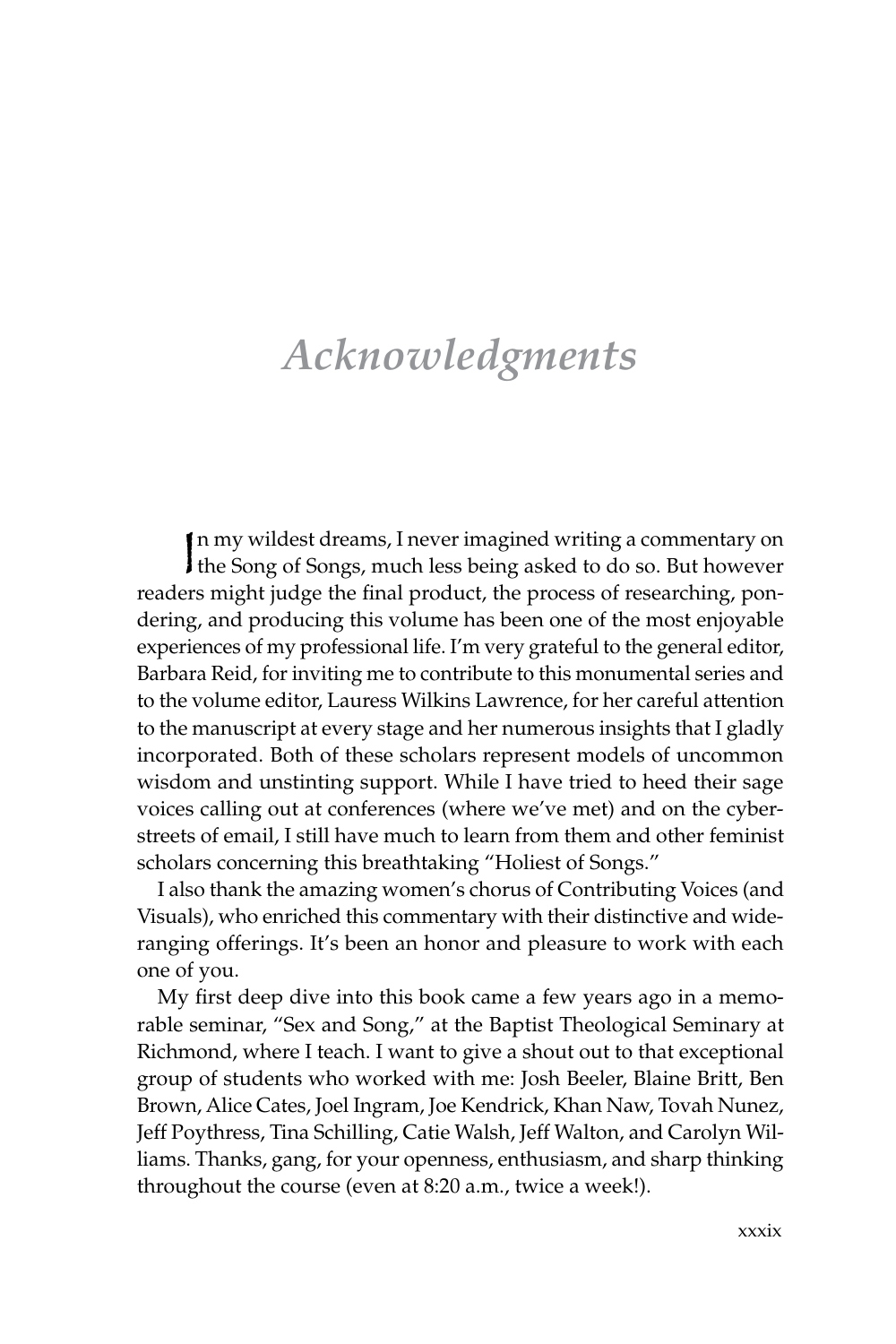## xl *Song of Songs*

Finally, and foremost, I thank my wife Janet, with whom I've shared over four decades of life, love, and learning. Though far from the young sweethearts of the Song, we're hanging in there and cherishing every moment of our lives together. She even hopes I've learned a thing or two from this project. We shall see . . .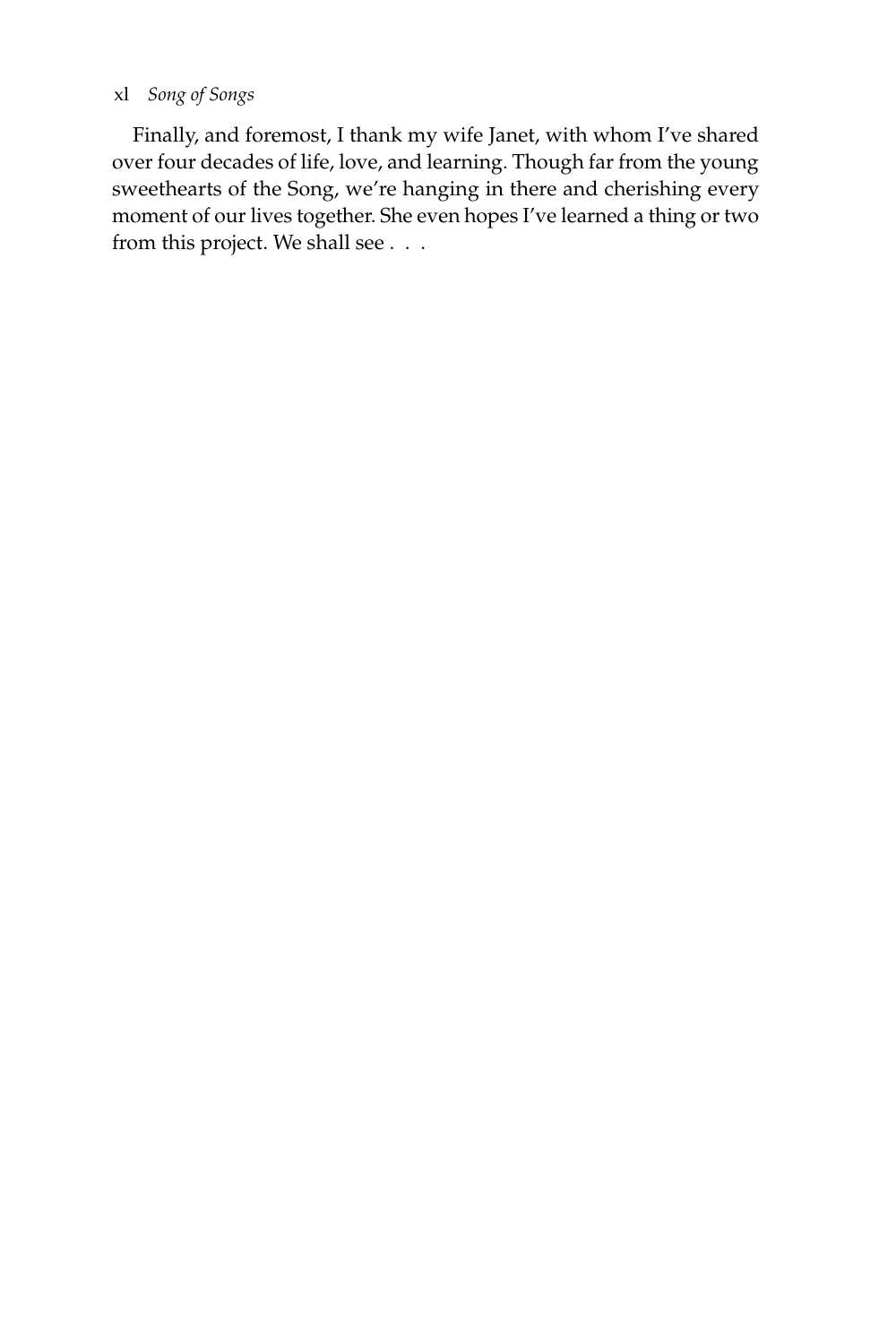# **Author's Introduction**

# *Playing the Song of Songs in a Feminist Key*

*Just an old fashioned love song Comin' down in three-part harmony Just an old fashioned love song One I'm sure they wrote for you and me.*<sup>1</sup>

So crooned Three Dog Night in their 1971 smash hit written by Paul Williams. Love songs have been in fashion a long time, as long as people have been falling in love. Though only a select few artists are gifted enough to compose good love songs, most of us have the capacity to hear them as if they were written *for* us, "for you and me," in perfect "harmony." Of course, the older the song, particularly "comin' down" from antiquity, the less its love images speak to modern sensibilities. But with some careful linguistic and historical work, ancient tunes can be transposed fairly well into contemporary keys. And such work is worth the effort with the most poignant love songs from any era and environment. The classics, as they say, never go out of style.

1. Paul Williams, lyrics. "Just an Old Fashioned Love Song," in *Harmony*, by Three Dog Night. Dunhill, 1971.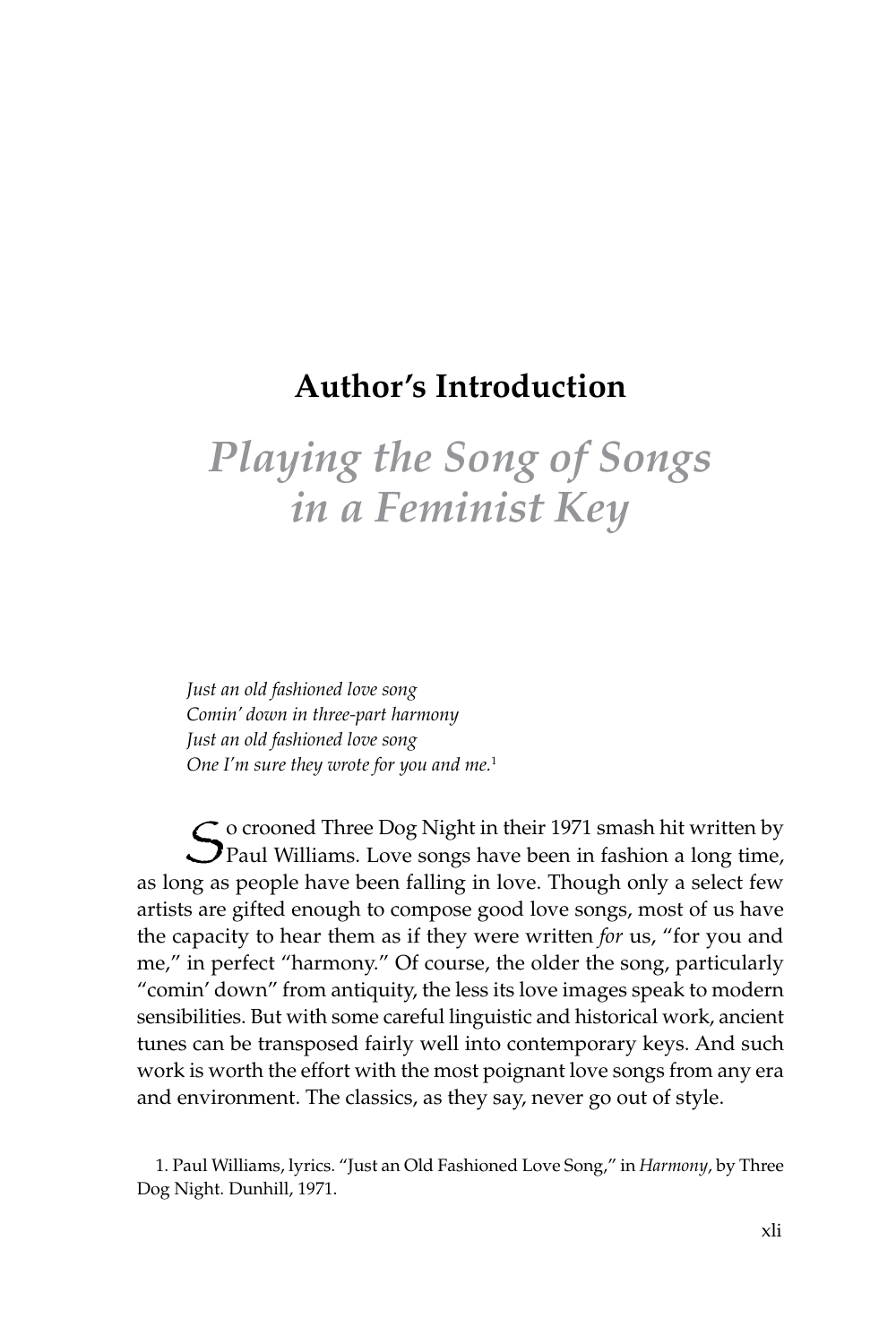The Song of Songs in the Hebrew Bible is arguably the biggest blockbuster love song ever composed, not just because it claims to be the top Song above all songs (שיר השירים; 1:1), but because it constitutes the singular example of sustained love lyrics in the Jewish and Christian scriptural canon known as the Bible, which has been a bestseller in the Western world for centuries. I doubt that the single biblical Song has been "played"—read, heard, voiced—as much as some hits of Sinatra or Elvis in modern America, but as part of the canonical collection, it enjoys an honored place within the #1 album of all time. Popularity, however, while intimating a certain universal appeal, is no guarantee of uniform interpretation. Quite the contrary. The more singers and hearers a song has, the more diverse viewpoints it attracts, all the more so concerning such a complicated and variegated emotion as romantic love, a "many splendored"—and splintered—thing.<sup>2</sup>

My prime concern in this commentary is to interpret the Song of Songs in a feminist key. But that is no simple transposition, like raising all the notes a full step from the key of E-flat to F. There is no definitive "F" key in feminist musicology—or F-sharp, as some critics might insist, naïvely dismissing all feminist criticism as acrimonious, prickly, "sharp." Contemporary feminism is as multidimensional and intersectional as love—a rich range of feminism*s*, a dazzling run of arpeggios up and down the keyboard. In all its varied manifestations, feminism does trumpet a programmatic theme of full equality and opportunity for all women throughout society. But this is more of a political orientation than a procedural policy: a core feminist manifesto, yes; a lock-step feminist methodology, not at all.<sup>3</sup>

2. See Aaron Ben-Ze'ev and Rouhama Goussinsky, *In the Name of Love: Romantic Ideology and Its Victims* (Oxford: Oxford University Press, 2006); Helen Fisher, *Why We Love: The Nature and Chemistry of Romantic Love* (New York: Henry Holt, 2004); Robert C. Solomon, *About Love: Reinventing Romance for Our Times* (Indianapolis: Hackett, 2006); Solomon, *Love: Emotion, Myth, and Metaphor* (Garden City, NY: Anchor/Doubleday, 1981).

3. See the concise, yet broad-based, definition of feminism offered by bell hooks. She writes, "Simply put, feminism is a movement to end sexism, sexist exploitation, and oppression. . . . Practically, it is a definition which implies that all sexist thinking and action is the problem, whether those who perpetuate it are female or male, child or adult. It is also broad enough to include an understanding of systemic institutionalized sexism. As a definition, it is open-ended" (*Feminism Is for Everybody: Passionate Politics* [Cambridge, MA: South End, 2000], 1). See also Naomi Zack, *Inclusive Feminism: A Third Wave Theory of Women's Commonality* (Lanham, MD: Rowman &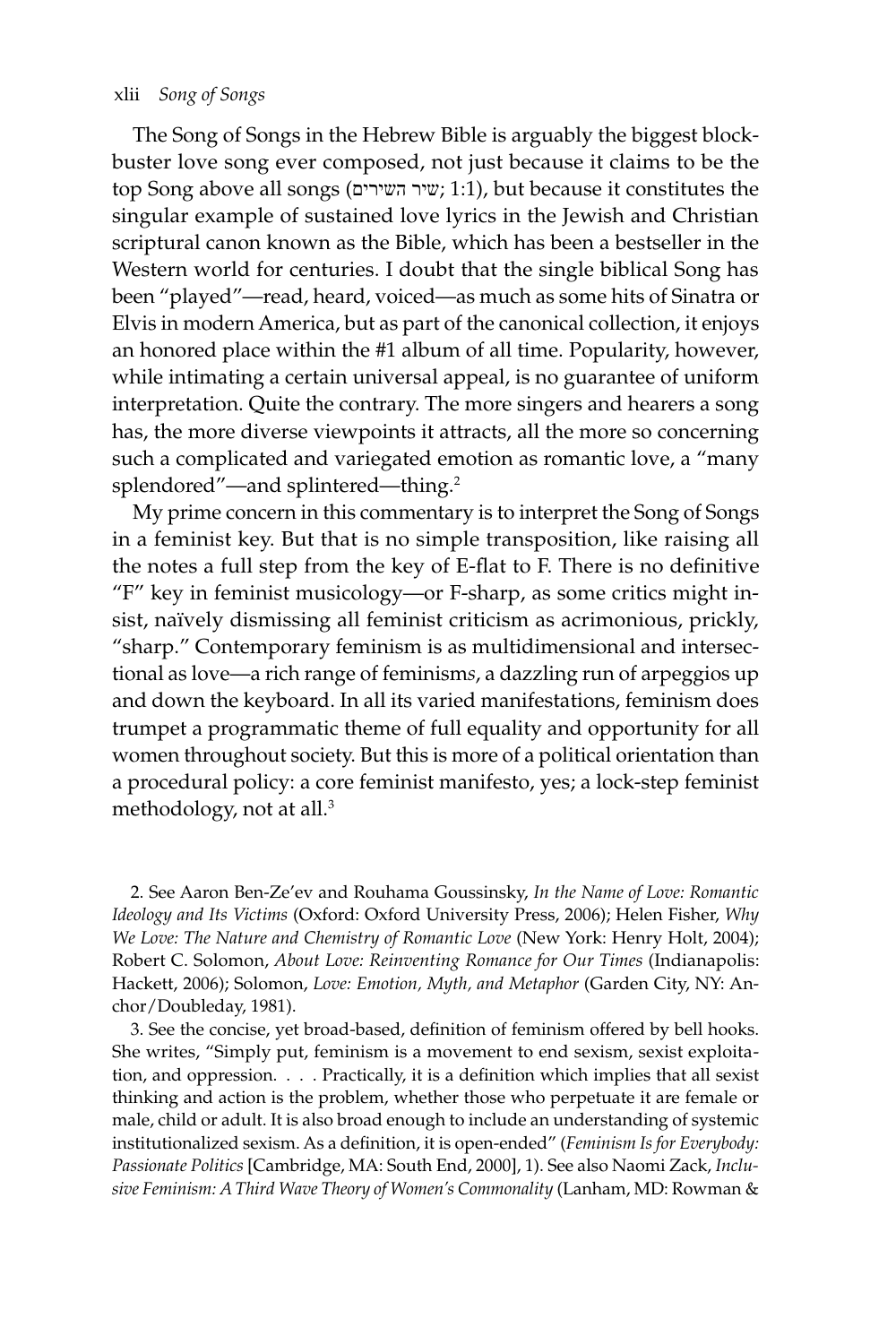This lively interpretive array is just as true of feminist biblical criticism as of any other discipline. Introducing a multivolume essay series of "Feminist Companions to the New Testament," Amy-Jill Levine assesses the state of play in feminist biblical interpretation via an apt musical image for our interest in the biblical Song.

The feminist choir no longer sounds the single note of white, Western, middle-class, Christian concerns; "feminist biblical studies" is now a symphony. It acknowledges the different concerns social location and experience bring to interpretation and recognizes the tentativeness and partiality of each conclusion: no instrument alone is complete; no two musicians play the music exactly alike. Feminist readers of Christian origins are so diverse in terms of approach (literary, historical, sociological, textcritical, ideological, cross-cultural . . .), focus (imagery, characterization, genre, plot, Christology, ethics, politics, polemic . . .), hermeneutics (of suspicion, of recovery . . .), identity (Womanist, Latina, African, Evangelical, lesbian, Jewish, Catholic . . .) and conclusions—namely, it is just like most biblical studies and indeed like most academic disciplines in the humanities and social sciences—that any single definition of what constitutes a "feminist reading" is necessarily reified.4

Inevitably, then, this commentary represents *my* feminist reading of the Song of Songs, more specifically, the reading of a white, late middleaged, forty-plus-year-married American male, father of two young adult daughters, ordained Baptist minister, and seminary professor appointed to teach New Testament and biblical interpretation. You may be forgiven an incredulous reaction at this point. It's nice to have a large, welcoming feminist choir, but surely there are some standards! Did this guy really pass an audition? In good Adamic fashion, I will mostly blame the women editors of this series for their foolish choice and leave you to address all complaints to them (see the acknowledgments for how I really feel about

Littlefield, 2005); Jennifer Baumgardner and Amy Richards, *Manifesta: Young Women, Feminism, and the Future*, 2nd ed. (New York: Farrar, Straus, and Giroux, 2010); Chimamanda Ngozi Adichie, *We Should All Be Feminists* (New York: Anchor, 2015).

<sup>4.</sup> Amy-Jill Levine, "Introduction," in *A Feminist Companion to Matthew*, ed. Amy-Jill Levine with Marianne Blickenstaff, 13–24 (Sheffield: Sheffield Academic, 2001), 14. A valuable series on books in the Hebrew Bible that preceded this 2001 *Feminist Companion to* series has been edited by Athalya Brenner for Sheffield Academic, including two volumes on the Song of Songs co-edited with Carole Fontaine, *A Feminist Companion to the Song of Songs* (Sheffield: Sheffield Academic, 1993); and *A Feminist Companion to the Song of Songs*, Second Series (Sheffield: Sheffield Academic, 2000).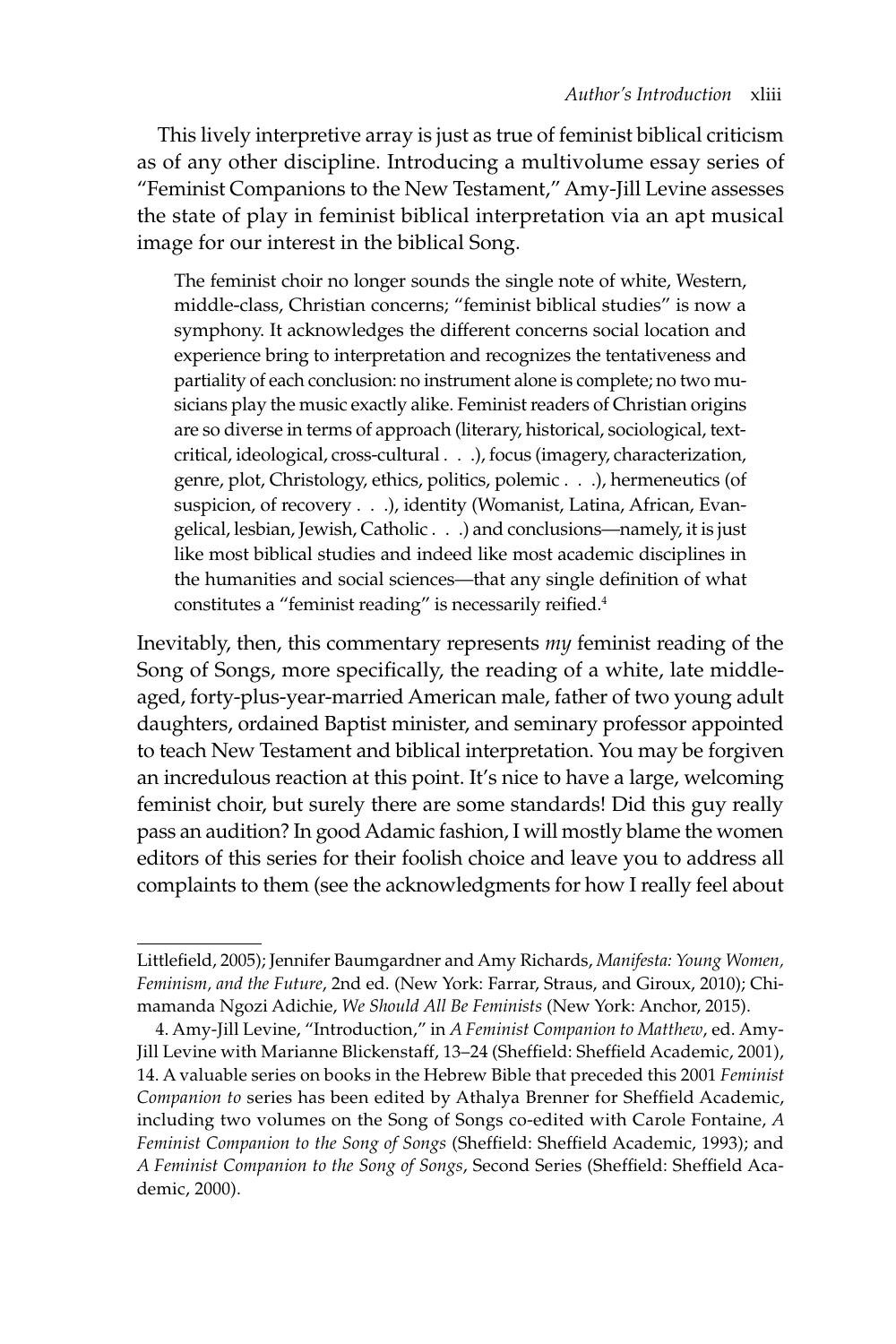these extraordinary women scholars). But by way of brief apology, I simply appeal to my long-standing engagement with feminist biblical scholarship in both testaments. I have often found Hebrew Bible/Old Testament studies blazing the trail for my New Testament work. The mounting wisdom of a brilliant cadre of pioneering female feminist biblical scholars and a few male feminist associates over the past four decades has immeasurably enriched and challenged my thinking. Fortunately for me, the Song of Songs has been one of the most fruitful fields for feminist biblical commentary. My feminist reading of the Song is thus heavily derivative. The footnotes and bibliography represent more than academic convention; they reflect a confession of debt and gratitude that I can never fully repay.

That being said, this commentary is far from a compendium of contemporary feminist readings of the Song, still less a survey of the poem's long and rich reception history.<sup>5</sup> I make choices all along the way about what to highlight in the Song and how to interpret it within my understanding of the poem's unfolding meaning and relevance to feminist thought. Methodologically, I attend to linguistic and other literary features of the poem within its broad social and cultural milieu. I thus aim at a close, contextual reading of the Song. Though drawing on illuminating studies of comparative ancient Near Eastern artifacts and love lyrics, I try to keep the spotlight tightly trained on the Song itself. Ideologically—I assume that all interpretation is ideologically motivated to some degree—I'm motivated by my feminist commitments, mixed with all sorts of other social and political bents peculiar to my location, many of which I'm scarcely aware. But to borrow an image from the Song, the main "banner" (2:5) stretching across this volume is "My Feminist Commentary"—with due distinctive credits to the gifted guest "Contributing Voices," soloists that chime in from time to time.

The detailed proof of my particular literary and feminist performance of the Song will come through an attentive reading/hearing of this commentary. But it is worth offering by way of general orientation a kind

5. See Francis Landy and Fiona Black, *The Song of Songs through the Centuries*, Blackwell Biblical Commentaries (Malden, MA: Wiley-Blackwell, 2016). For thorough engagement with the history of Jewish interpretation, see Michael Fishbane, *Song of Songs*, JPS Bible Commentary (Lincoln: University of Nebraska Press, 2015); and Marvin H. Pope, *Song of Songs: A New Translation with Introduction and Commentary,*  AB 7C (Garden City, NY: Doubleday, 1977), 89–229; for Christian interpretation, see Richard A. Norris, *The Song of Songs: Interpreted by Early Christian and Medieval Commentators*, The Church's Bible (Grand Rapids: Eerdmans, 2003).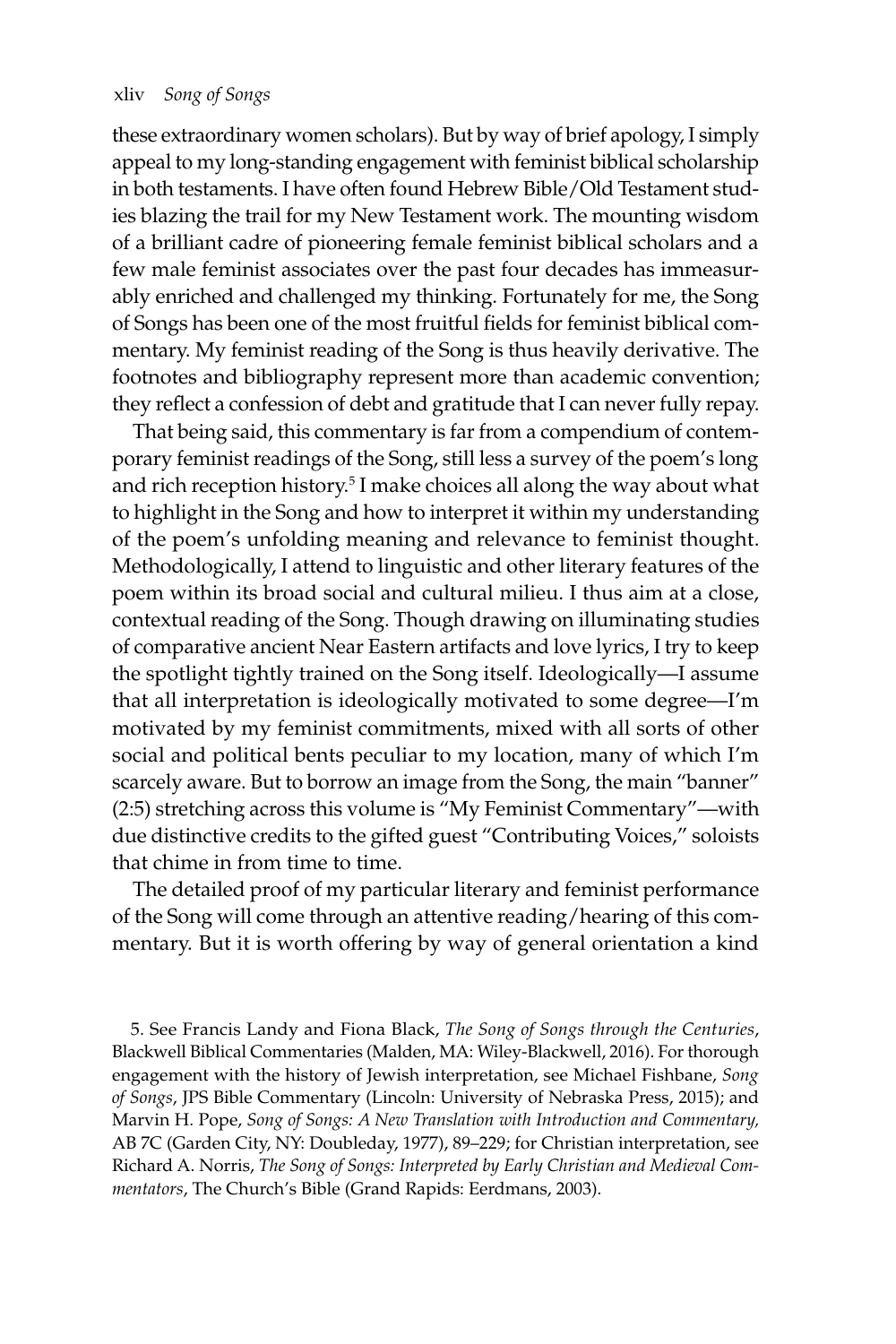of playbill of key features characterizing this work and setting it apart from others.

#### **Voices and Valence: The Choral Factor**

The Song of Songs calls for two principal vocal parts, one female and one male, with occasional choral backup. It is a tour de force for the two lead singers, featuring their virtuosic talents sometimes in solo performance and other times in antiphonal response. They must have youthful, vibrant, electric voices appropriate to the passionate love lyrics they sing. Beyond this dominant duo, the Songstress periodically addresses a female chorus, known as the "daughters of Jerusalem," who may in turn voice a brief reply (Song 1:5-6, 12-15; 2:3-10, 15-16; 3:1-11; 5:1-9; 6:3; 6:11-13; 8:3-5, 8-12). She also occasionally references other influential figures in the couple's love story—namely, her mother and brothers, her lover's mother, and the city watchmen—but these have no voice of their own (1:6; 3:3-4, 11; 5:7; 8:1-2, 5, 8-9).

Within the Song itself, the featured woman and man share the stage much of the time with their comparably strong voices and presence. A case can be made, however, that the woman merits top billing. She has the first and last words in the Song, each with exclamatory force directing the man's actions.

Let him kiss me with the kisses of his mouth! (1:2) Make haste, my beloved [man], and be like a gazelle or a young stag upon the mountains of spices! (8:14)

And throughout the intervening material, the woman's voice rings loud and clear with purpose and passion, intention and intimacy. She knows what she wants and is not afraid to say it. Though walls and flowers dot the landscape of the Song (1:14; 2:1, 9, 12; 4:12-16; 5:1, 5, 13; 6:2, 11; 7:12; 8:9), the Songstress herself is no wallflower (see 8:10). All in all, the young diva of the Song of Songs projects the most powerful female voice in the entire Bible. We might well call her the Woman of Women.

This star character has not escaped the notice of feminist interpreters hungry for gynocentric materials and positive female role models within a patriarchal canon and culture. Finally, a female biblical figure and an entire biblical book to be celebrated by feminist readers! For example, Athalya Brenner concludes the groundbreaking collection of feminist essays on the Song that she edits with a strong affirmation and a hopeful question. I track a singular female singer throughout the Song, whereas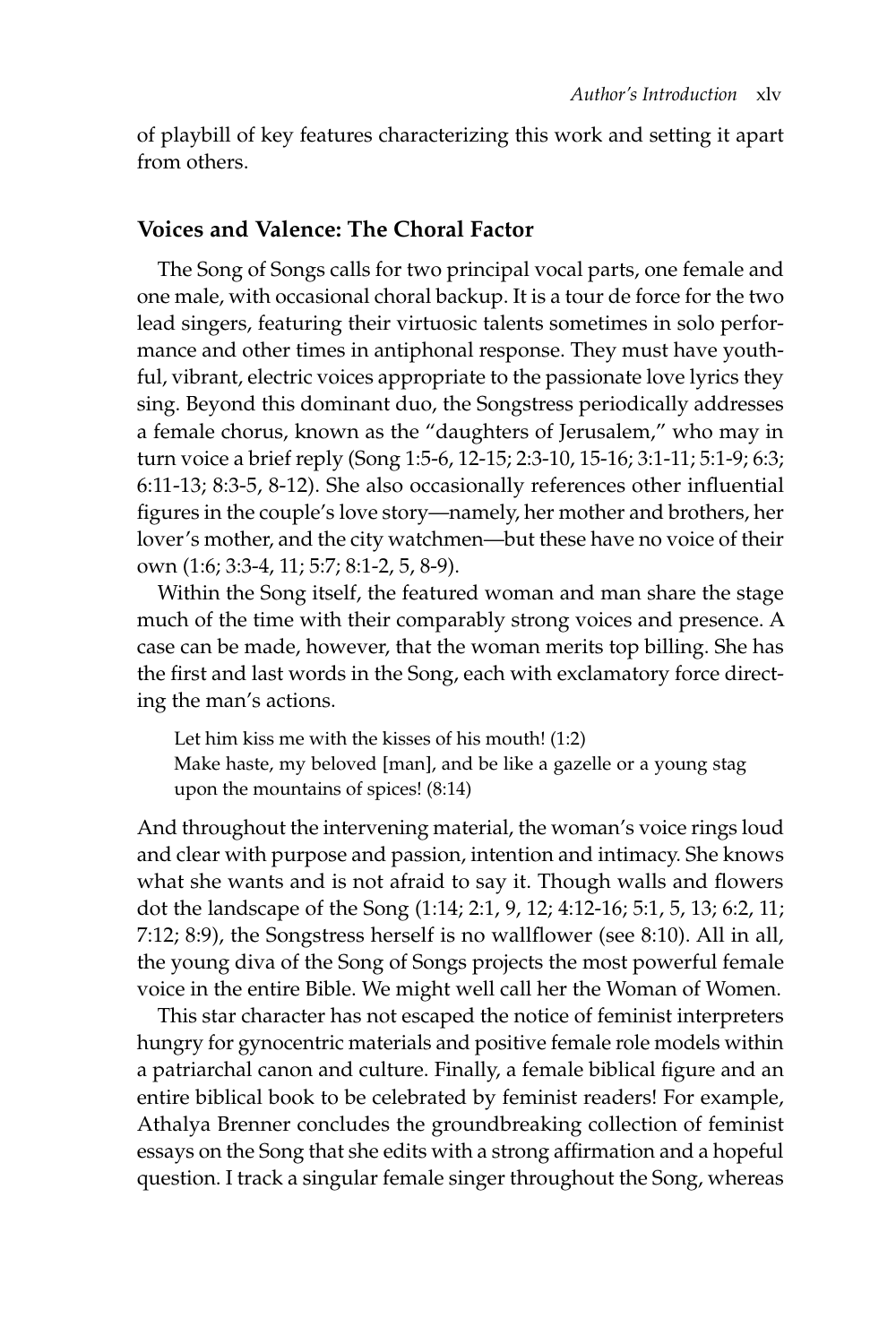Brenner interprets the Song as an anthology of multiple female voices (the feminist point works either way):

After content and form have been taken apart and then made to coalesce again, there remain the images of the Song of Song [*sic*] women. They come across as articulate, loud, clear, culturally and socially undeniably effective—even within the confines and inner circle of their patriarchal society.

A role model to identify with?6

#### Similarly, Marcia Falk asserts:

Women's speech in the Song is hardly reserved or shy; on the contrary, it is uninhibited and even outspoken, and the Song's female speakers do not hesitate to initiate action. . . . Indeed, women may be seen as the Song's central figures primarily *because* of their full participation in both direct and indirect kinds of speech, including modes of self-address. . . . Unlike most of the Bible, the Song of Songs gives us women speaking out of their own experiences and their own imaginations.<sup>7</sup>

But before we throw a feminist parade with the Song of Songs as our marching anthem, we must address a critical question of vocal interpretation. Just because a woman (or women) is given a big part and sings it with gusto does not guarantee that *what* she sings advances women's best interests and represents women's honest perspectives. Further, it doesn't mean that she's performing lyrics and music that *she* composed or even endorses. Who's to say that she is not simply channeling another's voice and vision, even that of a man antithetical to women's concerns? Perhaps she's a hired vocalist, even one pressed into service against her will, a kind of musical whore, hardly a far-fetched notion in a patriarchal society. Or perhaps she is a more congenial accomplice, having thoroughly internalized the dominant social hierarchy and become happy, as far as she is aware, to play her assigned part. In any case, the problem of authentic women's speech persists, as deftly identified by Thomas Hardy's spirited heroine, Bathsheba Everdene: "It is difficult for a woman to define her feelings in language which is chiefly made by men to express theirs."8

<sup>6.</sup> For consistency, this last line should read, "Role models to identify with?" Athalya Brenner, "An Afterword," in *A Feminist Companion to the Song of Songs*, ed. Athalya Brenner and Carole R. Fontaine, 279–80 (Sheffield: JSOT, 1993), 280.

<sup>7.</sup> Marcia Falk, *The Song of Songs: A New Translation and Interpretation* (New York: HarperCollins, 1990), 117 (emphasis original).

<sup>8.</sup> Thomas Hardy, *Far From the Madding Crowd* (London: Penguin, 2000 [orig. 1874]), 308.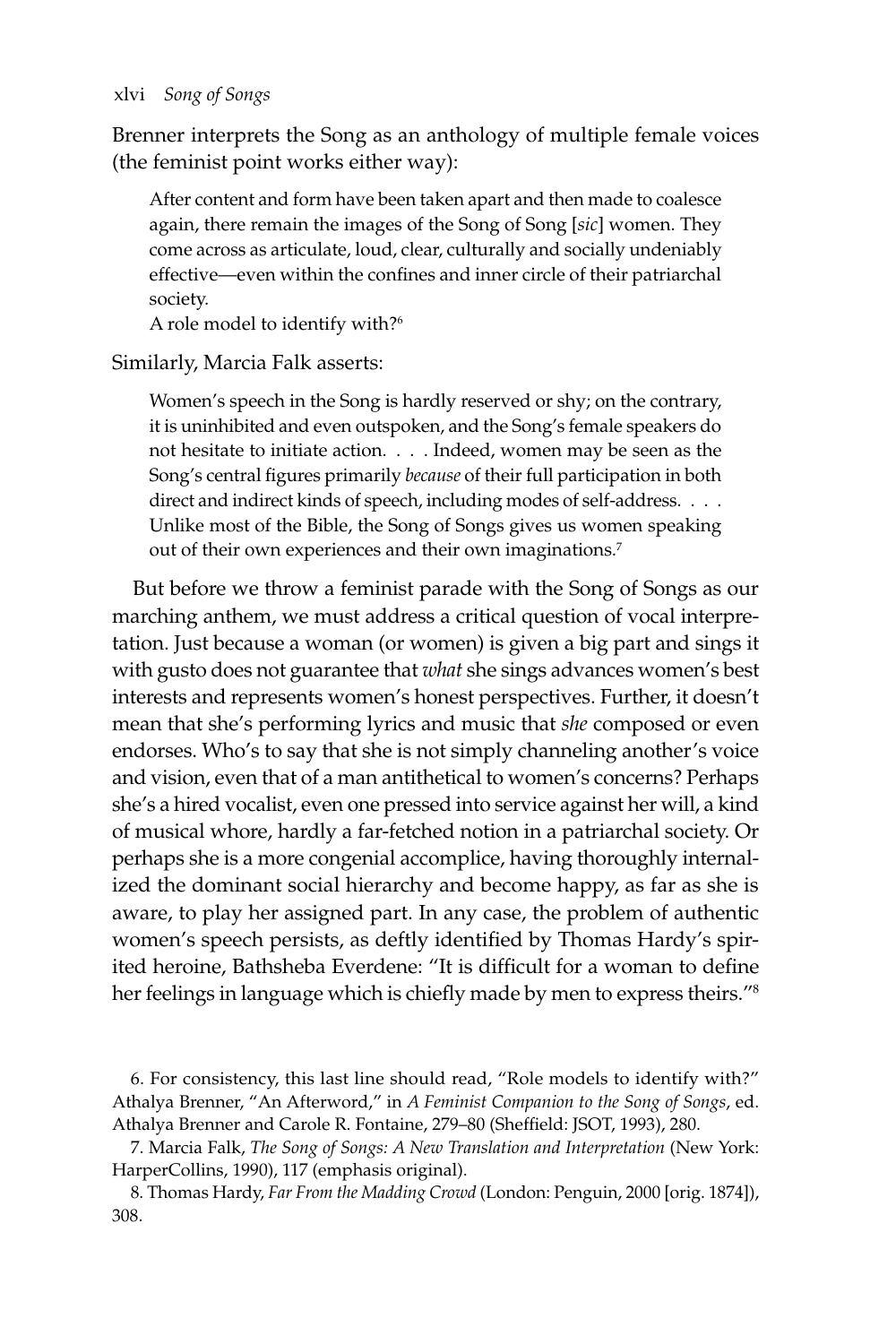In the case of the biblical Song, there's much we do not know, including the composers and producers, authors and editors. Undoubtedly, most ancient writing and publishing were done by men, certainly in the fields of history, philosophy, and society. But if there were a literary-artistic opening for women, it would have been in the medium of love poetry. Women from a variety of cultures have been pouring out their hearts in song about love and other deep sentiments for centuries. Comparisons could be (and have been) made between the woman singer(s) in the Song and female poets in Egyptian, Greek (Sappho), Tamil, and Awlad 'Ali Bedouin traditions.<sup>9</sup> Fine, but broad parallels do not clinch the argument for female authorship or the authenticity of female voice(s) in the biblical love Song.

An honest and judicious literary- and feminist-critical hermeneutic acknowledges two interpretive ground rules succinctly identified by Cheryl Exum in her important article, "Ten Things Every Feminist Should Know about the Song of Songs":

- 1. There are no real women in this text.
- 2. The woman, or women, in this text may be the creations of male authors.<sup>10</sup>

"No real women in this text" reminds us that the Song is fundamentally a song about a woman (or women) in love *within* the text (lyrics) of the Song; it is not a journalistic account or verbatim transcription of any "real" particular woman's expressions of love. It may well have been inspired by an actual woman, but it does not emanate from that woman

9. See Michael V. Fox, *The Song of Songs and the Ancient Egyptian Love Songs* (Madison: University of Wisconsin Press, 1985); Richard Hunter, " 'Sweet Talk': *Song of Songs* and the Traditions of Greek Poetry," in *Perspectives on the Song of Songs*, ed. Anselm C. Hagedorn, BZAW 346 (Berlin: Walter de Gruyter, 2005), 228–44; Abraham Mariaselvam, *The Song of Songs and Ancient Tamil Love Poems: Poetry and Symbolism*, AnBib 118 (Rome: Pontifical Biblical Institute, 1988); Chaim Rabin, "Song of Songs and Tamil Poetry," *SR* 3 (1973–74): 205–19; Lila Abu-Lughod, *Veiled Sentiments: Honor and Poetry in a Bedouin Society*, 2nd ed. (Berkeley: University of California Press, 1999); cf. David M. Carr, *The Erotic Word: Sexuality, Spirituality, and the Bible* (New York: Oxford University Press, 2003), 91–93.

10. J. Cheryl Exum, "Ten Things Every Feminist Should Know about the Song of Songs," in *The Song of Songs*, ed. Athalya Brenner and Carole R. Fontaine, FCB, Second Series, 24–35 (Sheffield: Sheffield Academic, 2000), 27–29. These are #3 and #4 in her "Ten Things" catalogue. Exum works out these and many other points in her sterling commentary, *Song of Songs*, OTL (Louisville: Westminster John Knox, 2005).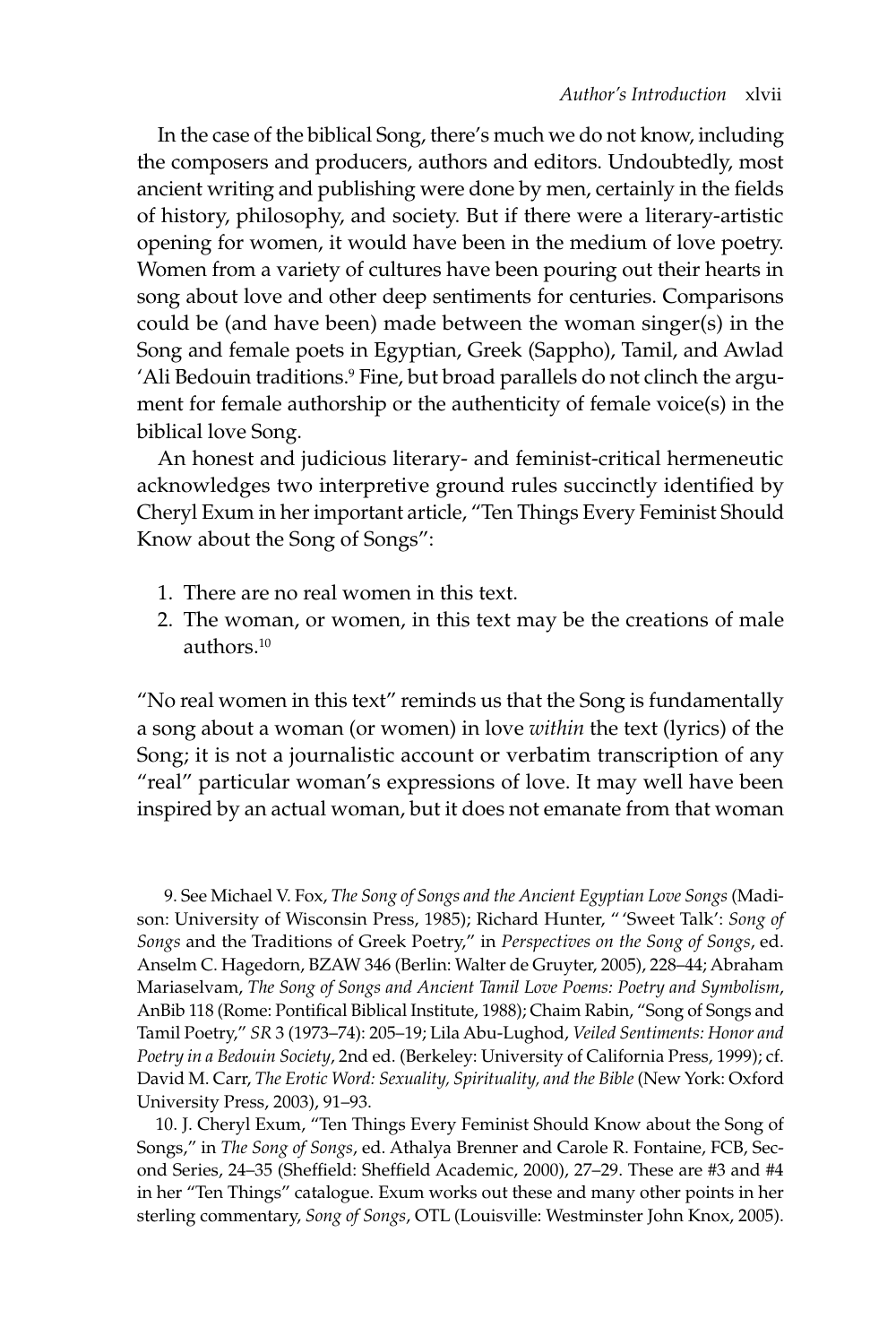or reflect her viewpoints in any unmediated sense. Elton John's "Candle in the Wind (Goodbye Norma Jeane)," co-written with Bernie Taupin, is a moving tribute to Marilyn Monroe (later revised for Princess Diana) but is clearly *his* interpretation of her: about "Norma Jeane" to some degree, but hardly capturing *her* identity. The biblical Song doesn't even come close to identifying the female figure(s), except via the enigmatic "Shulammite" designation in Song 6:13. All we have is a poetic persona, a literary construct of a passionate vocal woman. The Songstress exists only within the bounds of the Song and the minds of readers/hearers.

Accordingly, the Songtress may exist only "as a creation of male author(s)," as Norma Jeane's "candle" first flickers in Elton John's imagination, and then in the conjurations of the song's hearers. Even so, there remains the issue of lesser or greater resonance with the "real" woman. Presumably, millions of actual women and men, by virtue of their making John's song a blockbuster hit, have judged his musical portrait as reasonably authentic, by which they mean comparable, to their concept of the historical Marilyn Monroe—though such judgments are hugely complicated by the fact that Marilyn Monroe was a stage name, indeed, one of the most managed public names in entertainment history. Who knows what the "real" Norma Jeane would have thought about the song, written over a decade after her death? As for the biblical Song, though we have no named referent for the female star(s), we have a number of astute female readers who have carefully attended to what the woman actually says in the Song and how she says it, and they have detected a strong ring of authenticity to her voice that is in harmony with their own experiences of female love and sexuality. Many feminist biblical scholars, whether they hear one dominant voice or many female voices in the Song, concur with Falk's perspective. Expanding her statement cited above: "Unlike most of the Bible, the Song of Songs gives us women speaking out of their own experiences and their own imaginations, in words that *do not seem filtered through the lens of patriarchal male consciousness*. . . . In the Song . . . women are central, not peripheral, and I would add, their speech seems 'true,' not imitative."<sup>11</sup>

But not all critics are so sanguine. Two male scholars, each supporting feminist concerns, raise cautionary flags in the vein of a hermeneutic of suspicion. Donald C. Polaski, evoking the haunting image of Jeremy Bentham's "Panopticon" prison via Michel Foucault's postmodern theory, sees the lead woman of the Song caught in a web of power relations

<sup>11.</sup> Falk, *Song*, 117–18 (emphasis added).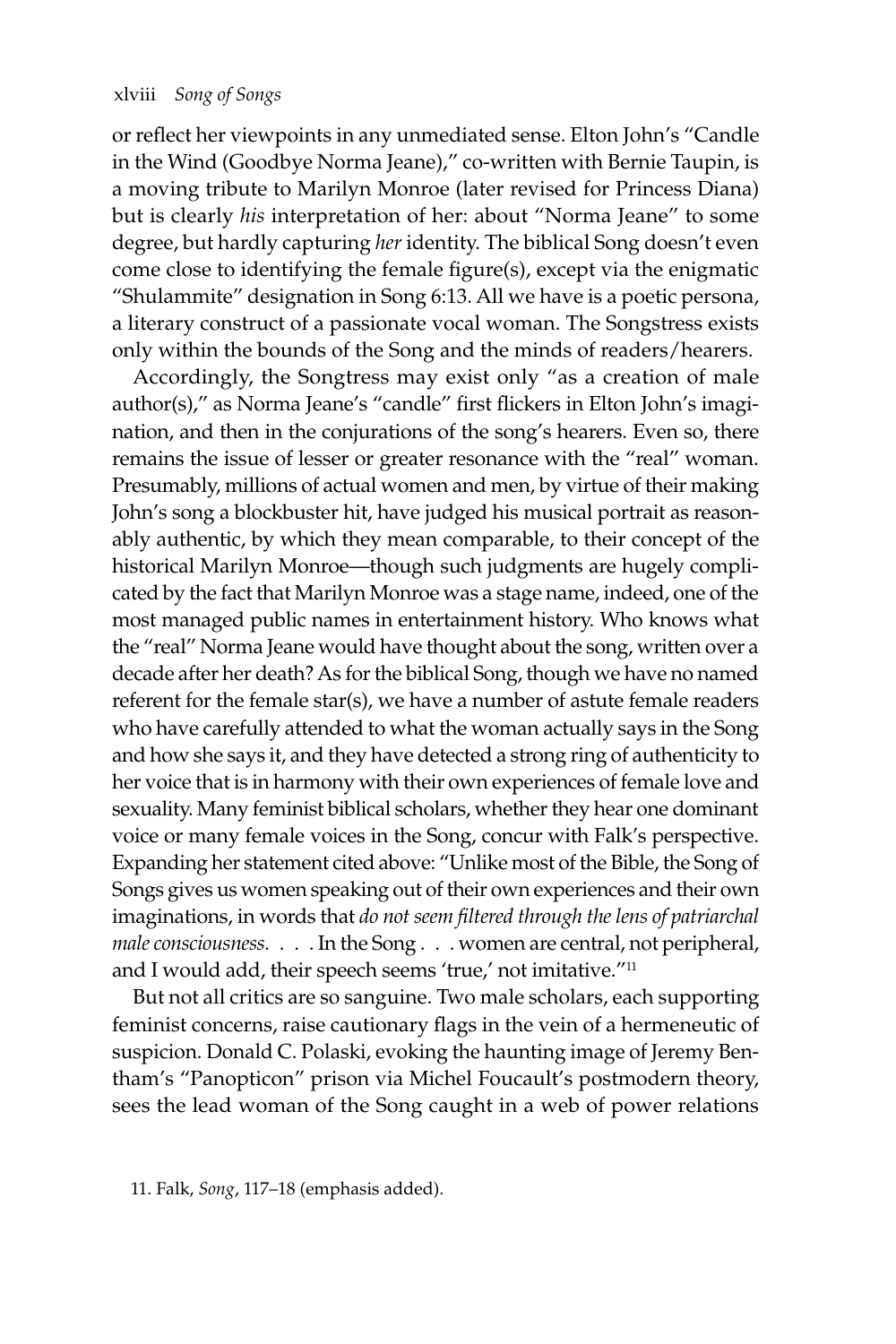that forge her self-identity (her "subject") through the threat of constant surveillance. However much she resists—and she does try to assert herself—she can't shake the feeling that someone is always watching her and monitoring her behavior, specifically, some male authority looking her up and down behind a one-way window to see if she's acting properly, if she's following the agenda he and his patriarchal cohorts have (con) scripted for her. Whether or not anyone is actually behind the looking glass at every moment, she always feels their judgmental gaze boring in, as if an electronic tracker has been implanted within her. Fight as she might, she cannot escape internalizing the dominant standard: "The constitution of the female Subject may be understood as the result of the internalization of the male gaze and the adoption of disciplinary practices which assume the presence of 'a panoptical male connoisseur.' "12

David Clines pushes beyond the pressures of internalization that impinge on the woman in the Song and that might still allow for some resistance on her part to a totalizing program of colonization executed by male writers, editors, publishers, and marketers solely for their profit and consumption. As Clines sees it, this commercial enterprise controlled by business*men* is the only way this Song could have survived as *the Song* above all songs—the "top of the pops"—in antiquity. Hence, the passionate woman in the Song is totally a male fantasy, the woman of every man's dreams, a perfectly designed love doll with pull-string cueing the perfectly scripted pillow talk delivered in the sexiest voice. Of course, to mitigate the blatant sexism for more sensitive tastes and to soften the pornography for more sophisticated types, the woman must appear to "want it," to be a happy and willing participant in the fantasy. That's all part of the marketing scheme: "So the Song is the dream of a dream. The male author is dreaming a love poem, and the love poem takes the form of a woman's dream, of a woman dreaming her male lover's words. It is a fetching ventriloquy, this voice that is doubly thrown."13 So Clines

12. Donald C. Polaski, "What Will Ye See in the Shulammite? Women, Power and Panopticism in the Song of Songs," *BibInt* 5 (1997): 76–77. The final phrase derives from Sandra Lee Bartky, "Foucault, Femininity, and the Modernization of Patriarchal Power," in *Feminism and Foucault: Reflections on Resistance*, ed. Irene Diamond and Lee Quinby, 61–96 (Boston: Northeastern University Press, 1988), 72; Polaski (70) cites Bartky's fuller comment regarding "the panoptical male connoisseur who resides within the consciousness of most women."

13. David J. A. Clines, "Why Is There a Song of Songs and What Does It Do to You If You Read It?" in *Interested Parties: The Ideology of Writers and Readers of the Hebrew Bible*, JSOTSup 205, Gender, Culture, Theory 1 (Sheffield: Sheffield Academic, 1995), 104.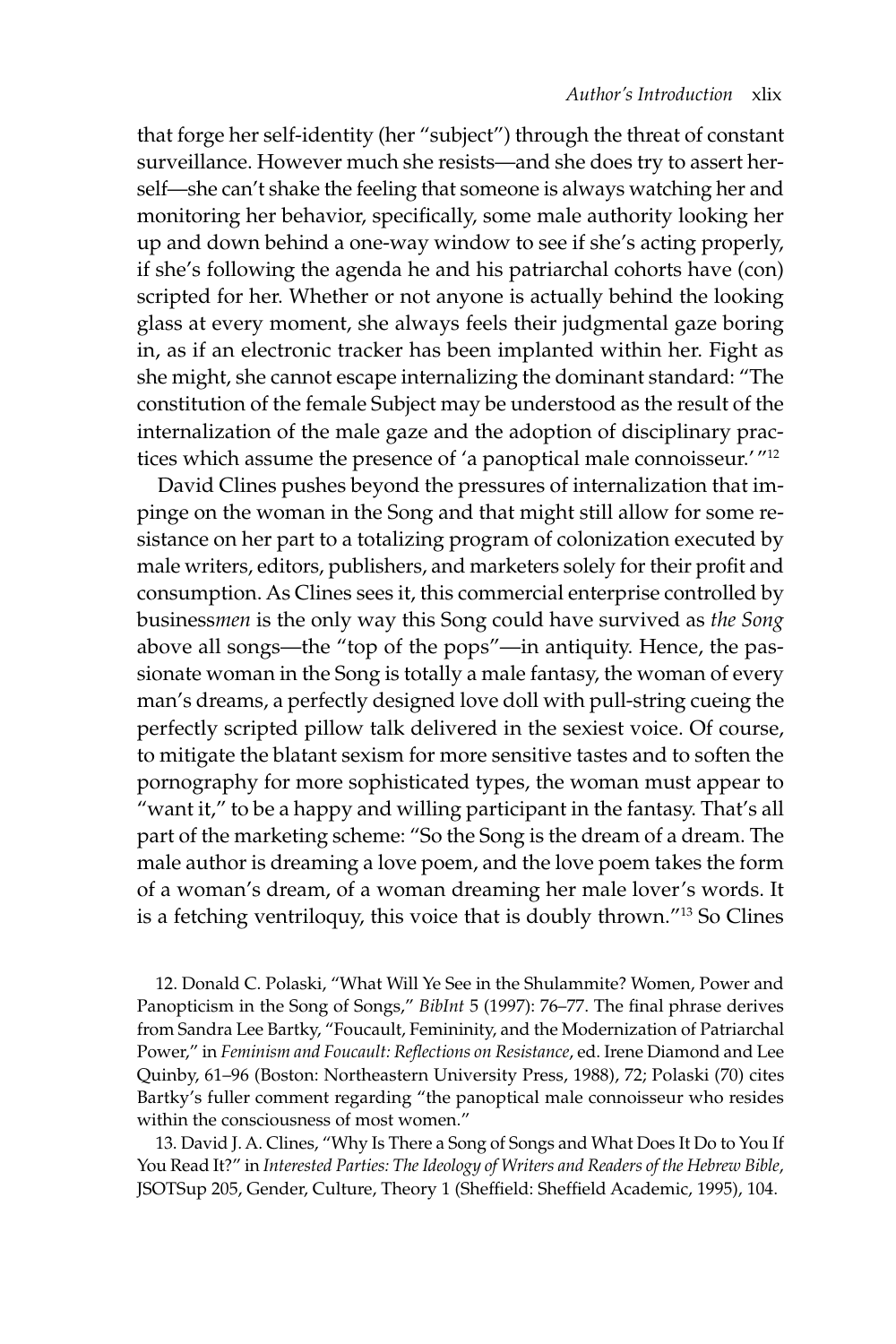#### l *Song of Songs*

nails the Song of Songs with little room to move. This is what the Song *is*, period, and feminist interpreters should get in line with this position: "Even feminist critics sometimes ignore the fact that what we have in this book is not a woman, not the voice of a woman, not a woman's poem, not a portrayal of female experience from a woman's perspective, but always and only what a man imagines for a woman, his construction of femininity."14

So much for Falk's and other women scholars' more positive assessments of women's "true" experiences reflected in the Songstress's speech. Clines, normally sympathetic to feminist readings and a pioneer of postmodern biblical studies, seems to dismiss the prevailing feminist-critical appreciation of the Songstress with a definitive pronouncement of the "always and only" legitimate way to read the Song, that is, *not* "from a woman's perspective." But how does *he* know what a woman's perspective is on love and sexuality—or on anything, for that matter—or what a woman does (or should!) feel upon reading the Song of Songs? The only way I know for a man to know anything about what a woman thinks or feels about anything is to *listen* to what she says about her thoughts and feelings, dreams and aspirations. Of course, this doesn't rule out critical response. Indeed, feminist criticism(s) encourages open and honest dialogue, and problems of male cooptation of female voices and women's internalization of patriarchal voices and values are widely acknowledged by feminist critics. Further, most female feminist scholars welcome the engagement of male scholars who take feminism seriously. But until a perfectly equal, nonsexist utopian society dawns (and we remain a long way from that), priority should be given to women's opinions on women's issues, however much women can and will disagree among themselves. This has nothing to do with a man's virtuous humility or sensitivity, graciously giving the ladies a chance to speak, which only reinforces the hierarchy. It is a matter of social justice, but from a quite pragmatic standpoint; those given the greater voice should be those who know most what they're talking about.

So in this introductory section on the Song's vocal expressions and effects, I give the last word to Cheryl Exum, in fact her last point among her "Top Ten" feminist perspectives on the Song:

*Feminists don't have to deny ourselves the pleasure of the text*. . . . Why should an ancient author's intention matter? Let's assume for the sake

14. Ibid., 117.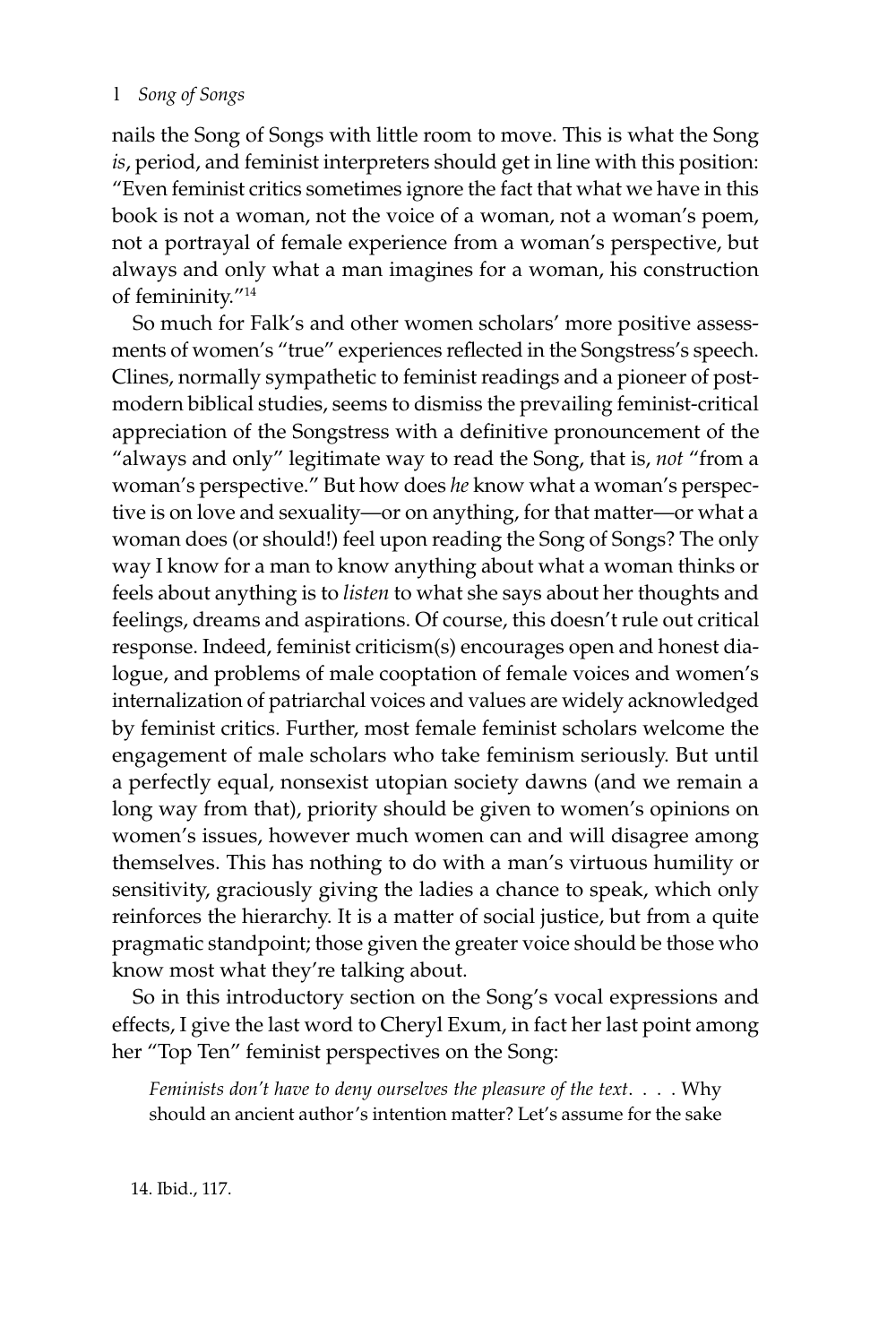of argument that Clines and Polaski are right, that the subject position the Song constructs for women is one in which the woman is to see herself as the man sees her; in other words, that the text subtly encourages women to adopt a male vision of woman. It does not follow that I have to read it that way. Our protagonist is assertive, determined, and not least important, vulnerable. This combination makes her an irresistible subject for further feminist investigation.<sup>15</sup>

Are we (men) listening? Do we hear a Songstress that is "assertive, determined," *and* "vulnerable"? An irresistible feminist subject indeed.

## **Harmony and Counterpoint: The Compositional Factor**

Two aspects come into play related to the Song's unity and diversity: the genre and the theme. While there is wide agreement among feminist interpreters concerning the Song's broad classification as erotic love poetry, on the more particular level, these scholars divide between those who assess the Song as a single composition reflecting the passionate longings of the same couple throughout and those who regard it as an anthology or album of multiple love lyrics from different artists about different lovers. Again, in the absence of internal headings and copyright information, this Song/Songs issue remains open to dispute and largely a matter of reader/hearer-response: how an interpreter, feminist or otherwise, chooses to approach the text. It can be a valuable exercise to take either stance and see where it leads, since both a single song and a song collection can be either highly unified or multifarious. One song can be so complex as to sound like a mixed tape on its own, and an album can be so formulaic that to hear one song is to hear them all. But I will do well in this commentary to follow one interpretive trail, and I have chosen the more direct, one-lane road. Again, Exum nicely charts the way: "The Song . . . *works* as a unity, so well, in fact, that distinguishing different voices and attitudes is not easy, and nothing approaching a consensus is in sight. Even commentators who see the Song as an anthology tend to read it as though its attitude toward love is uniform and the protagonists are the same two people throughout."16

Still the question of thematic harmony nettles, especially regarding the equality and mutuality of the female and male lovers in the Song. Are they blending their embodied voices together—"the two shall become

<sup>15.</sup> Exum, "Ten Things," 35 (emphasis original).

<sup>16.</sup> Ibid., 29 (emphasis original).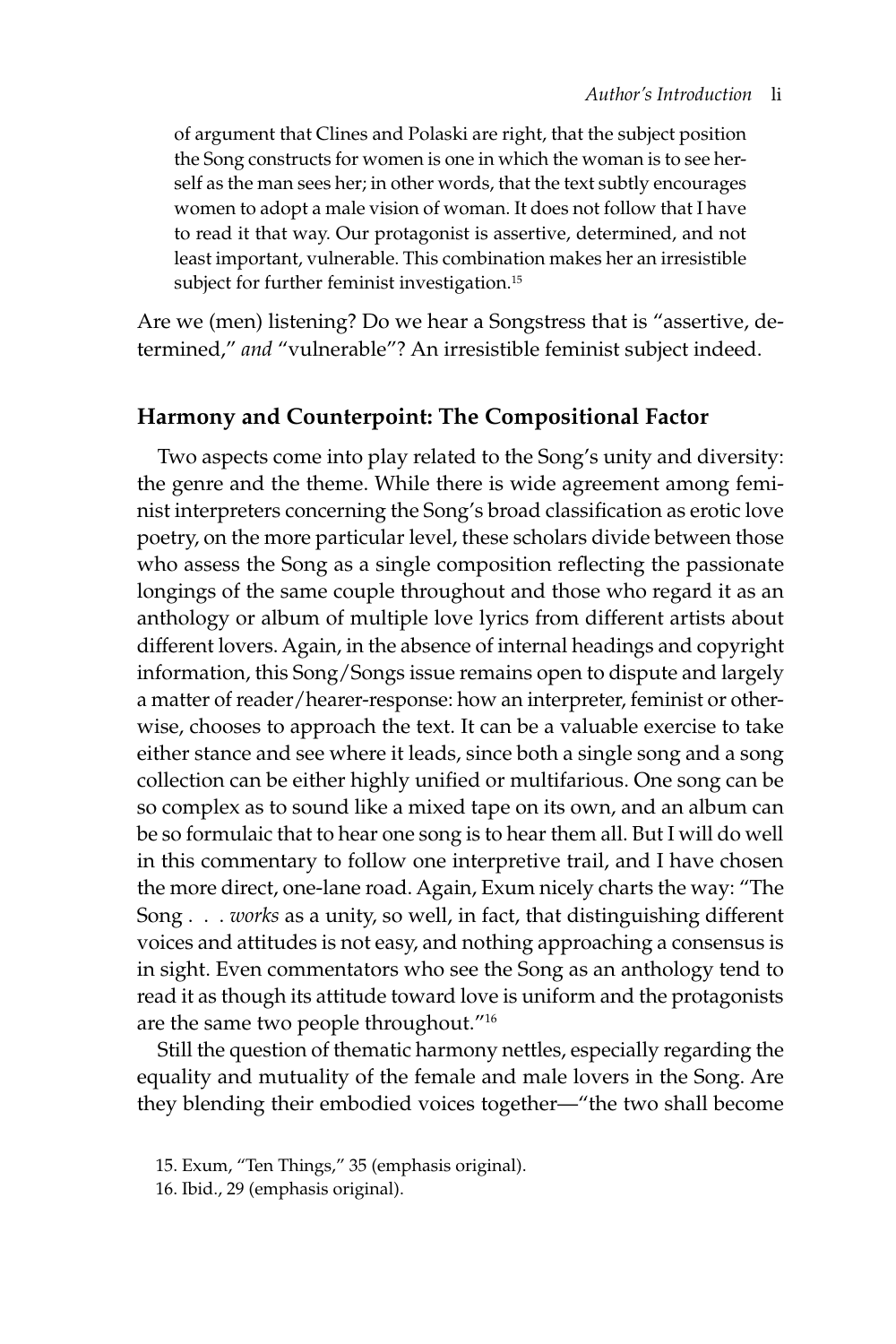#### lii *Song of Songs*

one flesh" (Gen 2:24)—with consummate balance and intimacy? A number of feminist critics well attuned to sexist biases throughout the Bible in fact hear predominantly egalitarian, Edenic strains of heterosexual harmony in the Song. In Falk's judgment:

The equally rich, sensual, emotionally expressive, and often playful language of the Song's female and male voices . . . seems to evidence a nonsexist, nonhierarchical culture—unique in the Bible. Rather than offering a reversal of stereotypical male-female relations, the Song provides a different model, one in which *all* hierarchical domination is absent. Thus the Song expresses mutuality and balance between the sexes, along with an absence of stereotyped notions of masculine and feminine behavior and characteristics.<sup>17</sup>

Carol Meyers also affirms a "sustained sense of gender mutuality" in the Song and boldly contends: "In the erotic world of human emotion, there is no subordination of female to male."18 And Phyllis Trible commends the consistent "depatriarchalizing" tone of the Song: "Like Genesis 2, Canticles affirms mutuality of the sexes. There is no male dominance, no female subordination, and no stereotyping of either sex. The woman is independent, fully the equal of the man."19 These sweeping assessments of gender equality—using absolute "all/no/fully" language—from pioneering feminist writers in the 1970s and 1980s should not simply be chalked up to premature exuberance over finding something in the Bible for feminists to celebrate without demurral. These are reasoned assessments by thoughtful scholars, and others could be added. And in the feminist hermeneutical repertoire, vibrant moves of remembrance and celebration are just as critical as more cautious steps of resistance and suspicion, especially with such an iconic religious text as the Bible.<sup>20</sup> The vast majority of feminist biblical interpreters have been and remain women and men not just of good faith and integrity but of religious faith and spirituality, Bible-believers in some sense who care enough about the Bible and its God to wrestle with them, like Jacob, until they

<sup>17.</sup> Falk, *Song*, 118 (emphasis original).

<sup>18.</sup> Carol Meyers, "Gender Imagery in the Song of Songs," in *A Feminist Companion to the Song of Songs*, ed. Athalya Brenner and Carole R. Fontaine, The Feminist Companion to the Bible, 197–212 (Sheffield: Sheffield Academic, 1993), 211.

<sup>19.</sup> Phyllis Trible, "Depatriarchalizing in Biblical Interpretation," *JAAR* 41 (1973): 45.

<sup>20.</sup> See Elisabeth Schüssler Fiorenza, *Wisdom Ways: Introducing Feminist Biblical Interpretation* (Maryknoll, NY: Orbis Books, 2001), 1–19, 165–91.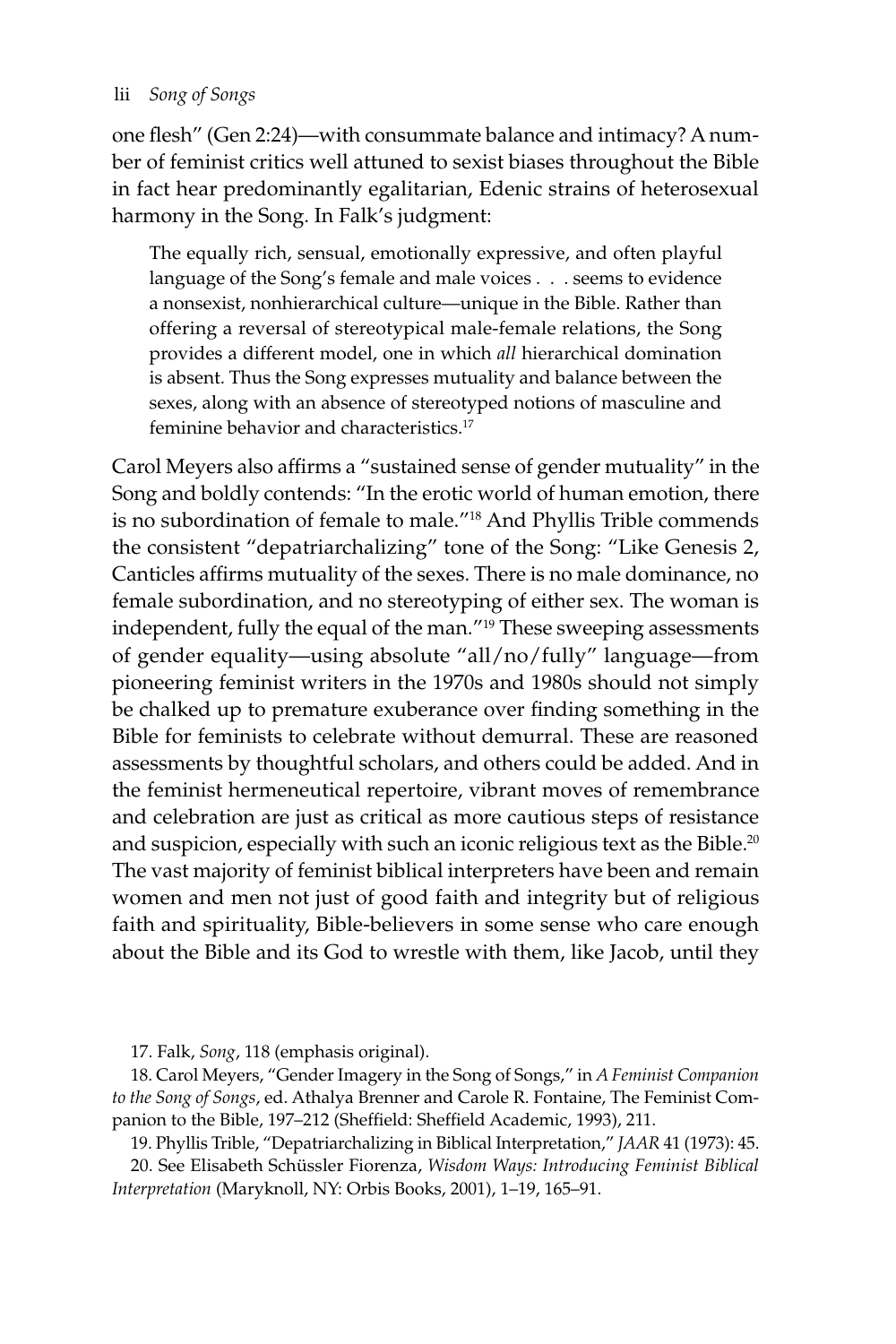shake out some "blessing." If the cheater-patriarch can do this, why not feminist critics?<sup>21</sup>

More recent feminist interpreters of the Song, however, more deeply informed by polyglot postmodern perspectives, doubt whether any two subjects can ever speak in perfect harmony, whether dialogue ever merges into monologue, whether two bodies ever become fully, equally "one flesh." At the heart of Exum's "Top Ten" list of feminist assessments of the Song, is her own "no" statement: "*There is no gender equality*."22 The Song depicts no feminist Utopia or Eden. All is not bliss in the couple's love nest. The shocking scene of violence against the woman in the heart of the poem, however briefly narrated (5:7), is enough to scar the woman and her Song permanently. For these reasons, I give considerable attention to this "text of terror" in this commentary, and there are other twists, tensions, and turns worth investigating in the Song, though none, thankfully, quite as terrible as the beating episode.

Nevertheless, the world of the Song is far from Dystopia or Hell. The earlier feminist writers had a point, even if they carried it too far. Though not granting gender equality in the Song, Exum does recognize "gender bending. Erotic coding in the Song crosses conventional gender lines" in terms of common images, like deer and dove, which are applied to and by both male and female lovers (1:15; 2:9, 12, 14, 17; 4:1, 5; 5:12; 6:9; 7:3; 8:14). Thus, "one could argue on the basis of such gender symbolism that the Song destabilizes conventional biblical gender stereotypes."<sup>23</sup> But destabilization is not the same thing as equalization. Constitutional amendments, legislative acts, and Supreme Court decisions have certainly shaken the foundations of sexual and racial discrimination in the United States over the past century and a half and given liberationists much to sing about. But few would argue that America has achieved full social equality. There's a long way to go and much still to lament. But it's better to proceed with realistic hope than abject defeatism. I hear the Song as sounding many positive notes for feminists' interests in women's agency, opportunity, and equality, but not in some Pollyanna naïveté unhinged from reality. I attempt to follow the Song's score carefully

<sup>21.</sup> See the appropriation of the Jacob story as a model for feminist biblical criticism in Phyllis Trible, *Texts of Terror: Literary-Feminist Readings of Biblical Narratives*, OBT (Philadelphia: Fortress, 1984), 4–5.

<sup>22.</sup> Exum, "Ten Things," 30 (emphasis original). 23. Ibid.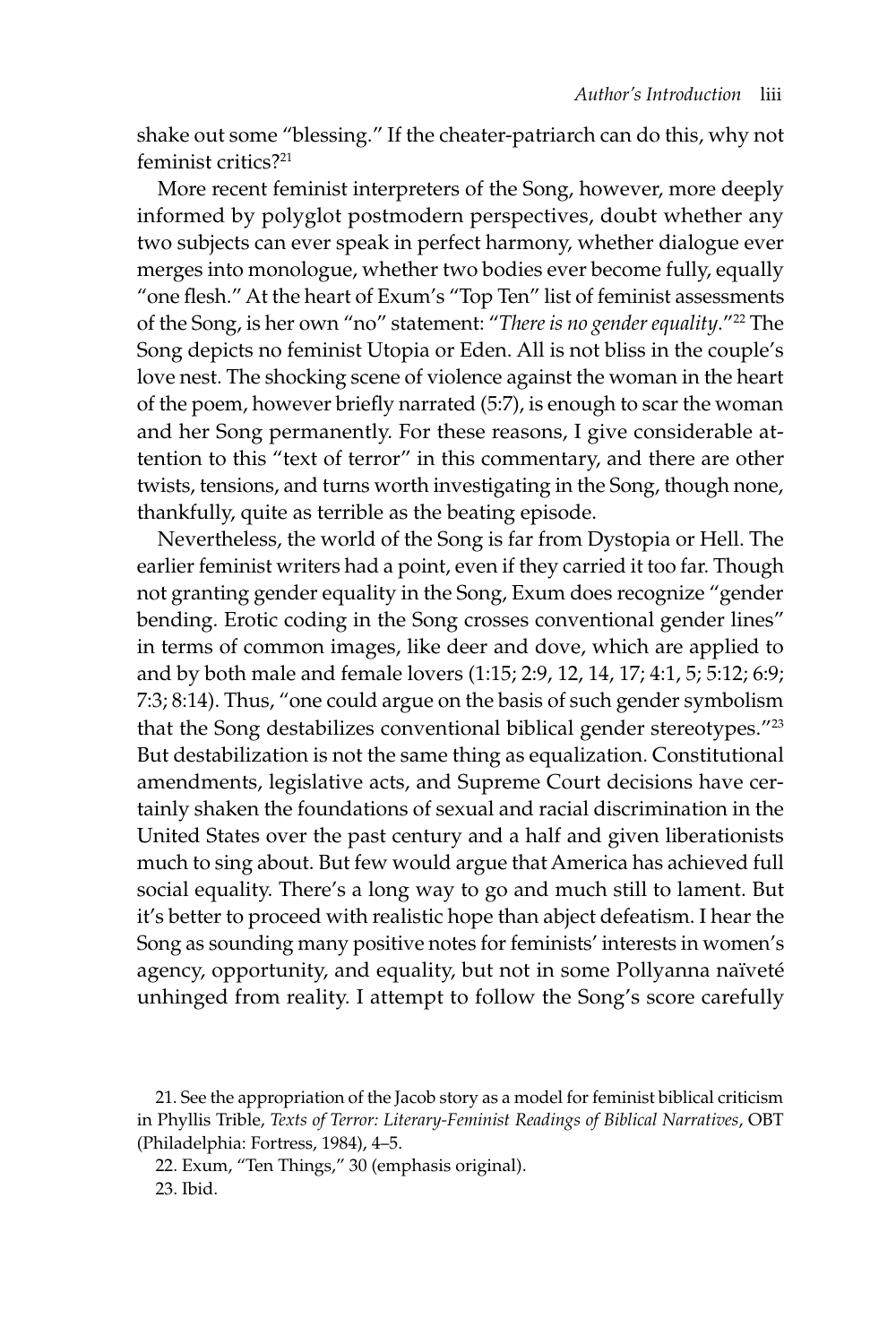from measure to measure, alert to discordant detours and minor-key modulations along the way.

## **Score and Story: The Choreographical Factor**

This matter of following the Song's score from measure to measure merits further explanation as an interpretive schema. This is a reading strategy, pure and simple, privileging no particular agenda, unless reading linearly from start to finish is considered an ideological move. This approach may yield insights with feminist implications, but it is not in and of itself more or less feminist than another literary method. Further, I do not claim this as the only way to study the Song, especially if one views the book as a montage of discrete poems, each demanding independent attention. And even taking the Song as a single entity, as I do, it can be instructive to focus on a particular verse or stanza in Janus-like fashion, correlating it with both preceding and succeeding developments in the Song.

I adopt a somewhat constricted approach of reader-response criticism that carefully tracks the reading process of a literary work sequentially, step-by-step from one segment to the next, resisting the urge to peek ahead and spoil the story's suspense.<sup>24</sup> I aim to let the drama unfold with fresh immediacy, as if experiencing it for the first time.<sup>25</sup> This is impossible to achieve fully with familiar works like the Song of Songs that have already been read or heard in whole or part many times. But for those most familiar with the Song and perhaps inured to its charms and challenges (how many classic hymns do we sing and hear automatically, without thinking?), it can be vital to slow down and try to encounter the Song anew, note-by-note, phrase-by-phrase, without jumping ahead too much. Such is the tour I try to lead in this commentary.

24. See Wolfgang Iser, "The Reading Process: A Phenomenological Approach," in *Reader-Response Criticism: From Formalism to Post-Structuralism,* ed. Jane P. Tompkins (Baltimore: Johns Hopkins University Press, 1980), 50–69; and in the same volume, Stanley E. Fish, "Literature in the Reader: Affective Stylistics," 70–100. Applied to biblical studies, see Robert M. Fowler, *Let the Reader Understand: Reader-Response Criticism and the Gospel of Mark* (Minneapolis: Fortress, 1991), 41–58 and *passim*.

25. This approach, however, is by no means a naïve reading, as it is sometimes called. While striving to maintain an open element of surprise and not to anticipate the story's ending, this reading strategy remains keenly informed by linguistic and cultural knowledge critical to understanding an ancient text.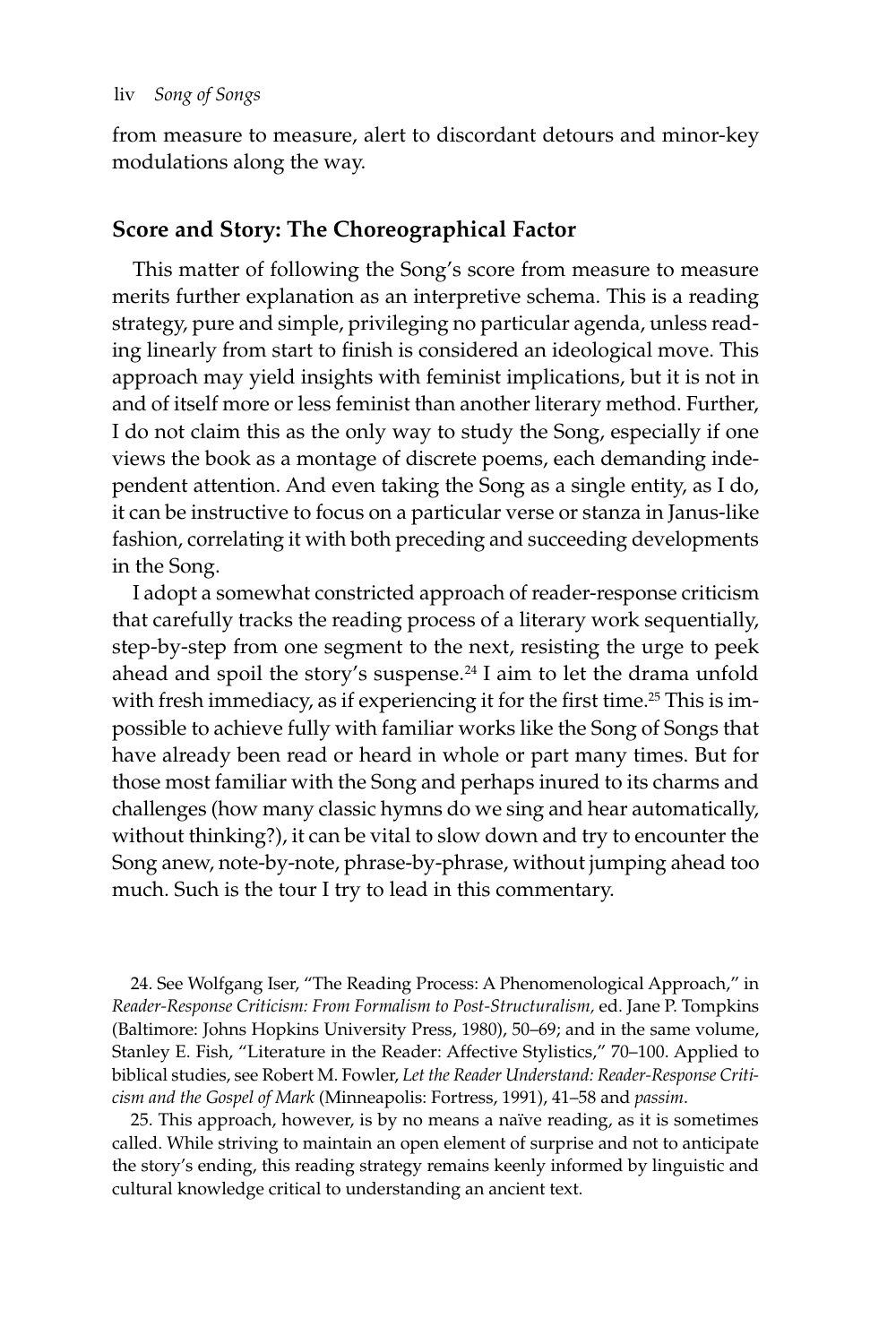But this approach to the Song can be problematic, since a progressive reading strategy is best suited for a plotted narrative, which the Song clearly is not. It doesn't even easily fit the category of narrative poetry, certainly not like Homer's epic-poetic sagas or others' countless love ballads, both ancient and modern. Though a few stanzas, like the dream sequence in Song 3:1-5, have an obvious story structure, the poem as a whole is more loosely episodic and quixotic, flowing down a winding stream of consciousness. As Exum discerns, "The Song is a poetic text of great lyrical power and beauty," a sterling model of "lyric poetry, which is essentially a discontinuous form . . . [in which] we normally do not expect the kind of linear unfolding of events that produces a plot." Yet she also acknowledges "the powerful readerly tendency . . . to read for the plot" and "to create a 'story'" for the sake of meaning, a tendency a number of recent commentators on the Song indulge to various degrees even as they admit a lack of overall narrative structure.<sup>26</sup> Ultimately, however, rather than accentuating the Song's narrative development and dynamic, Exum gives priority to its "poetic development" (blossoming images and symbols) and "circular dynamic" (thematic reinforcement). She cautions, "But tempting as it may be, we should be wary of looking for narrative progression in a lyric poem that meanders the way the Song does."<sup>27</sup>

I confess to succumbing to more than resisting the temptation to find narrative threads, however tenuous, holding the Song lovers' experiences together within their special love story, albeit an unending and often untidy one, as love stories tend to be. I grant that the Song's love dance—to shift the artistic image—is more improvisational than choreographed, more like a tango, though with the man and woman alternating lead positions, and less like a ballet pas de deux. But I still see the movement self-consciously moving somewhere rather than just hopping all over the dance floor. Or, to try one more metaphor, I interpret the Song as a series of broadly connected images, scenes, and slides, as in a PowerPoint presentation, rather than a more impressionistic, kaleidoscopic flash barrage, as in old MTV videos.

My motivation to narrativize the Song no doubt owes much, in Exum's terms, to my desire to impose meaning-making structure on the lovers' lyrics, to set these lyrics not simply to inspiring music but also to an informing

<sup>26.</sup> Exum, *Song*, 42. She cites the commentaries of Bergant, Weems, Munro, Landy, Fox, and Garrett (see "Works Cited" in the present volume) as examples of those who appreciate a "narrative dynamic" (42–45).

<sup>27.</sup> Ibid., 44–45.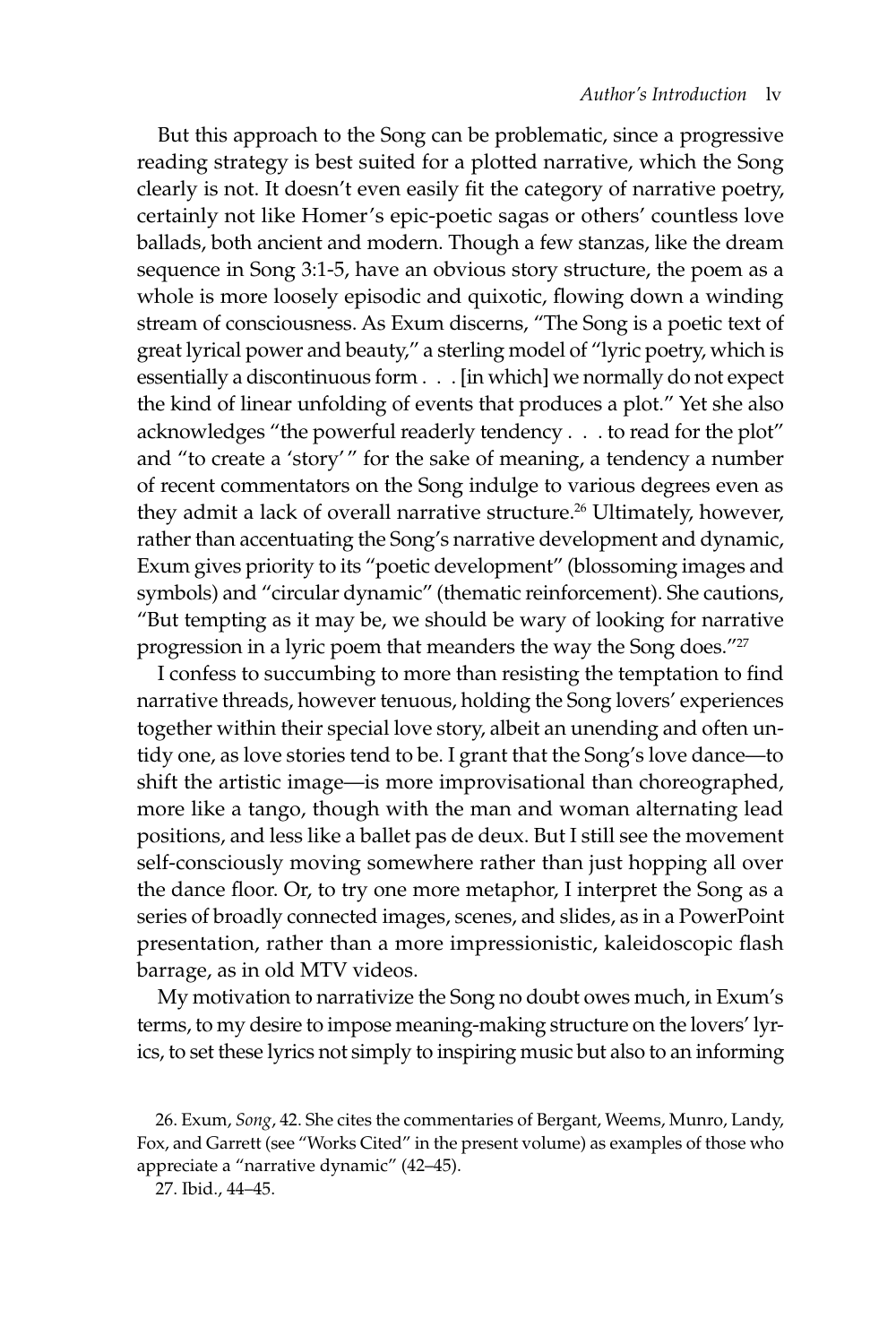storyline. I particularly appeal to the inherent narrative dimension of human emotion, not least that most intensive and pervasive emotion of love, perceived by some philosophers and psychologists. For example, the philosopher Peter Goldie argues, "Our thought and talk of emotions is embedded in an interpretive (and sometimes predictive) narrative which aims to make sense of an aspect of someone's life."28 Applied to a couple's love life, a man's laconic "because I love her" explanation of any given affectionate gesture encodes a broader network of experience, encompassing "all the episodes of thought and feeling which are involved . . . placing them in the narrative as part of the love you have for her. The complex web of thoughts and feelings is thus summarized, or concertinaed, so to speak, into a simple explanatory phrase: 'Because I love her.'"29 Similarly, the research psychologist and novelist Keith Oatley observes that emotions are not just random jolts or isolated impulses but "can be sequences of actions and events, based on scripts," especially storied scripts like various "falling-in-love" plots: "Scripts of the amorous enable us to visit worlds of love, and to take rides on the vehicles that transport us into those worlds. The idea of script works perfectly with the idea of story, which is also a sequence of actions and outcomes. . . . In psychological understandings of love . . . to understand anyone's love relationship, one has to understand what kind of story it has at its center."30

Again, I do not claim that the Song of Songs tells the love story of any "real" couple in ancient Israel. It is not a historical romance between Solomon and any of his wives or mistresses or between any other actual pair of lovebirds. Neither does the Song unfold an intricate tale of love with the narrative detail and psychological depth of a romantic novel, whether of the dime-store or highbrow variety. But as a passionate love song, the Song of Songs does draw us into a dynamic world of (e)motion, not simply moment, with elements of elation and frustration, fulfilled and unfulfilled longing, projected across past, present, and future time, though not in strict chronological sequence. This strong sense of move-

28. Peter Goldie, *The Emotions: A Philosophical Exploration* (Oxford: Oxford University Press, 2009), 103; and further: "Emotional experience cannot be adequately made sense of in abstraction from the narrative in which it is embedded" (45).

29. Ibid., 42.

30. Keith Oatley, *The Passionate Muse: Exploring Emotion in Stories* (Oxford: Oxford University Press, 2012), 74–75; for his final point about love, Oatley is indebted to Robert J. Sternberg, *Love Is a Story: A New Theory of Relationships* (Oxford: Oxford University Press, 1998); see also Nico H. Frijda, "The Laws of Emotion," *American Psychologist* 43 (1988): 349–58.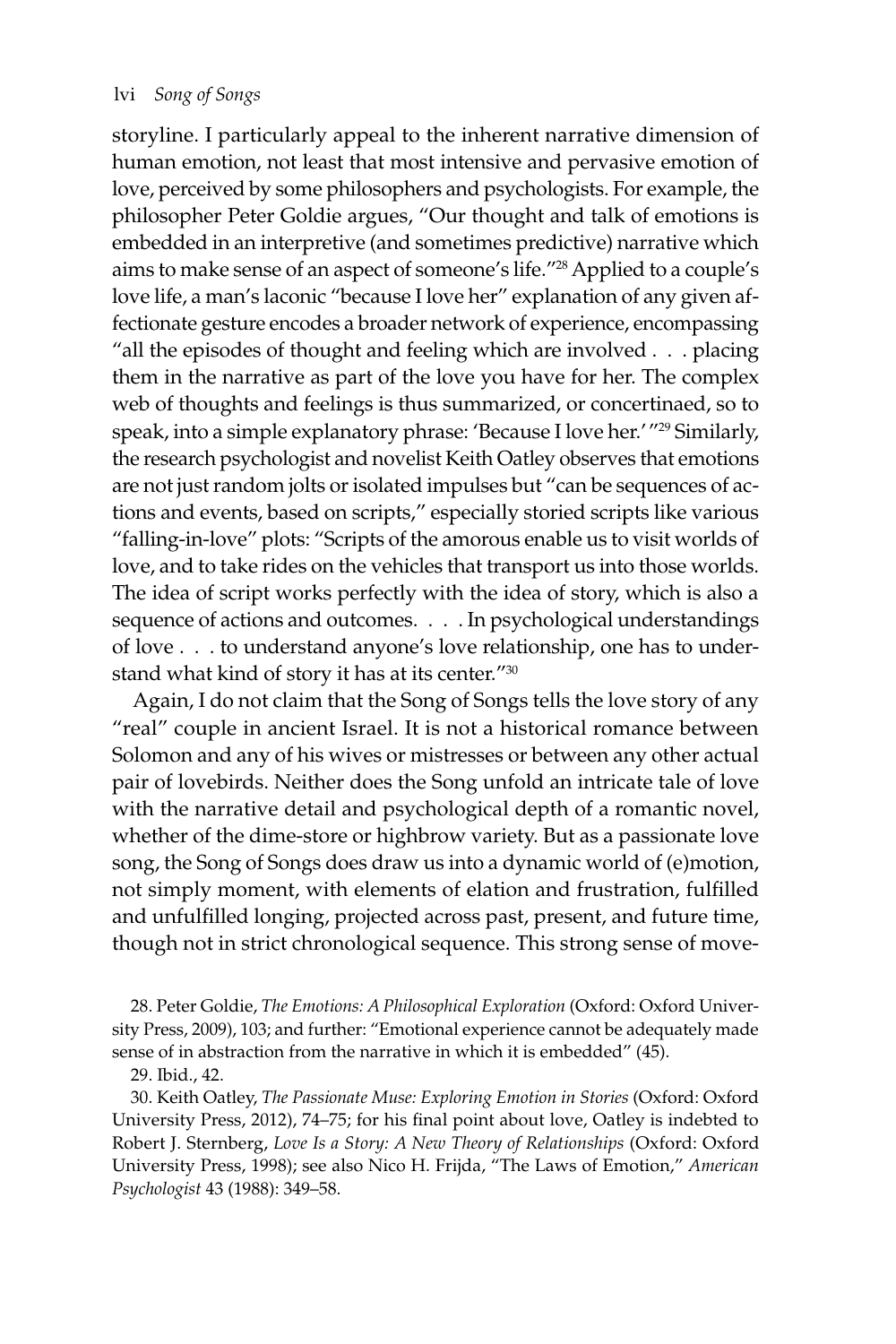ment spurs us readers and hearers to follow the flow, erratic though it may be, and to keep up as best we can.

Before leaving this brief discussion of the Song's framework, a quick word is needed about how I've structured this commentary. After the heading in Song 1:1, I have organized my analysis around fourteen "stanzas," as I call them. I hasten to add, however, that these are simply practical divisions for the sake of discussion rather than formal poetic units. I pay attention to poetic techniques such as parallelism and framing devices, but I make no pretense of tracking the definitive structure of the Song, of which there is no scholarly consensus, or revealing some new grand scheme of things.31 Along with the basic unit of "stanza," I use common terms such as "segment" and "line" for parts of a stanza, "Song" or "Poem" for the entire work, and "chapter" and "verse" for numerical references in the NRSV. All biblical citations are from the NRSV, unless otherwise indicated, and I generally do not indicate where NRSV versification differs from the Hebrew Bible or Septuagint. I do, however, annotate the NRSV text printed at the head of each stanza with my judgments regarding who's speaking to whom, which are not always obvious in English versions (and sometimes ambiguous in the Hebrew text). The letters "W," "M," and "D" stand for the Woman/Female protagonist, Man/Male protagonist, and daughters of Jerusalem, respectively, and the flow of speech is represented by an arrow. Hence,  $[W \rightarrow M]$  signals the principal woman (Songstress) speaking to her male lover.

### **Repertoire and Reputation: The Canonical Factor**

Processes of canonization, of circumscribing an official corpus of "approved" writings, naturally capture the suspicious attention of feminist critics, since canonical judgments are ultimately sanctioned by some authoritative body that is usually male-dominated and necessarily involve some degree of exclusion since only the chosen few make the grade. More often than not, women's interests fall outside the canonical circle. This is certainly true concerning the Jewish and Christian scriptural canons with most, if not all, books written by men for men in an ancient patriarchal

31. For a helpful survey of various proposed structures, see Exum, *Song*, 37–41; on p. 39 she charts twelve different schemes! I should also say that my 14-stanza scheme has no numerical significance (say, a "perfect" double-seven pattern) and no particular correlation with Michael D. Goulder, *The Song of Fourteen Songs*, JSOTSup 36 (Sheffield: JSOT, 1986).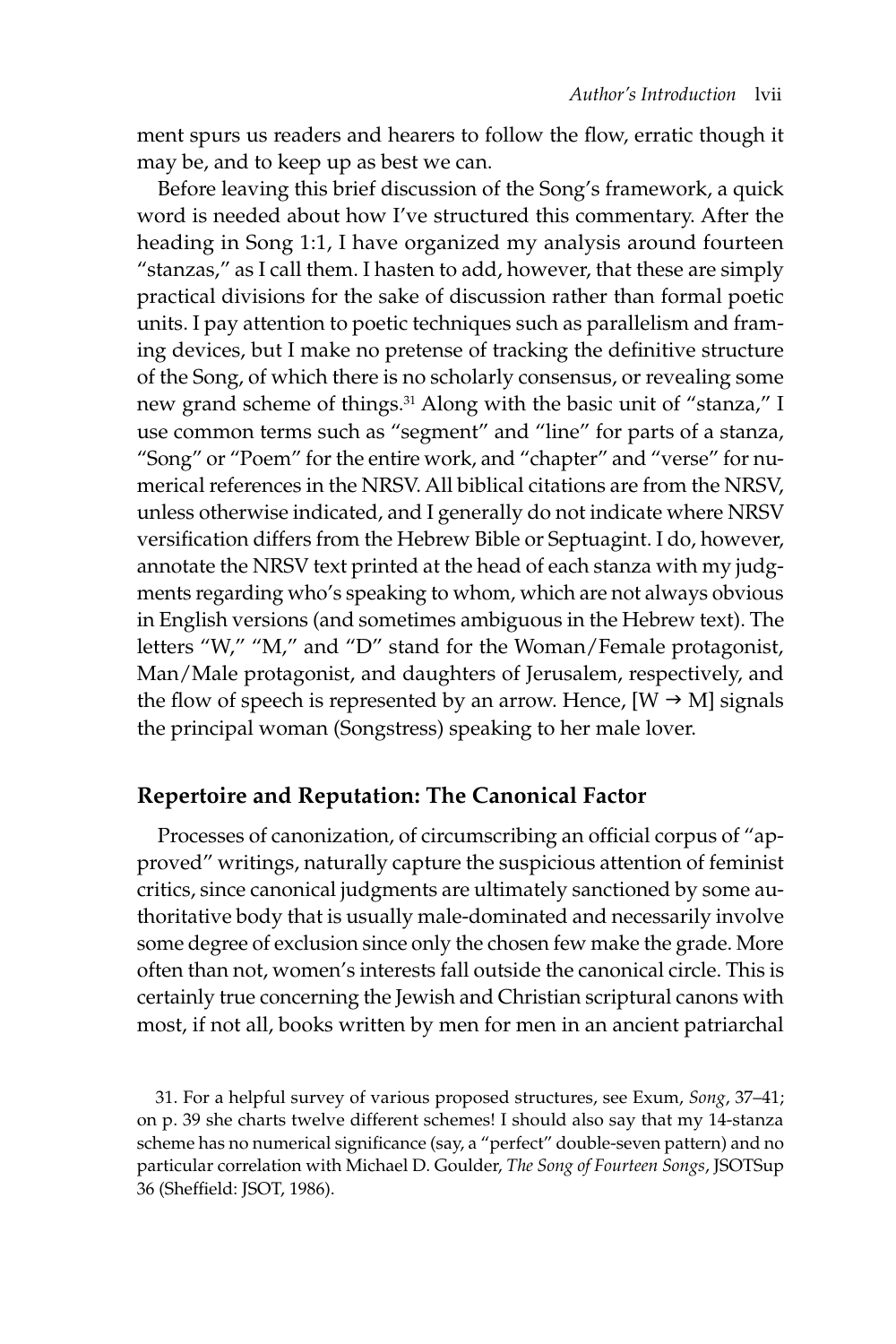society. But the Bible, comprised of numerous writings composed over centuries, is not the narrowest canon one might imagine and does contain some memorable "women's books," like Ruth, Esther, Judith—and the Song of Songs. Of course, how women are treated in these relatively short pieces and how they fit with the other writings and within the prevailing culture are matters of intense debate. We've already hinted at the complicated issue of women's speech and action in the Song.

The pervasive erotic play and tension in the Song poses a special case in a sacred canon wary of sexual pleasure outside the bonds of marriage and the goals of reproduction, neither of which gets much play in this Poem. Ruth, Esther, and Judith all have their sexy moments, but nothing like the Songstress, and for the most part they stay within the bounds of "proper" conduct. They are all beautiful and desirable and know how to use their sexuality, if necessary, in the interests of national and familial security, but they are far from "loose" women like the prostitutes and adulteresses condemned in Proverbs. The passionate woman in the Song, however, operates more on the edge, dances dangerously close to more suspicious sides of the street(s). Any way you slice it, the Song's presence in the biblical canon flashes like a neon sign signaling its blatant oddity. As Daphne Merkin queries, "How did so conspicuously ungodly a composition—a piece of undeniable erotica, filled with enough sexual punning . . . to make Shakespeare blush—slip by the defenders of the faith, the old men with beards?"32 Likewise, Ilana Pardes comments regarding the Song, "The canonization of a secular work in which female eroticism is presented so favorably—a rare phenomenon not only in the Bible, but in Western culture as a whole—remains an astonishing phenomenon."33 So what gives? Did the Song just serendipitously squeak into the Bible as a canonical glitch or more conspiratorially as a deliberate oversight?34 Did the religious authorities "discreetly look away, recognizing that a religion based on 613 commandments could do with a little leavening, a welcome touch of sensuality"?<sup>35</sup> Or did they suffer some inexplicable blindness when it came to the Song?<sup>36</sup>

<sup>32.</sup> Daphne Merkin, "The Women in the Balcony: On Rereading the Song of Songs," in *Out of the Garden: Women Writers on the Bible*, ed. Christina Büchmann and Celina Spiegel (New York: Fawcett Columbine, 1994), 238–51, at 244.

<sup>33.</sup> Ilana Pardes, *Countertraditions in the Bible: A Feminist Approach* (Cambridge: Harvard University Press, 1992), 128.

<sup>34.</sup> Merkin, "Women in the Balcony," 240.

<sup>35.</sup> Ibid., 244.

<sup>36.</sup> Pardes, *Countertraditions*, 128–29.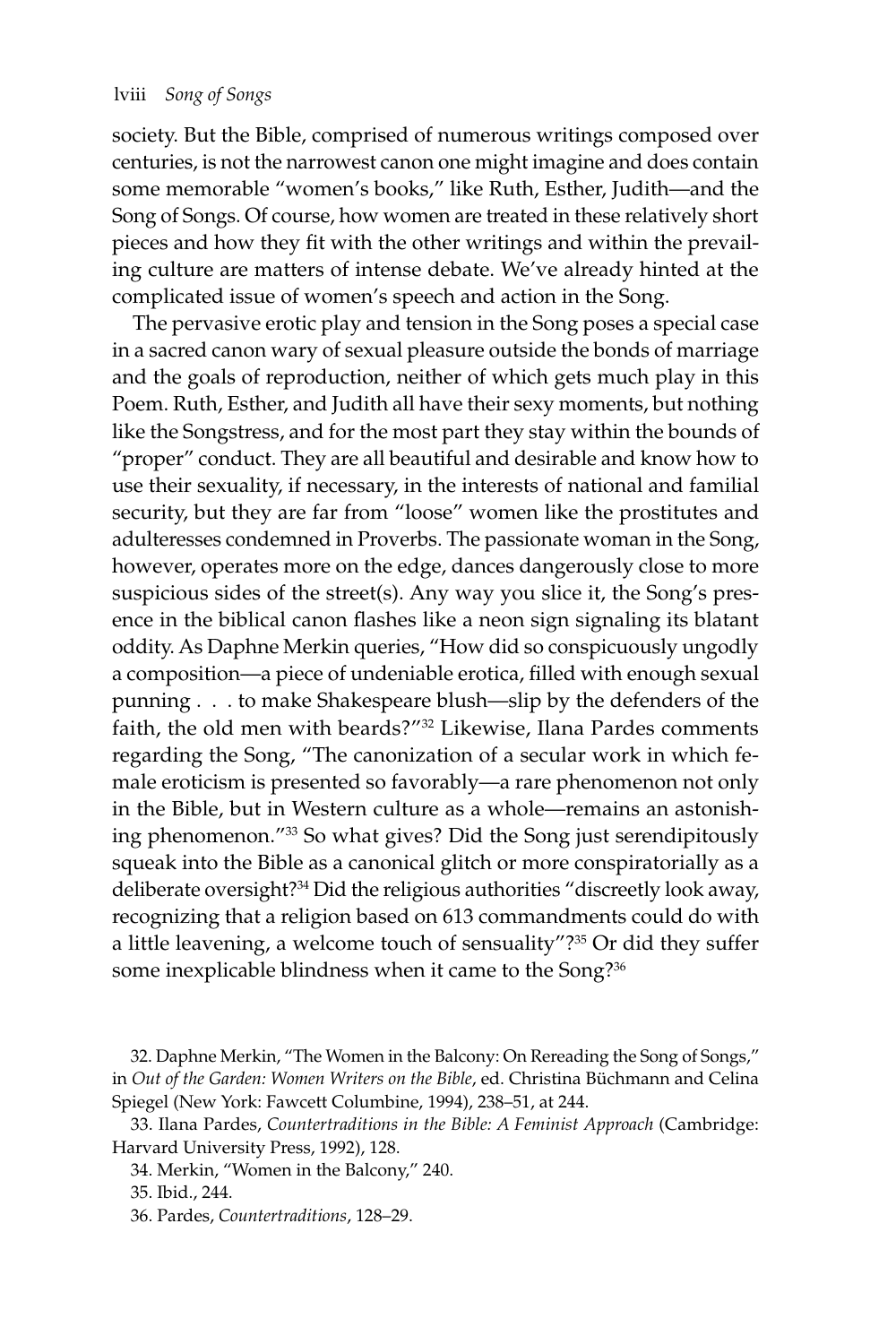Merkin and Pardes ultimately propose more substantive answers to their canonical questions, each related, interestingly enough, to the city "watchmen" in the Song who "find" and briefly meet the woman out searching for her lover on one evening and assault her on another (3:3-4; 5:6-7)! Merkin accentuates the harsh police action of the canonical guards: "Radical as its inclusion in the canon of Holy Scriptures may appear to be, I suggest it is less surprising if one sees this amorous dialogue in the form of a warning—a prophylaxis, as Gerson Cohen calls it: Caution ye seekers of passion, lest you end up lost and wandering, in a city with no name, reduced to calling on the help of anonymous and hostile 'watchmen.' "37 Pardes, however, is more charitable toward the custodians of the canon and the sentinels of the city: "Why was the Song canonized? Let me suggest that . . . those who set the limits on the sacred corpus were in fact not unlike the keepers of the walls in the Song. Just as the guards in the Song are neither omnipotent nor innocent of desires, so the watchmen of Holy Writ could not fully prevent the admission of ideologically alien voices within the canon, especially those other voices which filled (unconscious) needs in the biblical array."<sup>38</sup>

Yet, however plausible these theories may appear, they remain speculative, since the process of biblical canonization is shrouded in mystery. It's difficult to believe that the early rabbis and church fathers signed off on the Song with a quick nod and wink or, worse, dozed off when the Song came up for discussion. Surely they knew the hot potato they had in their hands and gave it due attention. But we have scant evidence of the debate.<sup>39</sup> Our best clue comes from the testimony of Rabbi Akiva (c. 50–135 CE) in the Mishnah, asserting, "Heaven forbid!—No Israelite man ever disputed concerning Song of Songs that it imparts uncleanness to hands" (m. Yad. 3:5).<sup>40</sup> Here the notion of transmitting uncleanness has

37. Merkin, "Women in the Balcony," 249. The Cohen reference is to Gerson D. Cohen, *Studies in the Variety of Rabbinic Cultures* (Philadelphia: JPS, 1991), xv.

38. Pardes, *Countertraditions*, 142–43. In my judgment, however, the watchmen in the Song are thoroughly antagonistic characters (see commentary on 5:7).

39. See the helpful general discussions related to the Song's canonization in Exum, *Song*, 70–73; Fox, *Song*, 247–52; Pardes, *Countertraditions*, 118–43; Roland E. Murphy, *The Song of Songs*, Hermeneia (Minneapolis: Fortress, 1990), 5–7; Tremper Longman, III, *The Song of Songs*, NICOT (Grand Rapids: Eerdmans, 2001), 56–58; and Alicia Ostriker, "A Holy of Holies: The Song of Songs as Countertext," in *The Song of Songs*, ed. Athalya Brenner and Carole R. Fontaine, FCB, Second Series, 36–54 (Sheffield: Sheffield Academic, 2000).

40. Translation by Jacob Neusner, *The Mishnah: A New Translation* (New Haven: Yale University Press, 1988); cited in Exum, *Song*, 70–71.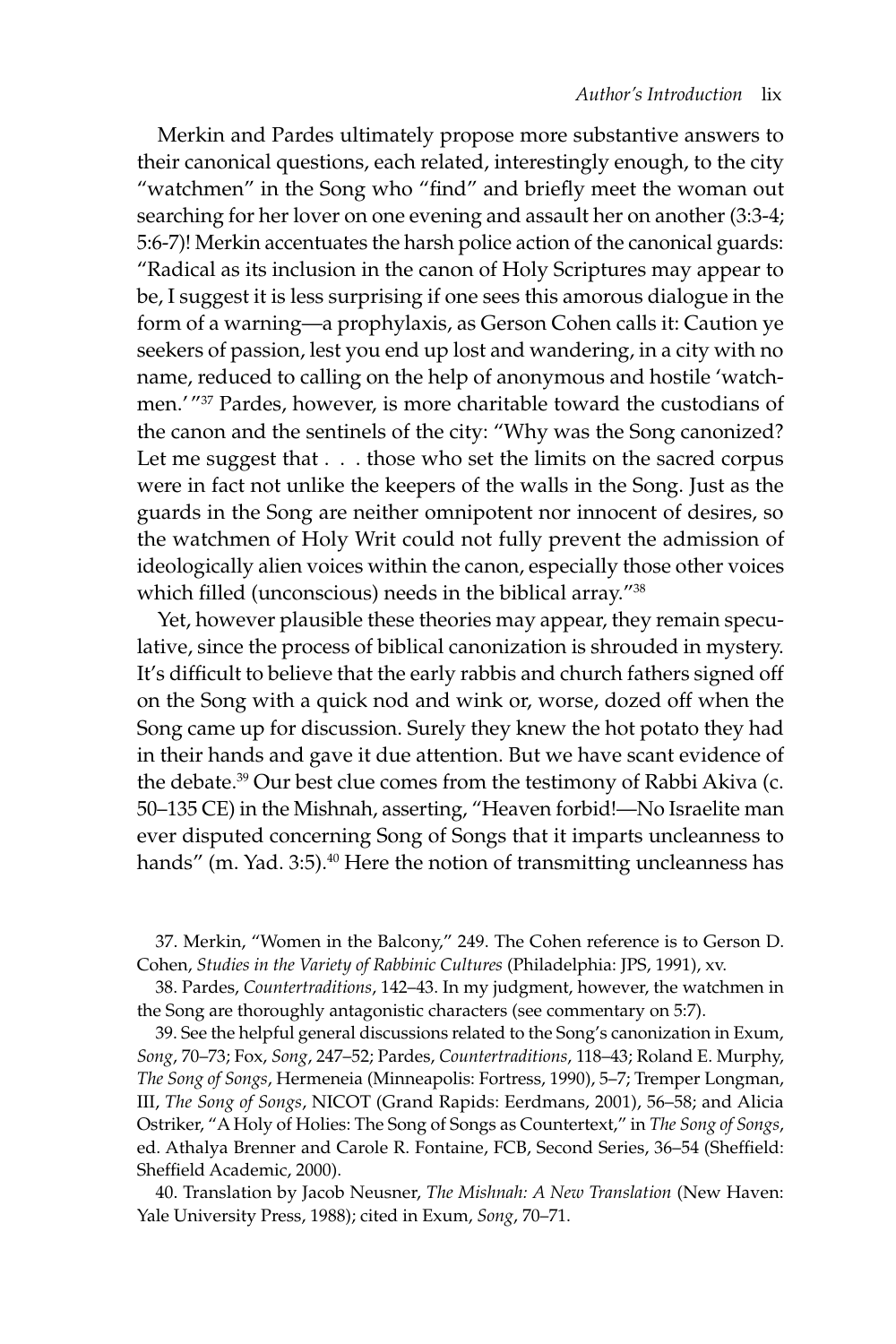to do with the book's powerful sanctity, not its impurity, as the "holiest" of all sacred writings. It is so holy in Akiva's view that all human hands, however well scrubbed, are automatically unclean in comparison and should handle the Song with only the greatest care or not at all; pointers or cloths could be used as intermediaries.<sup>41</sup> The fact, however, that Akiva felt compelled to deliver such a strong and sweeping apologia for the Song—he doth protest too much—suggests that some had indeed disputed his claim, perhaps contending that the Song itself was too dirty to handle. In all likelihood, then, the Song was just as controversial among early Jewish authorities as that other strange piece of wisdom associated with Solomon, the book of Qoheleth (Ecclesiastes), which Akiva acknowledges as a contested canonical candidate.

Another tradition attributes to Akiva a further cautionary word concerning the Song: "Whoever warbles the Song of Songs in a banquet hall, treating it like an ordinary song, has no share in the world to come" (t. Sanh. 12:10; cf. b. Sanh. 101a).<sup>42</sup> Again, the good Rabbi's admonition betrays a counter-opinion and probably a common practice of singing the Song in banquet halls and festival centers. What better accompaniment for such occasions than a lively love song invoking a banquet house setting (Song 2:4) and frequently celebrating the joys of rich food, drink, and fellowship? The Song of Songs may well have originated in such a venue as a piece of entertainment, but that doesn't mean it was a purely "secular" composition, still less a blue-movie sound track. The many festivals featured in the Jewish calendar have always blended secular/religious, ordinary/sacred, and bodily/spiritual elements in celebrating earthly life as a gift of the Creator God. Dualistic splits in cosmology and anthropology are largely creations of Western (Greek) thought. Hence, it's no surprise that the Song (or Canticles) came to be grouped with Ruth, Esther, Ecclesiastes, and Lamentations as the five *Megillot* or Festival Scrolls traditionally sung at respective annual festivals. The Song eventually became the anthem for the weeklong Passover holidays, which included many joyous indulgent festive events along with more contemplative acts of prayer, worship, and sacrifice.<sup>43</sup> Christian adherents so accustomed to associating Passover with Jesus' solemn Last Supper on Maundy Thursday, the eve of his crucifixion, can easily

<sup>41.</sup> Pardes, *Countertraditions*, 120.

<sup>42.</sup> Translation by Jacob Neusner, *The Talmud of Babylonia: An American Translation* (Chico, CA: Scholars Press, 1985); cited in Exum, *Song*, 70.

<sup>43.</sup> Fox, *Song*, 247–52; Exum, *Song*, 72.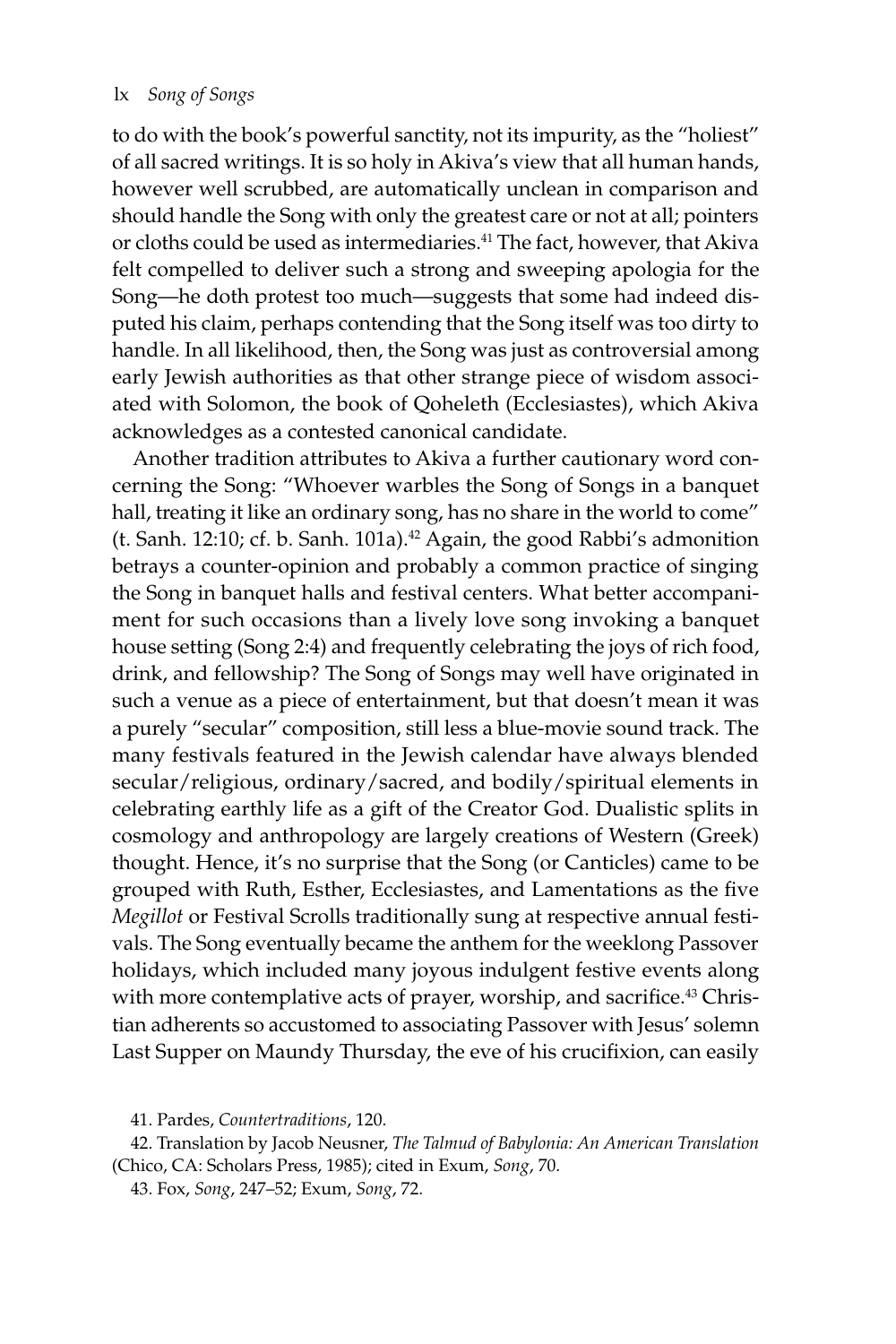lose sight of the larger Passover picture and wonder why in the world anyone would "warble the Song of Songs" on this occasion, as if it were a folk concert or a club set.

But Akiva's concerns ran in the other direction. He thought that the Song was appropriate *only* for the most sacred occasions and *never* for the banquet hall, even with its festive language. While the whole earth is the Lord's, there's an apt time and place for everything under heaven, as Qoheleth insisted in Eccl 3:1-15, and Akiva believed that the Song should never be performed in a banquet hall "like an ordinary song." Nothing wrong with love songs in general sung at celebratory feasts, just not this holiest of Songs. One needs to match the right music with the right ambience. The Lord lamented once to the prophet Ezekiel that the people were missing his serious message of judgment during a period of national crisis because they mistook him for "a singer of love songs, one who has a beautiful voice and plays well on an instrument; they hear what you say, but they will not do it" (Ezek. 33:32).<sup>44</sup> Again, love songs are ordinarily fine, just not, to return to Akiva, *this* Song at any ordinary time.

But Akiva's restriction doesn't solve the problem of the Song's lyrical contents, which, in their gushing about a torrid romance, reflect the longings of ordinary people about the most basic human drives for love and sexual intimacy, and never once (well, maybe once, 8:6) mention God! How can a book be holy without explicitly honoring God? (The book of Esther has the same problem.) Clearly, Akiva was convinced by some method of nonliteral, spiritual interpretation that the Song of Songs did honor the holy God through and through. What that method was we don't know, but it likely involved some type of allegorizing the lovers as God (male) and Israel (female), which became the standard Jewish approach until the modern era, matched by Christian adaptations of God into the Christ-figure and Israel into the church as the bride of Christ. So interpreted, the Song was best suited for cantors and choirs in synagogues and churches and fell off the repertoire of torch singers and jazz bands in banquet halls. That's the way it often goes as books and songs get into circulation; they take on a life of their own, whatever the composers' original intentions, and if they're lucky, like the Song of Songs, they keep being published for centuries, long past the time when authors have any say over their reception.

<sup>44.</sup> See Fox, *Song*, 248–49; Clines, "Why Is There a Song?," 101.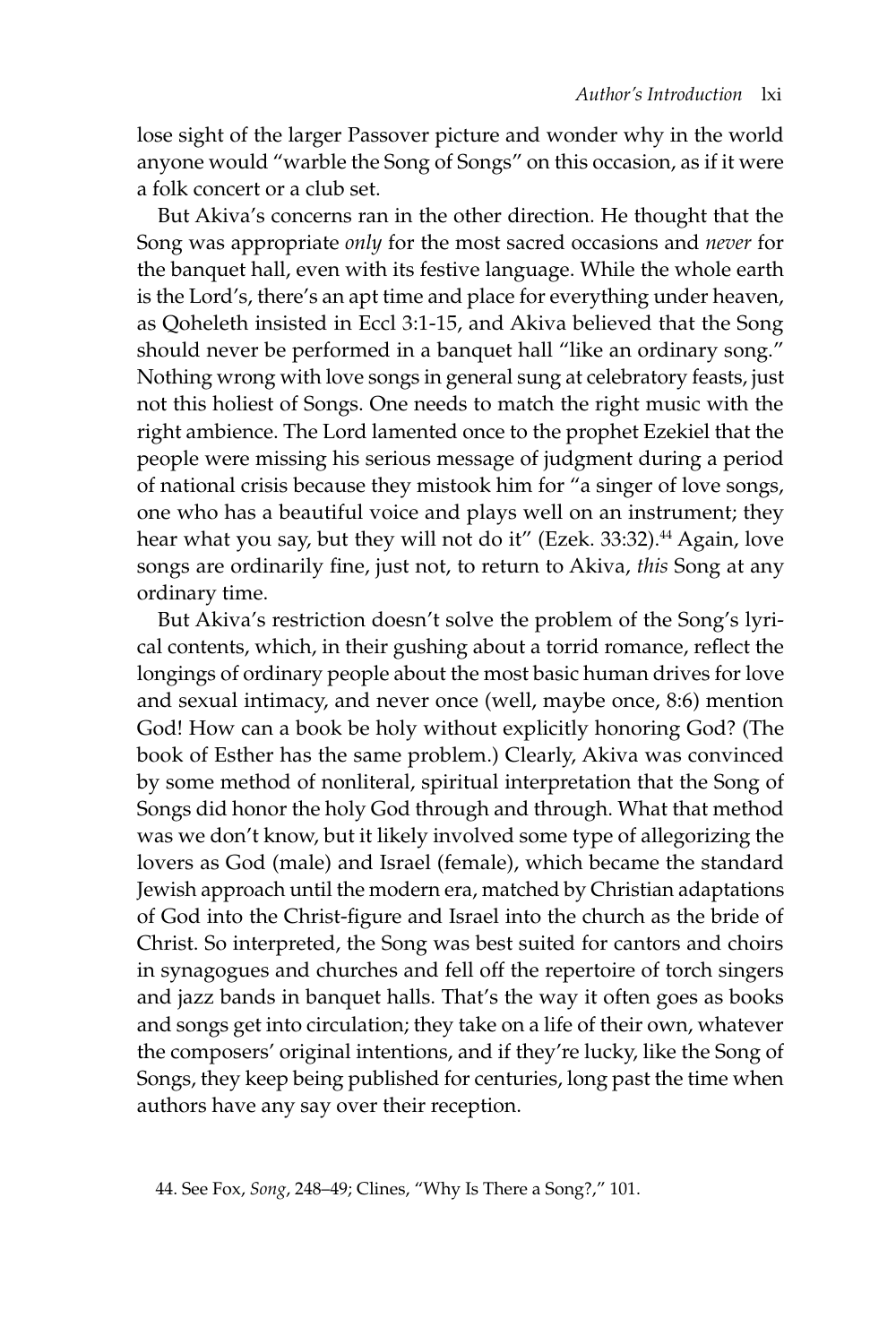#### lxii *Song of Songs*

But whatever may be gained by such a dynamic process, a price is also paid: something is lost, perhaps even something vital to the work's core essence, which may still be argued for without claiming that it captures the only valid meaning. Regarding the canonical Song interpreted in purely spiritual terms, the casualty is sexuality and not only in its most worldly, carnal expressions but also in its more sublime, metaphysical aspects. Allegorical readings of the Song may efface its sexual dimensions as much as embroider them, if not more so. Clines contends "that the history of its interpretation is one of a massive repression of sexuality, of denial of the book's ostensible subject matter, a testimony especially to male fear of female sexuality."45 That overstates the case, however. For medieval monks, the response seems less one of repression than redirection. The great twelfth-century theologian Bernard of Clairvaux, for example, spent eighteen years meditating on the Song's first two chapters and crystallizing his thoughts into eighty-six sermons.46 This was no dry sermon series sketched out in a dusty cell because he happened, say, to be a scholarly specialist in the later Hebrew idiom of Song manuscripts. Brother Bernard was personally and passionately committed to the Song as a call to embodied passionate union with the incarnate passionate Christ as the highest and deepest experience of God's love. As William Loyd Allen concludes, "[Bernard] may have had a distorted view of human sexuality; he may have failed personally to love as he felt loved; but he did not fail to see the erotic ardor between a woman and a man as an ideal representation of the higher Truth from which it first sprang."47 To make things even more interesting, we should not ignore that, in this intense nearly two-decadeslong engagement with the Song, Bernard, like other monks, would have assumed the subject position of the Song's *woman* in relation to the loving male Christ figure. From the start, "Let him kiss me with the kisses of his mouth" (1:2) would mark for Bernard a longing for eroticized spiritual intimacy with Christ on a mystical, gender-bending, homosexualized plane, but no less fervently felt for its metaphorical state.<sup>48</sup>

45. Clines, "Why Is There a Song?,"113.

46. See Carey Ellen Walsh, *Exquisite Desire: Religion, the Erotic, and the Song of Songs* (Minneapolis: Fortress, 2000), 198–201; William Loyd Allen, "Bernard of Clairvaux's *Sermons on the Songs*: Why They Matter," *RevExp* 105 (2008): 403–16; and Kristin Johnston Largen, "The Erotic Passion of God," *Dialog* 49 (2010): 7–8.

47. Allen, "Bernard of Clairveaux's *Sermons*," 413.

48. See the provocative article by Stephen D. Moore, "The Song of Songs in the History of Sexuality," *Church History* 69 (2000): 328–49.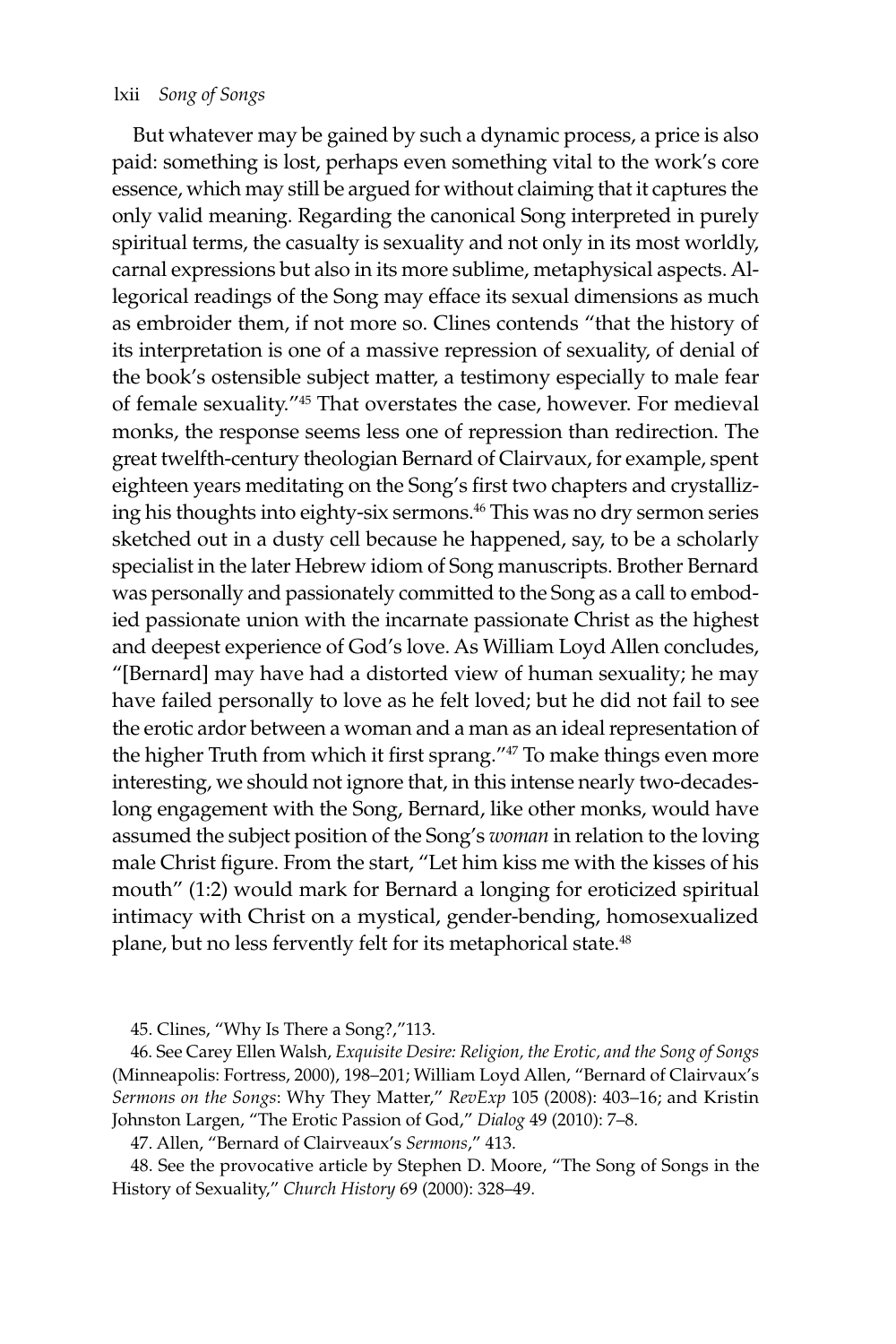Nuns and other sisters of the church might have an easier, more "natural" entry into the love bond with Christ via the Songstress, but what about modern feminist women, whether professionally or personally religious or not? Feminism's fundamental commitment to embodied female life in all its facets—not least female sexuality—free from the stifling stays of male oppression and repression does not sit well with exploitations of the female body for others' interests, whether subtle or overt, allegorical or literal. Such commitment to women's choice and agency holds even in the face of purportedly noble appropriations, as in the interest of knowing God or Christ with utmost intimacy.<sup>49</sup> Hence, I know of no feminist interpretation of the Song that does not appreciate its basic character as erotic poetry extolling the virtues and vicissitudes of natural, passionate human love. But a Jewish or Christian feminist reader of the Song may certainly *choose* to expand her (or his) interpretive horizon into the spiritual realm, to appropriate the book as a theologicalspiritual resource in addition to or in tandem with its natural-sexual elements. Recalling Exum's tenth point, quoted above, feminists are free to sing the Song as they will. Exum chiefly has in mind reading against the grain of sexist (mis)readings, but she would doubtless allow for additive spiritual or devotional readings, though she herself rarely ventures into this territory in her commentary. Neither do I in the present volume, as I keep the spotlight trained on the "natural" plane of primary concern to most feminist interpreters. But other writers, on various points of the feminist-critical spectrum, happily engage in more multilevel reflections of this multifaceted Song.<sup>50</sup>

49. For a superb discussion of feminist theory's emphases on women's embodiment and agency and their implications for theological experience, see Serene Jones, *Feminist Theory and Christian Theology: Cartographies of Grace*, Guides to Theological Inquiry (Minneapolis: Augsburg Fortress, 2000), 1–68.

50. For thoughtful reflections on the spirituality and theology of the Song, see, from a Jewish view, the magisterial new commentary by Fishbane (*Song*), in which, following the traditional rabbinic "Pardes" method of scriptural interpretation, he tracks throughout the Song four levels of analysis: *peshat* (literal/plain meaning), *remez* (allegorical/symbolic approach), *derash* (comparative/midrashic reading), and *sod* (mystical/spiritual insights); Debra Band, *The Song of Songs: The Honeybee in the Garden* (Philadelphia: JPS, 2005), which is illustrated by the author with stunning color paintings, four of which appear in grayscale, with accompanying commentary, in the present volume; Ostriker, "Holy of Holies." From a Christian perspective, see Carr, *Erotic Word*; Walsh, *Exquisite Desire*; Ellen F. Davis, *Proverbs, Ecclesiastes, and the Song of Songs*, Westminster Bible Companion (Louisville: Westminster John Knox, 2000), 231–302; Stephanie Paulsell, "The Song of Songs," in, *Lamentations and the*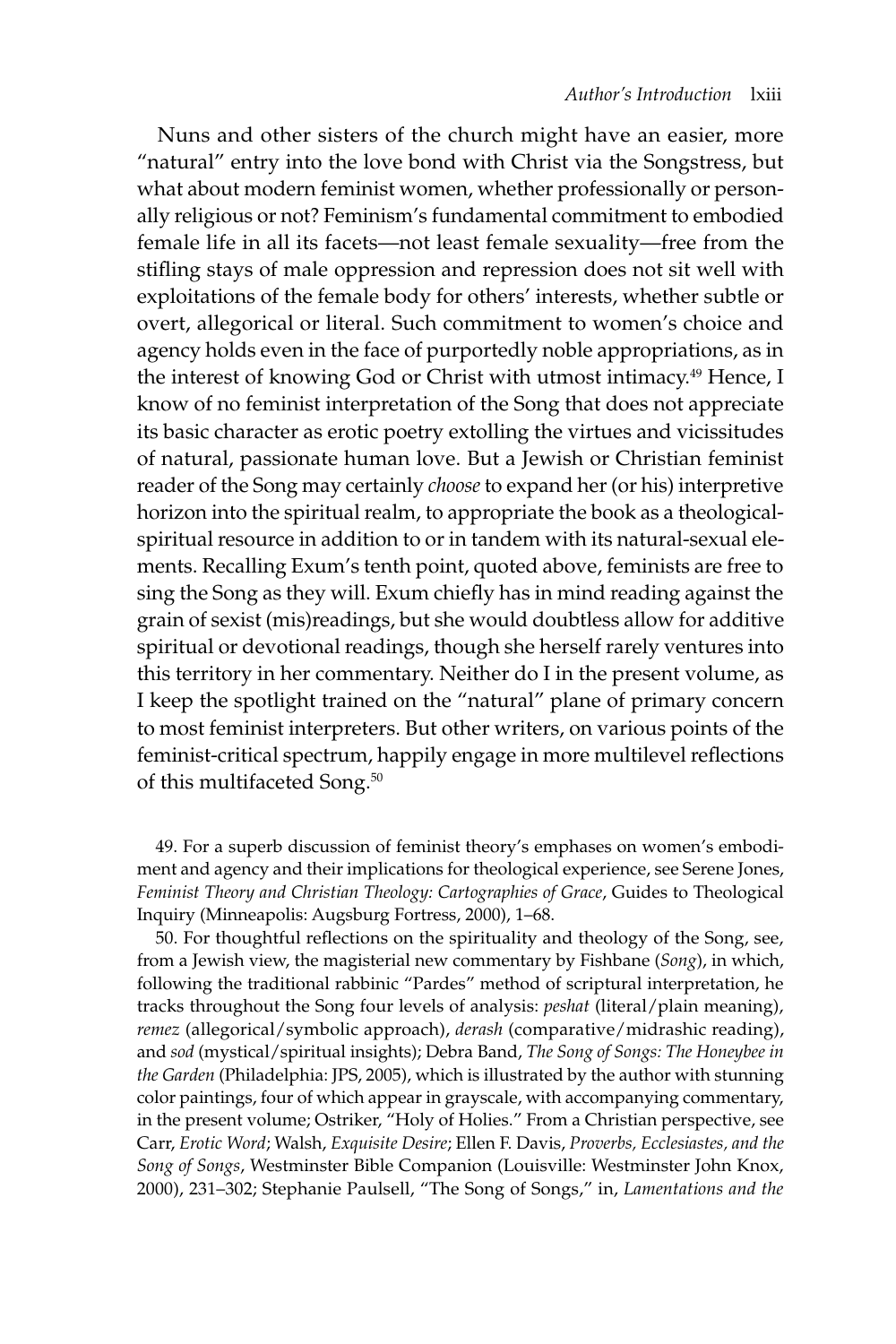#### lxiv *Song of Songs*

Carey Ellen Walsh strikes a particularly attractive tone that I think most religiously inclined feminists would appreciate, even if it doesn't reflect their main approach. Walsh envisions the Song as "a celebration of all things of human life. . . . [It] is in essence, a spiritual book . . . concerned with the responses of the soul to life and its pleasures. As such, it is neither secular nor religious, since these are modern categories and carriers of dualism."51 Encountering this remarkable work thus "yields a renewed sense of the erotic as a human energy, a life-enhancing response to the world," what the modern poet Octavio Paz pinpoints as "the luminous side of eroticism, its radiant approval of life."52 More fully, Walsh expounds her holistic take on the Song:

Discerning the spiritual dimension of the Song is potentially the most rewarding part of the investigation. For if there can be a unity of the spiritual and sexual impulses, then we have come a long way toward healing the rift between religion and sex, between the spirit and the body. And we catch biblical testimony to the sheer glee of being human, without caveat or reflex, religious promises to keep trying harder. Religion of the latter kind can wear one out. Sexual energy can wreak havoc, of course, but that potency itself does not make it sinful. The Song's unremitting, unabashed attention to desire provides a needed heuristic salve for those who have been emotionally splintered by religion.<sup>53</sup>

As one still picking out painful splinters from an early age, I can only say: Amen and Amen.

*Song of Songs*, Belief: A Theological Commentary on the Bible, ed. Harvey Cox and Stephanie Paulsell (Louisville: Westminster John Knox, 2012), 169–276; Christopher West, *Heaven's Song: Sexual Love as It Was Meant to Be* (West Chester, PA: Ascension, 2008); and Iain M. Duguid, *The Song of Songs: An Introduction and Commentary*, TOTC (Downers Grove, IL: InterVarsity Press Academic, 2015).

<sup>51.</sup> Walsh, *Exquisite Desire*, 191.

<sup>52.</sup> Ibid., 187; citing Octavio Paz, *The Double Flame: Love and Eroticism* (Orlando, FL: Harcourt Brace, 1995), 25.

<sup>53.</sup> Ibid., 193.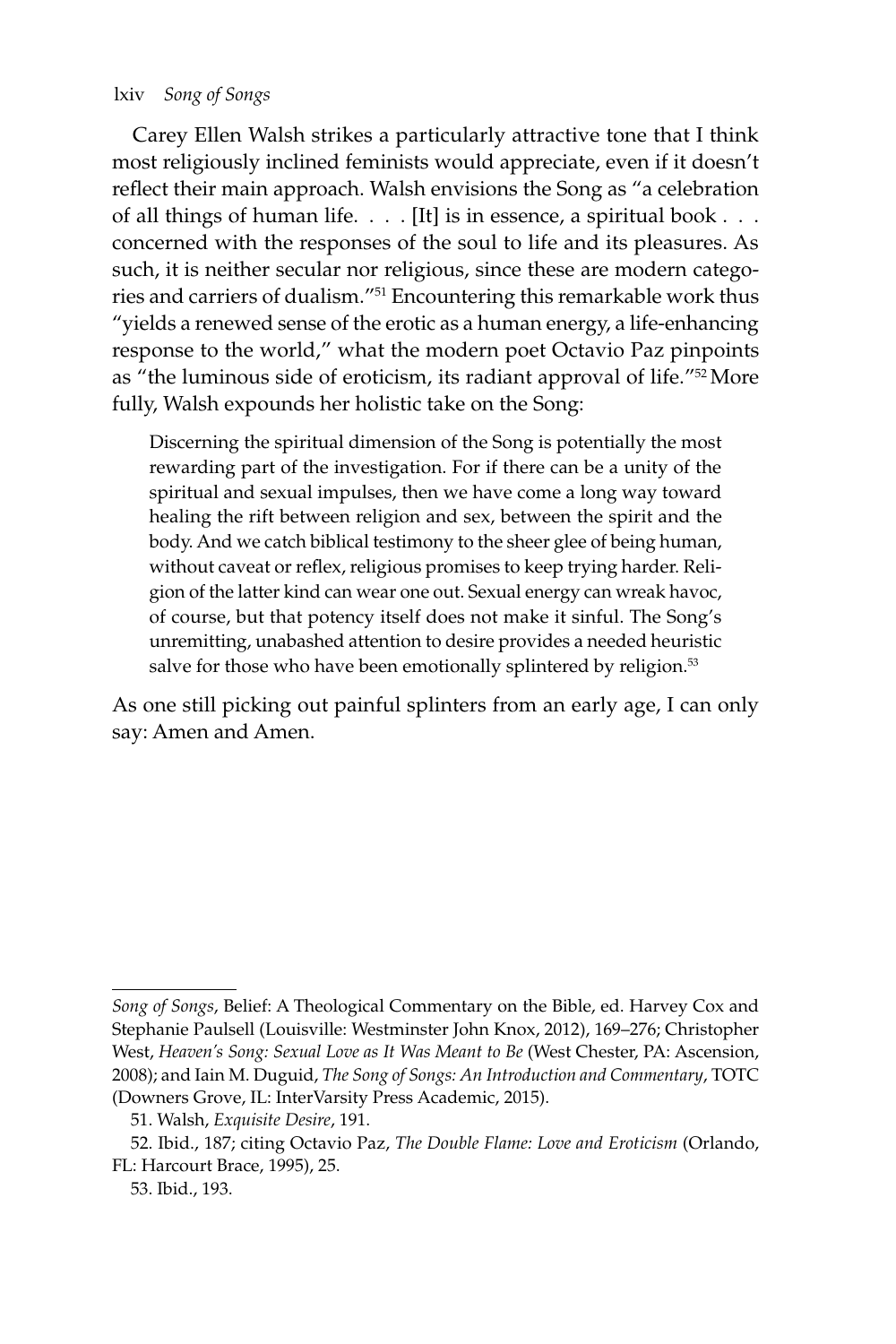# **Song of Songs 1:1**

# *Heading*

This title, whether original or editorial, provides three guide-lines for interpretation. First, it assumes a singular song (שיר ( best heard, read, or sung as a whole, in one sitting. Though comprised of multiple stanzas featuring various voices and love themes in a panoply of luscious images, the Song brings all these elements together into one stunning performance. The rich tones, tensions, points, and counterpoints of this complex symphony alternately thrill and chill, delight and disturb the hearer/reader.

Second, the heading dares to claim this Song as superlative: the "Song of Songs" (השירים שיר(, that is, in the Hebrew idiom, the Song above all others, the "supreme song" or "songiest of songs," as David J. A. Clines quips.1 The wide and long popularity of this book among Jewish and Christian commentators bears out its exalted title. Witness Rabbi Akiva's famous encomium: "For all the ages are not worth the day on which the Song of Songs was given to Israel; for all the *Ketuvim* are holy, but the Song of Songs is the Holy of Holies" (m. Yad. 3.5). Of course, the "holy

1. David J. A. Clines, "Why Is There a Song of Songs and What Does It Do to You If You Read It?," in *Interested Parties: The Ideology of Writers and Readers of the Hebrew Bible*, JSOTSup 205, Gender, Culture, Theory 1 (Sheffield: Sheffield Academic, 1995), 99.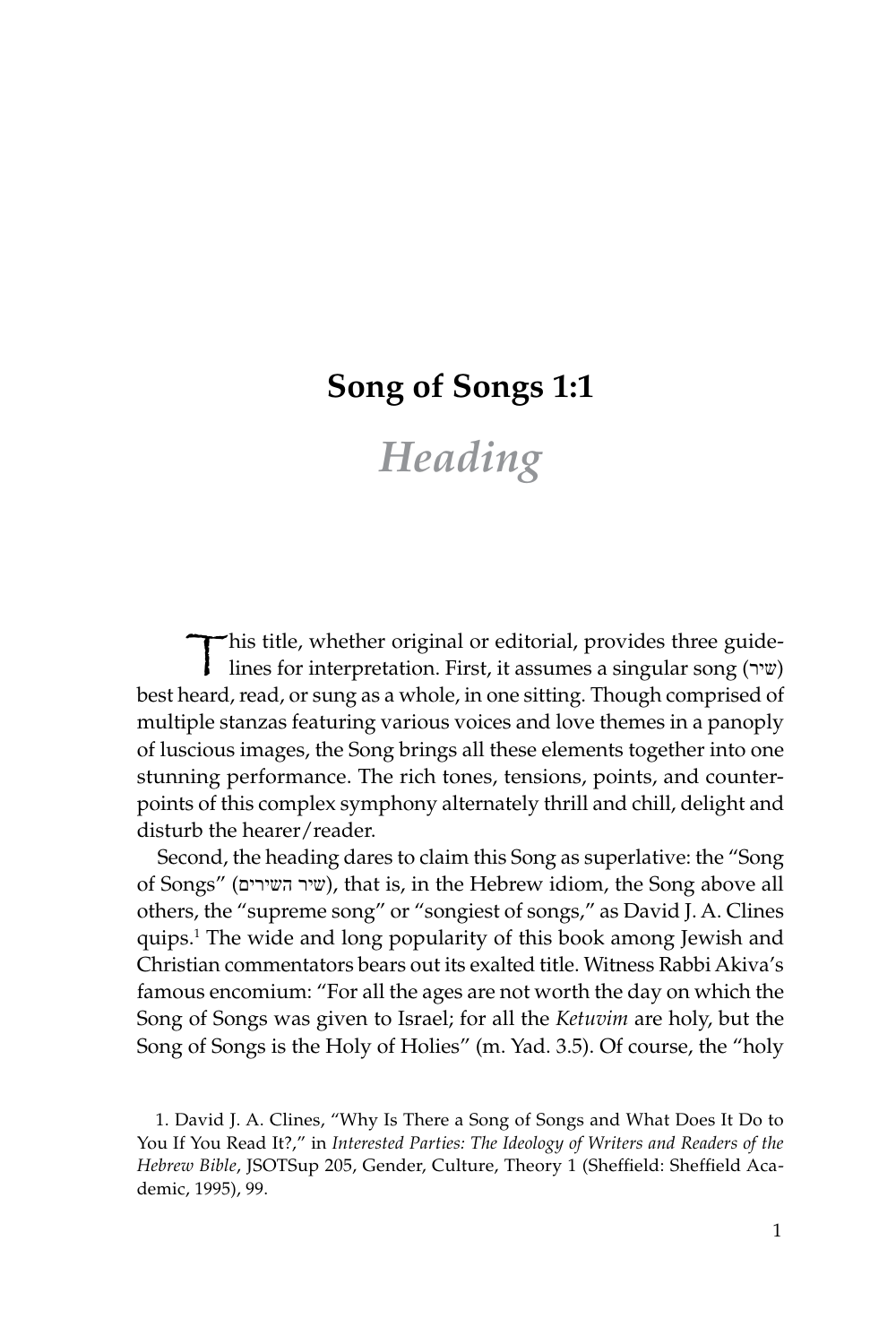*Song of Songs 1:1* 1 The Song of Songs, which is Solomon's.

of holies" comparison works best with an allegorical reading of the Song unfolding the covenantal love between God and Israel (or, for Christians, between Christ and the church). But even if we choose not to go that route, at least not as our primary interpretive path, the Song's soaring language and imagery lifts us above the banal puppy-love musings of a pop song into more hymnic and spiritual dimensions of dynamic love "strong as death" (Song  $7:6$ ).<sup>2</sup>

Third, the Song bears a Solomonic stamp; it is related to  $($ b-prefix) though not authored by Israel's renowned king. The Song names Solomon in three places (1:5; 3:7-11; 8:11-12), each reflecting his royal splendor, and refers to an unnamed "king" three other times (1:4, 12; 7:5). In all but one of these cases, the female protagonist extols her male lover; in the lone exception (7:5), the male speaker associates himself with a king "held captive" by the woman's luxurious locks. The persona of Solomon and the royal imagery characterizing both lovers—the woman is compared to a queen or princess in 6:8-9; 7:1—embroider the couple's relationship in the Song, but the Poem does not chronicle the amorous experiences of the historical Solomon. Rather, it evokes Solomon's iconic reputation not only for wisdom and power but also, in sharp counterpoint, for womanizing and exploitation.

With his thousand foreign wives and concubines, opulent selfindulgence, and forced labor of his own people as well as non-Israelites for his massive building projects (1 Kgs 5:13-18; 9:15-22; 11:1-13, 26-28; 12:1-11; cf. Eccl 2:1-11), Solomon is scarcely a feminist hero. He uses people, not least women, for his personal pleasures and profits—quite the opposite of the picture of mutual love that the Song supports. The Song may be viewed, then, in some sense as revising (redeeming) Solomon's notorious past or, perhaps, as returning to his humbler and wiser royal roots before accumulating extraordinary wealth and power (see 1 Kgs 3–4). But the full picture remains to be seen as we work through the Song. With feminist lenses firmly fixed, we read not only with hopeful anticipa-

2. On the spirituality of the Song, see the Introduction, lxiii–lxiv n. 50, and the related discussion.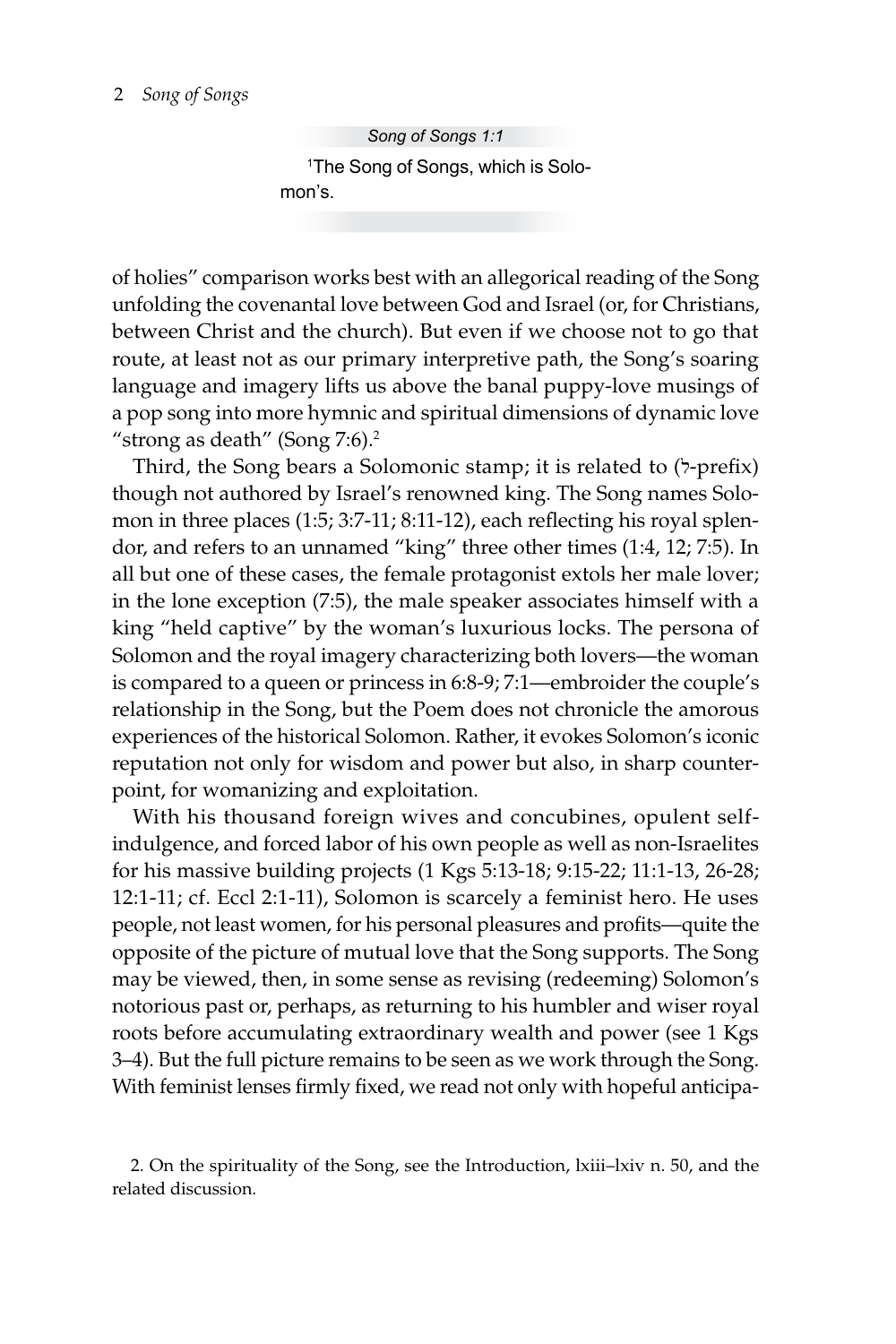tion—this is the Song of Songs!—but also with watchful reservation. We know how kings, real and imagined, can operate, not least in pursuits of love. We know how women under enormous societal pressures can internalize dominant perspectives to their disadvantage.3 The Song must be sung—and suspected.<sup>4</sup>

3. On internalization of prevailing sexist values, see Phyllis Chesler, *Women's Inhumanity to Woman*, 2nd ed. (Chicago: Lawrence Hill, 2009), xxi, 1–34; Donald C. Polaski, "What Will Ye See in the Shulammite? Women, Power and Panopticism in the Song of Songs," *BibInt* 5 (1997): 68–81.

4. On the foundational hermeneutic of suspicion employed in feminist biblical interpretation, see Elisabeth Schüssler Fiorenza, *Wisdom Ways: Introducing Feminist Biblical Interpretation* (Maryknoll, NY: Orbis Books, 2001), 175–77; F. Scott Spencer, *Salty Wives, Spirited Mothers, and Savvy Widows: Capable Women of Purpose and Persistence in Luke's Gospel* (Grand Rapids, MI: Eerdmans, 2012), 24–54.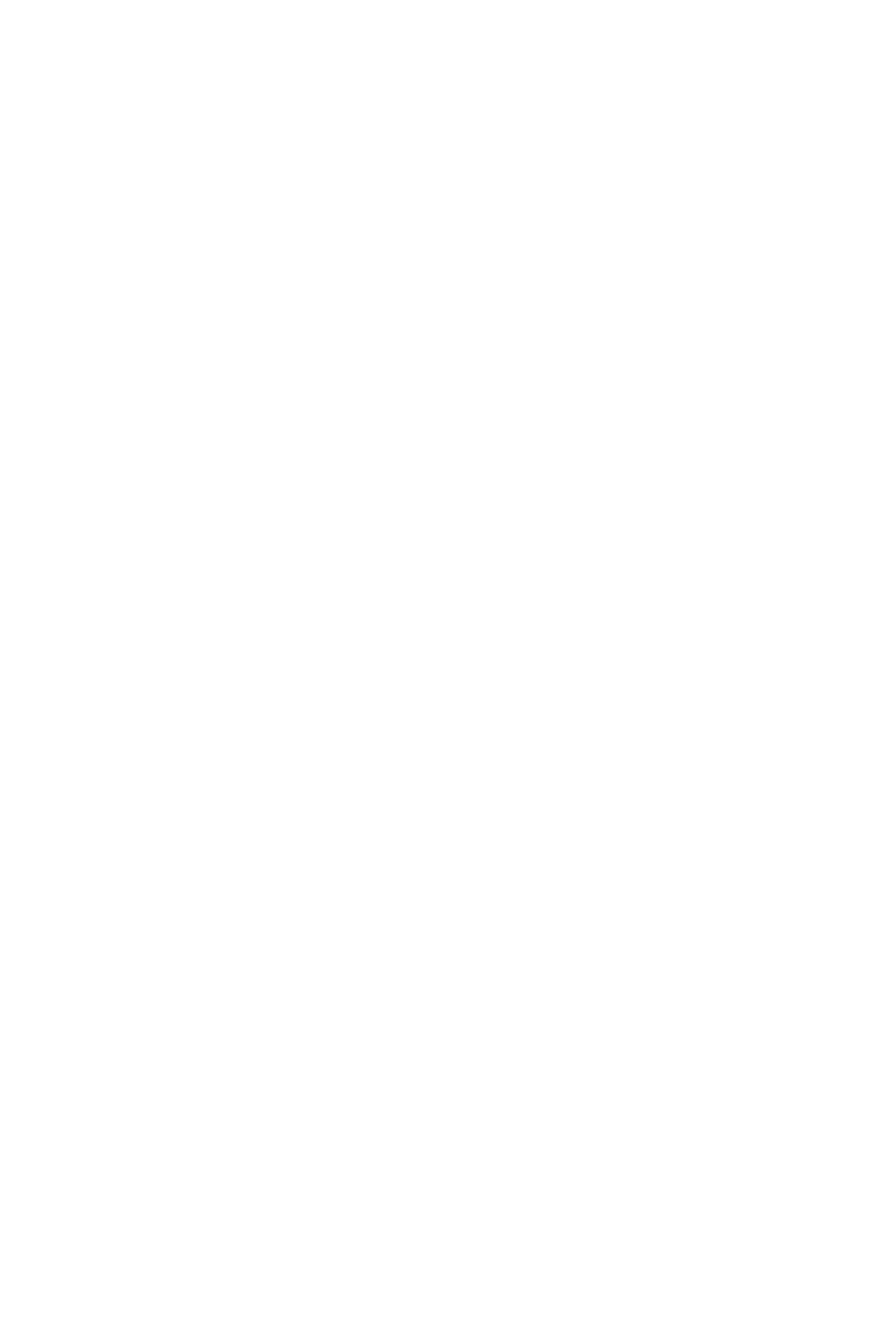# **Song of Songs 1:2-8**

# *Comfortable (Mostly) in Her Own Voice and Skin*

The Song begins robustly in *medias res* with the lead voice of the woman addressing her male lover. She primarily speaks to n the second person, with corosional clinical site a more formal him in the second person, with occasional slippage into a more formal, respectful third-person viewpoint: "Let him kiss me . . . for your love"; "Draw me after you.  $\ldots$  . The king has brought me"  $(1:2, 4)$ . The male voice is not heard until the final verse of this stanza (1:8).

While the intimate relationship of the couple forms the principal theme, a wider circle of interest soon becomes evident, encompassing the woman's female friends ("maidens," "daughters of Jerusalem" [1:5]) and brothers ("my mother's sons" [1:6]) and the man's male coworkers ("flocks of your companions" [1:8]). And while the overall tone is joyous and playful, certain ominous and hurtful strains darken the mood temporarily (1:5-6). The

1. On the issue of "grammatical person," see Michael V. Fox, *The Song of Songs and the Ancient Egyptian Love Songs* (Madison: University of Wisconsin Press, 1985), 97. Fox writes, "The lovers often address each other in the third person, sometimes switching back and forth rapidly from third to second person (e.g., 1:12; 2:1-3; 4:6; 6:9; 7:11). Third-person address carries a special tone of respect" (see 265–66). Passionate desire and considerate respect go hand in hand in the bedroom.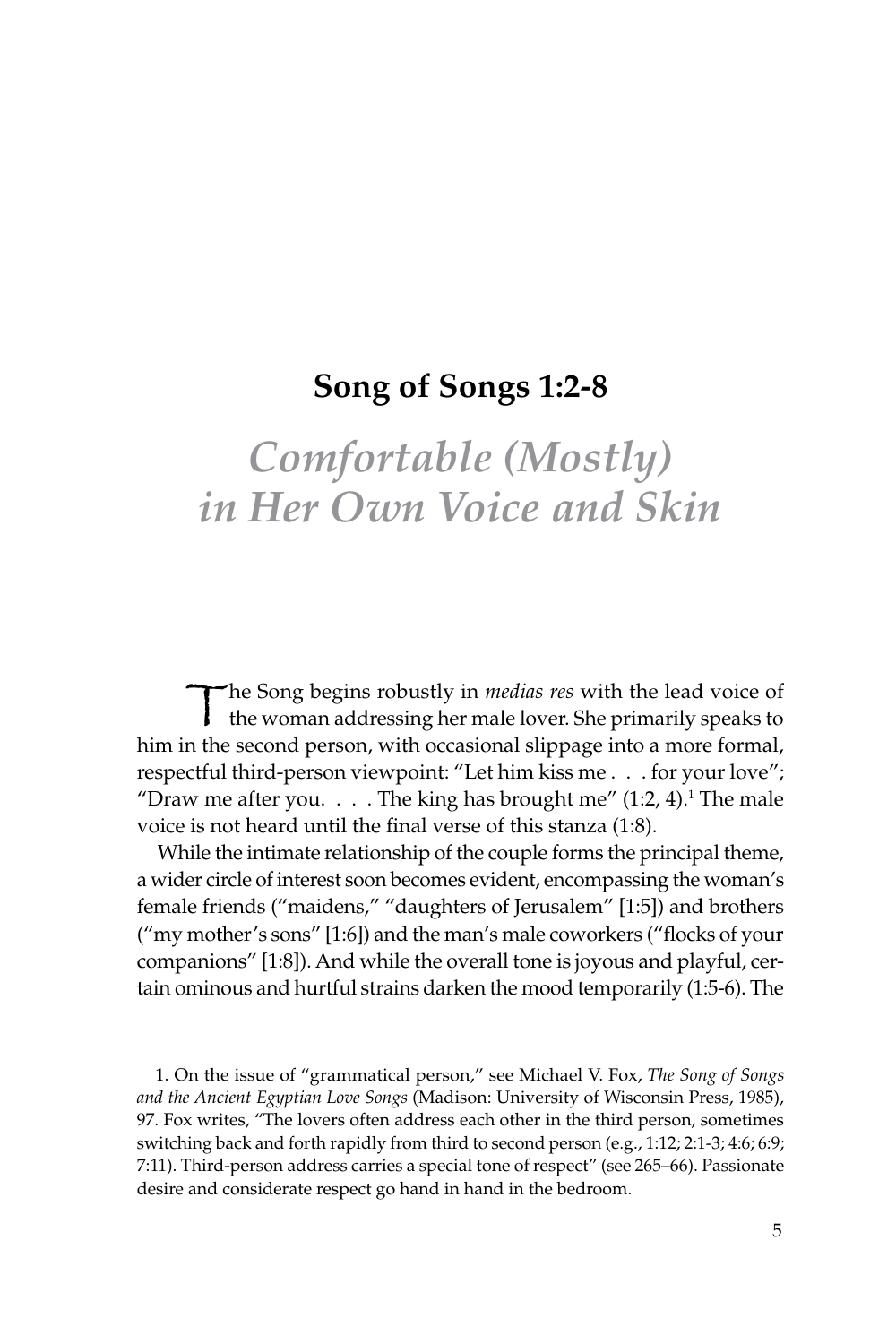| $IW \rightarrow MI$                             | we will extol your love more                |
|-------------------------------------------------|---------------------------------------------|
| <sup>2</sup> Let him kiss me with the kisses of | than wine:                                  |
| his mouth!                                      | rightly do they love you.                   |
| For your love is better than wine,              | $[W \rightarrow D]$                         |
| <sup>3</sup> your anointing oils are fragrant,  | <sup>5</sup> am black and beautiful,        |
| your name is perfume poured out;                | O daughters of Jerusalem,                   |
| therefore the maidens love you.                 | like the tents of Kedar,                    |
| <sup>4</sup> Draw me after you, let us make     | like the curtains of Solomon.               |
| haste.                                          | <sup>6</sup> Do not gaze at me because I am |
| The king has brought me into                    | dark.                                       |
| his chambers.                                   | because the sun has gazed                   |
| We will exult and rejoice in you;               | on me.                                      |

*Song of Songs 1:2-8*

tension focuses on related optic, aesthetic, and somatic perceptions: how one views or "gaze[s] at" (1:6) and values the woman's body, especially her "dark" complexion. For the most part, she surmounts the narrow "beauty myths" of her society,<sup>2</sup> buoyed by the patent admiration of her lover. But the fact that she defends her beauty perhaps betrays an undercurrent of insecurity in the face of cultural stereotypes.

## **Wining and Pining (1:2-4)**

The lead woman vocalist eschews polite overture or foreplay, plunging right in to expressing her deep desire for her lover that brooks no delay: "let's run [רוץ) "![1:4, CEB; similarly NJPS: "we will run after thee"). Her approach is unabashedly sensual, both in its erotic longing and in its somatic engagement of all five senses. Touch, taste, and smell are explicitly cited; hearing is presumed in the act of speaking/singing; so too, seeing is implied, but less strongly, as the pleas for contact—"Let him kiss me" (1:2); "Draw me after you" (1:4)—suggest a pining for intimate presence not currently realized. But this is no pure fantasy in the mind of a lovesick girl. She has previously experienced and enjoyed sexual relations with her "royal" lover—"The king has brought me into his chambers" (1:4)<sup>3</sup>—

2. See Naomi Wolf, *The Beauty Myth: How Images of Beauty Are Used Against Women*, 2nd ed. (New York: Harper Perennial, 2002); Ellen Zetzel Lambert, *The Face of Love: Feminism and the Beauty Question* (Boston: Beacon, 1995).

3. The Hiphil perfect form of בוא") has brought") suggests causative, completed action.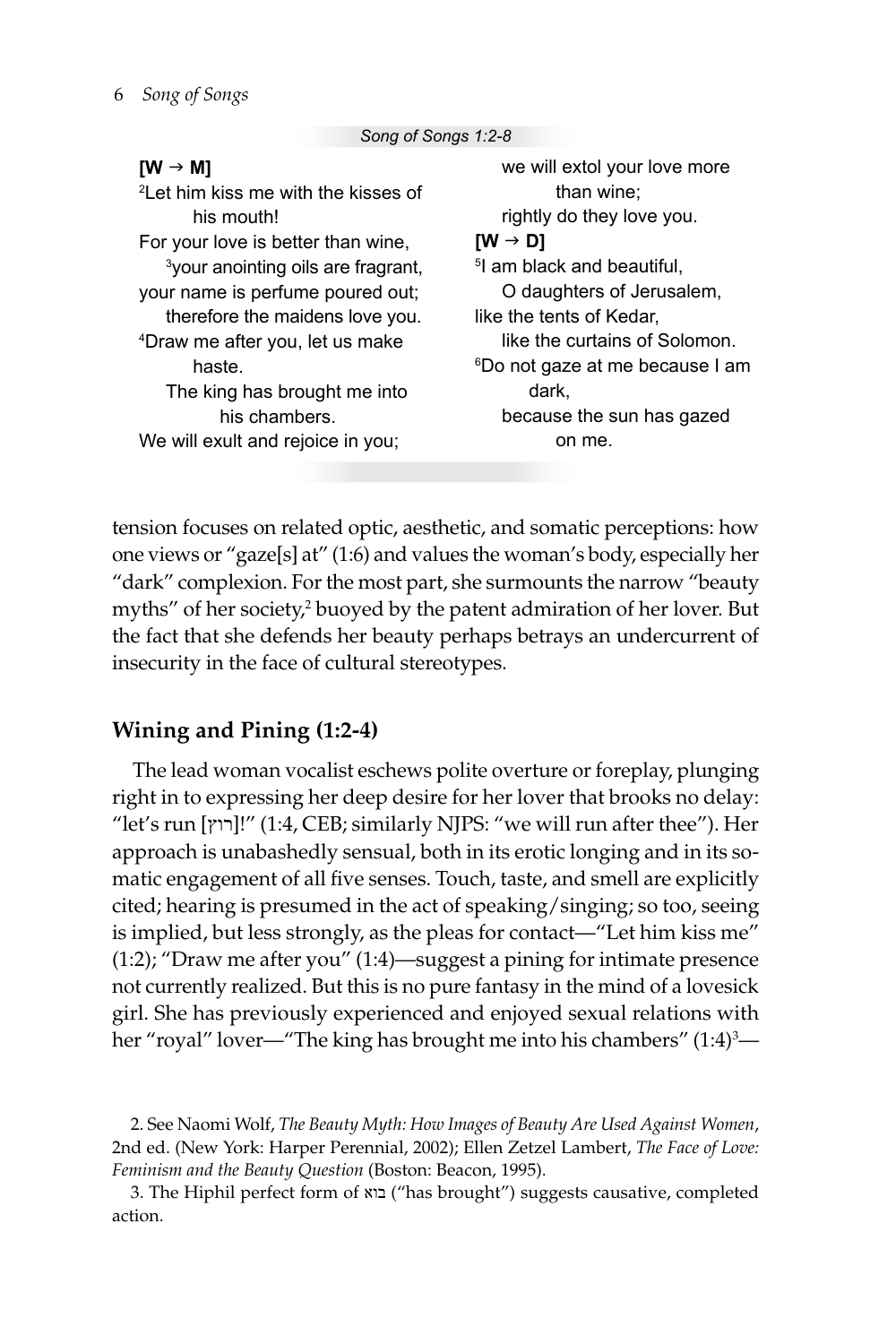My mother's sons were angry with me;

they made me keeper of the vineyards,

but my own vineyard I have not kept.

#### $\mathsf{I} \mathsf{W} \rightarrow \mathsf{M}$

7 Tell me, you whom my soul loves, where you pasture your flock, where you make it lie down at noon;

```
for why should I be like one who 
   is veiled
beside the flocks of your com-
       panions?
```
## $[M \rightarrow W]$

8 If you do not know, O fairest among women, follow the tracks of the flock, and pasture your kids beside the shepherds' tents.

and she longs for more of the same. This happy yet poignant tension—at once pleasant and painful4 —between love's anticipation and satisfaction as well as the lovers' presence and absence runs throughout the Song. A further tension simmers regarding the agency of the lovers. While the woman seems content to be wooed, "drawn," and "brought" by her male lover, she remains very active, collaborative ("*let us* run"), and directive ("*let him* kiss me") in the relationship. As the Song unfolds, both parties find themselves swept up in love's overwhelming currents beyond their total control. But neither surrenders personal agency altogether, and the woman may well be the strongest swimmer.

The woman conveys her passionate delight in bodily sensations in vivid language and imagery with no trace of prudery or disgust. Tactile experience leads the way with the woman's particular longing for multiple mouth kisses—no peck on the cheek will do—and her broader excitement about her lover's gestures of passion. "Your love[s]" (דדיך), which appears twice, framing the segment in 1:2 and 1:4, is plural in Hebrew and connotes the more physical activity of "love-makings" and "caresses" than the psychological attitude of love.5

4. See Aristotle's classic definition of emotions or passions (*pathē*) as a mix of pleasure and pain in *Rhet*. 2.1.8 (see 4 Macc 1:20-28).

5. Fox, *Song*, 97; J. Cheryl Exum, *Song of Songs*, OTL (Louisville: Westminster John Knox, 2005), 91; William J. Holladay, *A Concise Hebrew and Aramaic Lexicon of the Old Testament* (Grand Rapids: Eerdmans, 1971), 68. The LXX and Vg. mistranslate the term as "breasts." The Song will frequently refer to the allure of breasts in love-making, but usually applied to the woman's body.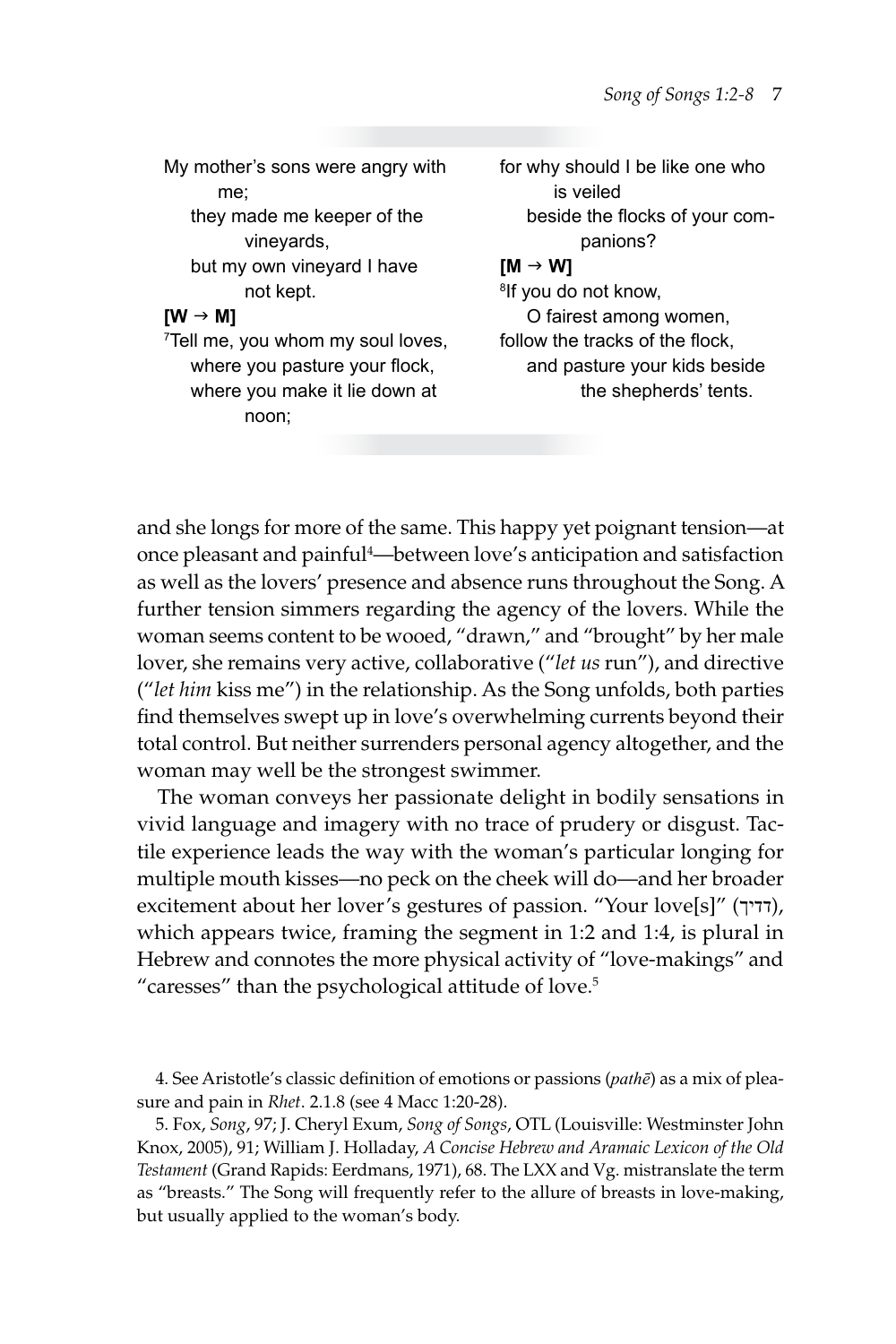#### 8 *Song of Songs*

Closely connected with tactile delights of lovemaking are gustatory sensations. Kisses "of his mouth" (פה, 1:2 (are at once tasted as well as felt, and the woman extols her beloved's lovemakings as "better than wine" (1:2), whose piquant flavor immediately strikes lips, tongue, and palate, then "rightly" (1:4) or smoothly<sup>6</sup> flows down the throat and sends a tingle throughout the body. Of course, the delectable joys of wine owe in the first place to nature's fruitfulness. From the start, the Song celebrates holistic, interconnected experience of love between embodied persons grounded in God's good earth from which human life sprang and to which it will return (see Gen 2:7-9; 3:19).

The olfactory is the most sensitive of the five senses and most evocative after the initial scent has dissipated. Wine stimulates the nose even before it touches the lips, and at the heart of this segment are parallel lines announcing the lover's captivating fragrance. The woman recalls the bracing aroma of her lover's applied colognes mixing with his natural odors. Indeed, she only has to speak or think his name for his titillating smell to permeate or be "poured out" (1:3) into her environment.<sup>7</sup> The Song never reveals either lover's given name, but the pun on "name" (שם, *shem*) and "perfume" (שמן, *shemen*) suggests the "powerful sensual impact" of the male lover's person on the woman.<sup>8</sup> Moreover, his delicious scent is so pungent and pervasive that it wafts beyond the woman to stimulate other "maidens" (עלמות, young women, 1:3). Such shared experience at this stage, however, prompts neither competitive jealousy among the young women nor playing the field by the attractive man.

The erotic mix of senses celebrated here bears a provocative resemblance to the seductive charms of the "loose" or "strange" woman in Proverbs, variously cast as a prostitute or adulteress, who brazenly

6. Taking מישר) from the root for "straight") in 1:4 as "smoothly" rather than "rightly" (NRSV), in association with wine's smooth flow down the throat and lulling affect on the drinker, as in Song 7:9 and Prov 23:31; see Fox, *Song*, 99; John G. Snaith, *The Song of Songs*, New Century Bible Commentary (London: Marshall Pickering, 1993), 17.

7. The verb for "pour/empty out" (תורק) in 1:3 has a feminine subject that clashes with the masculine forms for "perfume" and "name" applied to the male lover. Most commentators acknowledge the awkwardness and leave it there; some, however, prefer various emendations, including the possibility that the term refers to a particular type of oil (תורק (or its native region (*Turaq*), otherwise unknown. See the discussion in Michael Fishbane, *Song of Songs*, JPS Bible Commentary (Lincoln: University of Nebraska Press, 2015), 29.

8. Marcia Falk, *The Song of Songs: A New Translation and Interpretation* (New York: HarperCollins, 1990), 167–68.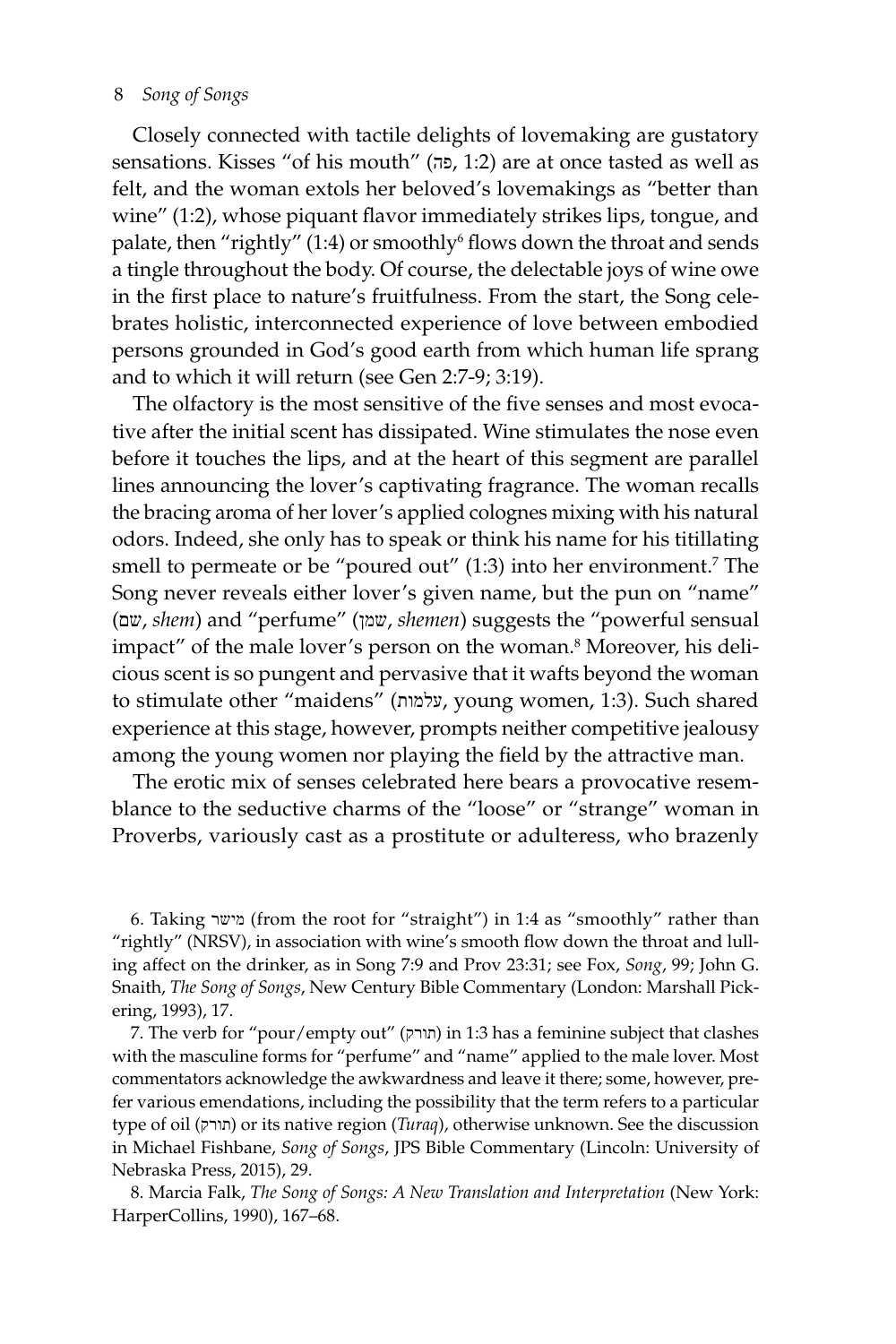"seizes and kisses" (7:13) a vulnerable young man and lures him with "lips smoother than oil" (5:3) to her intoxicating perfumed bed, masking diabolical "chambers of death" (7:27; see 5:3-6; 6:24-29; 7:5-27). The woman who opens the Song matches the Proverbial loose woman's aggressive, sensual passion, but then, so does the "wise woman" and "good wife" of Proverbs (see Prov 1:20-33; 5:18-19; 8:1-21; 9:1-6).9 The critical character distinctions have to do with the life-bringing or deathdealing ends of these figures' behavior, not their erotic means. The Song commences with no hint of death or deception. The tone is thoroughly exuberant, jubilant, and intoxicating in the best, invigorating sense of wine's beneficence.10 Moreover, while the Song's male lover is enthralled by the passionate woman, he is not entrapped against his better judgment: he brings her "into *his* chambers" (Song 1:4; contra Prov 7:16-27).<sup>11</sup>

To be sure, the lack of marital language defining the relationship of the Song's lovers breaks the confines of the good wife's world. But this wider world of love is just as "good," if not "better" (טובים, Song 1:2-3) than any other arrangement. Even so, that doesn't mean all is bliss or without tension, as the next segment implies.

## **Black but Beautiful (1:5-6)**

The mood of communal exultation—"*we* will exult . . . *we* will extol" (1:4b)—suddenly modulates to the woman's more personal and polemical exhortation toward antagonists in her inner circle of friends and family. She still remains confident and assertive, but from a more defensive posture. The problem is not with her lover but with her female associates and her brothers, and the problem is not, in the first place, with her love but with her looks. So she flatly declares: "I am black, but beautiful!" (1:5, my translation; the verb-less Hebrew is crisper: "black-I-but-beautiful"). Since the woman makes this assertion to counter the disdainful glances and "gazes" she receives "*because* I am dark" (1:6), I favor reading the *waw* (1) conjunction as adversative ("but, yet") rather than consecutive

9. See Gale A. Yee, "'I Have Perfumed My Bed with Myrrh': The Foreign Woman (*<iššâ zārâ*) in Proverbs 1–9," *JSOT* 43 (1989): 53–68; *Poor Banished Children of Eve: Woman as Evil in the Hebrew Bible* (Minneapolis: Fortress, 2003), 149–58.

10. See Woman Wisdom's invitation: "Come, . . . drink of the wine I have mixed," (Prov 9:2, 6).

11. For a careful comparison of the portraits of the Song woman and both the "strange" and "good" women in Proverbs 1–9, see Kathryn Imray, "Love Is (Strong as) Death: Reading the Song of Songs through Proverbs 1–9," *CBQ* 75 (2013): 649–65.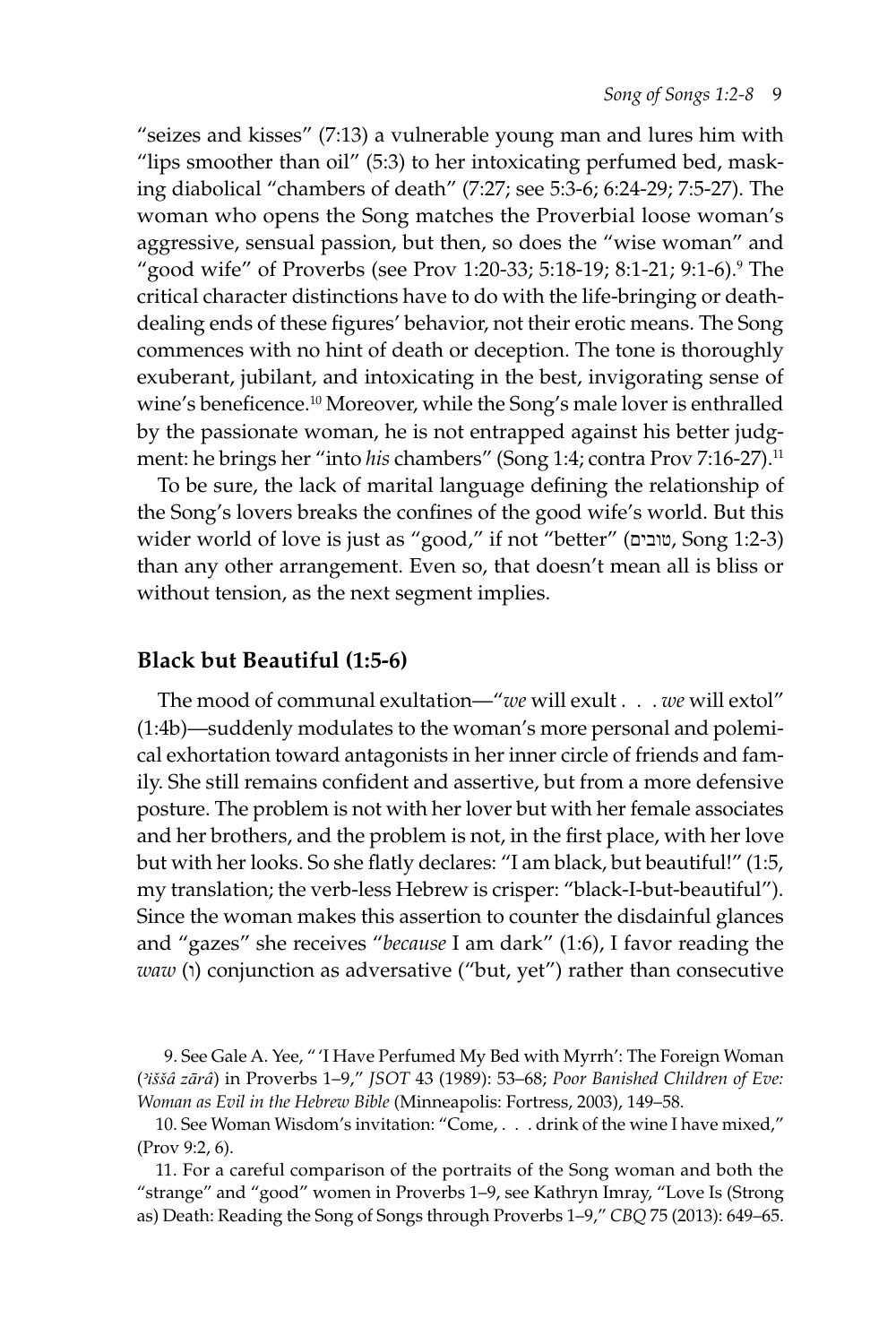("and").12 But, as F. W. Dobbs-Allsopp argues, informed by the Algerian feminist theorist Hélène Cixous, the same protest can be lodged more positively and playfully with appropriate accentuation: "I am black *and* beautiful!"13 Conversational tone can be tricky to detect in written discourse, especially when speakers first appear in a poem or narrative and we are just beginning to hear their voices and read their characters. Fundamentally, however, we encounter the Song as scripted discourse with no embedded notes about staging or oral performance within a scriptural canon that, as biblical scholar Lauress Wilkins Lawrence notes in her perceptive essay included here, "Beautiful Black Women and the Power of Love (Song 1:5)," periodically esteems lighter skin over blacker or, conversely, deems darker skin as inferior or suspect in some way (Job 30:30; Lam 4:7-8; Sir 25:17).

## *Beautiful Black Women and the Power of Love (Song 1:5)*

*"No wonder," said Hagar. "No wonder."*

*"No wonder what?" asked Pilate.*

*"Look at how I look. I look awful. No wonder he didn't want me. I look terrible. . . . Oh, Lord. My head. Look at that." She peered into the*  *compact mirror again. "I look like a ground hog. Where's the comb?"*<sup>14</sup>

What African American woman has not, at some point in her life, experienced a moment of panic like Hagar did in Toni Morrison's *Song of Solomon*? Bombarded by advertising images and cultural icons of blue-eyed blondes with Barbielike dimensions,<sup>15</sup> it is not

12. Following the Vg. (*nigra sum sed* [but] *formonsa*) against the NRSV and NAB ("and").

13. F. W. Dobbs-Allsopp, "'I am Black *and* Beautiful': The Song, Cixous, and *Écriture Féminine*," in *Engaging the Bible in a Gendered World: An Introduction to Feminist Biblical Interpretation in Honor of Katharine Doob Sakenfeld*, ed. Linda Day and Carolyn Pressler (Louisville: Westminster John Knox, 2006), 128–40.

14. Toni Morrison, *Song of Solomon* (New York: New American Library, 1977), 312.

15. Naomi Wolf (*The Beauty Myth: How Images of Beauty are Used Against Women* [New York: W. Morrow, 1991]) offers an early discussion of a range of issues related to "the beauty myth" in Western culture. In addition, volumes of feminist criticism have been written about the deleterious impact that the iconic Barbie doll has had on women of all races. For example, see Mary Rogers, *Barbie Culture*, Cultural Icons Series (Thousand Oaks, CA: Sage, 1999); and M. G. Lord, *Forever Barbie: The Unauthorized Biography of a Real Doll* (New York: Avon, 1995).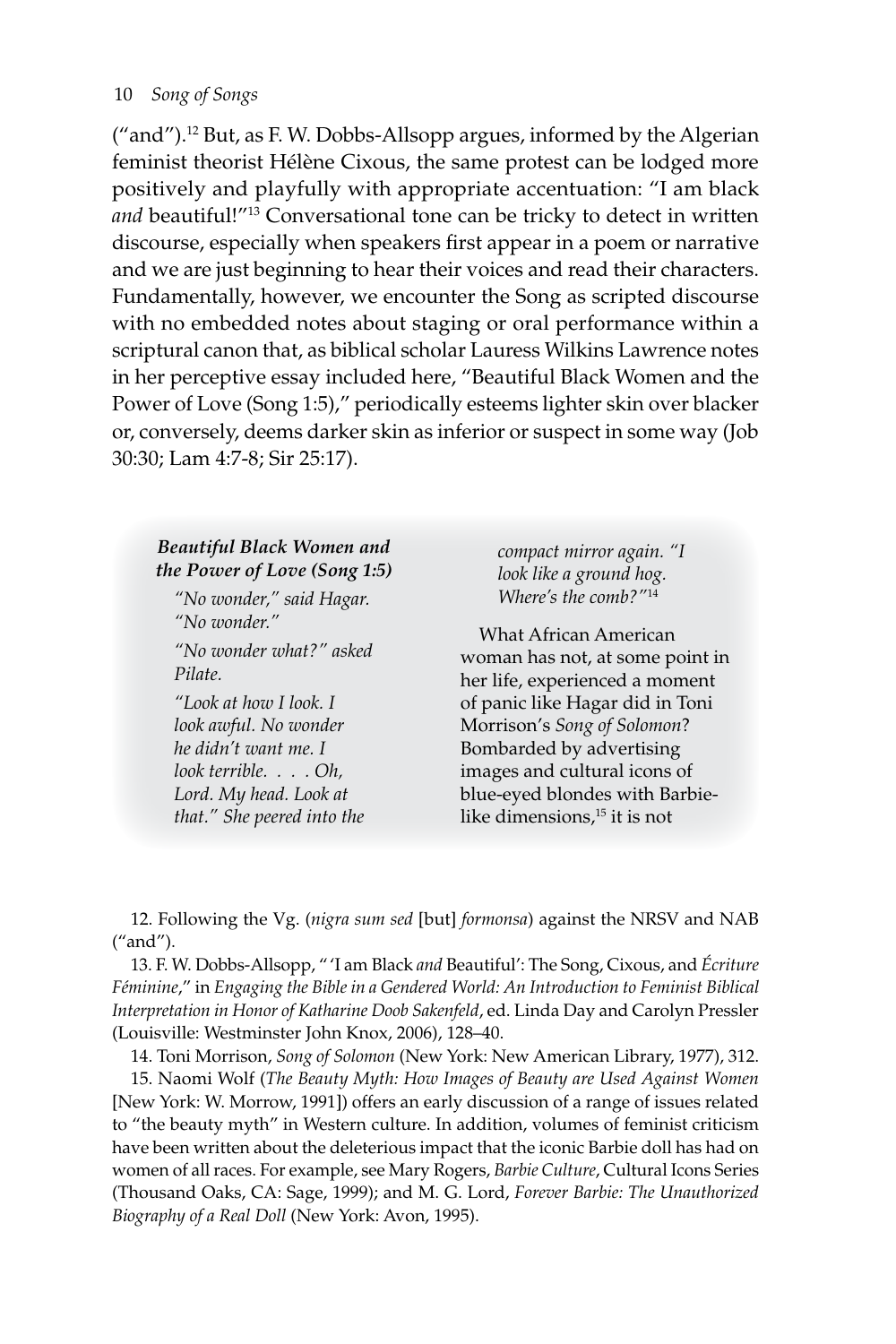uncommon for African American women, even in the twenty-first century, to have internalized "the beauty myth" that only women who are "White, young, slim, tall, and [from a socioeconomic] upper class" can hope to attain the standards of beauty operative in the United States and countries influenced by its culture.<sup>16</sup> According to the informal but very influential rules of that cultural framework, the only way an African American woman could be considered beautiful is "if her hair was straight, her skin light, and her features European; in other words, if she was as nearly indistinguishable from a white woman as possible."17 No wonder Hagar, with her dark skin and kinky hair, thought that her efforts to attract her mate were doomed! What if she had had the self-knowledge and confidence expressed by the female lover (Scott Spencer's "Songstress") in the biblical Song of Solomon? Then would Hagar have known how truly loved and lovable she was? Would she have recognized and celebrated the beauty in her mirrored image, instead of being driven by that image tragically to her death?

Song 1:5 is the only verse in the Bible that juxtaposes the

Hebrew terms שחורה" ("black") and נאוה) ("beautiful"). It's tempting, especially as an African American woman whose childhood coincided with the US Civil Rights Movement in the 1950s and 1960s, to embrace the NRSV's word choice of "and" instead of the equally correct "but" for the Hebrew ו that connects the two descriptors; hence, "I am black *and* beautiful" (Song 1:5; emphasis mine). But an affirmative reading of that ambiguous conjunction is not consistent with other biblical references to black (or blackened) skin. For example, in Song 1:6, the Songstress explains, in a tone that is defensive and almost apologetic, that her blackness (שחרחרת," dark") is the result of having labored long hours in her brothers' sundrenched vineyards. The book of Lamentations describes the skin of Zion's princes, which had been "whiter than milk" prior to Jerusalem's fall, but had become "blacker [שחור [ than soot" as a result of postwar famine and disease (Lam 4:7-8). Similarly, a much-beleaguered Job laments, "My skin turns black [שחר] and falls from me, and my bones burn with heat" (Job 30:30). Darkened skin is even associated with moral evil, according to the author of the

16. Tracey Owen Patton, "Hey Girl, Am I More than My Hair? African American Women and Their Struggles with Beauty, Body Image, and Hair," *NWSA Journal* 18 (2006): 24–51 (esp. 30).

17. Michele Wallace, *Black Macho and the Myth of the Superwoman* (New York: Dial, 1979), 158; cited in Patton, "Hey Girl," 26.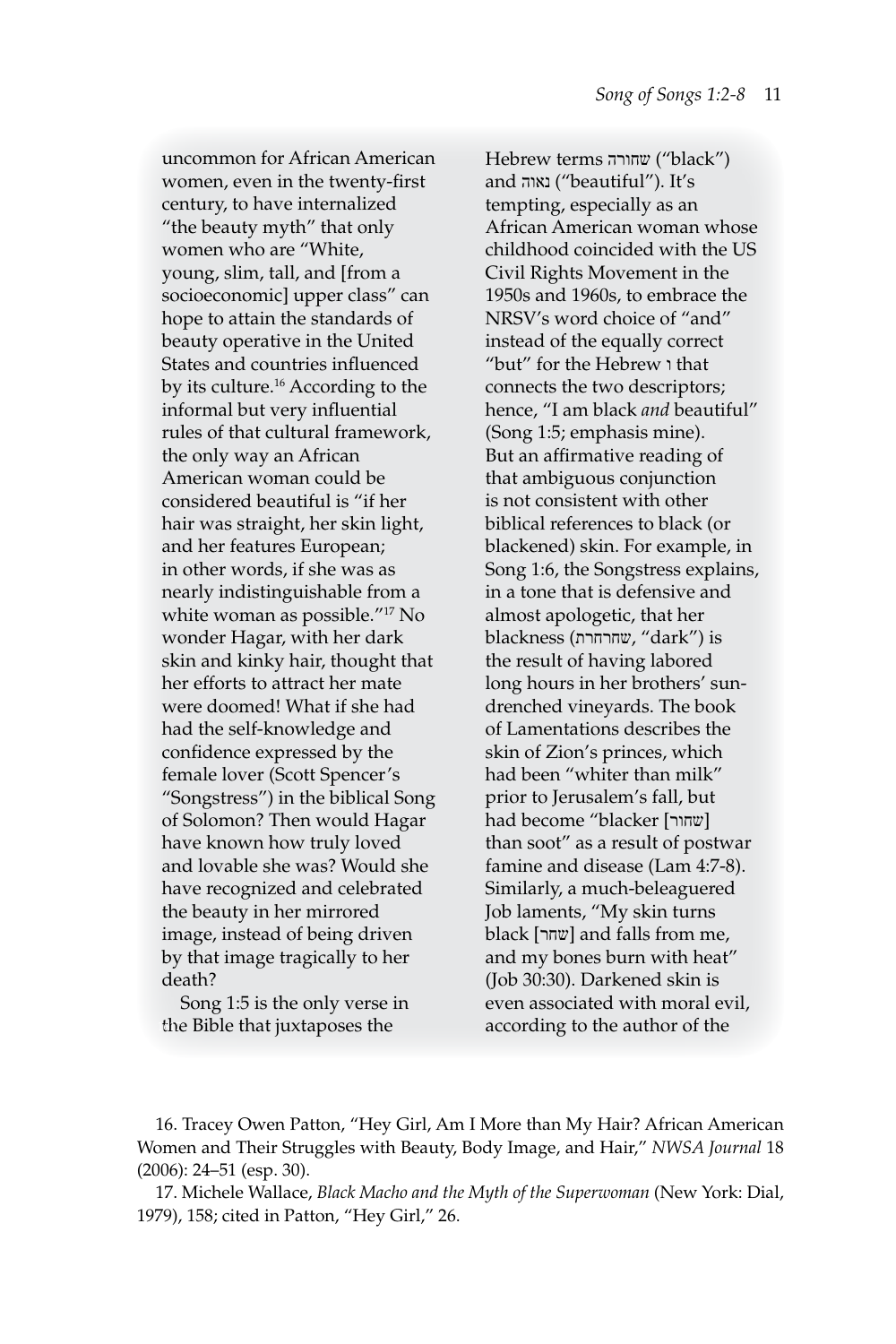book of Sirach, who declares that "a woman's wickedness changes her appearance, and darkens her face like that of a bear" (Sir 25:17)!18

To be sure, these references indicate a temporary darkening of the skin due to challenging circumstances: manual labor outdoors, famine- or diseaseinduced blemishes, etc. The observation holds, however, that most biblical characters identified as of African descent (and presumably with African physiological features like dark skin) are also described in negative or at best ambivalent terms. For example, the Egyptian maid Hagar, for whom Morrison's character is named, is "abandoned" by

Abraham,19 to whom she has by force borne a son (Gen 21); Moses' wife Zipporah is ridiculed by his sister Miriam for her Ethiopian heritage (Num 12).20 Pharaoh King of Egypt and his taskmasters and army defiantly oppress the Israelites until Israel's God crushes the Africans in a confrontation that is recounted frequently in the Deuteronomistic History and the prophetic corpus.<sup>21</sup> And Jeremiah famously refers to an Ethiopian whose skin cannot be washed white to illustrate the impossibility of purifying the character of those "who are accustomed to do[ing] evil" (Jer 13:23).<sup>22</sup> In short, though it's tempting to interpret Song 1:5 in a way that resonates with post–

18. In Sir 25:17, the Greek term for "darkens" (σκοτόω) is the same term used in Lam 4:8 and Job 30:30 (LXX). However, Song 1:5-6 (LXX) uses a different term, μέλαινα, which literally means "black" (see the contrasting word pair λεύκην/μέλαιναν [whiteblack] in Matt 5:36).

19. The name "Hagar" may be an apparent word-play on an Arabic term for "abandonment." See *Hebrew and English Lexicon with Appendix Containing the Biblical Aramaic* (Peabody, MA: Hendrickson, 1979), 212.

20. Though because of this "rebellion" against Moses' authority, Miriam, presumably somewhat dark-skinned herself, is punished with leprosy that makes her "as snow" (כשלג, NAB, NRSV, NIV), perhaps connoting "snow-white scales" (NJPS).

21. Notable exceptions to this observation include the Ethiopian Ebed-melech who rescues the prophet Jeremiah from unjust imprisonment and certain death in Jer 38, and the Ethiopian official in Acts 8, who is often associated with the spread of Christianity to the African continent. However, this figure is primarily identified in the text as an emasculated "eunuch" (five times), marking him out as a deviant, stigmatized figure in the ancient world.

22. Trying to wash an Ethiopian white (as a metaphor for the futility of trying to change one's essential nature) is often associated with Aesop (a contemporary of the biblical prophet Jeremiah), to whom a fable on this topic was attributed. See Karen Newman, " 'And Wash the Ethiop White': Femininity and the Monstrous in Othello," in *Fashioning Femininity and English Renaissance Drama* (Chicago: University of Chicago Press, 1991), 71–93.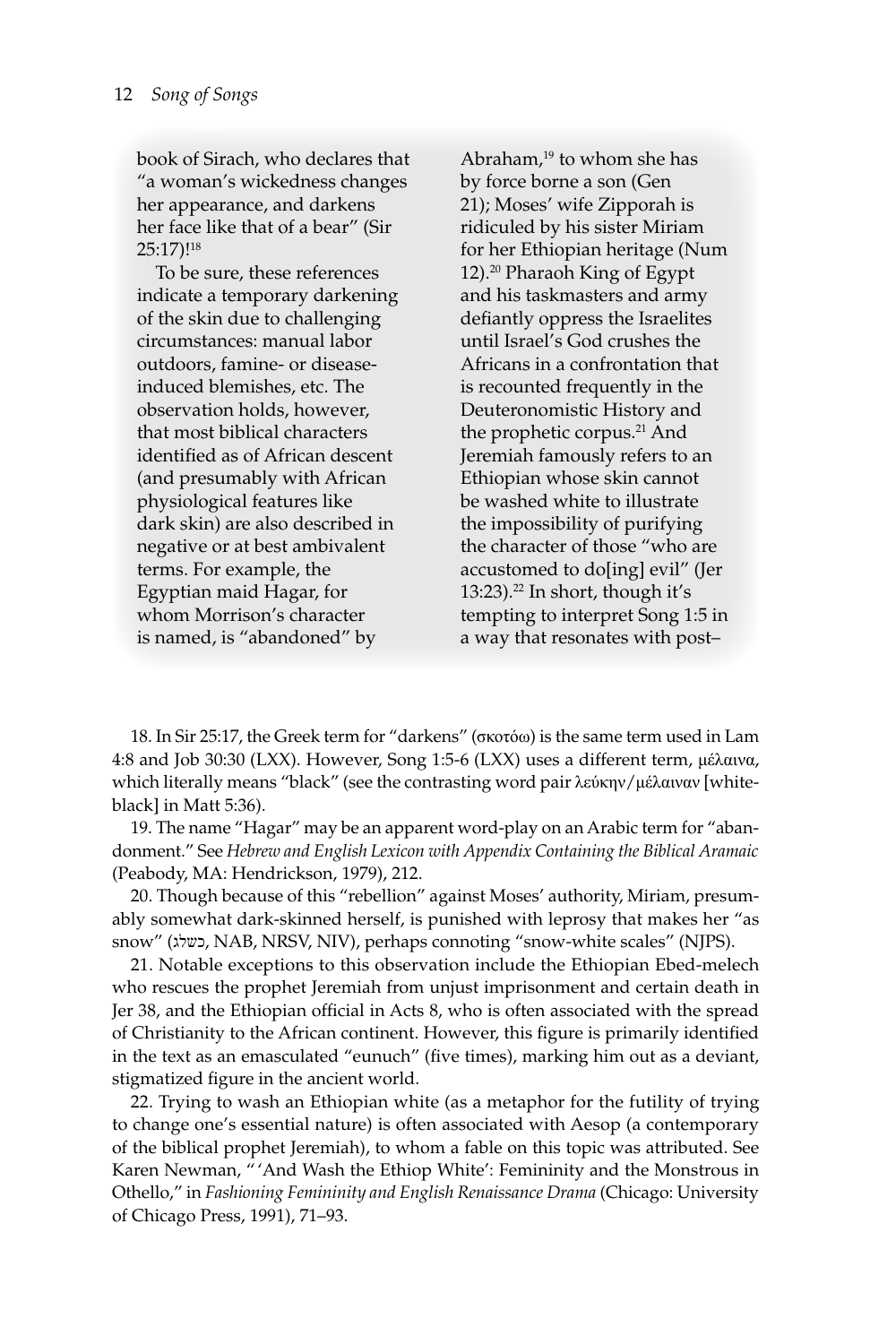Civil Rights Era "Black Pride," it is unlikely that black skin was positively associated with beauty in the thought-world of the Song of Songs.

Even today skin color presents a challenge to self-esteem and social acceptance for many African American women. Research has demonstrated that not only is "the beauty myth" in the United States based on standards that elevate the physical features of Caucasian women but also that the more a woman's appearance deviates from those standards, the less likely it is that she will achieve higher socioeconomic status.<sup>23</sup> Furthermore, even within the black community, "skin color hierarchies" persist, as Morrison's frequent identification of characters in *Song of Solomon* as "darkskinned," "light-skinned," and "high-yellow Negroes" reflects. Sociologist Maxine L. Hunter reports that light-skinned African American women tend to enjoy more privileges and opportunities for social advancement than their darkskinned counterparts. Hunter traces this phenomenon back to the pre–Civil War period, when slaves with lighter complexions (usually as the result of their masters' having raped their enslaved mothers) often were

assigned less strenuous labor on the plantations than their darker-skinned counterparts. Hunter asserts that light-skinned African American women tend to be offered more and better educational and employment opportunities; in addition, they tend to appeal more to black men who, like Hagar's lover in Morrison's novel, tend to seek lighter-skinned (or even nonblack) mates who can boost their chances for upward social mobility.<sup>24</sup>

Is it possible, then, as an African American woman, to read Song 1:5 in a way that remains true to the spirit of the biblical text while still affirming the truth of black beauty? Yes, it is, for two clear reasons. First, the King James Version (a Bible translation frequently read in English-speaking black churches) retains the challenging rendering of the ambiguous Hebrew conjunction i as "but" instead of "and": "I am black *but* comely" (Song 1:5, KJV, emphasis mine). But when read in the context of a religious tradition that ideally preaches good news to the oppressed, that rendering invites black worshipers to redefine and re-valuate what it means to be black and what it is to be beautiful. The message of Song 1:5 is transformed into good

<sup>23.</sup> Maxine L. Hunter, "Colorstruck: Skin Color Stratification in the Lives of African American Women," *Sociological Inquiry* 68 (1998): 517–35. 24. Ibid., esp. 522–23.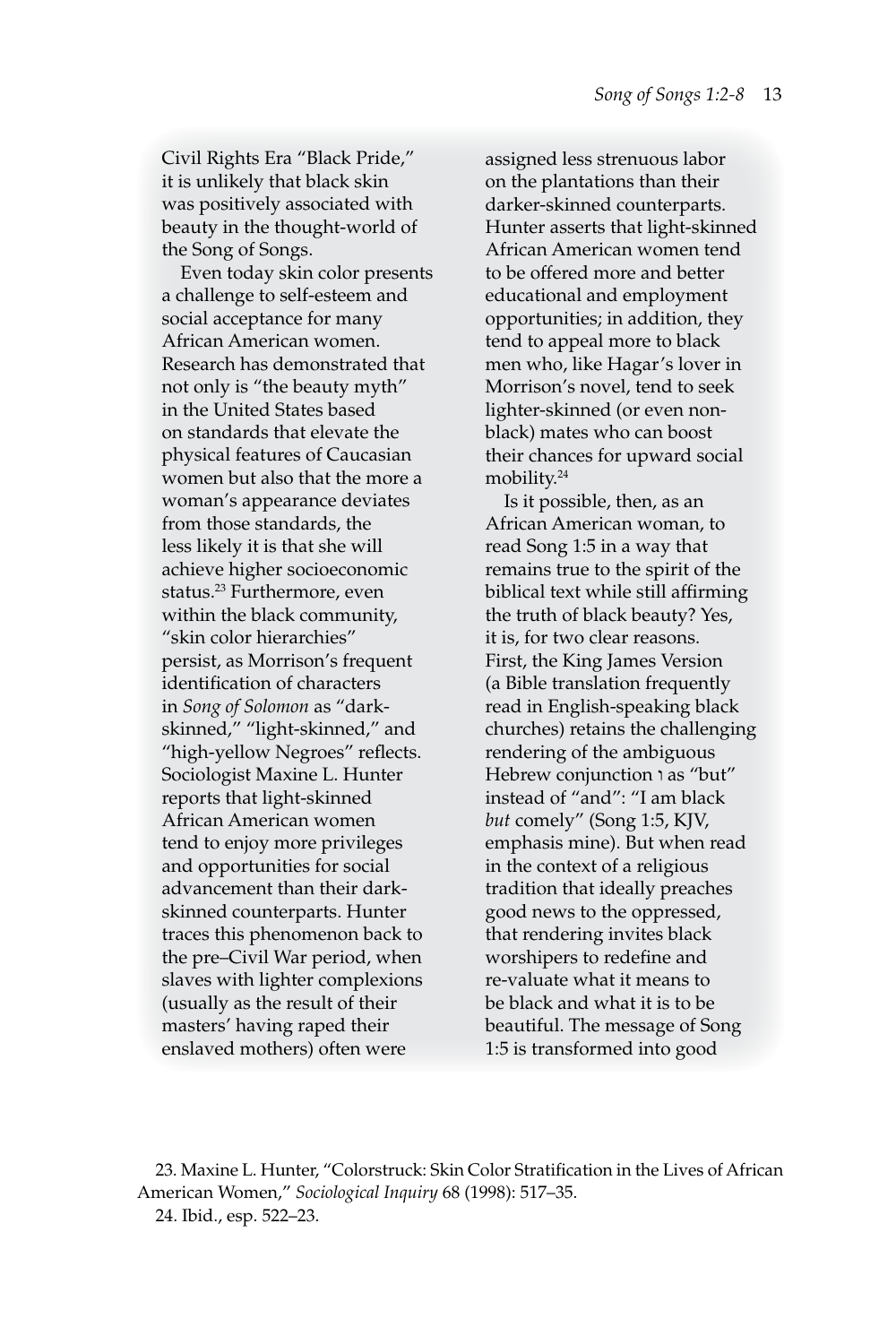news for black women and men: "I am black but *[contrary to the so-called beauty myth and the centuries-old racist ideologies of colonialism and slavery, 'black' is]* beautiful!"

Second, as an African American woman, I hear Song 1:5 as good news when I read it in light of later verses in the Song where the Songstress declares: "I am my beloved's, and my beloved is mine" (Song 2:16 ; 6:3; 7:10). That declaration evokes a refrain frequently heard in black churches where worshipers whose ancestors were sold as chattel remind each other about the truth of "who we are and Whose we are." We are not property of human slave masters nor commodities tested and approved according to human standards of skin color, hair texture, or the like. No! Our true selves are defined by the infinite love of a compassionate Creator who awesomely, wonderfully, yes, beautifully

has fashioned each of us in the sacred image (Ps 139:14; Gen 1:27). In a world where violence still compels us to assert that "black lives matter," it is important for us to remember why: because each of us is a beautiful, precious, deeply loved daughter or son of God.

And so it happens, in the final chapters of Morrison's *Song of Solomon*, that Hagar's grandmother, Pilate, whose "full lips [were] blacker than . . . [her] skin, berry-stained," eulogizes Hagar and, with her, African American women (and men) everywhere, with the good news and the truth about beauty in the biblical Song:

"That's my baby girl. My baby girl . . ." . . . Pilate trumpeted for the sky itself to hear, "And she was *loved*!"25

*Lauress Wilkins Lawrence*

The Song woman's initial critical gazers are not crude, leering males but the "daughters of Jerusalem" (Song 1:5), probably the same group as the young women who admire the male lover (1:3) and likely among the female lover's cohort in age and interest. These "daughters" will be invoked several more times in the Song (2:7; 3:5, 10-11; 5:16; 8:4), but their precise relationship with the principal Songstress is only beginning to unfold. Are they her close girlfriends, more distant acquaintances, casual observers, congenial admirers, social critics, potential rivals, or some

25. Morrison, *Song*, 322–23 (emphasis original).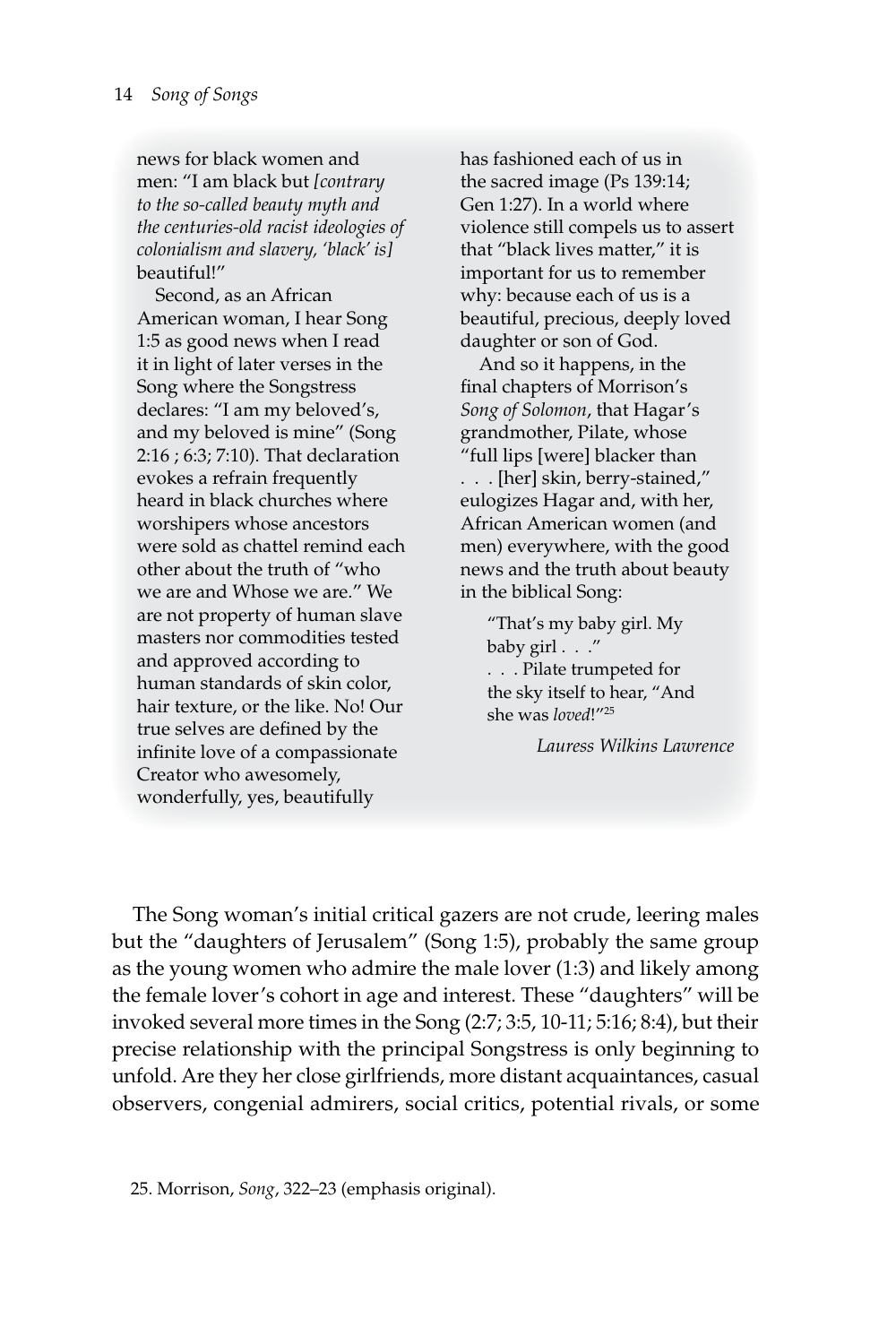mix of these? The first impression they evoke falls on the more remote, judgmental side. The descriptor "daughters of Jerusalem" is rather formal, generic, and suggestive in this context of a privileged royal-urban circle into which the "king" has brought this dark-skinned, sun-scorched country girl. They're not quite sure what to make of her yet, but at first glance, she doesn't fit the part.

#### *"You Are Black,* **therefore** *Beautiful": The Un-"Fairness" of Skin Color*

I heard this for the first time during a visit to North America. Forgetting to thank the stranger for the compliment, I wondered in disbelief, "How can this be? I have only heard of being fair and lovely in India. Could I possibly be black and beautiful?" I quickly dismissed the thought, saying to myself, "Maybe the North American sun has not kissed me like the South Indian sun!"

Scorched by the blazing sun of South India, many women lighten their skin with the root spice turmeric (the source of yellow color in many curries). Turmeric complements feminine beauty, both as an antiseptic and a bleaching agent. Likewise, pregnant women hoping for a beautifully fair child drink warm milk spiced with saffron (also used to flavor rice). South Indian women, young and old, often covet fair skin. Fair maidens are deemed fittest to catch the most desirable grooms (see Song 2:15 on catching the "foxes"). Darkerskinned baby girls are more likely to be given up for adoption.

In Middle Eastern and South Indian cultures where marriage

may be more of an economic transaction than a romantic enterprise, class discrimination besets society as much as, if not more than, racial prejudice. Historically, dark skin has been a sign of lower caste and material status. The dark-skinned Dravidian race was pushed aside by the white Aryan Hindus of the higher caste in India's early history. The lower the caste, the harder one worked under extreme conditions, including greater exposure to the sun, thus leading to darker skin. For generations families would be bound in the bondage of discrimination based on skin color. Song 1:5 potentially offers hope for economically disadvantaged dark-skinned women who, in the absence of help, servants, and slaves, do their own work; who, instead of bathing in milk and honey, moisturizing and maintaining their skin, toil under the blistering heat of the sun (1:6); who develop sun spots and wrinkles laboring for their families; whose profile pictures rarely make it on magazine covers or the desks of their lovers.

The Hebrew ו and Greek καί (LXX) in Song 1:5, normally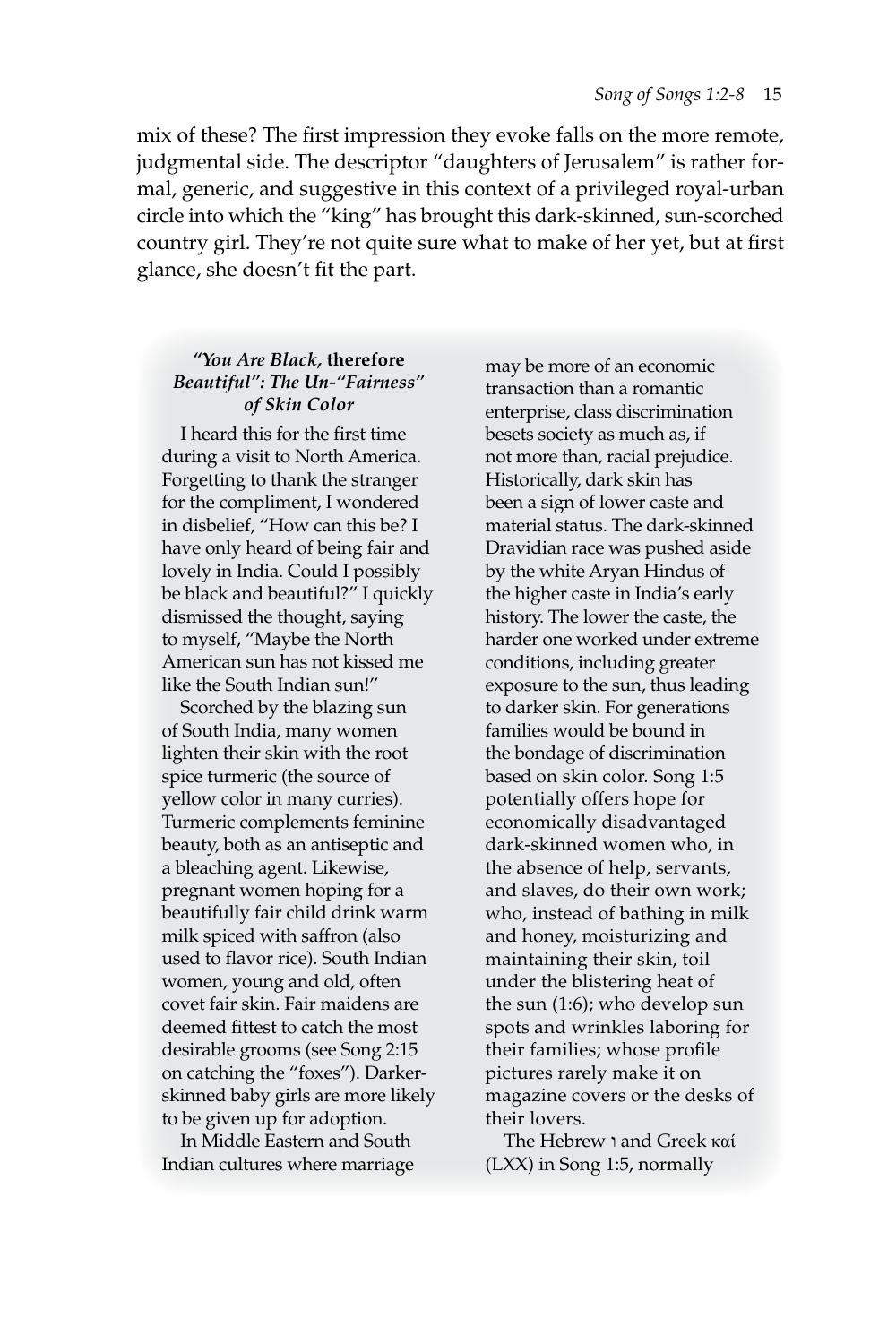rendered "and," resist a discriminatory reading. The reader sees the possibility of the young woman's being both black *and* beautiful. We thus focus less on the brutal effects of the sun and more on the beautiful essence of the girl; less on her outer appearance and more on her inner strength. Nevertheless, in describing her skin color, not to her lover, but to the dissenting "daughters of Jerusalem," the woman hints at an alternative counter-reading: "I am black, *but* comely" (KJV, RSV). It is not surprising that this potential bride-to-be is concerned about her beauty viewed through the eyes of other women, for in a traditional, arranged marriage system, the opinions of mothersin-law, sisters-in-law, aunts, and grandmothers are critical to the success of a marriage deal. Bottom line: a bride's personal value and the wealth of her family are calibrated by her skin color.

Consider, further, a third reading: "I am black, *therefore* beautiful." In evoking prospects of racial, gender, and familial discrimination in society, the Song's opening scene offers a time-tested platform on which to construct erotic love. What makes a young woman beautiful? Comparing her skin color and quality to rugged tents and shielding curtains, Song 1:5 prompts us not to disregard the skin embracing the soul, but to embrace the skin in all its protective power, which the pigment melanin provides. The tents and curtains were sturdy and durable, designed to weather the storms of life and to shield the domestic sphere from danger. Such is the tenacity of the Shulammite's dark, black, melanin-filled skin—a sign of inner strength and durability, characterizing women's worth and beauty which do not *fade* away.

*Jerusha Moses*

The woman's distinctive swarthy pigment that draws others' downward looks results less from ethnic heritage (most Middle Easterners would have darker skin than Europeans) than from the environmental effects of the sun looking down upon her. She is the object, then, of a double-gaze: by other women and by the sun. She is deeply tanned from daily toil in the vineyards (1:6), not from lolling on the beach. Aesthetics, not least standards of physical beauty, are culturally conditioned. Tanned skin of various shades, which is coveted by modern white American women of all classes and the men who look at them as a model of attractiveness, does not translate to the Song's ancient Near Eastern world or to that of contemporary South India, as Jerusha Moses observes in her Contributing Voice essay, " 'You Are Black *therefore* Beautiful': The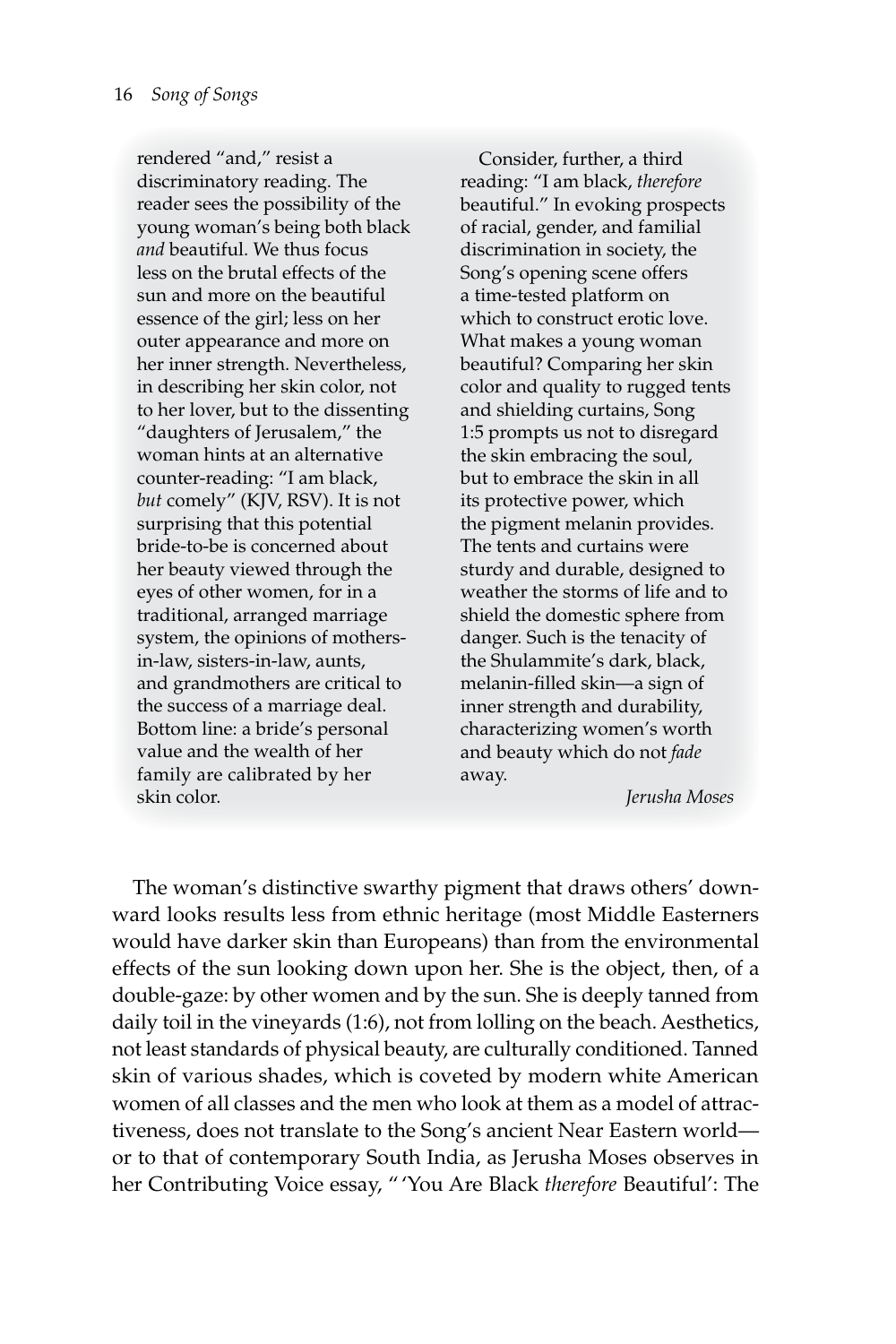Un-'Fairness' of Skin Color." Here the female protagonist's darker skin marks her as an underprivileged field hand, physically and socially distinct from the less dark-complexioned daughters of Jerusalem. But she also clearly stands out for her exotic beauty, which is appreciated by her gorgeous kingly lover, whatever anyone else might think. As for the daughters' inspections, they need not reflect sinister, piercing dirty looks or the envious, ill-wishing "evil eye" intent on sabotaging the woman's relationship with her lover. But they at least betray gawking curiosity and wide-eyed puzzlement that this different outsider has managed to catch such a desirable suitor. This relationship doesn't *look* quite right to them.

Feminist critics of film and literature have exposed the problem of the male gaze objectifying the female body and subjecting it to microanalysis and fantasy severed (disembodied) from women's subjectivity and agency.<sup>26</sup> The camera zooms in and slowly scans a woman's body from an ogling male perspective. Her form is captured—held captive—in the frame, and however artificial and airbrushed the scene might be, it reflects, reinforces, and reconfigures aesthetic standards and social locations from the male viewpoint, too often internalized by women who assume the position. The Song's leading woman, however, dares to protest, "Don't look at me like that!" She writes her own script, makes her own movie. She doesn't hide but rather reveals herself on her terms proclaiming her blackness beautiful—just "like the tents of Kedar, like the curtains of Solomon" (1:5). These ebony textile images merge two contrasting environments: the dark canvas dwellings of the Arabian tribe Kedar (קדר) whose name denotes "black"<sup>27</sup> and the elegant black draperies in Solomon's Jerusalem palace.<sup>28</sup> Thus collapse foreign/domestic, tribal/

26. See the pioneering article by Laura Mulvey, "Visual Pleasure and Narrative Cinema," *Screen* 16 (1975): 6–18; repr. in Mulvey, *Visual and Other Pleasures*, 2nd ed. (Houndsmill Basingstoke, U.K.: Palgrave Macmillan, 2009), 14–27.

27. See the related noun קדרות in Isa 50:3 meaning "blackness." Roland Murphy comments that "the tents of these Bedouin would have been made from black goat skins" (*The Song of Songs*, Hermeneia [Minneapolis: Augsburg Fortress, 1990], 126).

28. As Exum (*Song*, 104–05) observes, though Solomon's curtains evoke a different setting from Kedar's tents, both could have been fashioned from black goats' skins into distinctively beautiful materials. Not satisfied with this broad connection, however, some interpreters forge a tighter parallelism by revocalizing the consonants for Solomon's name to render Salmah, the name of another Arabian tribe evidenced in some sources. See also Fox, *Song*, 100, 102; Snaith, *Song*, 18; Marvin H. Pope, *Song of Songs: A New Translation with Introduction and Commentary*, AB 7C; (New York: Doubleday, 1977), 291, 320.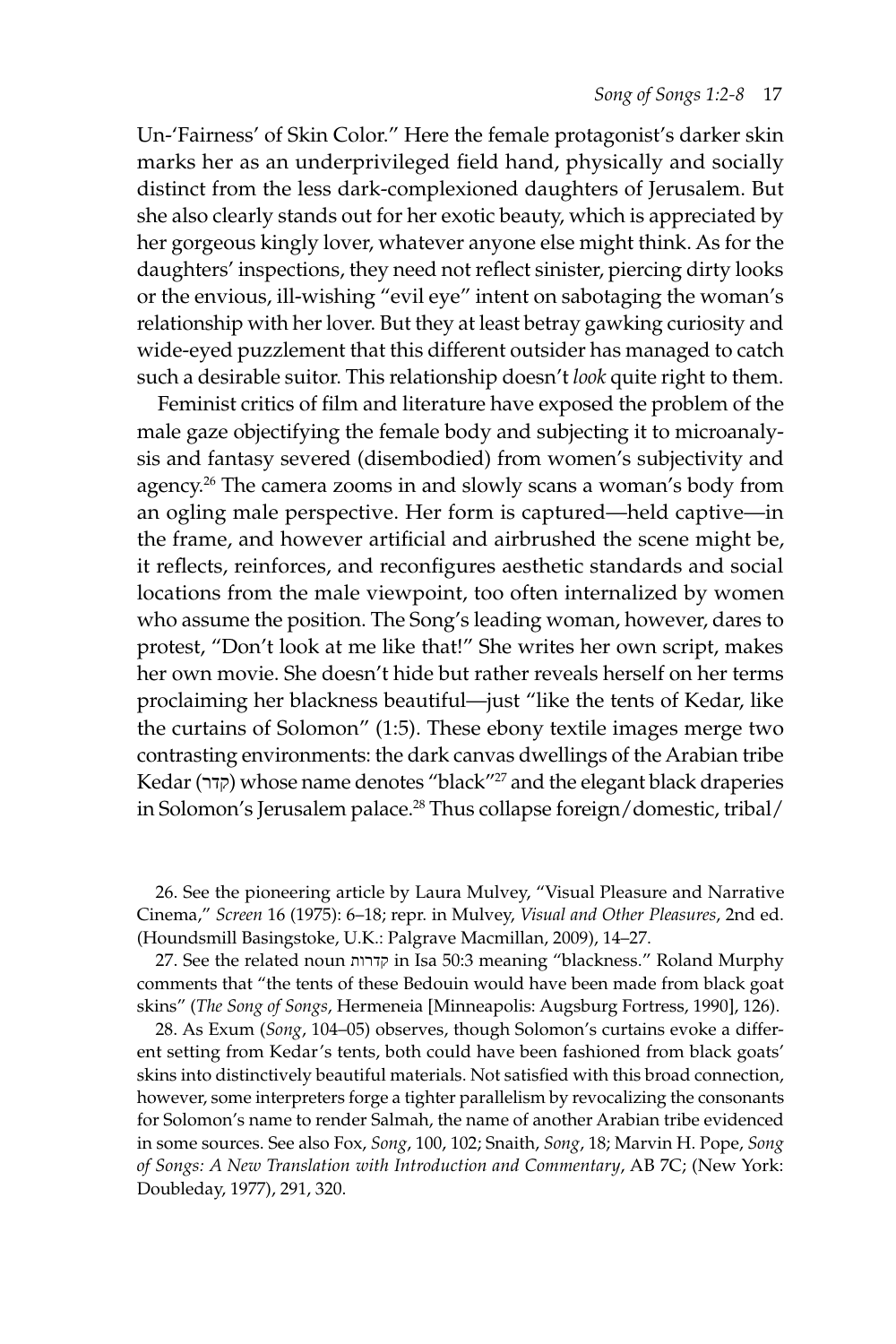royal, rustic/urbane, nomadic/monarchic binaries under a thick coat of beautiful black paint. And thus our blackened vineyard woman finds a welcome home in the black-shaded chambers of her kingly lover. For an actual painting that suggestively coordinates images of picked grapes and dark curtains from 1:5-6, along with a weathered mosaic panel, with that of the striking tanned woman, see the illumination and commentary by the contemporary artist and Contributing Voice, Debra Band.

*Illumination 1 Commentary (The depicted Hebrew text is 1:5-8)*

A picked-at cluster of grapes invariably symbolizing joy and sanctification in Jewish lore—still looks juicy and sweet, and a mosaic of grapevines has lost some tiles yet remains bright and colorful. While the young woman worries that her dark skin renders her undesirable to her lover, she asserts defiantly that the tan is not her fault, that she is beautiful nonetheless. In spite of the moment of self-doubt, she remains confident that the apparent flaw will not prevent the union with her lover. The midrashic, philosophical, and kabbalistic interpretations of the passage play on the notion of desirability despite unwitting imperfection. Putting the same argument into the mouth of Israel, cast here in female form, rabbinic legend compares the contrast of light and dark to the contrast of good and evil deeds. Song of Songs Rab. 1:5 reminds the reader that Israel has swung repeatedly



between obedience to and rebellion against God: in Egypt, at the crossing of the Red Sea, in reaction to the spies' report, and on several other occasions. Finally, Israel declares, "I am black in this world and comely in the world to come," that is, after the dreamed-of union with the Divine beloved.<sup>29</sup> The same curtains seen in Illumination 330

29. Ezra ben Solomon of Gerona, *Commentary on the Song of Songs and Other Kabbalistic Commentaries* (Kalamazoo, MI: Western Michigan University Press, 1999), 53. 30. See Band's commentary on 7:6-9a below, pp. 188–89.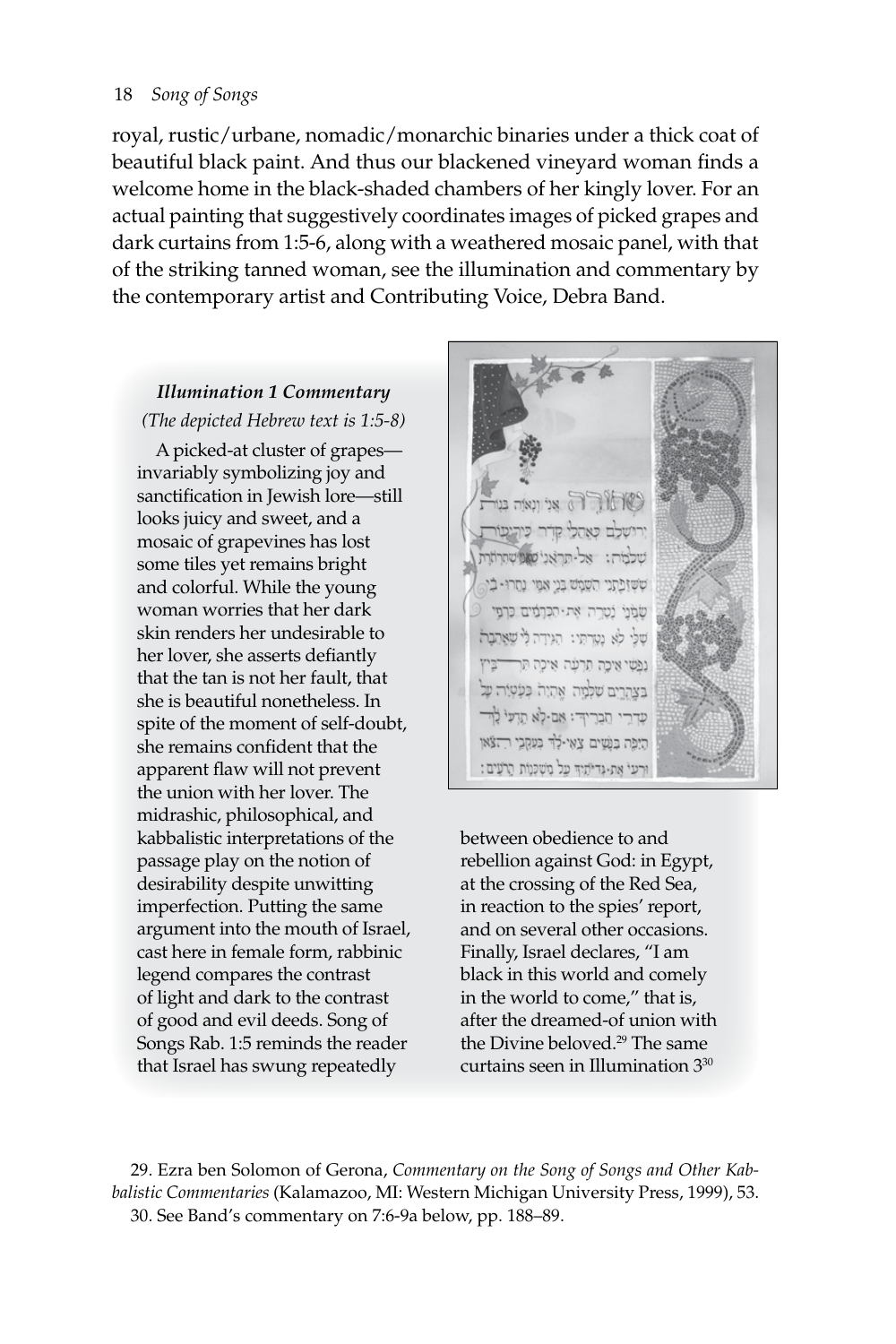sway in the breeze. The dark and light layers of drapery reinforce the same theme, that the evil impulse which separates Israel from God can be conquered, that goodness can indeed supplant evil and bring about the union of God and Israel.

In Gersonides' Aristotelian analysis of divine wisdom, the woman becomes the human soul restrained by the material intellect from union with wisdom: "The material intellect said to the other faculties of the soul that ab initio she is *black* since she lacks any intelligibles but is nonetheless comely because of her disposition

to receive every intelligible when she will be stimulated to do this. $''31$ 

In the Kabbalistic interpretation of 1:6, the Shekhinah, the feminine divine emanation closest to the human realm, asserts that after descending to Egypt along with Jacob, she participated in Israel's exile (thus separated from the higher levels of the Godhead), "complain[ing] and thunder[ing] forth about her being in exile," as she longs for reunion with the higher emanations.<sup>32</sup>

*Debra Band*

But the native home of the Songstress has proven not so hospitable. In particular, her brothers, though identified as "my mother's sons,"33 have not treated her well; they have betrayed or taken advantage of the familial bond. Being "angry" with her, the brothers made their young sister "keeper of the vineyards" (1:6). This anger term  $(n \tau)$  connotes a burning, boiling emotion;<sup>34</sup> its hot-headed force thus functionally coincides in the present case with the high-voltage energy of the sun irradiating earth's

31. Levi ben Gershom (Gersonides), *Commentary on the Song of Songs*, trans. and ed. Menachem Kellner, YJS 28 (New Haven, CT: Yale University Press, 1998), 27.

32. ben Solomon of Gerona, *Commentary,* 43.

33. Chana Bloch and Ariel Bloch explain, "A term for full brothers, brothers of the same mother [that] sometimes implies a sense of special closeness" (*The Song of Songs: The World's First Great Love Poem* [New York: Modern Library, 1995], 141). See Gen 43:29; Judg 8:19; Ps 50:20; 69:8. Alternatively, Robert Alter notes that the sister's identification of "my mother's sons" rather than "my brothers" marks "a certain distancing from them" (see *Strong as Death Is Love: The Song of Songs, Ruth, Esther, Jonah, and Daniel: A Translation with Commentary* [New York: Norton, 2015], 9). In any case, the way they treat her scarcely befits true brotherly love.

34. Matthew R. Schlimm, *From Fratricide to Forgiveness: The Language and Ethics of Anger in Genesis,* Siphrut 7 (Winona Lake, IN: Eisenbrauns, 2011), 197–98; Ellen van Wolde, "Sentiments as Culturally Constructed Emotions: Anger and Love in the Hebrew Bible," *BibInt* 16 (2008): 7–17.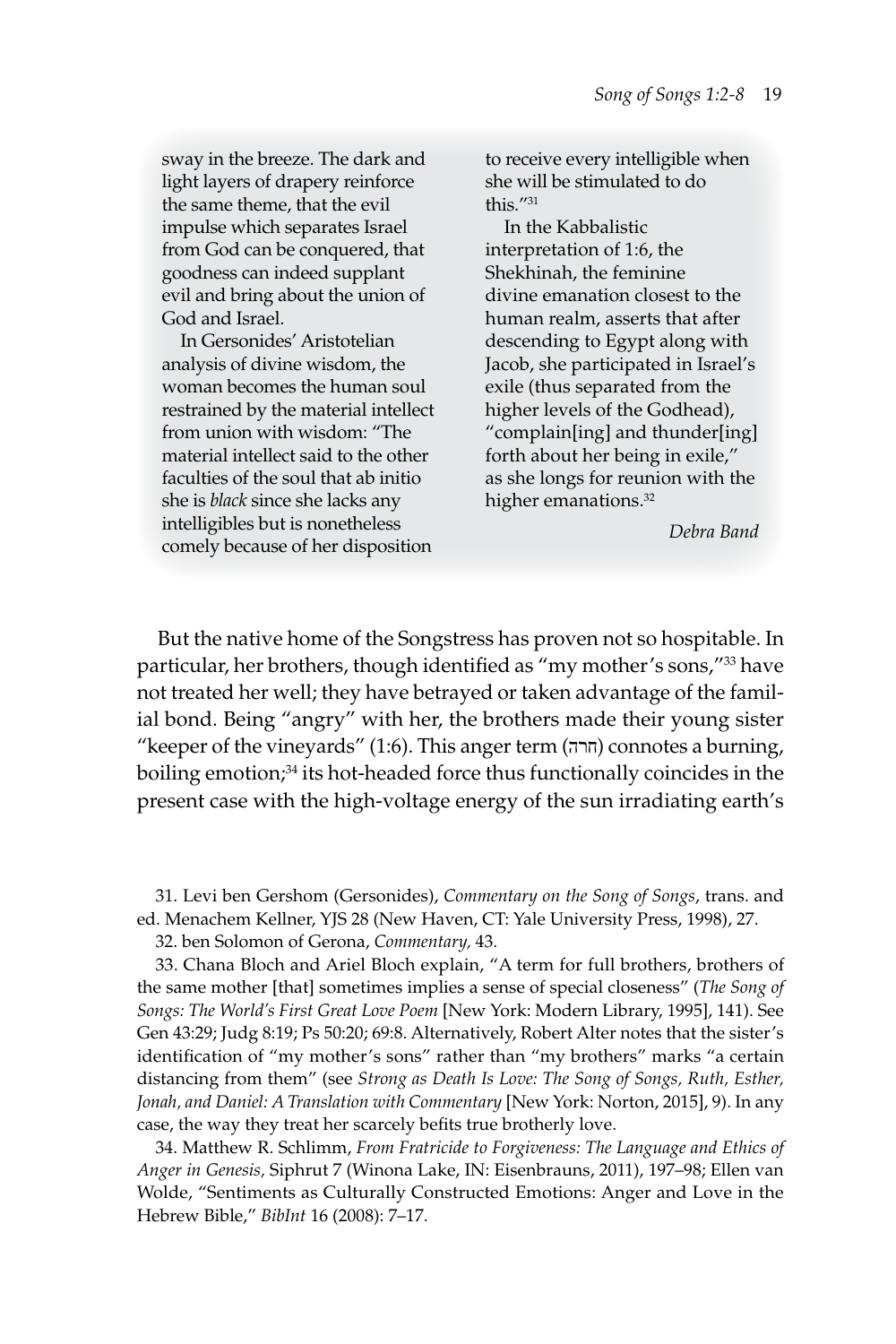### 20 *Song of Songs*

fields and those who toil in them.<sup>35</sup> The brothers' blazing anger caused their sister's sunburned condition. Beyond that, by overburdening her with tending the family vineyards (pl.), the hostile brothers prevented her from keeping her own vineyard (sg.). She decries this loss in the most emphatic terms: literally, "My vineyard—which [belongs] to me [שלי]—I have not kept" (1:6).<sup>36</sup>

At this point, we face the first of many interpretive decisions on the literal-figurative spectrum. Of course, the poetic genre of the Song demands a keen figurative imagination, but not an unbridled one. Most contemporary scholars, for example, resist a thoroughgoing allegorical reading so favored by patristic and medieval interpreters. For example, the picture of the woman as darkly stained by sin but made beautiful by God's redemptive grace imposes a narrow theological template on the Song persuasive to few modern readers, not least feminist readers attuned to the deleterious effects of depicting women, especially sexually active women, as prototypes of human sinfulness.<sup>37</sup> The image of the vineyard (כרם) is a well-known symbol for Israel in prophetic literature (Isa 5:1-7; 27:2-6; Jer 2:21; Ezek 19:10-14; Hos 10:1; see also Ps 80:8-16) and for the woman's sexuality in the Song (1:14; 2:15; 7:13; 8:11-12). But any effective metaphor trades on reality, and poetic imagery typically evokes multiple associations.

Simply to substitute "the female sex" for every use of "vineyard" across the Song is reductionist. In the present scenario, the woman might be admitting that she has not "kept" her sexuality—that is, not maintained her virginity. She has taken a lover before marriage, seemingly without personal shame or regret. Perhaps it is such shameless disregard for sexual-marital convention that sparks her brothers' anger. As older male siblings protective of socioeconomic as well as more personal interests related to their sister, hoping to obtain an optimal bride price and marriage contract for her (see Song 8:7-12), they try (unsuccessfully!) to rein in their wild sibling with forced labor. This plausible scenario, however, is not made explicit; we are not privy to what provoked the brothers' ire against their sister, only to her conscripted labor that resulted.

37. On patristic interpretation, see the stimulating article by Mark S. M. Scott, "Shades of Grace: Origen and Gregory of Nyssa's Soteriological Exegesis of the 'Black and Beautiful' Bride in Song of Songs 1:5," *HTR* 99 (2006): 65–83.

<sup>35.</sup> Fox, *Song*, 102.

<sup>36.</sup> Or "my vineyard, mine" (Bloch and Bloch, *Song*, 141).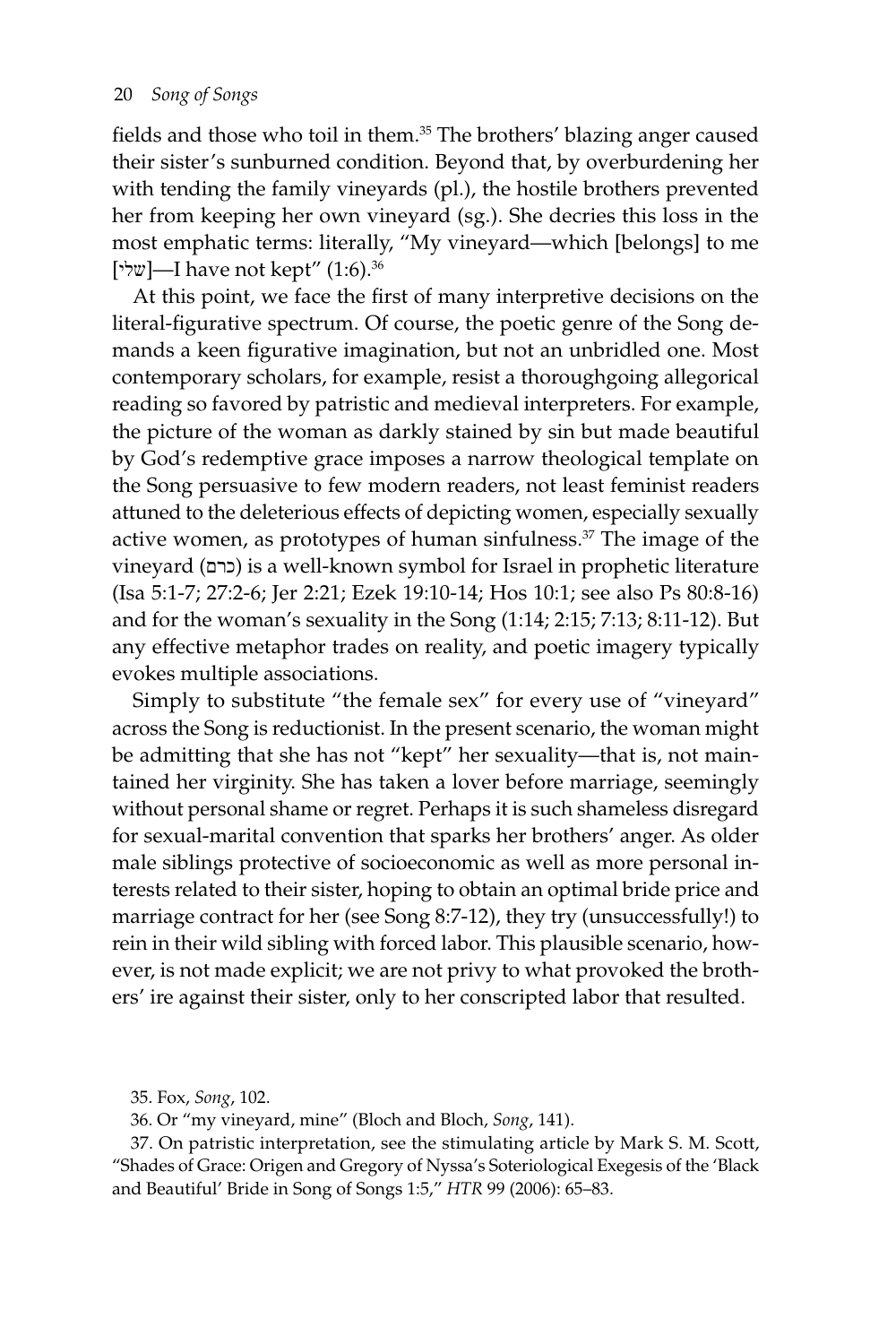It is also possible that the woman laments the neglect of her property, that is, an actual vineyard to which she feels entitled. With multiple living brothers, it is doubtful that she legally owned any parcel of the family estate. But this need not stop her from desiring some financial independence, a piece of land to call her own ("my vineyard") apart from fraternal exploitation, like the capable woman of Proverbs (though admittedly a wife) who "considers a field and buys it; with the fruit of her hands she plants a vineyard" (Prov 31:16).<sup>38</sup> At this early point in the Song, it seems best to take the woman's "vineyard" as representing her own multifaceted interests, including sexual and socioeconomic aspects. The celebratory joy of the Song is forged out of the woman's struggle to control her own life.

# **Hiding and Seeking (1:7-8)**

Impinged by withering looks from Jerusalem's daughters in the city and by the whip-cracking of her mother's sons in the vineyard, the woman seeks respite and refuge in her lover's pastures. In reflecting on her vulnerability to others' power plays and honor games, she shifts her lover's image from a king in palatial chambers to a shepherd in bucolic fields. The potential exploitative dimensions of royal rule give way to or, better, blend with gentler associations of pastoral care and protection from blazing midday heat. "Lying down at noon" in green pastures (Song 1:7) provides a soothing contrast to laboring in the sunbaked vineyards.39 In the literal and figurative dance of the Song, we need not settle the male lover's actual occupation (king or shepherd? both or neither?) nor imagine two distinct suitors. The woman projects an ideal composite picture of her beloved as a shepherd/king-type, on the order of Solomon's father David at his best—protecting family flocks (1 Sam 16:11; 17:34-35) and composing Ps 23, *not* cruelly seizing another man's dear "ewe lamb" (2 Sam 12:1-15).

The activity of "pasturing" or "grazing" flocks (רעה, *ra>ah*)—pursued by both male and female protagonists (she too has goat "kids" to feed

38. On this text in the context of women's property rights and opportunities in the ancient Near Eastern world, see Christine Roy Yoder, "The Women of Substance (אשת־חיל(: A Socioeconomic Reading of Proverbs 31:10-31," *JBL* 122/3 (2003): 444–45.

39. The Hiphil form of רבץ used in 1:7 means "make lie down" (NRSV), stressing the causative agency of the kindly shepherd in resting his flock (see Ps 23:1), in contrast to the angry brothers who press their sister into harsh fieldwork.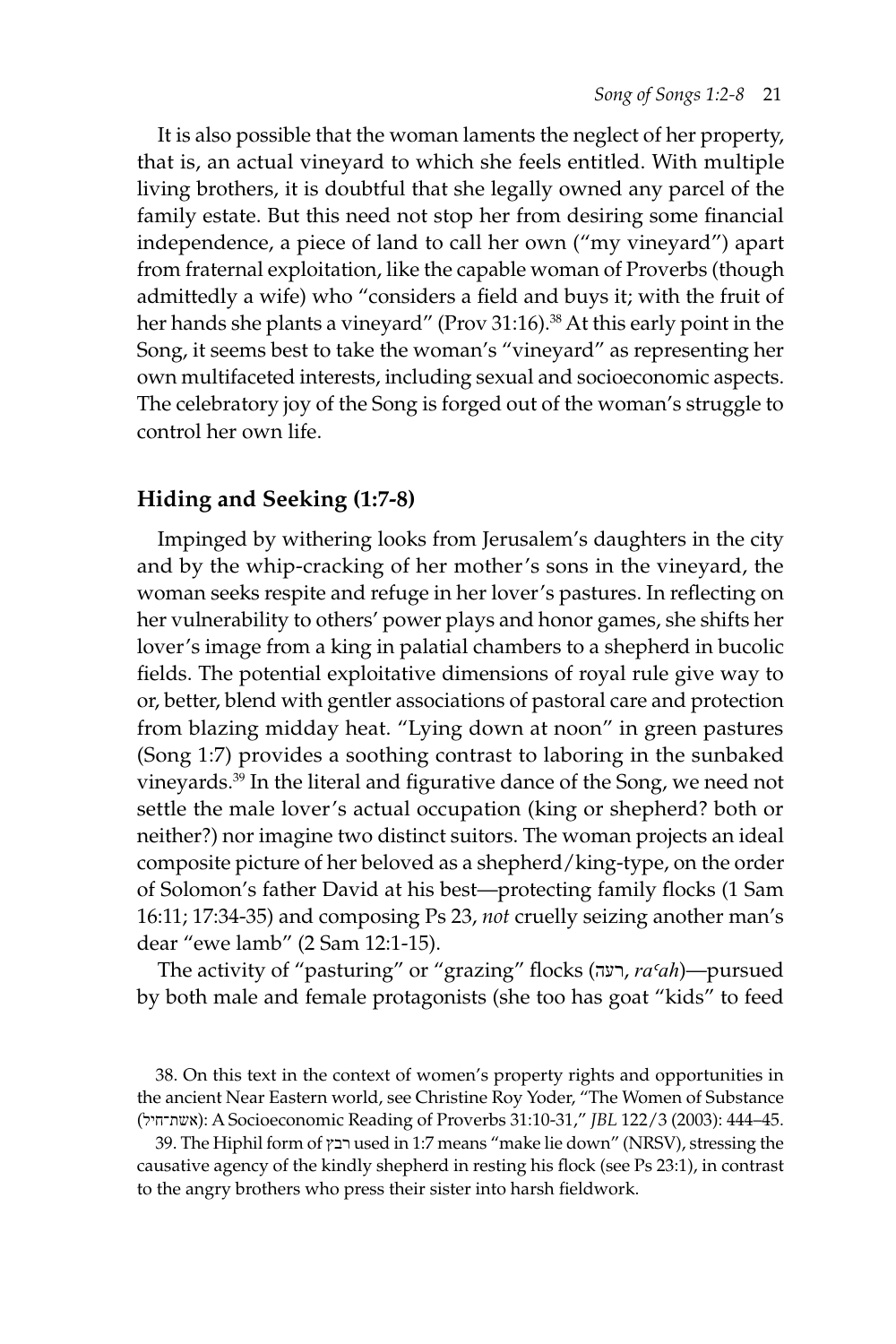[Song 1:8]) and by other male shepherds (1:8)—evokes a homophonic link with the daughters of Jerusalem's looking/gazing (ראה, *ra<ah*) and what will soon emerge as the man's favorite pet name for his dearest "love" (רעיה, *ra>yah*) (1:9, 15; 2:2, 10, 13; 4:1, 7; 5:2; 6:4).40 As the woman is the object of both looking and loving, she also appears in some sense as the object of the man's grazing or tending. She is his "fairest" (1:8), most beautiful (יפה), most precious lamb or kid; she anticipates his laying her down at noon (1:7), his resting and eating with her in erotic refreshment.41 She is a willing, pursuant partner in this arrangement, seeking out his pastoral location where she may actively feed her needs. As a lovemaking picture, the al fresco setting both extends and complements the bedchamber in 1:4. Our couple's love longs for free, unfettered expression in harmony with nature's open environment.

But pastoral romance in the Song is not wholly idyllic. It poses its own teases and tensions as others encroach on the lovers' meadow. Other shepherds, the man's male "companions" (1:7), graze their flocks and pitch their tents. We don't know how close these other men are to the woman's lover, just as her relationship with the "daughters of Jerusalem" remains ambiguous, but they do not appear overtly hostile as the woman's brothers have been. Still, they constitute a crew of field-working men. An attractive woman appearing in their midst is bound to draw a few lewd glances and rude advances. Far from being threatened by this prospect, however, the woman cleverly turns it to her advantage to prompt her lover's protective guidance. She questions the prospect of "veiling" herself in the shepherds' company, either to shield herself from their unwelcome glances or to pique their desire to see what lies behind her gossamer mask. Either way, she tantalizes her lover in a "mock pout" with this scenario.<sup>42</sup> Does he want her receiving all this public attention? Why should she be so exposed?

In response, he treats her query more playfully than seriously, matching her primary concern with seeking-and-finding him rather than fending off dirty looks and come-ons from other shepherds. And he presumes that she knows exactly where to find him—perhaps at their favorite trysting spot—but prefers to keep him wooing her and worrying that,

41. Noting that רעה may mean "eat" (intransitive use) as well as "feed" (transitive), Fox (*Song*, 103) aptly remarks: "She desires him and he her, and he 'eats'—enjoys sexual pleasures—with her."

42. Dobbs-Allsopp, " 'I am Black'," 133.

<sup>40.</sup> Fox, *Song*, 103.